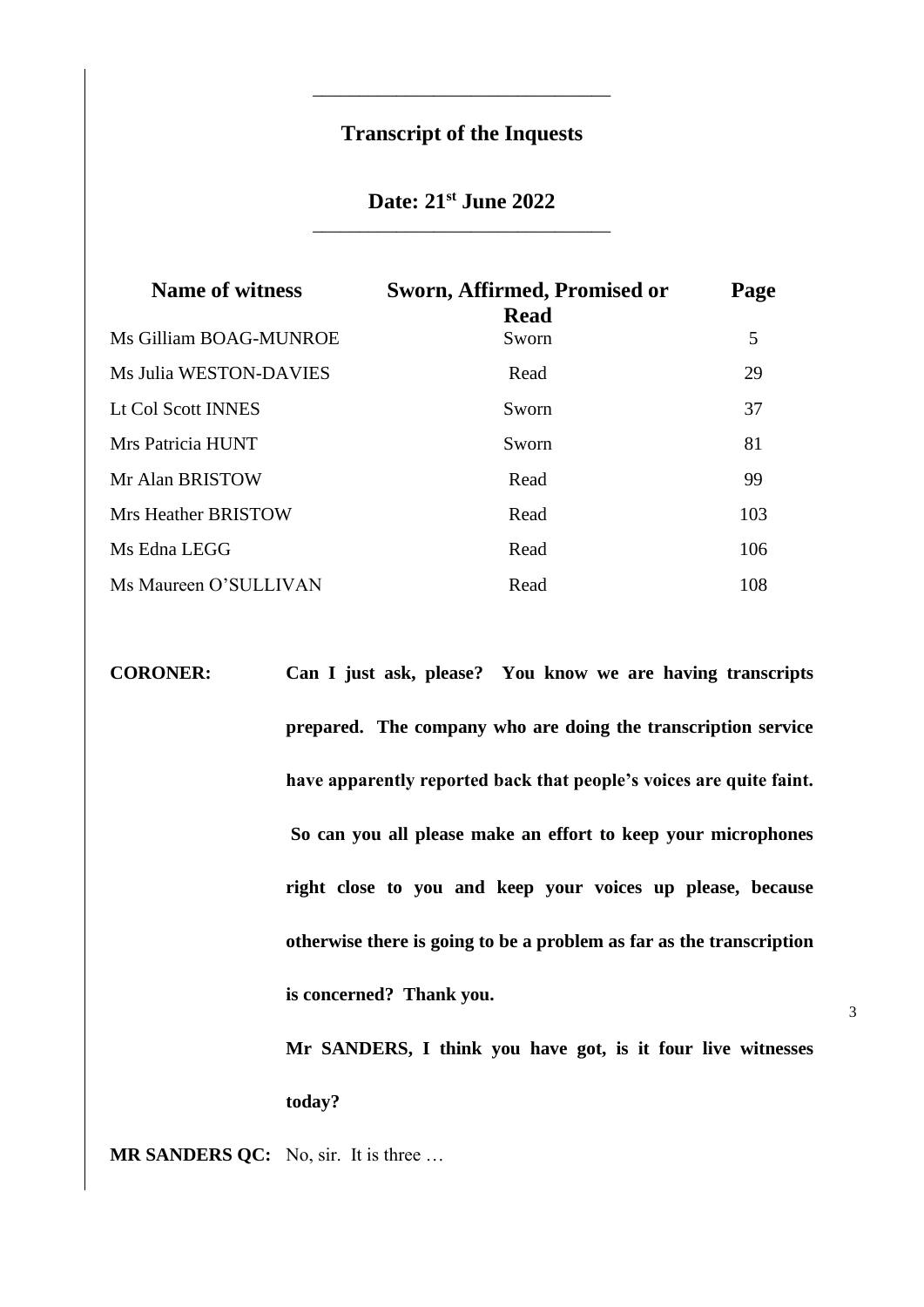# **CORONER: Three.**

- **MR SANDERS QC:** … live witnesses. And so what we are proposing to do is to hear Dr BOAG-MUNROE first.
- **CORONER: Yes.**

**MR SANDERS QC:** She is here in court. We would have then heard Mrs HUNT next, but she is down on the south coast and has been given a marker to arrive by 12 o'clock.

**CORONER: I see. All right.** 

**MR SANDERS QC:** So it might be that we hear from Dr BOAG-MUNROE, read Mrs WESTON-DAVIES' statement, and then hear from Colonel INNES.

- **CORONER: Right.**
- **MR SANDERS QC:** It depends on the timing …
- **CORONER: Yes, yes.**
- **MR SANDERS QC:** … but we might do it that way.
- **CORONER: Well, we will just play it by ear …**
- **MR SANDERS QC:** Yes.

**CORONER: ... and see how it goes. Good. Well then, thank you very much.** 

4

**MR SANDERS QC:** So if I could start by calling Dr Gill BOAG-MUNROE.

# **DR GILLIAN BOAG-MUNROE (sworn)**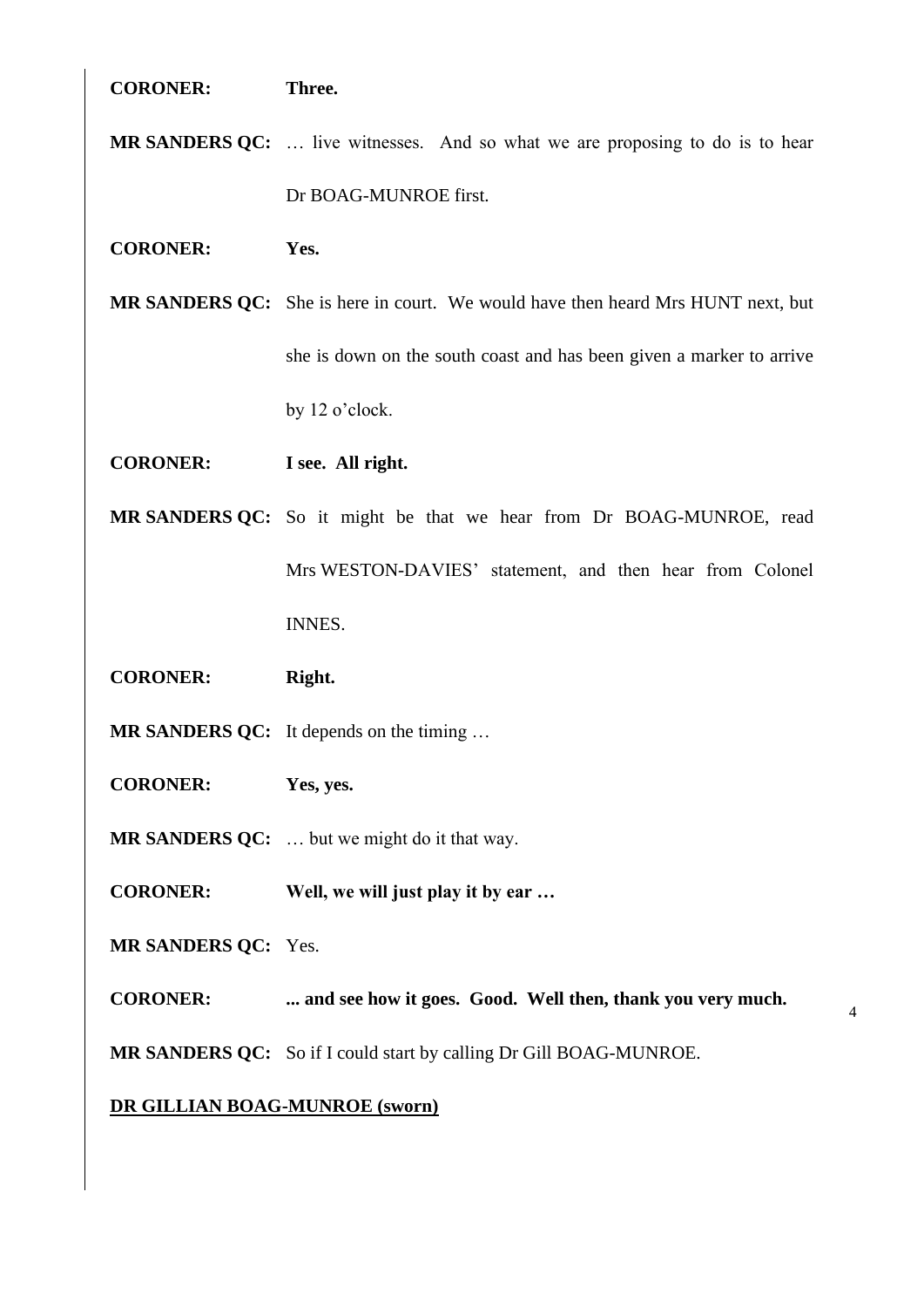| <b>CORONER:</b> | Thank you very much. Please sit down, please. Would you give                              |  |
|-----------------|-------------------------------------------------------------------------------------------|--|
|                 | me your full name, please?                                                                |  |
| DR BOAG-MUNROE: |                                                                                           |  |
|                 | Gillian BOAG-MUNROE.                                                                      |  |
| <b>CORONER:</b> | Thank you very much. And you have a nice loud clear voice, so                             |  |
|                 | that is going to be excellent. Thank you very much.                                       |  |
| DR BOAG-MUNROE: |                                                                                           |  |
|                 | Lots of teaching.                                                                         |  |
| <b>CORONER:</b> | I will pass you over please to Mr SANDERS.                                                |  |
|                 | MR SANDERS QC: Thank you, sir. I can see that the screen by Dr BOAG-MUNROE                |  |
|                 | isn't on.                                                                                 |  |
| <b>CLERK:</b>   | (inaudible).                                                                              |  |
|                 | MR SANDERS QC: I am not sure if we'll need it, but just in case.<br>Thank you.<br>$\perp$ |  |
|                 | understand you go by Doctor rather than Lieutenant nowadays?                              |  |
| DR BOAG-MUNROE: |                                                                                           |  |
|                 | Oh, I haven't been Lieutenant for many years.                                             |  |
|                 | MR SANDERS QC: Thank you. If you could just look at the screen, and I'm going to ask      |  |
|                 | Mrs NIN to put up your statement. It's at 10-2 on CaseLines. I think                      |  |

you've got a hard copy with you …

5

# **DR BOAG**-**MUNROE:**

I have.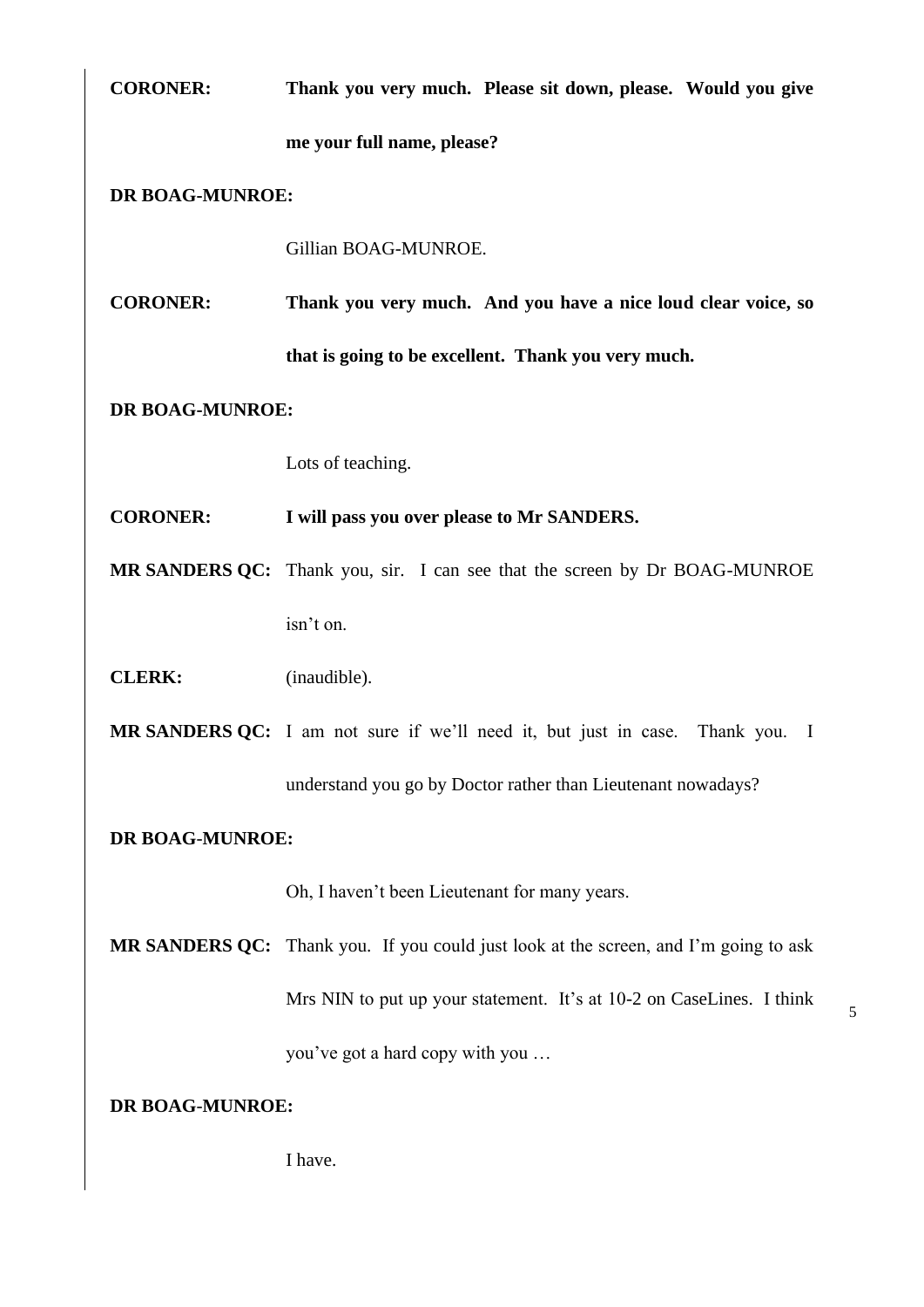**MR SANDERS QC:** … in any event. There's your witness statement there. Could you just

please just, you've already confirmed your full name, but you live

near Cleveland in the North East.

# **DR BOAG-MUNROE:**

I live in North Yorkshire, yes.

**MR SANDERS QC:** Thank you. And just looking at this statement, which is, I think, seven

pages, or six pages long. Is that your signature at the end dated the

13th April?

# **DR BOAG-MUNROE:**

It is.

**MR SANDERS QC:** Thank you. And can you confirm that the contents are true?

# **DR BOAG-MUNROE:**

That my?

**MR SANDERS QC:** That the contents are true?

# **DR BOAG-MUNROE:**

To the best of my knowledge they are.

**MR SANDERS QC:** Thank you. And at the time of the Guildford Pub Bombing your

maiden name was TAYLOR. Is that correct?

6

# **DR BOAG-MUNROE:**

Yes.

**MR SANDERS QC:** Thank you. So you are now retired.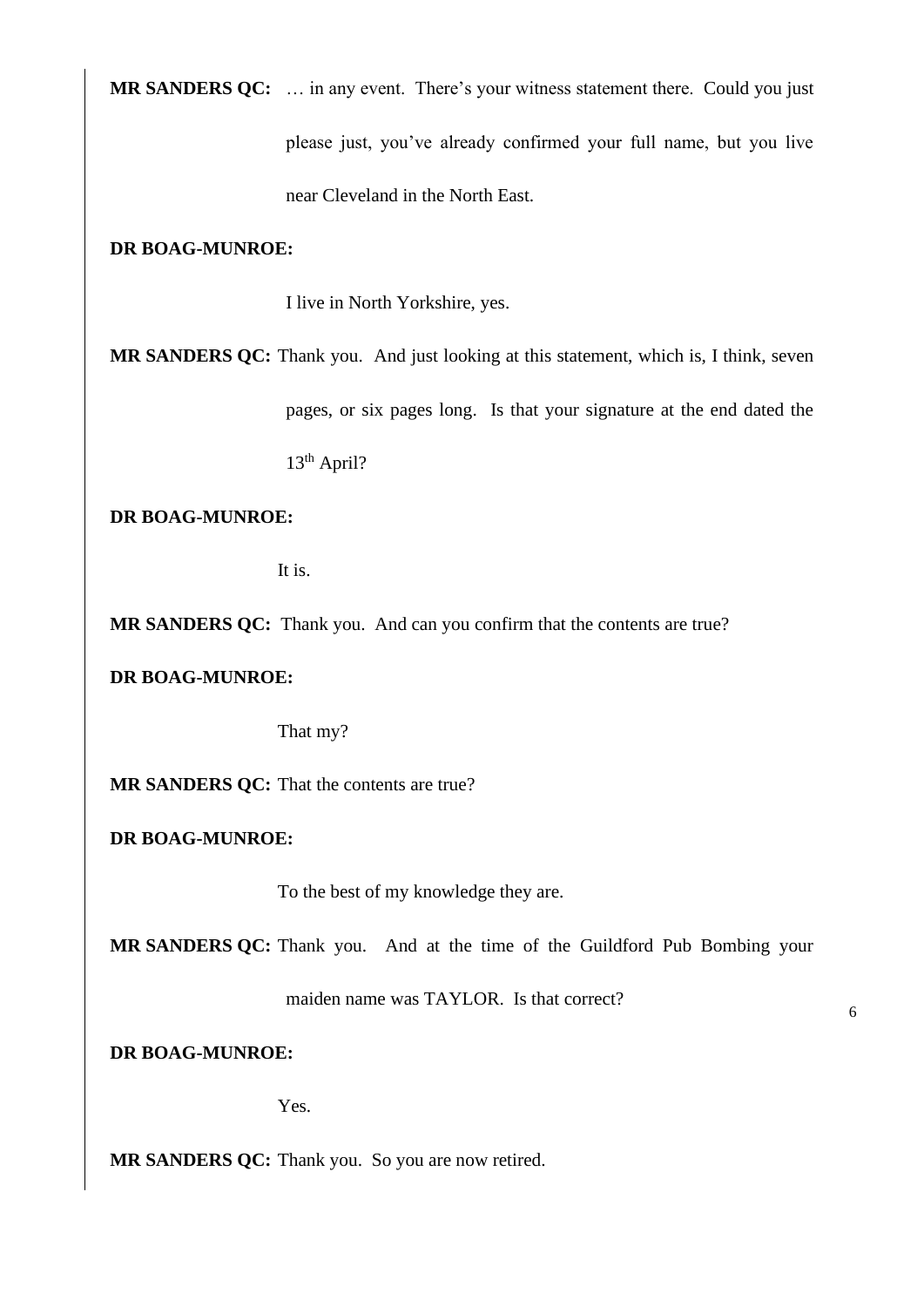Yes.

**MR SANDERS QC:** And at the time of the Guildford Pub Bombing in 1974 you say in your

statement you were aged 24 and you were a Second Lieutenant in the

Women's Royal Army Corps?

**DR BOAG-MUNROE:**

Yes.

**MR SANDERS QC:** That we are going to refer to as the WRAC.

# **DR BOAG-MUNROE:**

No, never.

**MR SANDERS QC:** No?

**DR BOAG-MUNROE:**

No, never ever. W R A C, please.

**MR SANDERS QC:** WRAC, very well. Good job you weren't here yesterday. And you

were a Platoon Commander?

**DR BOAG-MUNROE:**

Yes.

…

**MR SANDERS QC:** And your platoon included Ann HAMILTON and Caroline SLATER

7

**DR BOAG-MUNROE:**

Yes.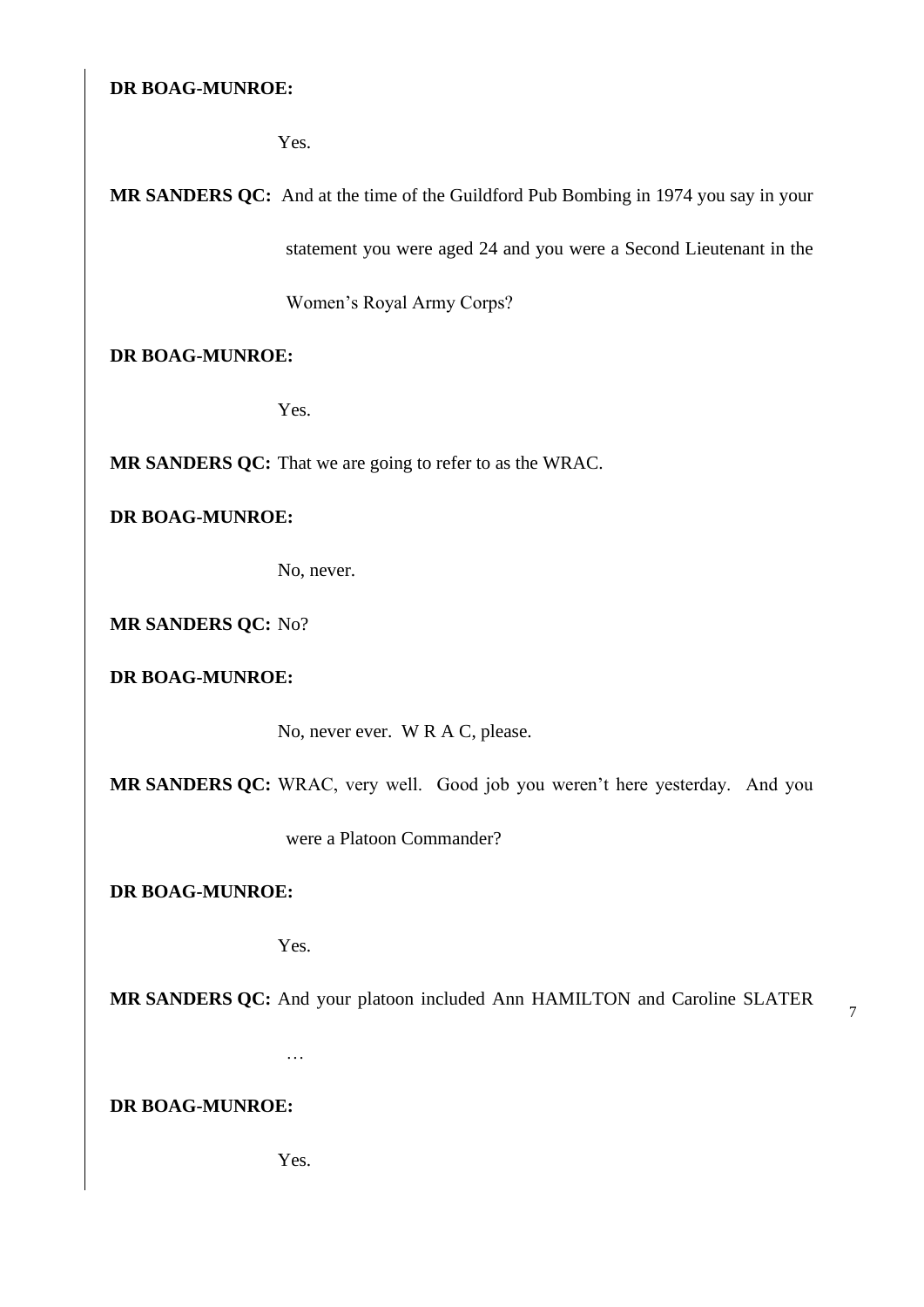**MR SANDERS QC:** … who both sadly died in the bombing. Could you help first with just an outline of your career in the military?

#### **DR BOAG-MUNROE:**

I was in the OTC (?) at university, and then I did a short (inaudible) directly with the Commission, with the WRAC, and then went on to become a regular officer. After leaving Guildford, I went to Camberley to do some further training, and was then posted to the Junior Leaders Regiment of the Royal Artillery in Nuneaton, with the rank of Captain, where I was the Training Adjutant. And after two years there I went to HQ RA (inaudible) as a Staff Officer, and after 18 months there I resigned.

**MR SANDERS QC:** And so how long was your period in the Army?

#### **DR BOAG-MUNROE:**

Five years.

**MR SANDERS QC:** Five years. And then that was the end of your military career and you

went on to do other things?

**DR BOAG-MUNROE:**

Yes.

**MR SANDERS QC:** Thank you. Could you just help us with an outline of the WRAC's position within the British Army and what its role was and what it's members did?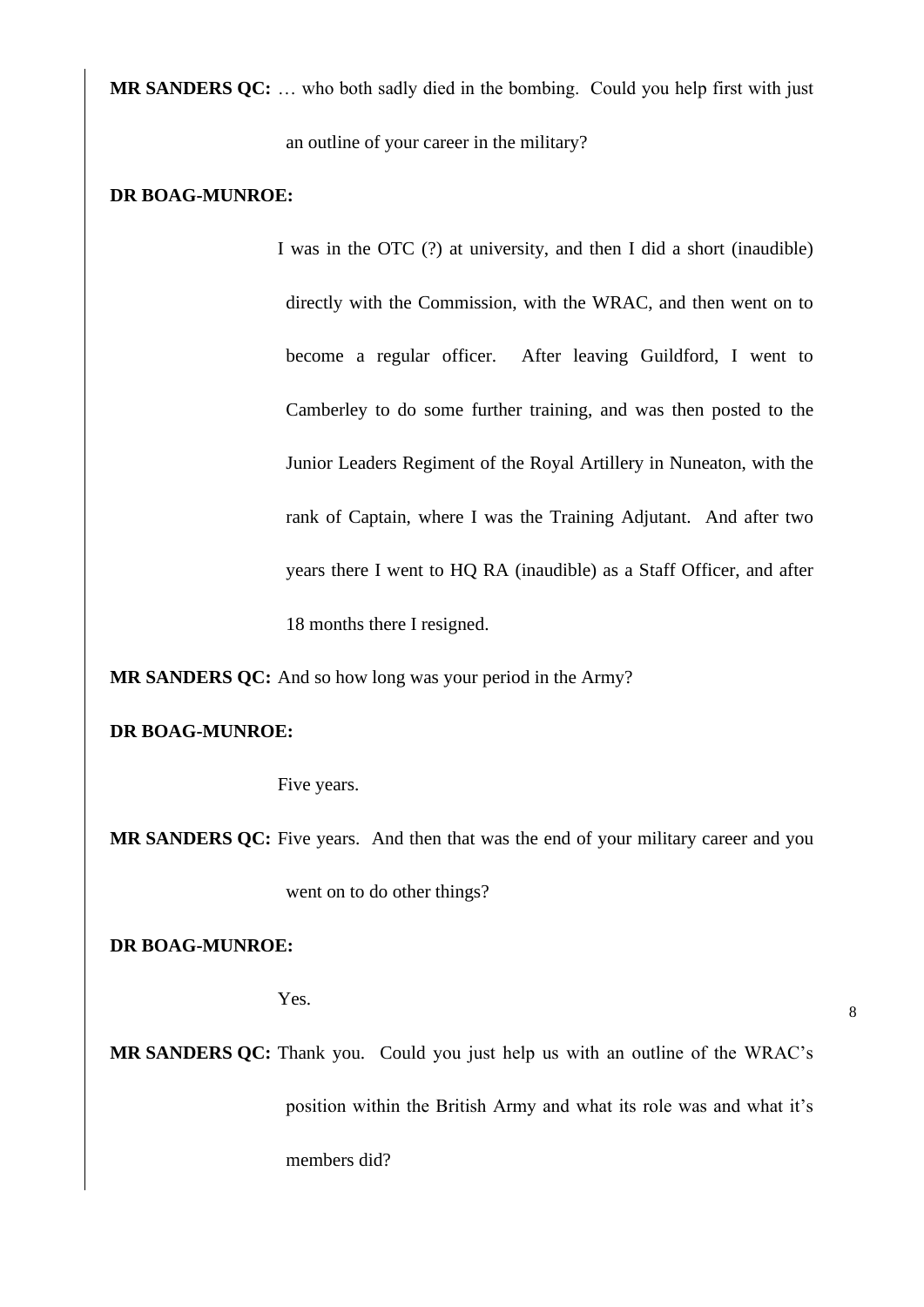The role of the Women's Royal Army Corps was to support men in their fighting role. We took over, in the event of war, we took over their administrative work so that they could go and fight. We were not a fighting unit.

**MR SANDERS QC:** And the WRAC, I think you say, was established just after the Second World War?

**DR BOAG-MUNROE:**

Yes.

**MR SANDERS QC:** And it's no longer in existence in the form it was?

**DR BOAG-MUNROE:**

I believe not.

**MR SANDERS QC:** And the Headquarters were at the Queen Elizabeth Barracks. Is that

correct?

**DR BOAG-MUNROE:**

Yes.

**MR SANDERS QC:** And that's, it is two miles from Guildford High Street?

# **DR BOAG-MUNROE:**

I couldn't remember that. It's not something that stays in my memory.

**MR SANDERS QC:** No. But do you remember the nearest town was Guildford, the …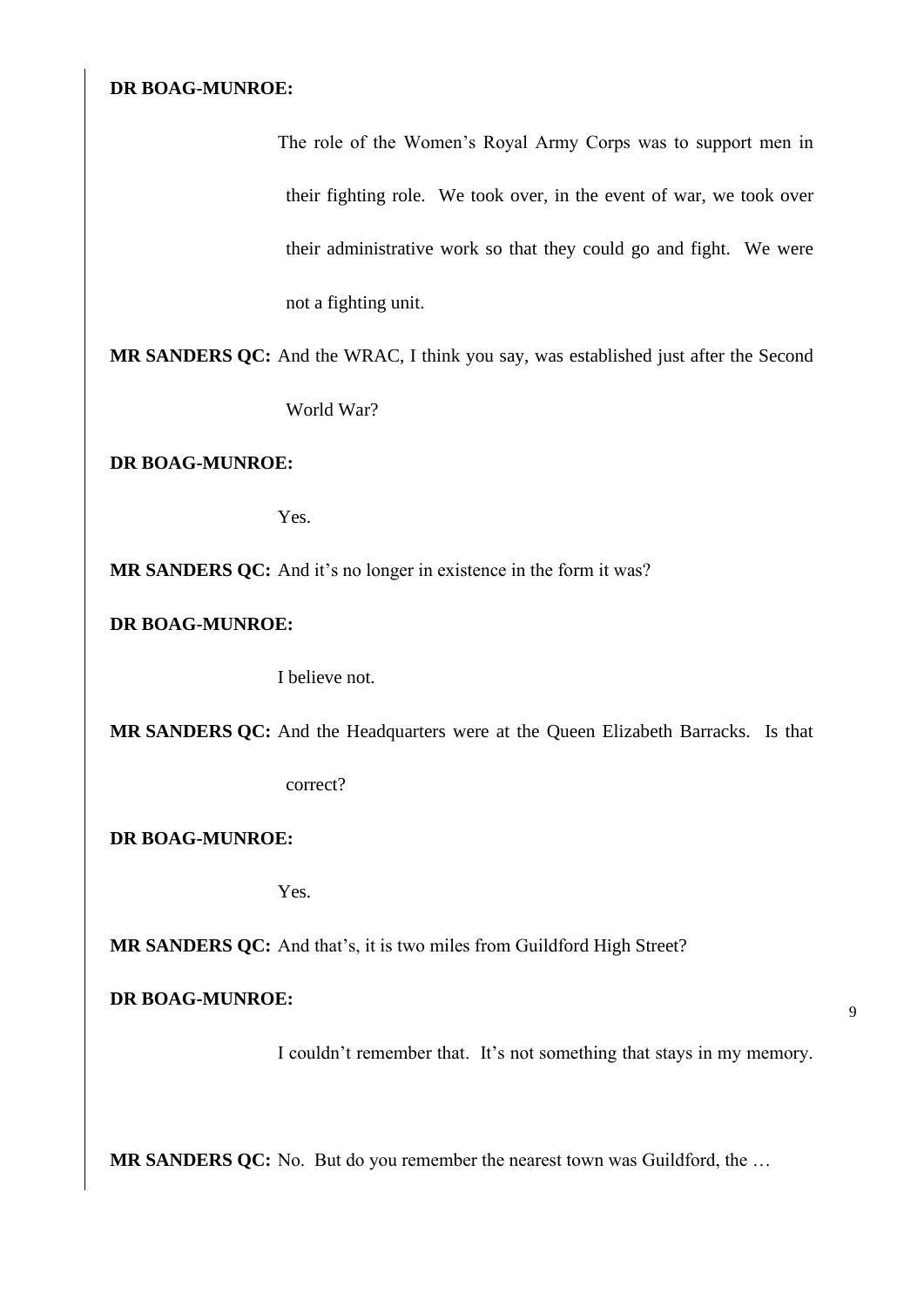Of course, yes.

**MR SANDERS QC: …** nearest town centre? Yes, thank you. So the Queen Elizabeth Barracks, as I understand it, and correct me I'm wrong, was the starting point for all of the other ranks, so the non-officers, within the

WRAC? That was where they went for their basic training?

# **DR BOAG-MUNROE:**

Yes.

**MR SANDERS QC:** And you say, "There were two training companies and each comprised four platoons."

**DR BOAG-MUNROE:**

Yes.

**MR SANDERS QC:** And you were a Platoon Commander. So you were sort of the lower

level of the officers?

**DR BOAG-MUNROE:**

I was the bottom rung of the officers, yes.

**MR SANDERS QC:** Bottom rung. Thank you. So the camp itself was quite a large

establishment.

**DR BOAG-MUNROE:**

Yes.

**MR SANDERS QC:** Lots of members of the WRAC there.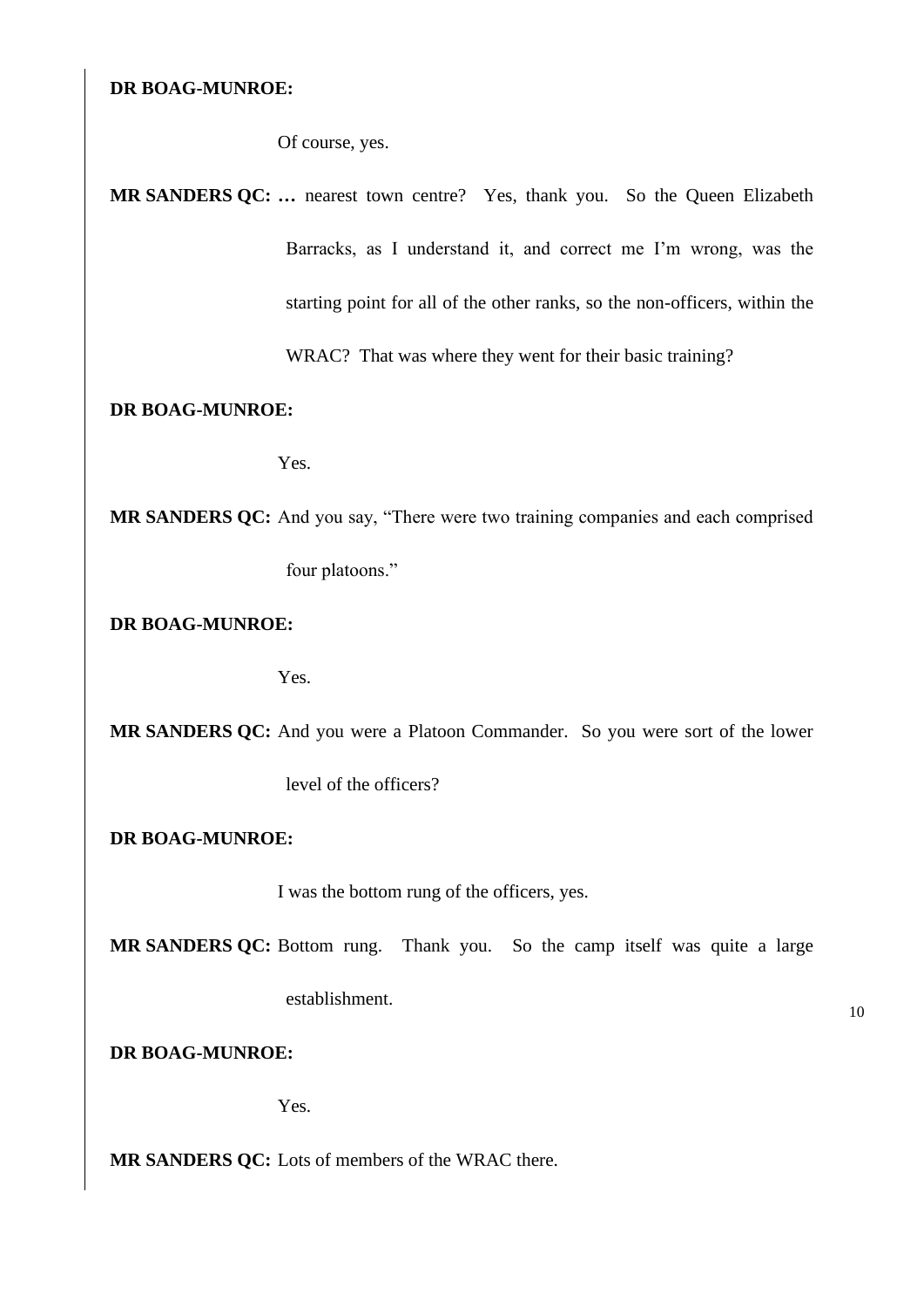Yes.

**MR SANDERS QC:** Did the Queen Elizabeth Barracks serve any other purpose apart from basic training for new recruits?

# **DR BOAG-MUNROE:**

It was also a holding company for sometimes officers and sometimes other ranks who were in transition. Perhaps moving to another unit, but there wasn't space for them in that unit yet or, as I myself did, I went back there just before I resigned, just as I resigned from the Army.

**MR SANDERS QC:** Thank you. And you say that you answer to a Company Commander, so one of the two training companies, the Commander of that was effectively your boss?

**DR BOAG-MUNROE:**

Yes.

**MR SANDERS QC:** And that you remember Captain Rosemary but you can't remember the

…?

**DR BOAG-MUNROE:**

I think it might have been WADIE (?), but I'm not too sure.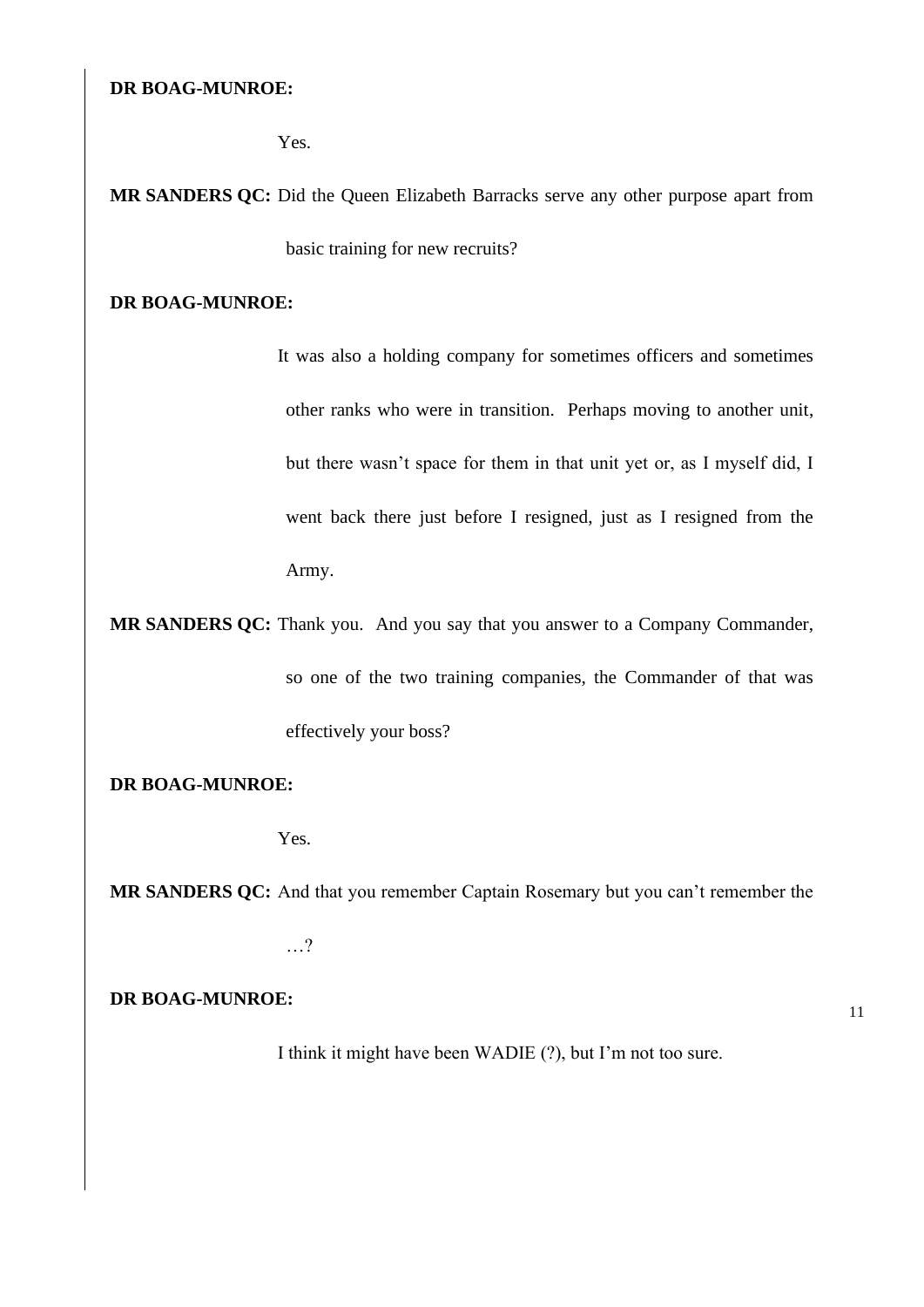**MR SANDERS QC:** I don't know if this helps. Just from the statements gathered at the time, and this isn't comprehensive research, we have found the name

of a Major Patricia INESEN.

# **DR BOAG-MUNROE:**

Yes, I remember Pat INESEN very well.

**MR SANDERS QC:** And she would have been above the …

**DR BOAG-MUNROE:**

Yes, she was.

**MR SANDERS QC:** … the Company Commanders? And then we have a Captain Rona BURNS and a Captain Elsie EDWARDS. They don't ring any bells to you?

**DR BOAG-MUNROE:**

No.

**MR SANDERS QC:** Don't suppose it matters, but … And so each platoon, so as a platoon

head it had someone in your position, a Lieutenant or a Second Lieutenant …

**DR BOAG-MUNROE:**

Yes.

12

**MR SANDERS QC:** … in charge, and then supported by a Sergeant and a Corporal?

# **DR BOAG-MUNROE:**

Yes.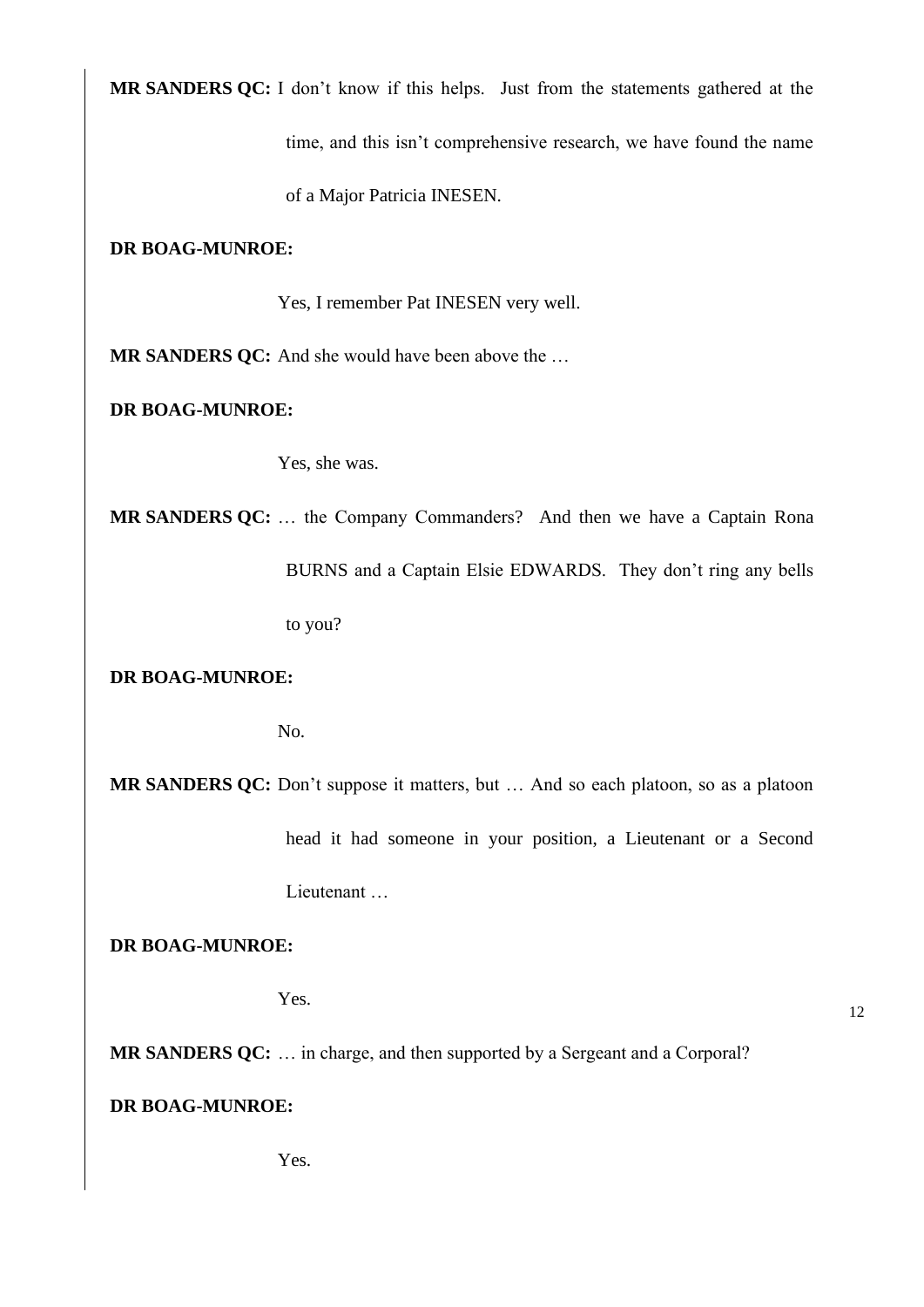**MR SANDERS QC:** And then 30 trainee recruits ...

# **DR BOAG-MUNROE:**

Yes.

**MR SANDERS QC:** … approximately? And so if there were two training companies of four

platoons, that's … Is that 120 recruits at any one time?

# **DR BOAG-MUNROE:**

Yes.

**MR SANDERS QC:** And was it a rolling programme of training courses? So did you have

sort of an intake every six weeks, or did you have, do a course and

then a gap and then another course?

# **DR BOAG-MUNROE:**

Six weeks of training, a week off, and then a further six weeks of training, yes.

**MR SANDERS QC:** So you would have seen a lot of new recruits coming through …

# **DR BOAG-MUNROE:**

Yes.

**MR SANDERS QC:** … even in the short time you were there?

**DR BOAG-MUNROE:**

Yes.

**MR SANDERS QC:** And so it was, you describe in your statement it was induction type

introduction to the Army and to military life training?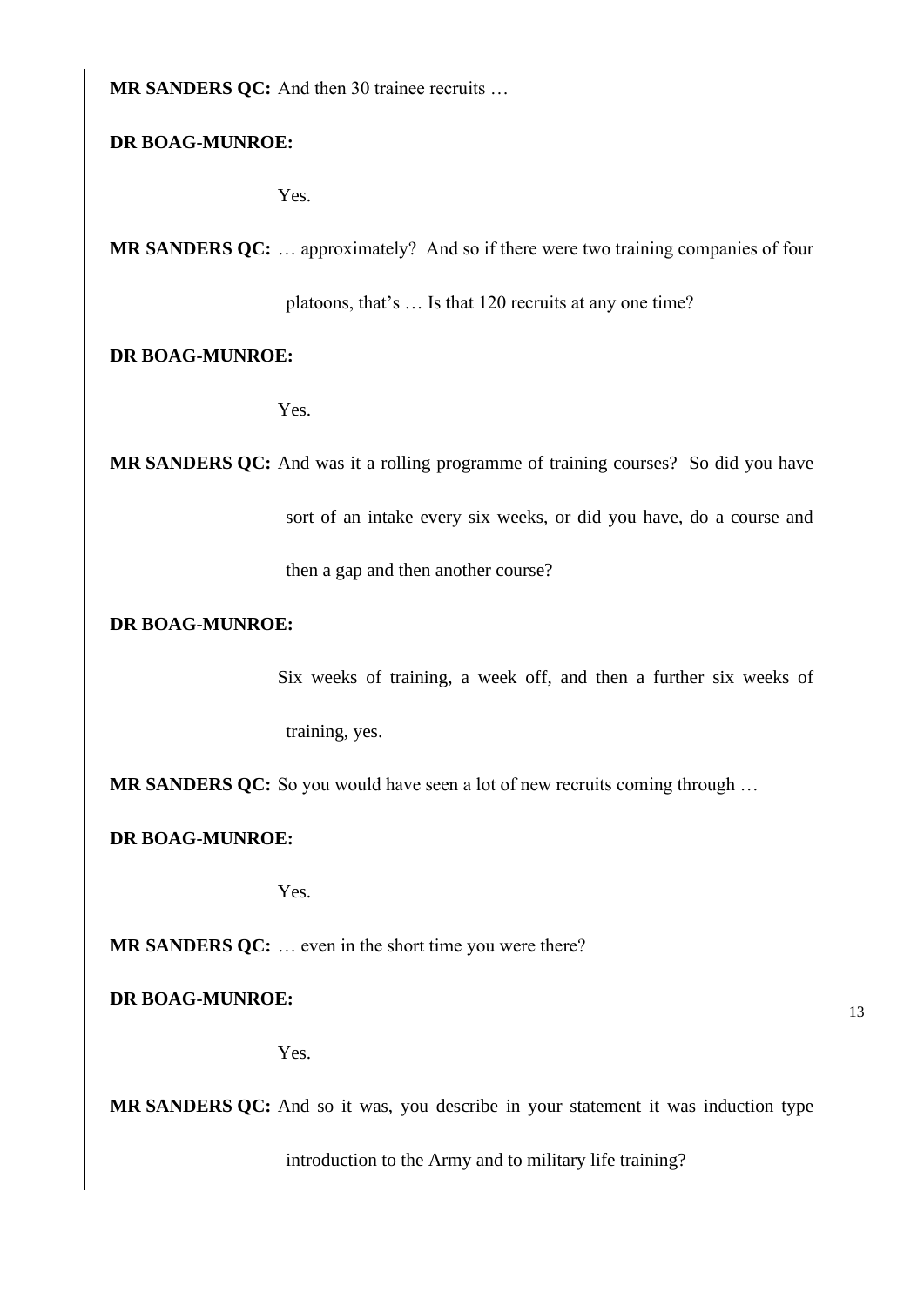Yes.

**MR SANDERS QC:** And so what age were the recruits?

# **DR BOAG-MUNROE:**

They were mostly 18, 19, 20. Occasionally they were slightly older, in their later 20s, but most of them were late teens. Over 18, because they had to be. 18, 19, 20 ish.

**MR SANDERS QC:** And would they have been school leavers or would they have worked

before joining up?

**DR BOAG-MUNROE:**

A mix of both.

**MR SANDERS QC:** And then once they'd completed the six weeks at Queen Elizabeth

Barracks, they would then go off to specialise in particular trades?

#### **DR BOAG-MUNROE:**

Yes.

**MR SANDERS QC:** And so what jobs would they go on to do?

# **DR BOAG-MUNROE:**

They could do secretarial work, driving, stewarding, clerical work, a very rare few became PTIs, Physical Training Instructors. I can't remember any other jobs.

**MR SANDERS QC:** Thank you. It was a residential course. They lived on the camp?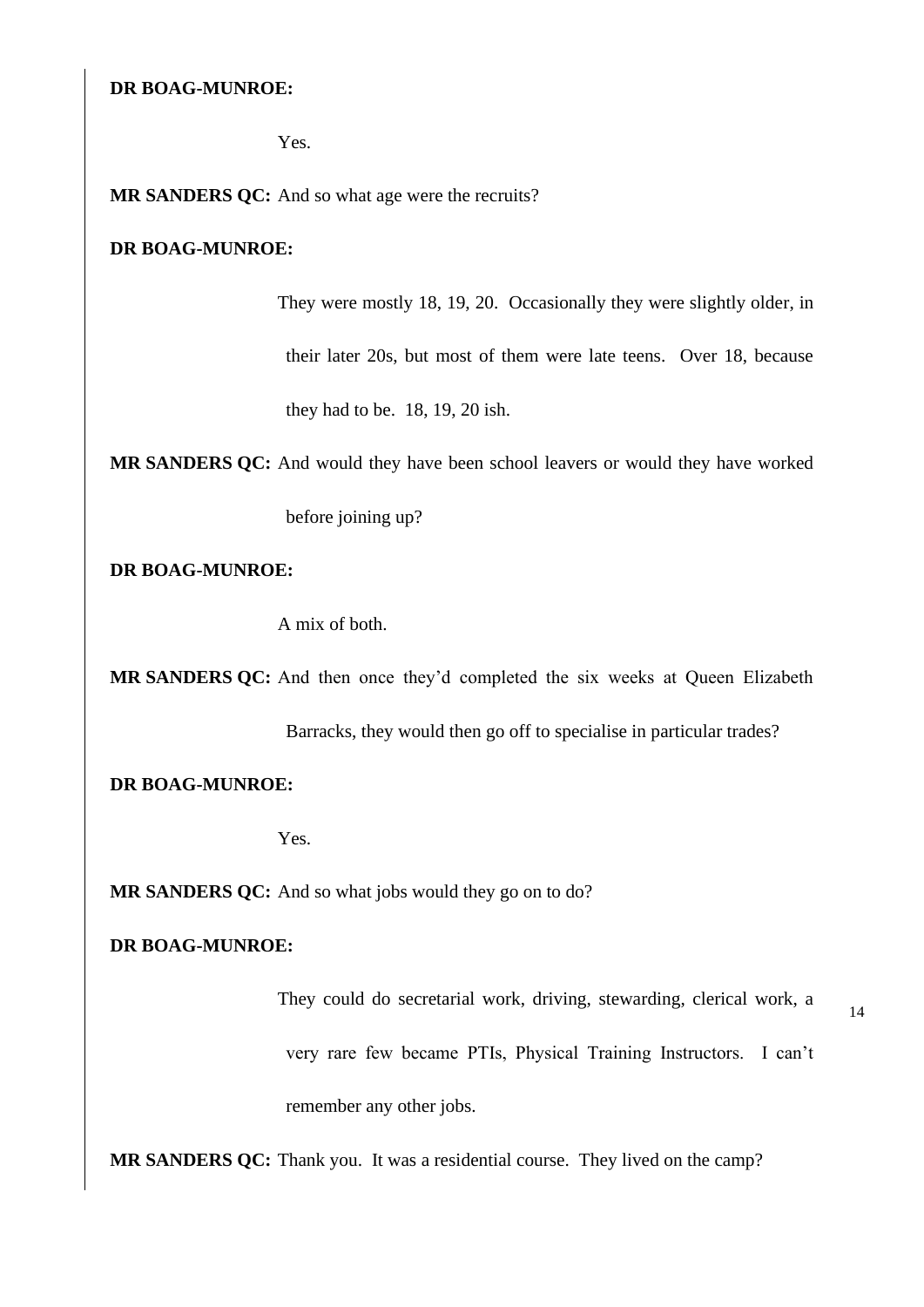Yes.

**MR SANDERS QC:** And what was the breakdown as between when they were on duty and off duty?

#### **DR BOAG-MUNROE:**

I don't think we were ever off duty during training. It varied. In the first three weeks it was slightly easier. They would finish at about 5 o'clock. Quite often though, in the second three weeks, we finished much later, anything up to about 9 or 10 o'clock, depending on what it was we were required to do. But they didn't get a great deal of free time, neither did we.

**MR SANDERS QC:** And can you remember what the difference between the first three weeks and the second three weeks was in terms of what was being covered on the course?

#### **DR BOAG-MUNROE:**

I don't remember a huge difference, except that in the first three weeks, while the recruits were doing basic drill, learning drill, the officers didn't join on parade. But during the second three weeks we did, and there was a lot of rehearsal for the Passing Out Parade. But in terms of content, it was … I really can't remember.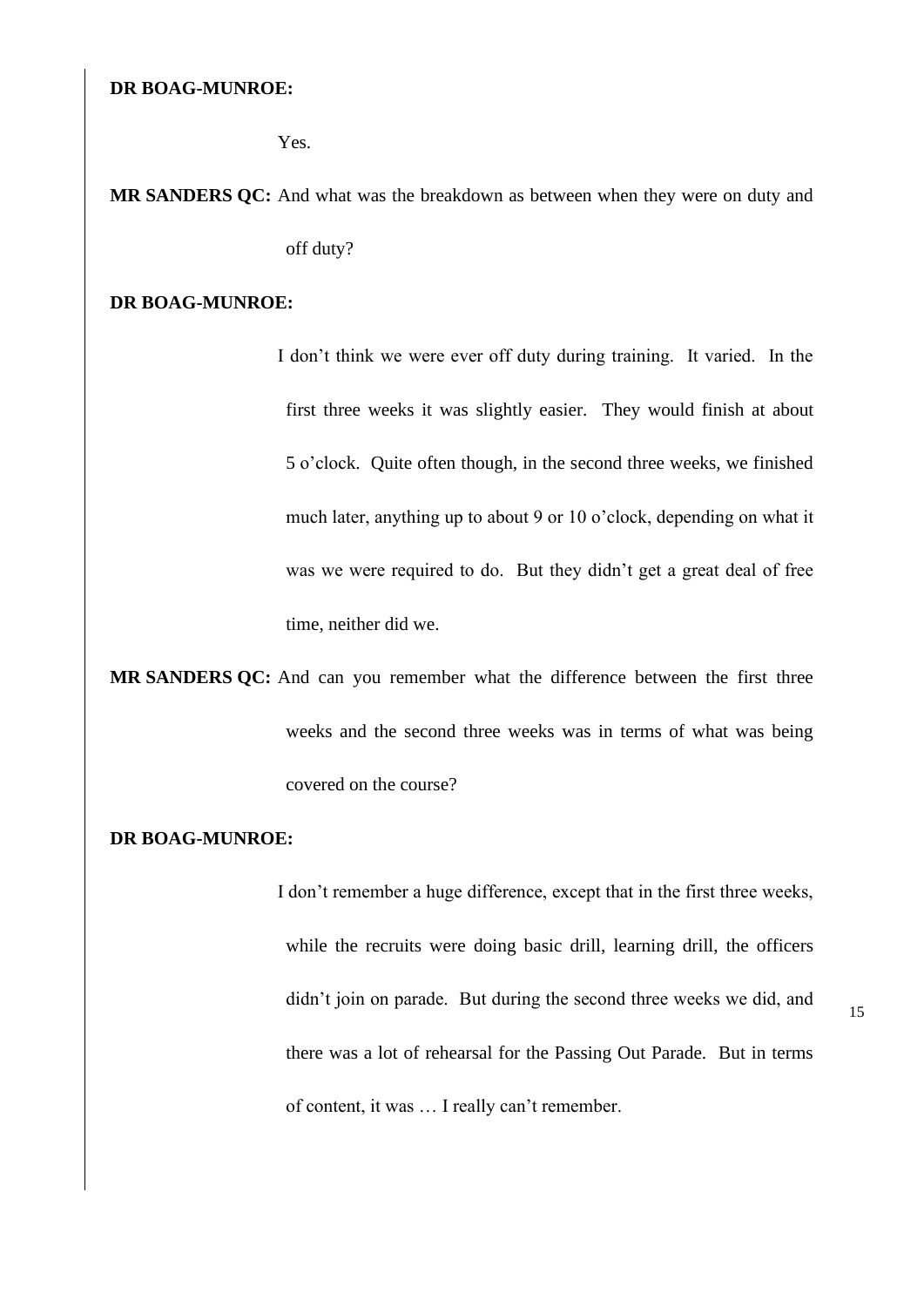**MR SANDERS QC:** And do we take it it was a mix of some classroom based training and

then some, there was a reference yesterday to square bashing, and also PE type activities?

## **DR BOAG-MUNROE:**

We did a lot of drill, yes, and plus classroom work and PE.

**MR SANDERS QC:** And when the recruits were off duty, what was their freedom of movement? Could they leave the camp or did they have to stay there or how did that work?

# **DR BOAG-MUNROE:**

My recollection, and it's a hazy recollection, but my recollection is that in the first three weeks they didn't go off camp so that they could adjust to life in the barracks. So their social life would have revolved around the NAAFI. In the second three weeks they could go off camp, and I have a feeling that the Guildford bomb happened either at the end of the third week or the end of the fourth week of training.

**MR SANDERS QC:** That's correct. So it was the, I think that your recruits had started on Monday 16<sup>th</sup> September, and then it was the third Saturday after that that it happened. One oddity, and you may not be able to help with this. But Carol BURNS in her statement gives quite a lot of detail about them having been into Guildford and been to various pubs several times before the night of the bombing, and sort of had already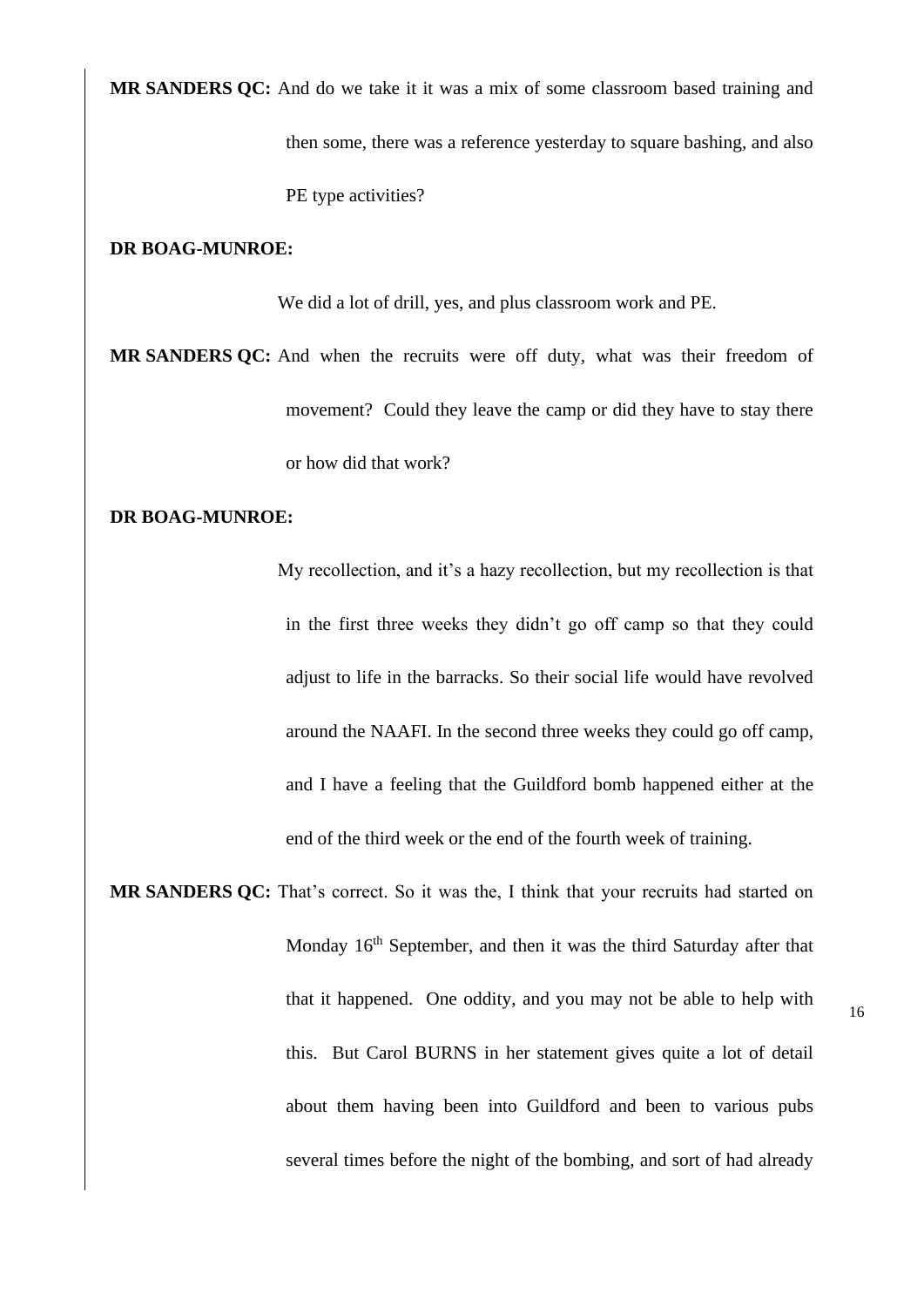become regulars at the Horse & Groom by the time of the bombing.

So how does that fit with the three weeks staying on camp and them having obviously, or her evidence was they …

## **DR BOAG-MUNROE:**

I'm happy to accept that that's my faulting memory.

**MR SANDERS QC:** ... went in …? Okay, very well. Thank you. And what were the rules, if any, about the recruits drinking either in the NAAFI or when they went into the town? Were they free to do that or were there any rules about that?

# **DR BOAG-MUNROE:**

As far as I recall, they were free to do that as long as they didn't return to barracks unduly drunk.

**MR SANDERS QC:** Thank you. You say in your statement in relation to security and what the recruits were told about security that, "We all lived and breathed security."

**DR BOAG-MUNROE:**

Yes.

**MR SANDERS QC:** Now, could you just elaborate on what you mean by that?

17

# **DR BOAG-MUNROE:**

Within the barracks there was no sense of insecurity. Outside the barracks we were very aware that the IRA had a fondness for planting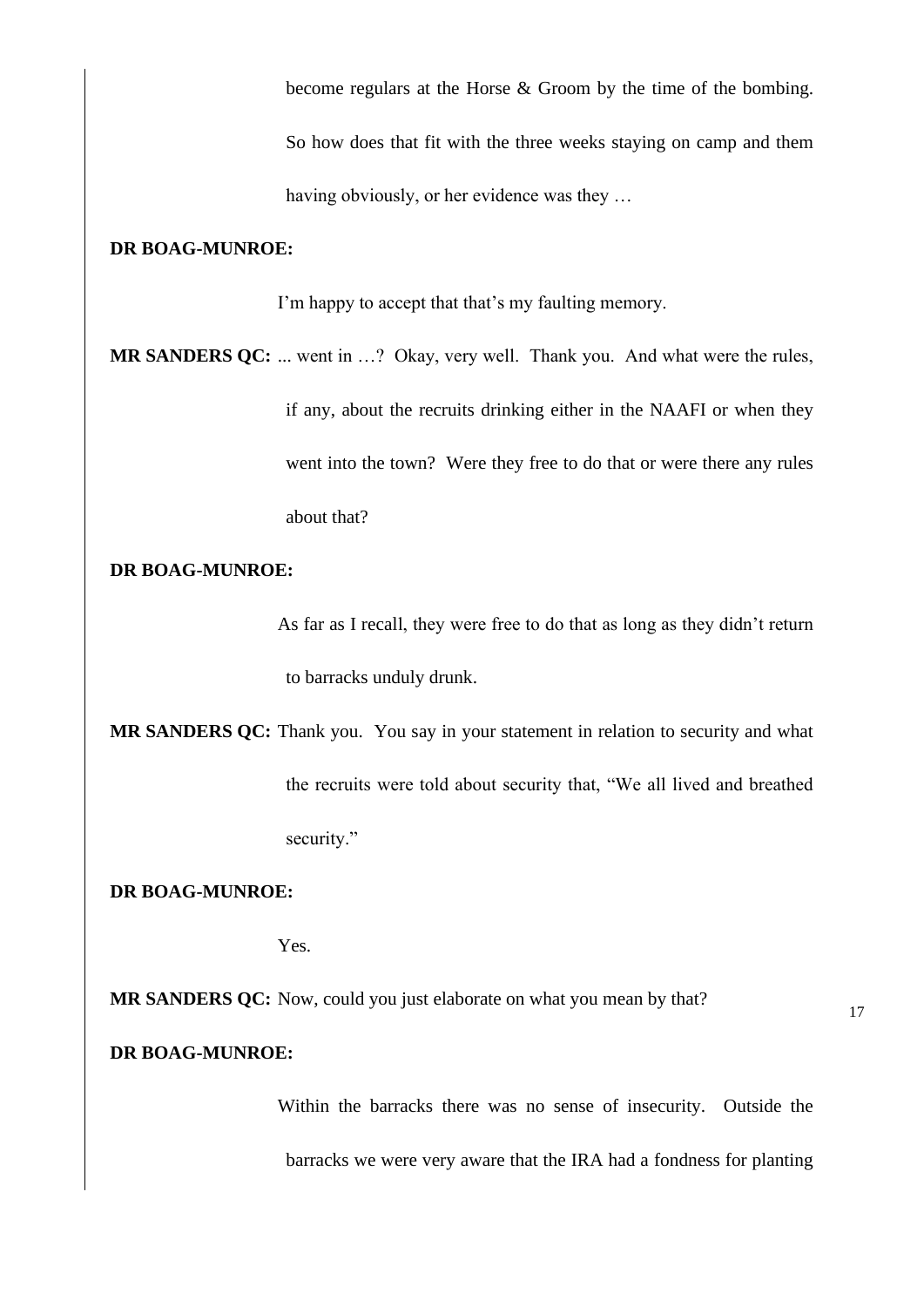car bombs and for sending letter bombs. And so we were instructed to check the underside of our car before going out for anything that looked suspicious. And my memory is that the Guardhouse checked all mail that came in, so that when it got to the relevant mess we could be sure that there was nothing suspicious there.

**MR SANDERS QC:** And was the main security concern at the time the IRA and activities of the IRA?

**DR BOAG-MUNROE:**

Yes.

**MR SANDERS QC:** And so would the recruits be given not necessarily training, but told about the threat and being vigilant and so on?

**DR BOAG-MUNROE:**

Yes.

**MR SANDERS QC:** Thank you. You talk about the process for disseminating information,

and you tell us about Part I and Part II Orders.

**DR BOAG-MUNROE:**

Yes.

**MR SANDERS QC:** Could you explain first what a Part I Order was, to the best of your

18

recollection?

**DR BOAG-MUNROE:**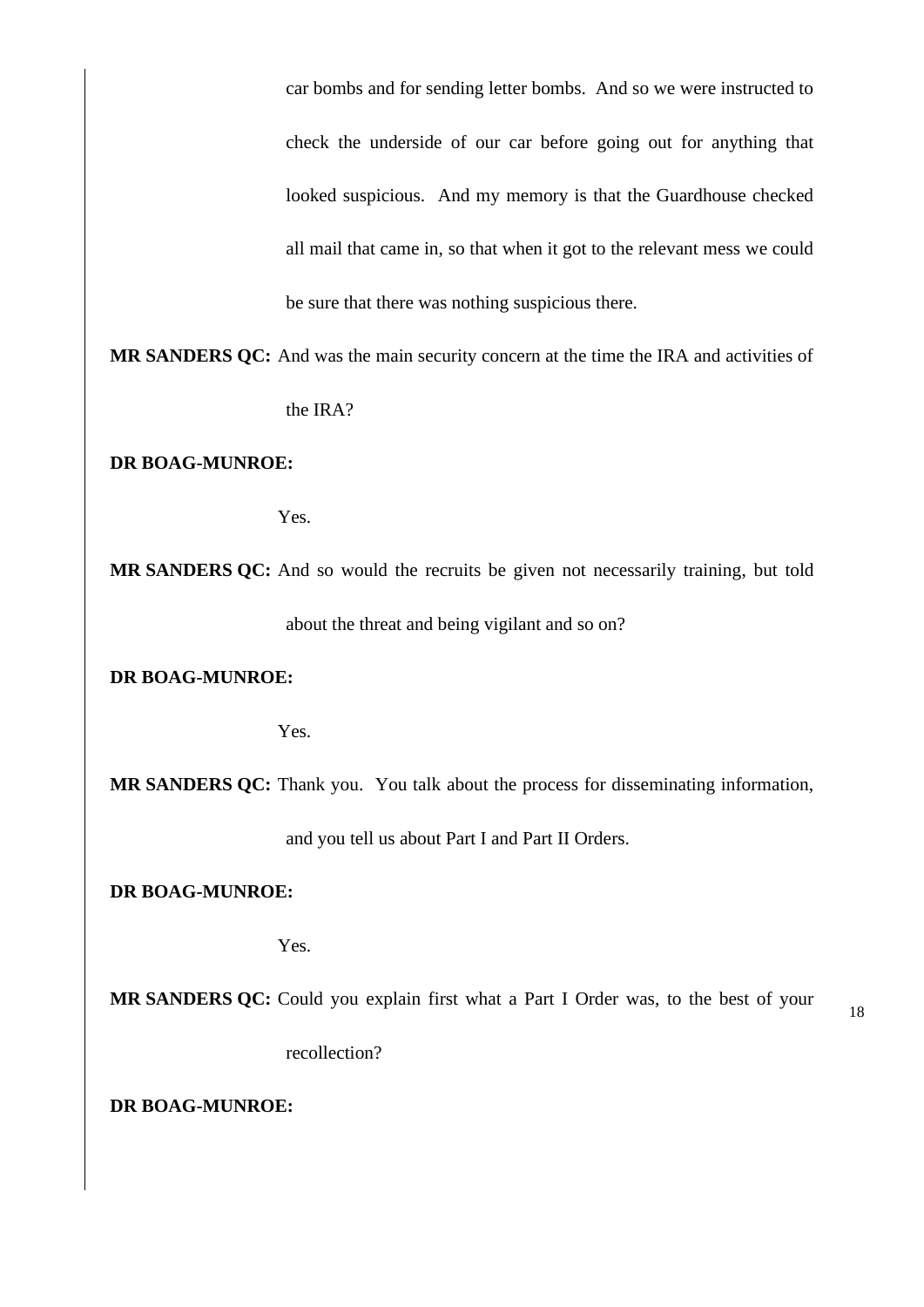Apologies, Colonel INNES, this might be one for you. I can't remember which way around it is. One of them is the Daily Instruction Sheet, and the other is the Standing Instruction Sheet. The Daily Instruction Sheet would have had details of all the events that were going to occur that day, together with any instructions to any particular people on camp who had to do various things, such as meeting with the Camp Commandant or something like that. The other orders, the Standing Orders, would be the ones that contained policy and security information.

**MR SANDERS QC:** Thank you. And how are they disseminated or promulgated, the orders?

# **DR BOAG-MUNROE:**

They are posted prominently in every single barrack room, in the Officers' Mess and the Sergeants' Mess, and we were expected, recruits were told that they must, to read the orders every single day.

**MR SANDERS QC:** And would either the Standing Orders or the Daily Orders contain information about security or threats …

**DR BOAG-MUNROE:**

Yes.

**MR SANDERS QC:** … or anything? Yes. Can you remember what sort of information it would be? Just reminders or more specific?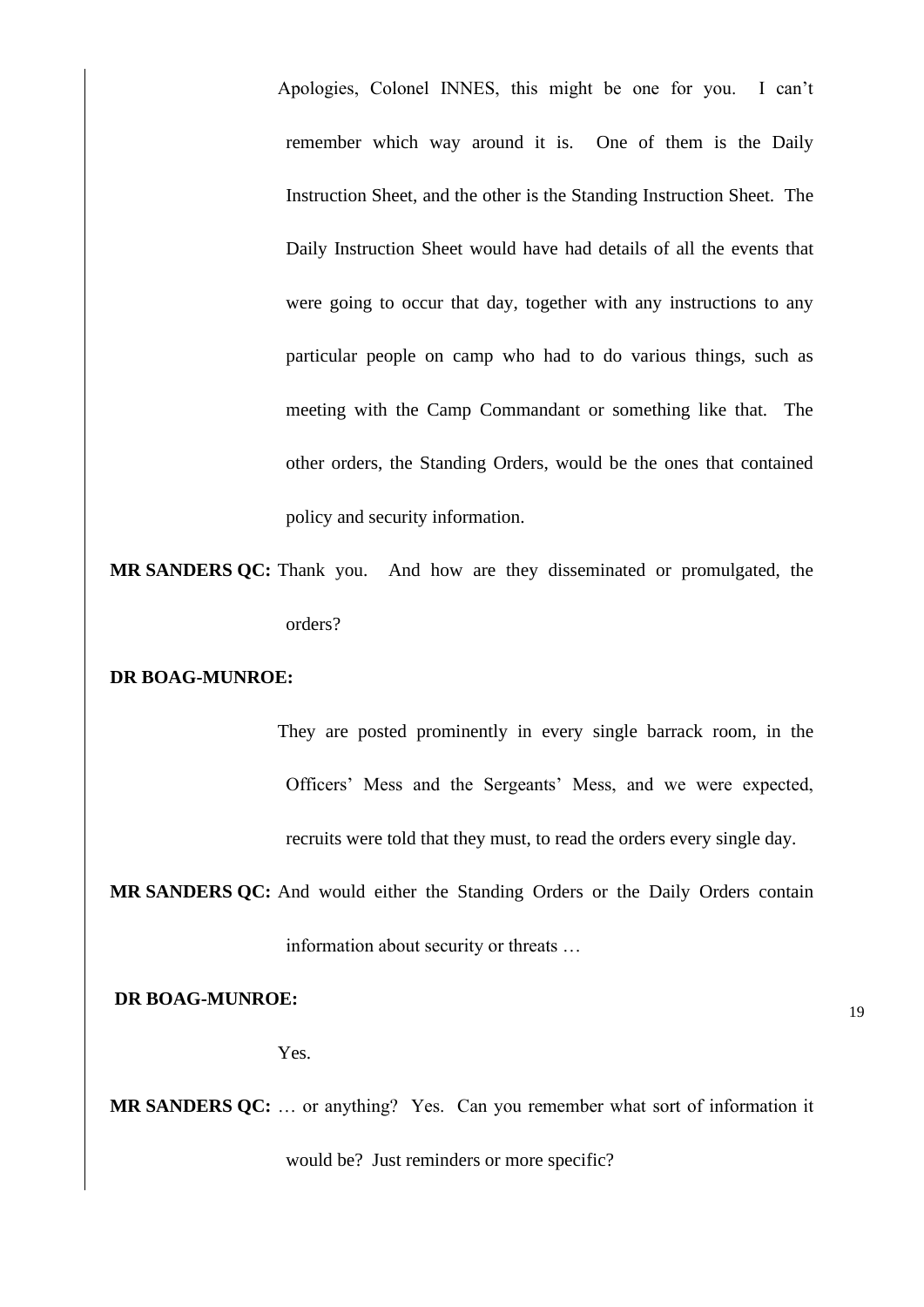I can't be more specific, I'm afraid.

**MR SANDERS QC:** No, that's fine. Thank you. You say in your statement you've no memory of anything along the lines of posters warning generally about the IRA, or specific training about the IRA or threats it might propose. Do you remember anything about the BIKINI Alert State?

# **DR BOAG-MUNROE:**

Not at that time, no.

**MR SANDERS QC:** No. Is that something you have in your mind from a later part of …

**DR BOAG-MUNROE:**

Yes.

**MR SANDERS QC:** … your career? Oh, so when did you come across it? Do you remember?

**DR BOAG-MUNROE:**

50 years ago. I can't give you a date, I'm sorry.

**MR SANDERS QC:** No, no. So do you have any recollection of … At the Gatehouse, when the recruits went out into the town, was there anything saying, "This is the alert level," or, "This is a reminder about security," or anything along those lines?

**DR BOAG-MUNROE:**

I can't recall anything like that, no.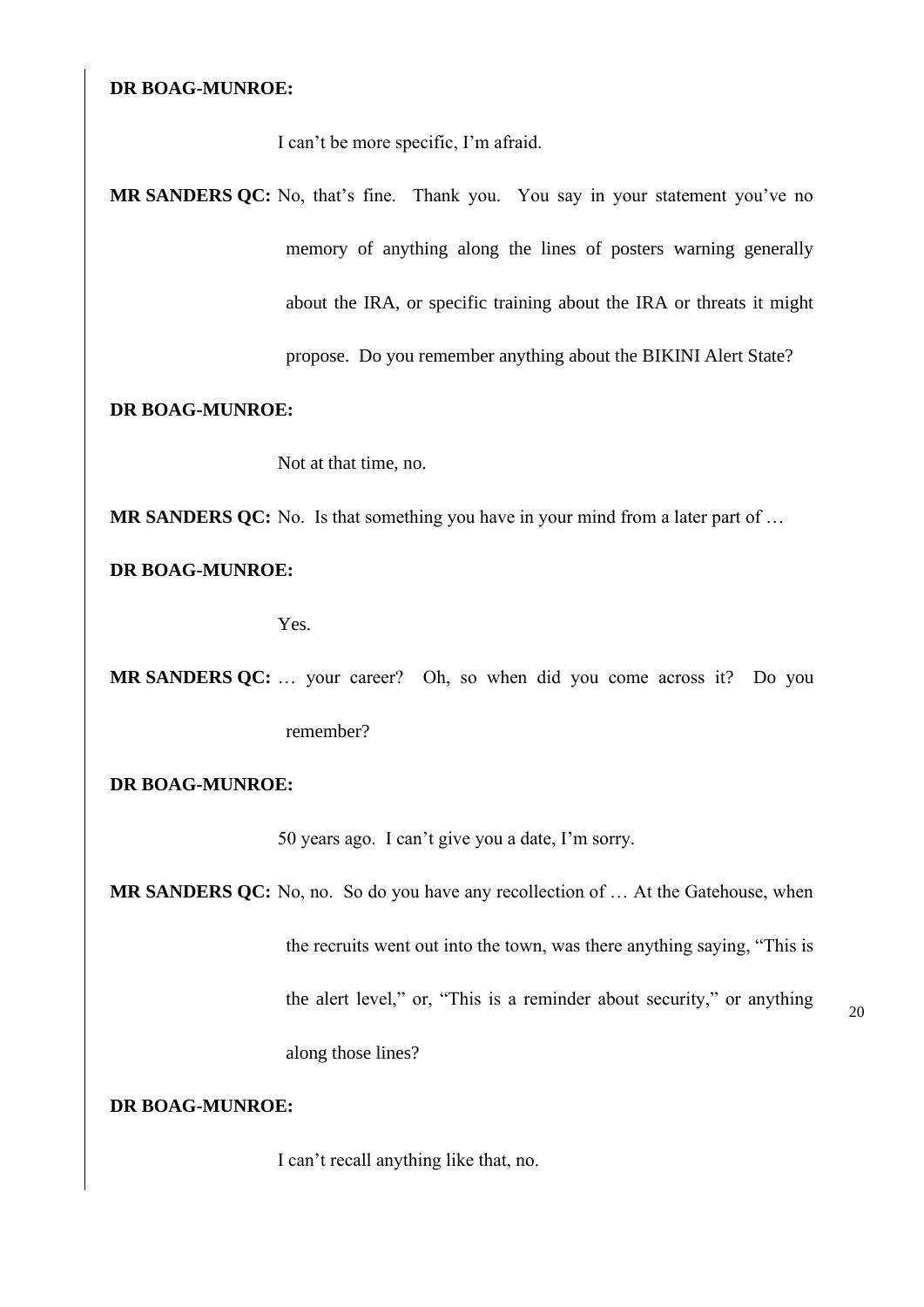**MR SANDERS QC:** Thank you. You mention that the recruits were instructed not to wear

their uniforms …

**DR BOAG-MUNROE:**

Yes.

**MR SANDERS QC:** … when they went out. What was the rationale, the reason for that?

**DR BOAG-MUNROE:**

The idea was that we shouldn't be immediately identifiable as military personnel, because clearly the IRA could then spot us and target us. That, as far as I'm aware, was the sole rationale. It was for being nonidentifiable.

21

**MR SANDERS QC:** Thank you. And you say that to a certain extent you would be identifiable anyway …

**DR BOAG-MUNROE:**

Yes.

**MR SANDERS QC:** … because you looked like members of the WRA …?

**DR BOAG-MUNROE:**

WRAC, yes.

**MR SANDERS QC:** …WRAC, near the Queen Elizabeth Barracks or in Guildford?

**DR BOAG-MUNROE:**

Yes.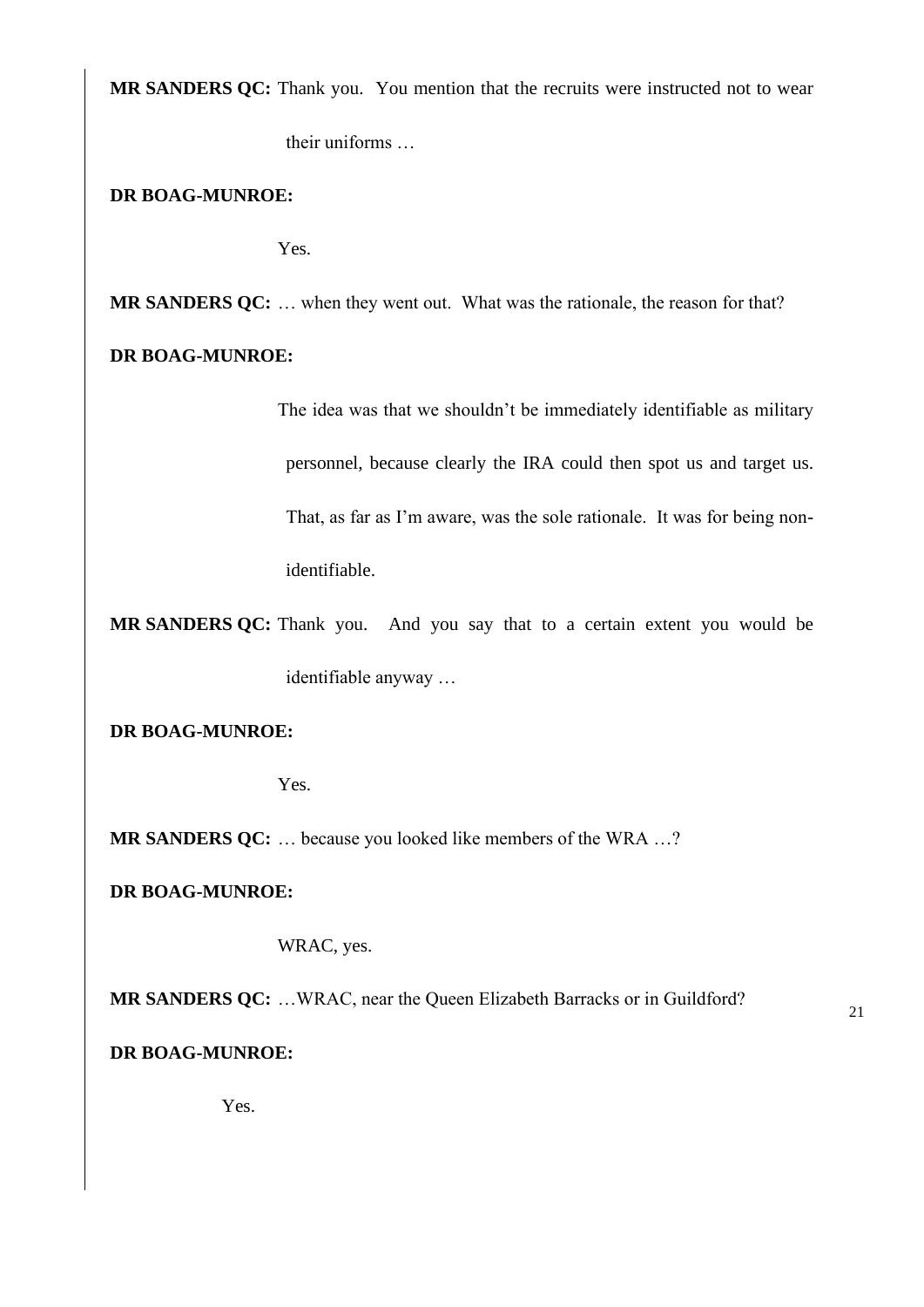**MR SANDERS QC:** And then there were obviously, if the girls were meeting up with

soldiers from the nearby camps, those soldiers would also look like

squaddies?

# **DR BOAG-MUNROE:**

Oh, yes, definitely.

**MR SANDERS QC:** I think you say you avoided going to pubs in Guildford.

**DR BOAG-MUNROE:**

Yes.

**MR SANDERS QC:** What was the reason for that?

# **DR BOAG-MUNROE:**

It is traditional that officers and other ranks don't socialise together, because we both need our private spaces, and it's unlikely that we would appreciate the same kind of environment as well. So we tended to go, the officers tended to go quite a way outside of Guildford if they wanted to go to a pub or a restaurant or something like that.

**MR SANDERS QC:** So it wasn't that, just to be clear, there was no fear that there was going to be a bomb in a Guildford pub and that's why you weren't going to

…?

**DR BOAG-MUNROE:**

No.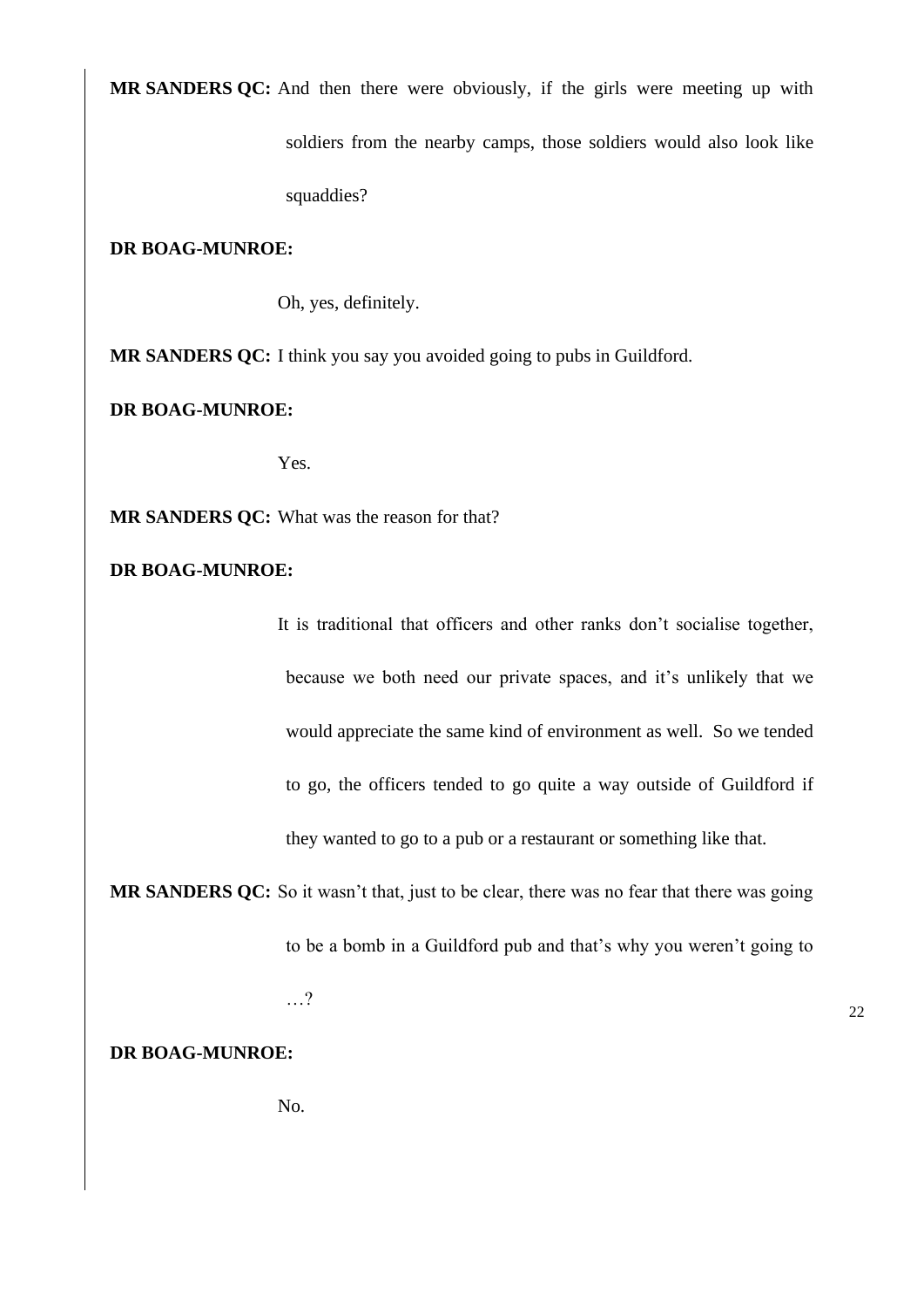**MR SANDERS QC:** No. Thank you. Was there any kind of general exercising of caution or

vigilance in connection with recruits going into town or going to pubs, or was that something that they were advised to be particularly careful about, or …?

# **DR BOAG-MUNROE:**

I cannot remember ever advising recruits on that, but the NCOs might have done that.

**MR SANDERS QC:** Thank you. Were you aware that there had been an IRA attack at the Pirbright Camp the year before in 1973? Was that something you were aware of?

**DR BOAG-MUNROE:**

I can't remember it. I was doing finals at university at that time and not much went in other than law.

**MR SANDERS QC:** Thank you. We are going to read out later on in the inquest proceedings a statement you made at the time, because you identified the bodies of Ann …

**DR BOAG-MUNROE:**

Yes.

23

**MR SANDERS QC:** … and Caroline. Where were you on the evening of Saturday 5<sup>th</sup> October, the night of the bombings?

```
DR BOAG-MUNROE:
```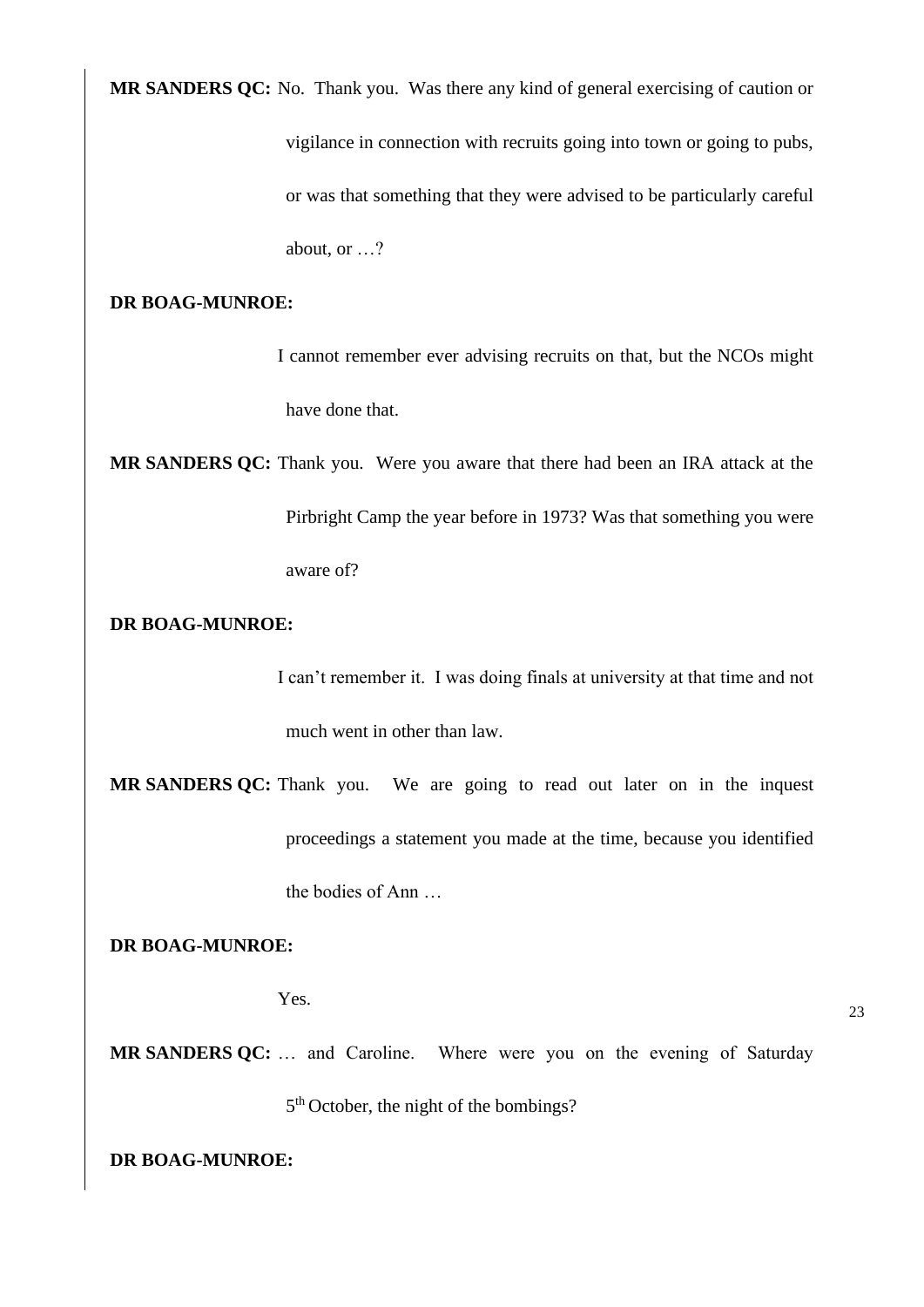I can't remember exactly where I was, but an old friend and I had gone out to a pub some way from Guildford, because my birthday is the 2nd October. We'd gone out to have a celebratory drink. I remember driving back along the dual carriageway, encountering an AA man who was in a panic, being told that there'd been a bomb in Guildford and that we couldn't continue. And my friend said, "She's an officer there. She's got to go through," and so I came back to barracks that way.

**MR SANDERS QC:** And as well as obviously losing Ann and Caroline, a great many of the recruits were injured?

**DR BOAG-MUNROE:**

Yes.

**MR SANDERS QC:** And it seems that there were quite a number of members of your platoon in the pub at the time in particular?

### **DR BOAG-MUNROE:**

It was nearly all of my platoon was in that pub, yes. They were celebrating Carol BURNS' birthday.

**MR SANDERS QC:** And what was the impact of the bombing on the WRAC at the time and

thereafter?

#### **DR BOAG-MUNROE:**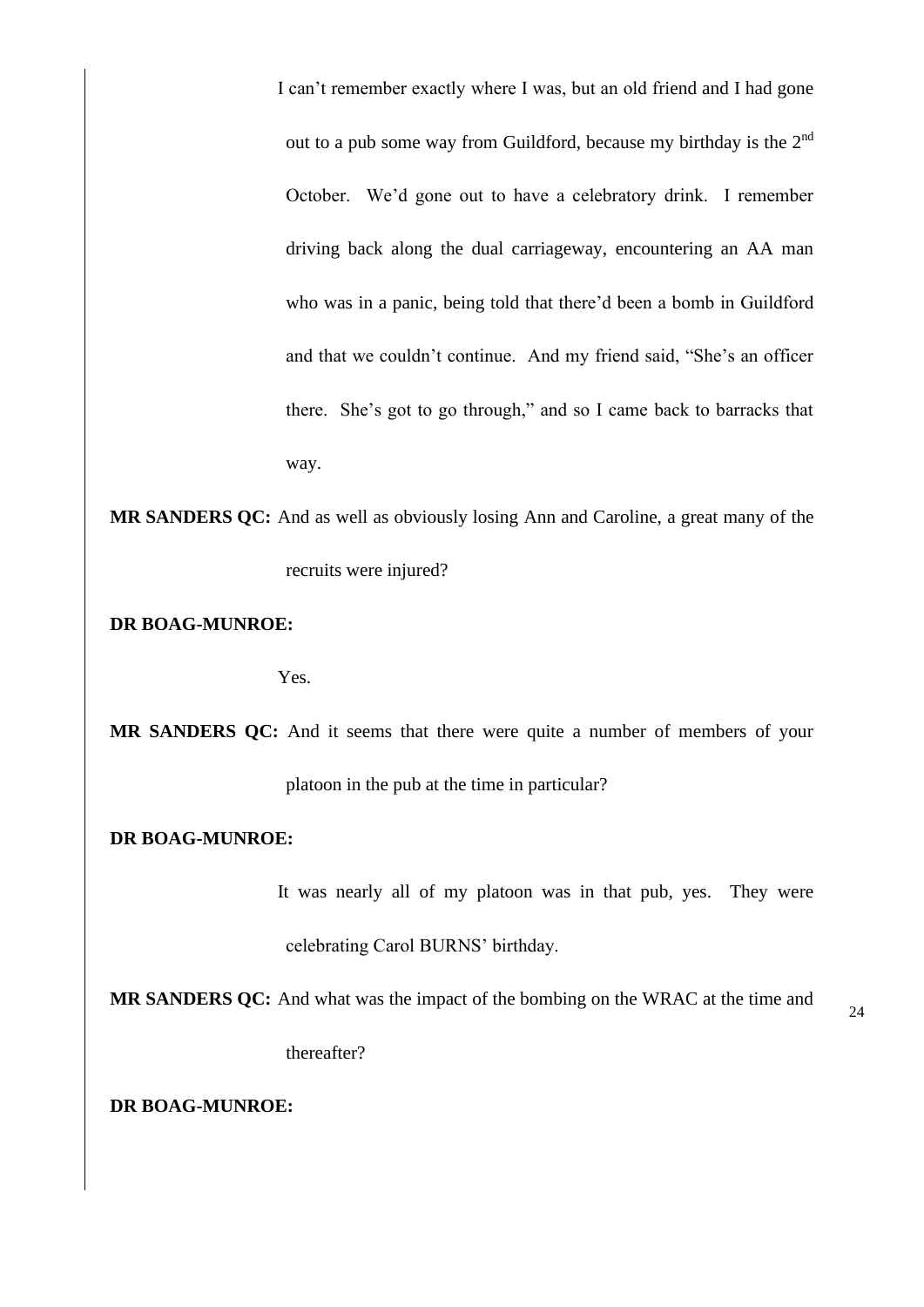We were all in shock. The girls in my platoon, and the others I suspect, were deeply distressed. And what made it a great deal worse was that some clowns thought that it was fun to keep ringing the Guardhouse and saying there was a bomb scare in the middle of the night, so that we had to get up and muster until the all clear was given.

**MR SANDERS QC:** Thank you. And do you remember if there was any, obviously in the subsequent intakes of recruits, was there any change in the training or advice that they were given about security and about the threat?

## **DR BOAG-MUNROE:**

I can't recall any specific advice that was given, but I do know that we'd anticipated a drop in numbers, which actually didn't happen.

**MR SANDERS QC:** And was there a change in the practice in terms of girls going into the town to socialise? Did they tend to stay on the camp after that, or did that not change?

#### **DR BOAG-MUNROE:**

That's not something I can recall. I'm sorry.

**MR SANDERS QC:** We have seen sort of contemporaneous media reports showing pubs in

Guildford putting signs up saying, "No service personnel."

**DR BOAG-MUNROE:**

That sounds right.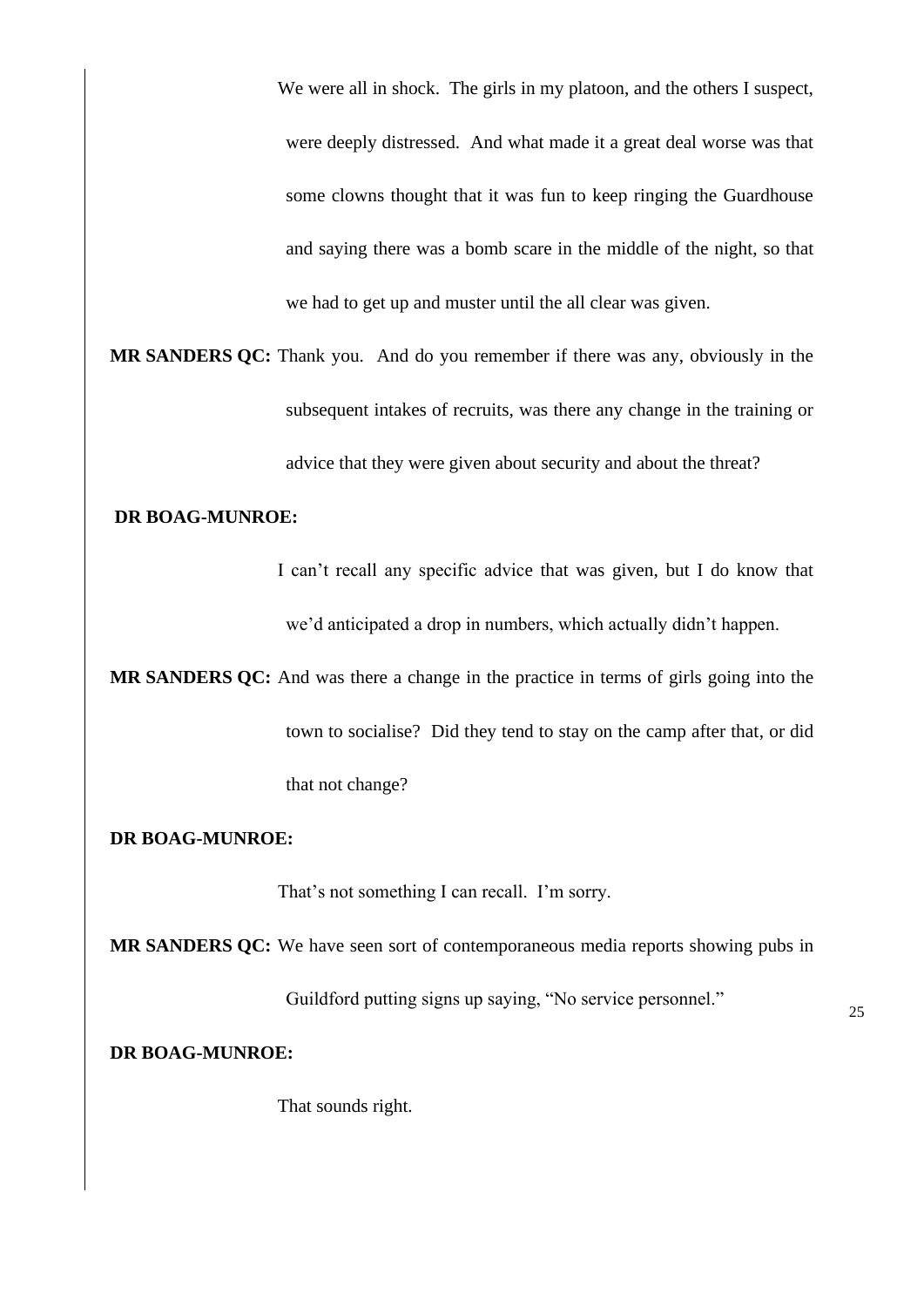**MR SANDERS QC:** Thank you. I don't have any further questions. That has been very

helpful. Thank you. It may be that there are some other questions from either the learned Coroner or the other counsel.

# **DR BOAG-MUNROE:**

Thank you.

**MR SANDERS QC:** Thank you.

**CORONER: Doctor, could I just ask you? You said earlier in your evidence that, albeit I think you went on later to say that you do not recall personally giving advice over vigilance, but there was, at a stage you said, "Troops were told to be vigilant."**

# **DR BOAG-MUNROE:**

Yes.

**CORONER: What did you mean by that?**

# **DR BOAG-MUNROE:**

I think what I probably meant was that between the officers and the NCOs, where we were talking to girls as they were going to socialise, we probably said, you know, "Keep your eyes open for anything suspicious." But I honestly have no memory of any specific words or phrases or sessions that we taught on that.

**CORONER: You said that you as a Junior Officer would not go into Guildford, to any of the pubs in Guildford …**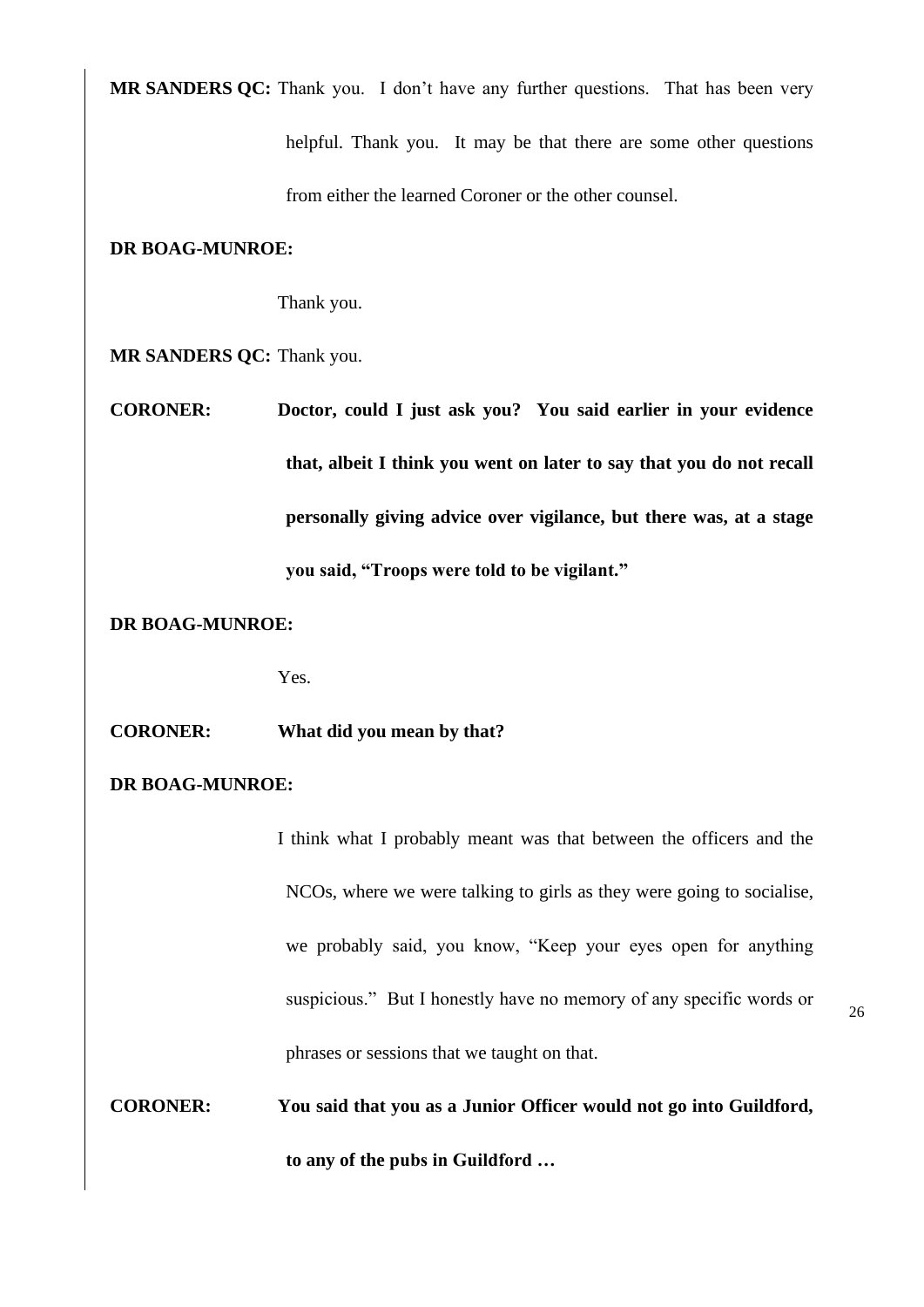Yes.

**CORONER: … for reasons that you have explained that were not related to threats and violence. It was tradition (inaudible).**

# **DR BOAG-MUNROE:**

Purely a tradition, yes.

**CORONER: It is right though, is it not, that there were pubs in Guildford that were known to be frequented by soldiers, whether they be from one of your platoons or one of the platoons in (inaudible)?**

# **DR BOAG-MUNROE:**

Yes.

- **CORONER: Thank you. Ms BARTON?**
- **MS BARTON QC:** No, thank you, sir.
- **CORONER: Mr BERRY?**
- **MR BERRY:** No, thank you, sir.
- **CORONER: Mr PLEETH?**
- **MR PLEETH:** No, thank you, sir.

# **CORONER: Thank you. Mr SANDERS, anything else from you?**

27

**MR SANDERS QC:** No, thank you, sir. No.

**CORONER: Thank you very much. That concludes your evidence. I am very grateful to you. You are free to stay or to go as you choose.**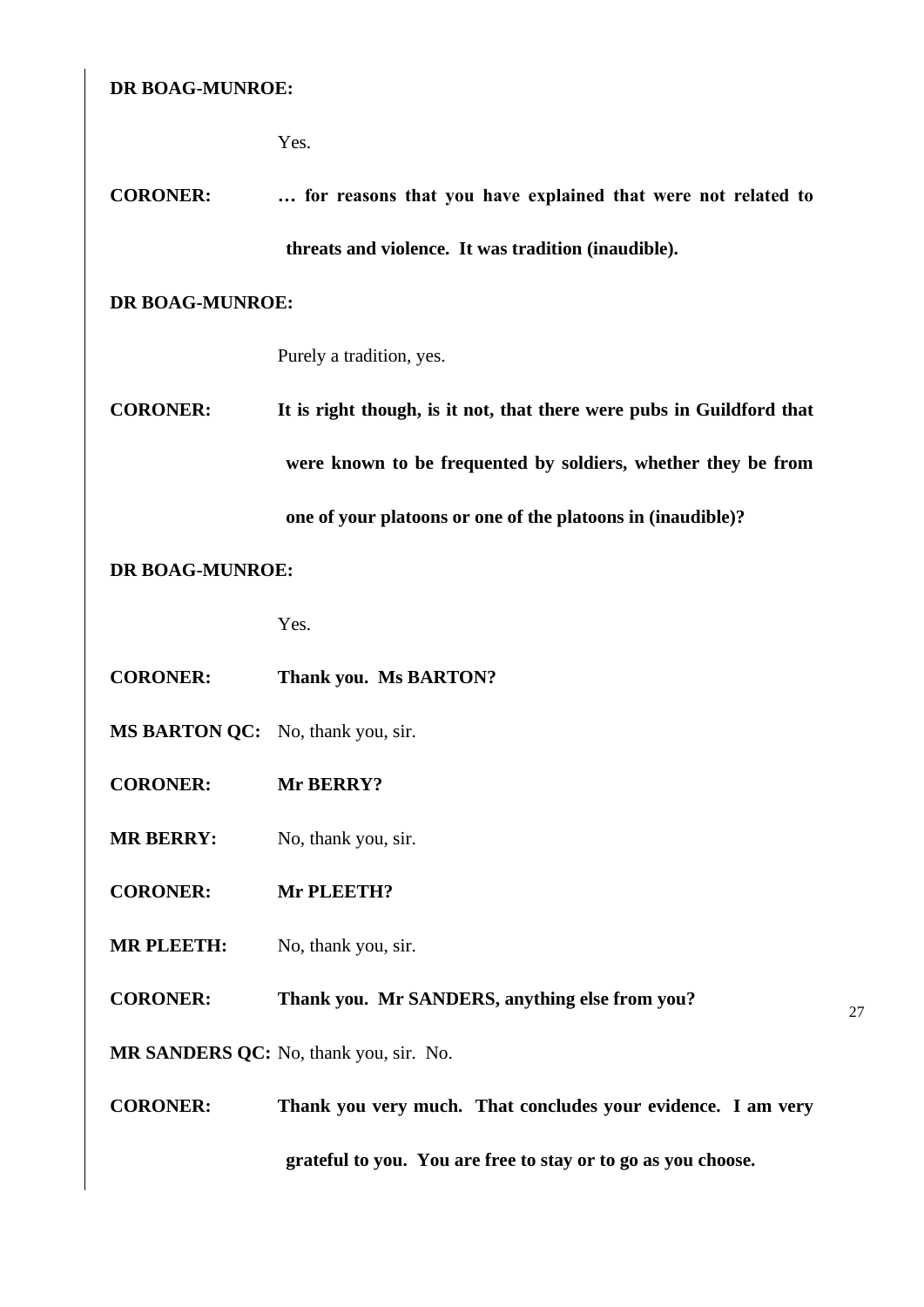Thank you very much.

#### **(Witness withdrew)**

- **MR SANDERS:** Sir, thank you. I am going to hand over to Ms KUZMENKO to read the statement of Julia WESTON-DAVIES.
- **MS KUZMENKO:** The statement for Julia WESTON-DAVIES starts as follows.
- **CORONER: Sorry, can we just have the reference for the court?**
- **MS KUZMENKO:** My apologies. S9-80.
- **CORONER: Which is CaseLines 10-13, I think. Is that right?**
- **MS KUZMENKO:** Just getting up my other document.
- **CORONER: (inaudible).**
- **MS KUZMENKO:** That's the one I'm trying to get.
- **UK FEMALE:** 10-13.
- **MS KUZMENKO:** Is it? Thank you. Yes, 10-13. Thank you.
- **MS KUZMENKO:** (Statements of Julia WESTON-DAVIES read in full)

"I joined the WRAC on the  $4<sup>th</sup>$  February 1973, and I have been stationed at Guildford since April 2nd 1973. At 9 am on Saturday 5<sup>th</sup> October, I commenced duty at the camp. At about 9.15 pm the same day I was informed of an explosion at a public house in Guildford. I was aware that several of our girls were in Guildford, and we wanted to find out if they were involved. So I went with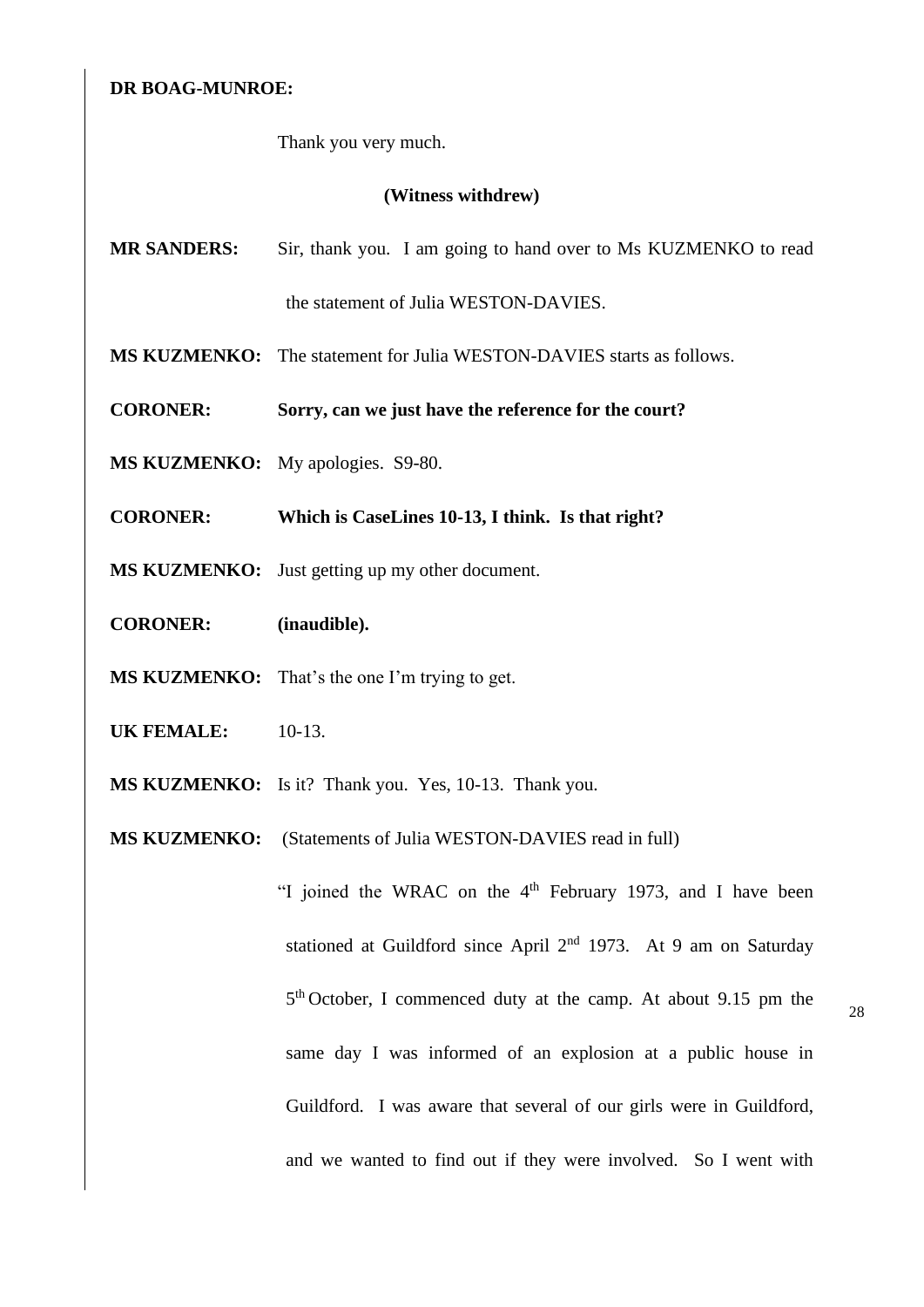Captain EDWARDS to the Royal Surrey Hospital. When we arrived at the hospital we were able to establish that some of our girls had been admitted, but we were unable to give assistance so we left. We arrived back at camp at about 9.45 pm the same evening." And that's signed and dated the 9<sup>th</sup> October 1974. We then have an addendum statement at S90A.

**CORONER: That is 10-14.**

**MS KUZMENKO:** 10-14. Thank you.

"I am currently retired. On the day of the Guildford Pub Bombings,  $5<sup>th</sup>$ October 1974, I was 24 years old and was a Lieutenant in the Women's Royal Army Corps (WRAC), stationed at Queen Elizabeth Barracks in Guildford, Surrey. I have made the statement with the assistance of Junior Counsel to the Inquest, Matthew FLINN, pursuant to an exchange of emails and telephone calls. Except where I indicate to the contrary, facts and matters contained in this witness statement are within my own knowledge. Where the facts are not within my own knowledge, I have identified my sources of information or belief. Where I refer to information supplied by others, the source of that information is identified. Facts and matters derived from other sources are true to the best of my knowledge and belief.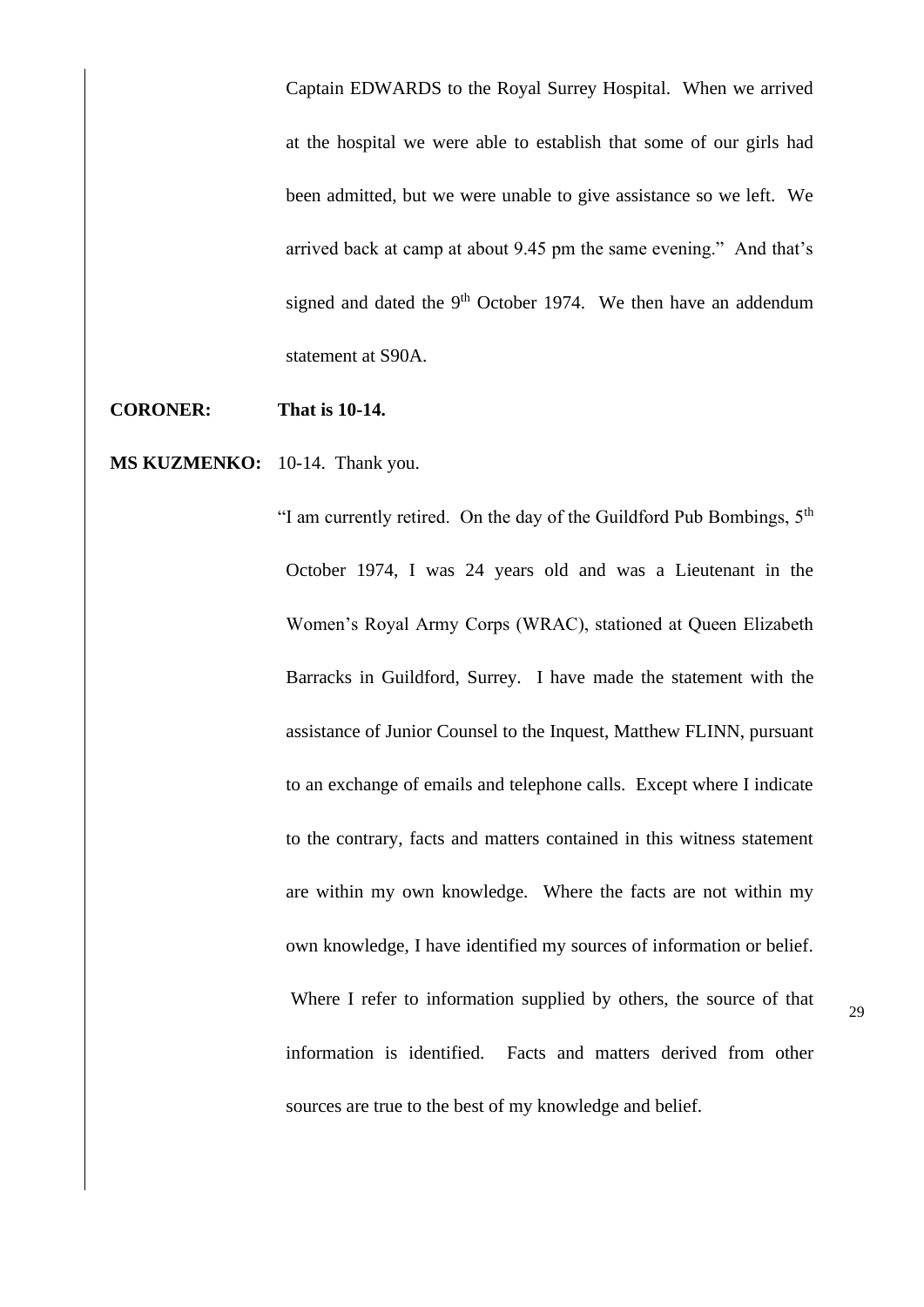I went to the University of Reading and graduated with a Degree in History in 1971. I then joined the Women's Royal Army Corps (WRAC) in early 1972, and completed a short training course at the WRAC School of Instruction, Camberley, before being posted to the Queen Elizabeth Barracks in Guildford. I have been provided with a copy of a statement I provided to Surrey Police on the 9<sup>th</sup> October 1974, and see that the date I joined the WRAC was the  $4<sup>th</sup>$  February 1973, before commencing my duties in Guildford on the  $2<sup>nd</sup>$  April 1973. That seems about right.

"Initially, I held the rank of Second Lieutenant and was a Platoon Commander. After about a year, I was promoted to the rank of Lieutenant. At around that time I met Wynne WESTON-DAVIES through my brother, who was at that time married to the sister of Wynne's sister-in-law, and we married in 1974. That meant that I spent longer than usual at QEB than many others, as Wynne's work as a Surgeon was based in Guildford, and I think efforts were made to avoid posting me away from him. I spent about five years at QEB doing various jobs, eventually being promoted to Captain, before leaving in 1978. I was then posted to 10 Signals Regiment at Beavers Lane Camp in Hounslow. I spent about 20 months there. My next posting was to Lansdowne House in Berkeley Square, where I worked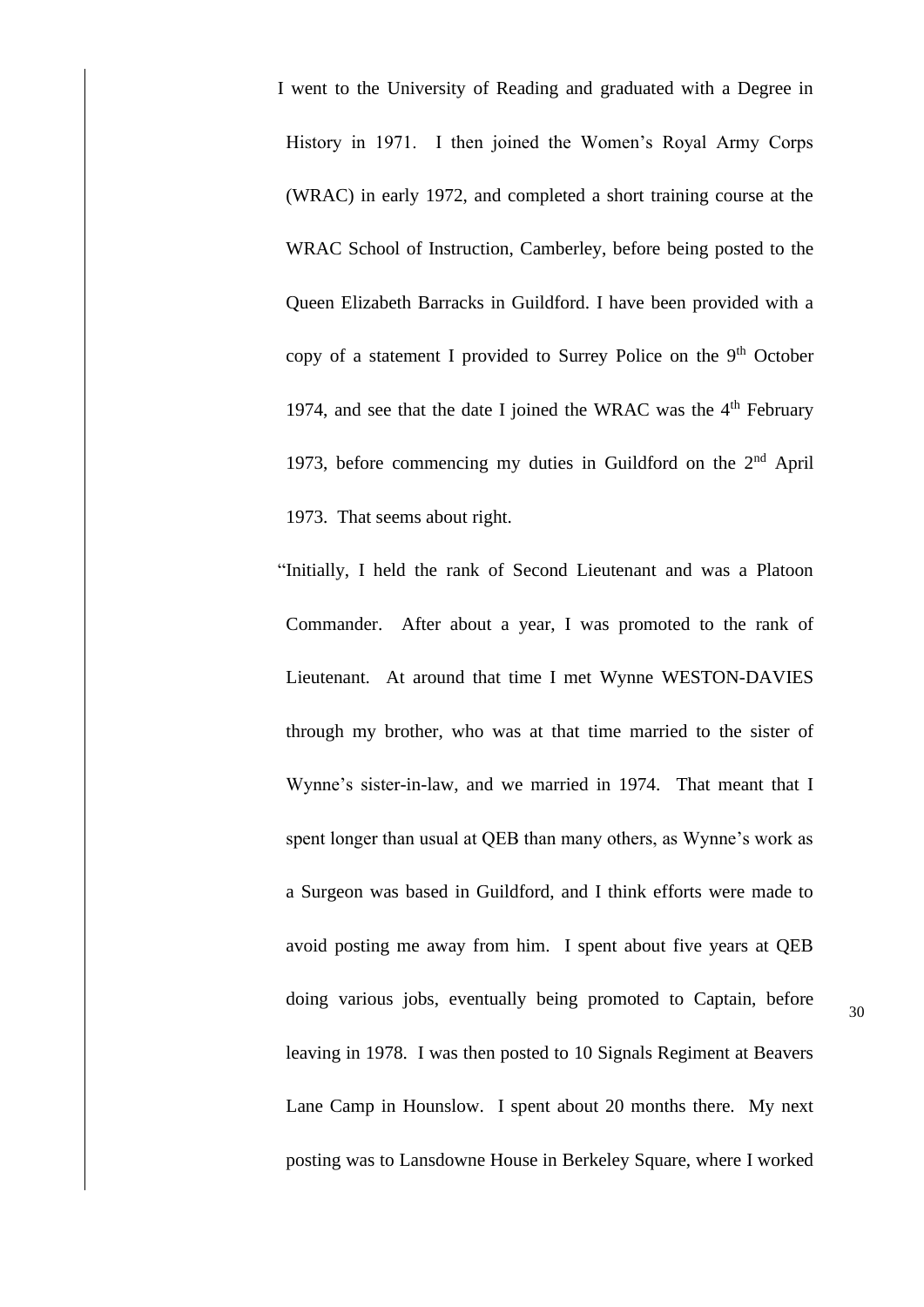in the Department of Army Recruiting. I left the Army in 1984. I then undertook a Degree in Art History, and worked as a Guide Lecturer at the Tate Gallery and the Wallis Collection.

"In the 1970s almost all women who wished to join the Army joined the WRAC. Very few trainees were cap-badged directly out to a regiment or corps. QEB was a WRAC training depot for female recruits. It had two training companies, First Company and Second Company, and a Headquarters Company. I think each training company had about 100 girls, and there were about 30 to 40 officers at the depot. In those days women in the Army were not combatants, but were recruited to take on roles, such as Cooks, Drivers and Telephonists. As such, there was little convention or military training at QEB beyond being taught how to march and salute. I remember that the barracks had a large parade ground and a lot of sports facilities. The training course was quite basic and lasted about 12 weeks. At the end of training recruits would pass out and be posted on to another depot or unit.

"I no longer have a detailed recollection of the events of the  $5<sup>th</sup>$  October 1974. I see that in my statement of the  $9<sup>th</sup>$  October 1974, I started my duties at 9 am. I cannot remember what I did during the day. I would have finished my day duties at about 5 or 6 pm. I do remember that I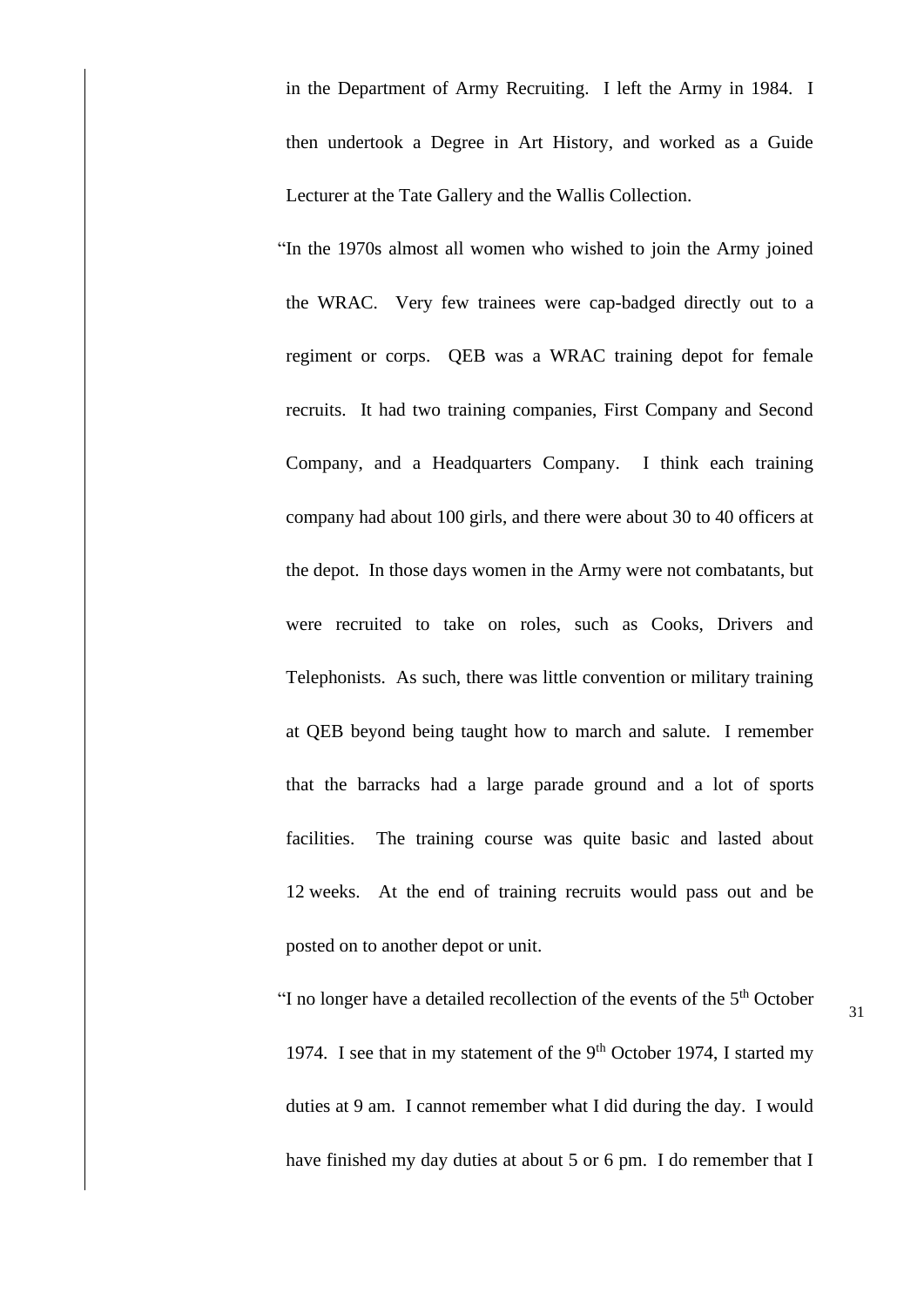was on call as the Orderly Officer that night, a role which I had to do once every three weeks or so. Work as the on call Orderly Officer began after the day duties ended. You would meet up with the Orderly Sergeant and do tasks such as walk the perimeter fence of the barracks to check it was secure, and wait by the telephone to deal with any calls that came in concerning any of the recruits, such as reports of accidents or girls getting into trouble.

"I see from my earlier statement that about 9 pm that night I was informed about an explosion at a public house in Guildford. I can remember that this notification came in via a telephone call, but I'm afraid I can't remember anything more about it after all this time, such as where I was or what else I was told. I also said in my statement that I travelled with Captain EDWARDS to Royal Surrey Hospital. I'm afraid I have no independent recollection of this either. I do have a recollection of travelling somewhere, presumably the hospital with Captain EDWARDS, and the part of Guildford that we travelled through all seemed quiet. We didn't see any ambulances, police cars or fire engines. This may be because we didn't go through the town centre.

"I also remember that when we got back to QEB girls were starting to return from their evenings out. We opened up the Adjutants Block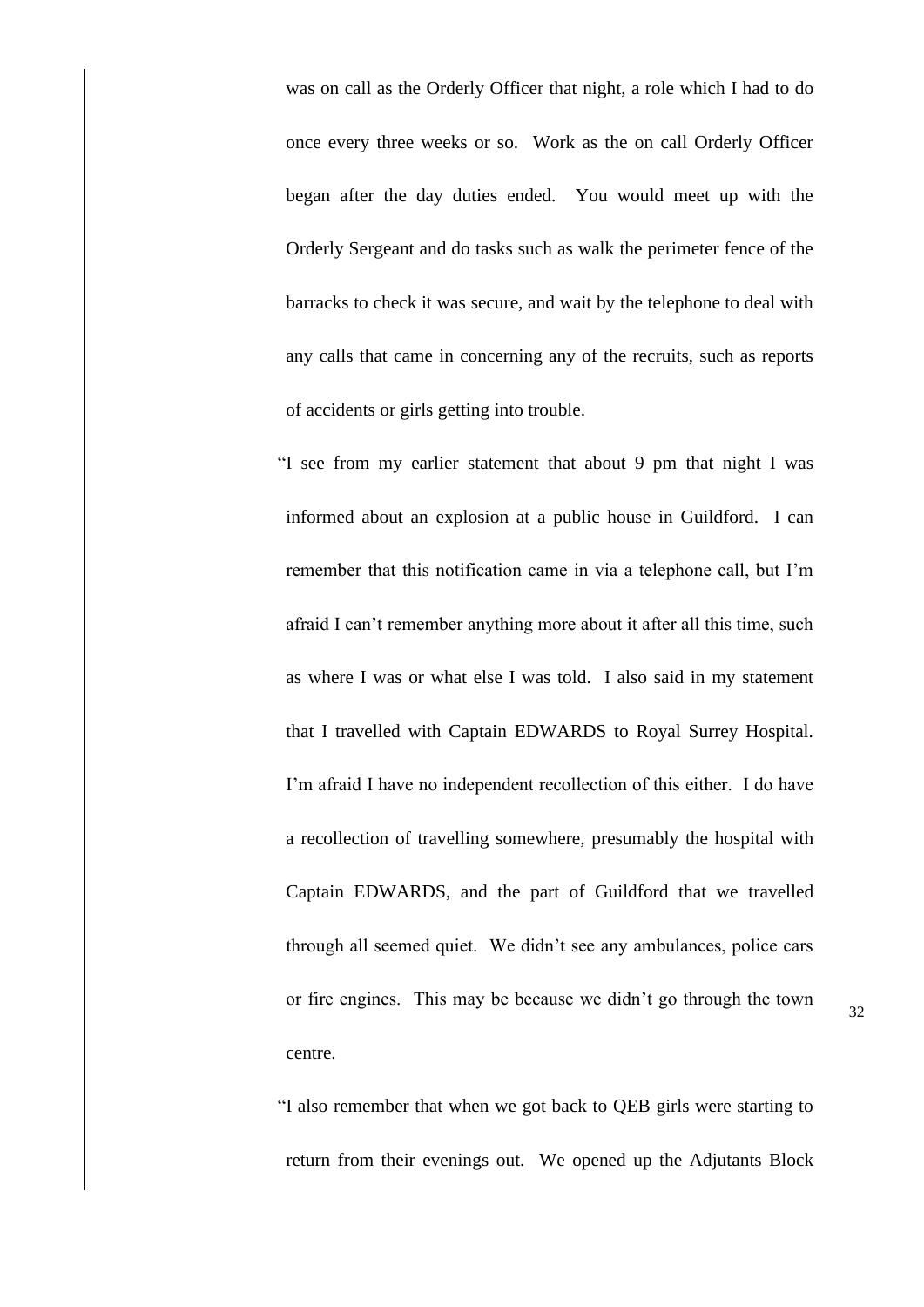and the phones started ringing with calls from concerned parents and the like. However, most of the activity from my perspective happened the following day, the Sunday. On that day a number of police officers, and male Army officers from Aldershot, came over to help us and manage the response to the incident. I remember receiving one call from the mother of one of the girls who was unaccounted for. I know it was one of those who died, but I can't recall the name. I handed over the phone to a male Army officer who was nearby, as they were more experienced in handling that kind of matter.

"I don't have very clear recollections of the way security was managed at QEB. As I have mentioned, the site had a perimeter fence, which I think curved outward at the top to keep people out. There was also a security barrier at the entrance gate and a guard room. You couldn't just come and go as you pleased. Everyone based at the camp had an ID card, which they had to show in order to enter. It was nothing like a prison facility, however. I wasn't involved in providing training or seminars on security. I think this would have been done by officers of a higher rank, such as Captains or Majors. However, I do recall delivering talks about other topics, such as the Geneva Convention and the history of the Corps, and in the course of those talks the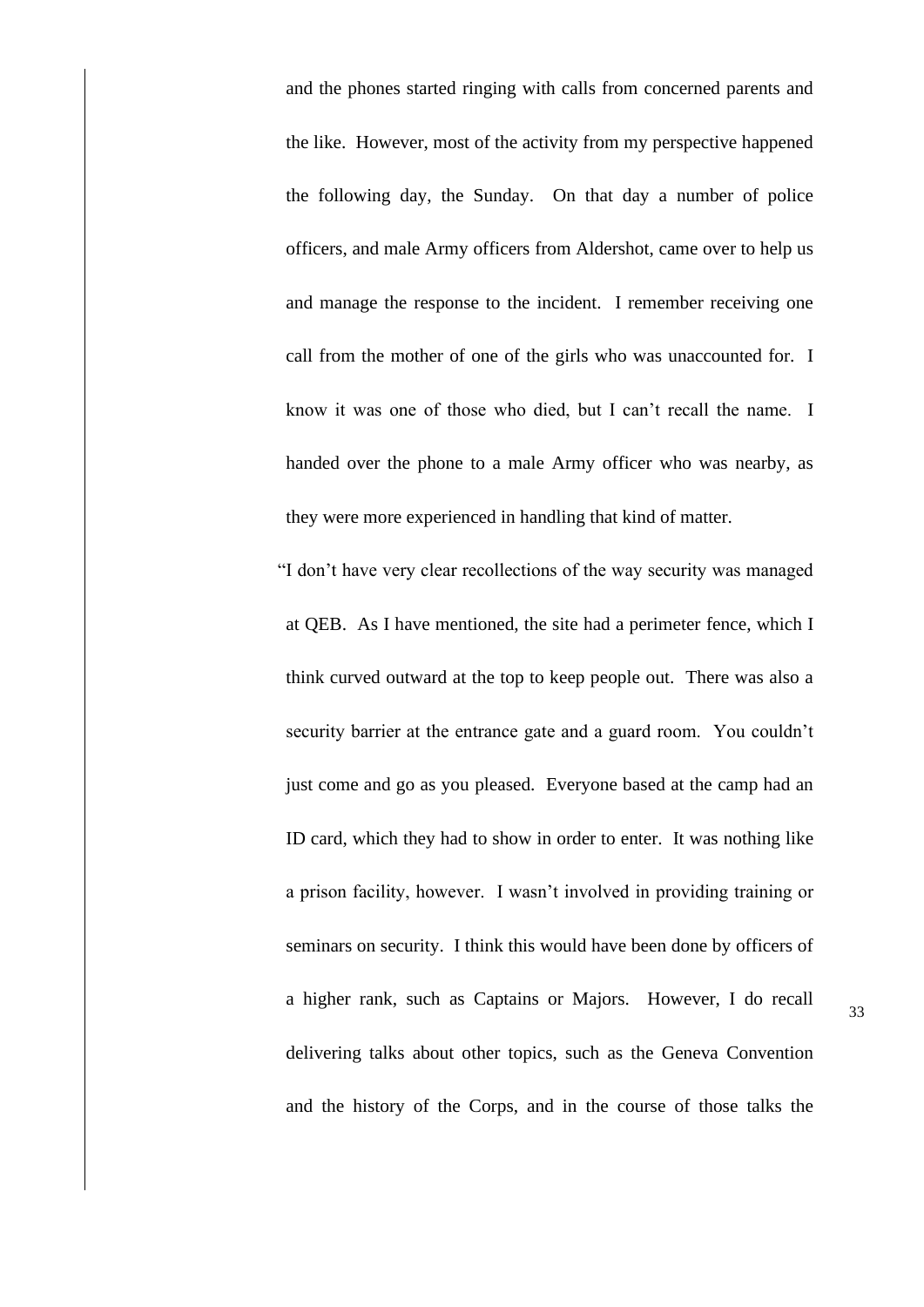questions asked might lead on to discussions about security related issues.

"In terms of the security culture or measures in place, I recall that the girls were told not to go out alone, and were never ever permitted to go out in uniform. They were also told that if they were writing to someone, they should not put their rank, or the recipient's rank, on the letter. More generally, recruits were just made to keep their eyes open and be careful.

"I can't remember if recruits were given advice about avoiding any particular locations in or around Guildford. I think some of the locations in town were seen unofficially as being out of bounds, but that was more because they were known to be places where drunken behaviour or punch ups could occur, rather than because of a terrorist threat. To my recollection, in that sense, the Horse & Groom Public House was not perceived by officers as being the greatest place, but it was known as being popular with junior service personnel. In any event, recruits were not restricted from visiting there, or any particular locations, as far as I can recall. Nor were there any occasions when they were locked down or prevented from leaving the camp, unless that happened for a short period after the bombings in Guildford in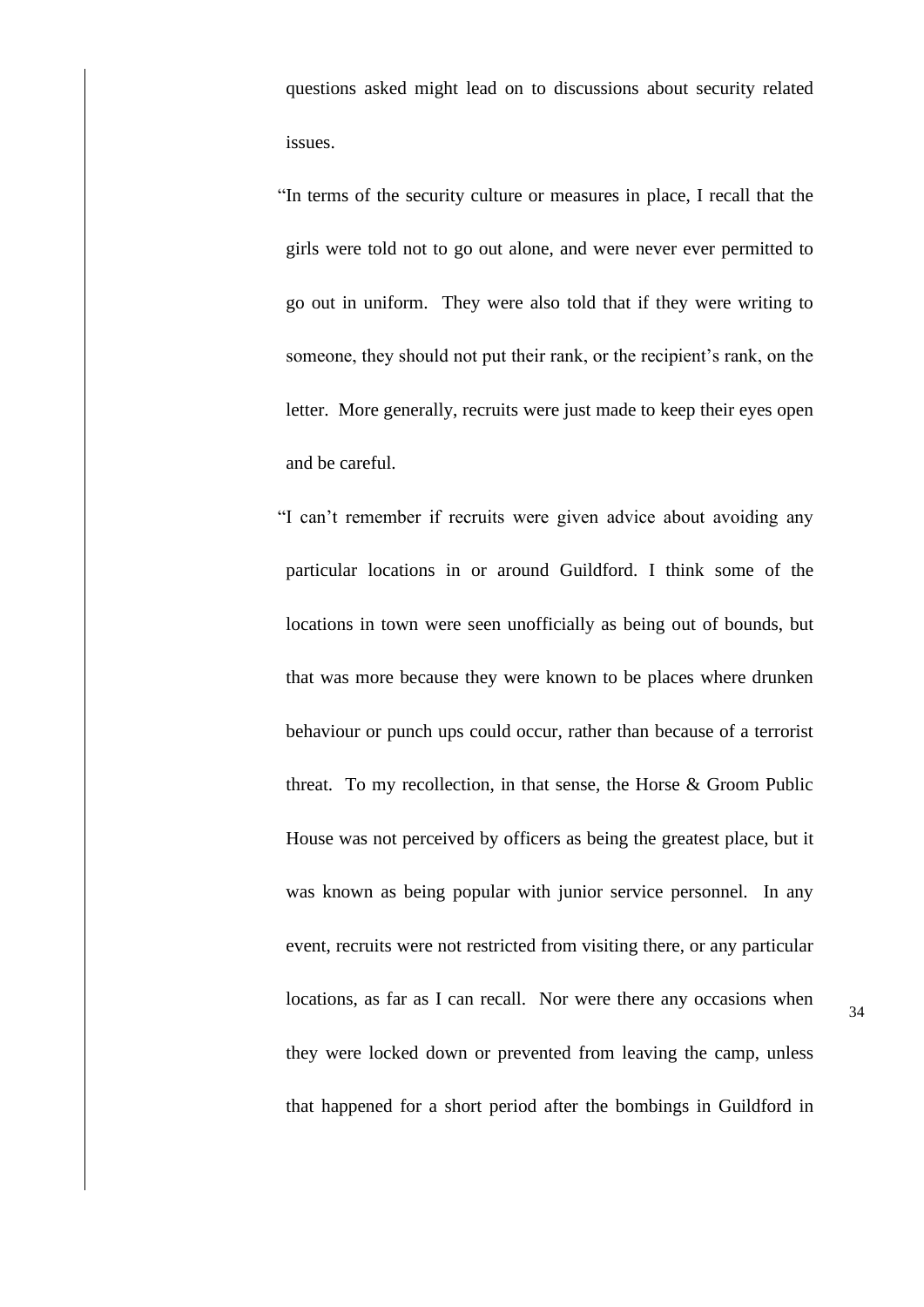1974. I cannot now recall. I don't think we had a policy or procedure which provided for that kind of measure.

"I have been asked if I recall anything about Part I or Part II Orders. To my recollection, Part I Orders contained general information about life in the services, including any pertinent information about security. I think they were typed up each Friday and posted on notice boards around QEB. In terms of security, I can't remember specifics, but I think they would have contained remainders about looking out for suspicious persons or items of luggage. Part II Orders were more administrative documents containing notifications of postings and promotions.

"I have been asked if I am familiar with the BIKINI Alert System, and recall the terms BIKINI Red, BIKINI Amber and BIKINI Black Special. These terms are familiar to me, but I could not tell you what each term meant or what it involved in practice. I suspect that any alert level would have been set out on the Part I Orders, as in those days there weren't many other methods for disseminating information widely." That's then signed with a statement of truth on the  $25<sup>th</sup>$  May 2022. Thank you, sir.

# **CORONER: Thank you very much.**

**MR SANDERS QC:** Thank you, sir. And if we could now call Colonel INNES.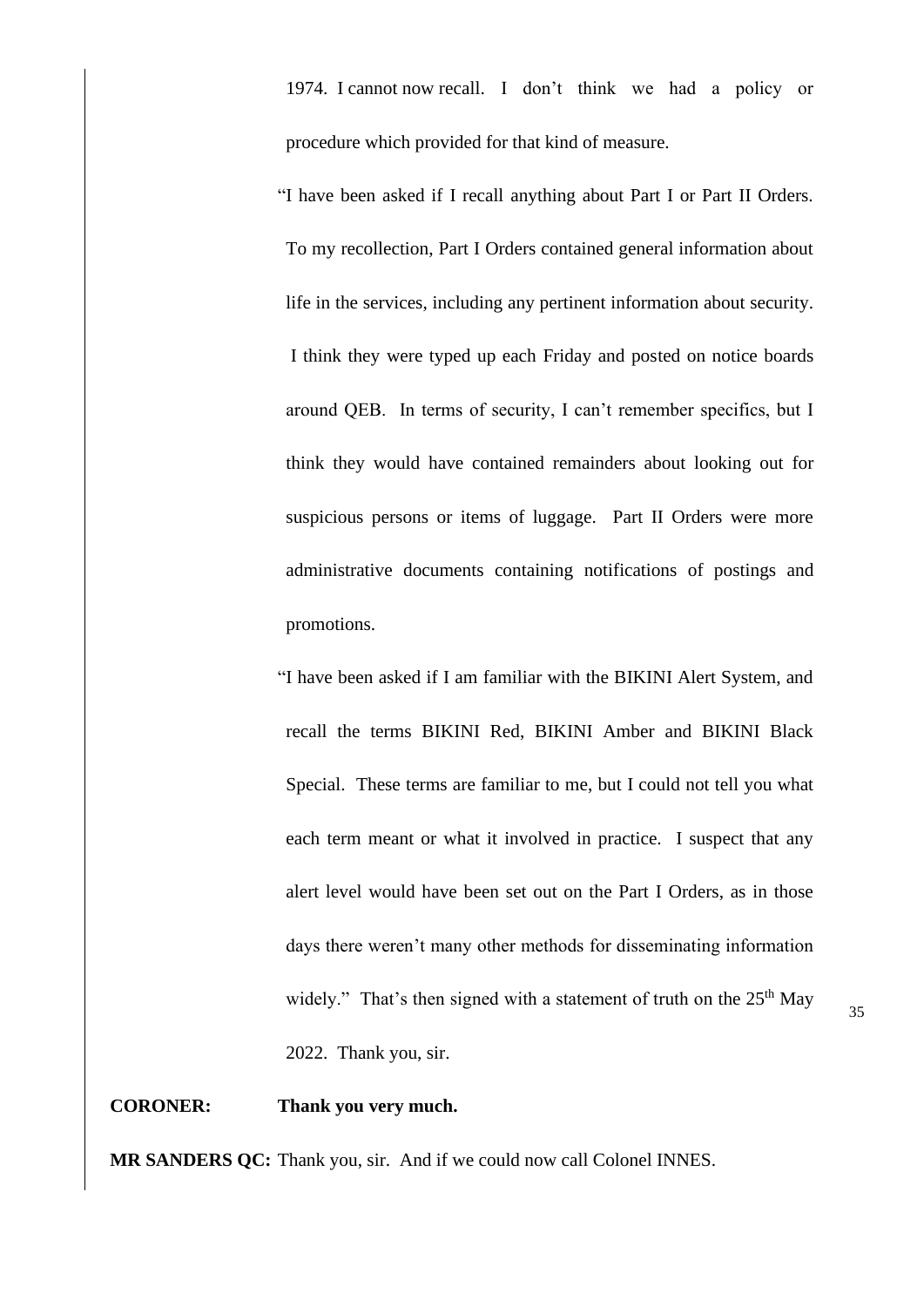# **CORONER: Thank you.**

# **LT COL SCOTT ALEXANDER INNES (sworn)**

**CORONER: Thank you very much. Do sit down, please.** 

**LT COL INNES:** Thank you, sir.

**CORONER: Colonel, would you give me your full name, please?**

**LT COL INNES:** It is Scott Alexander INNES.

**CORONER: Thank you very much. And, as with others, you have got a nice loud voice. Just please make sure you keep it loud so we get your recording accurately. Mr SANDERS.**

**MR SANDERS OC:** Thank you, sir. Good morning, Colonel. Can I just please take you to your statement? Which if we can get it on the screen next to you. It's at …

LT COL **INNES:** May I refer to my hardcopy?

**MR SANDERS QC:** Yes, absolutely. Just for everyone else's benefit, I'll give the CaseLines reference as well. It is 10-65. And so it is headed, "Witness statement of Lieutenant Colonel Scott Alexander INNES," and it runs for 12 pages. And then down on the final page signed by you on 7<sup>th</sup> June 2022. Do you see that?

LT COL **INNES:** I see that. That's my signature.

**MR SANDERS QC:** And can you confirm the contents of the statement are true?

**LT COL INNES:** I can confirm the contents, yes.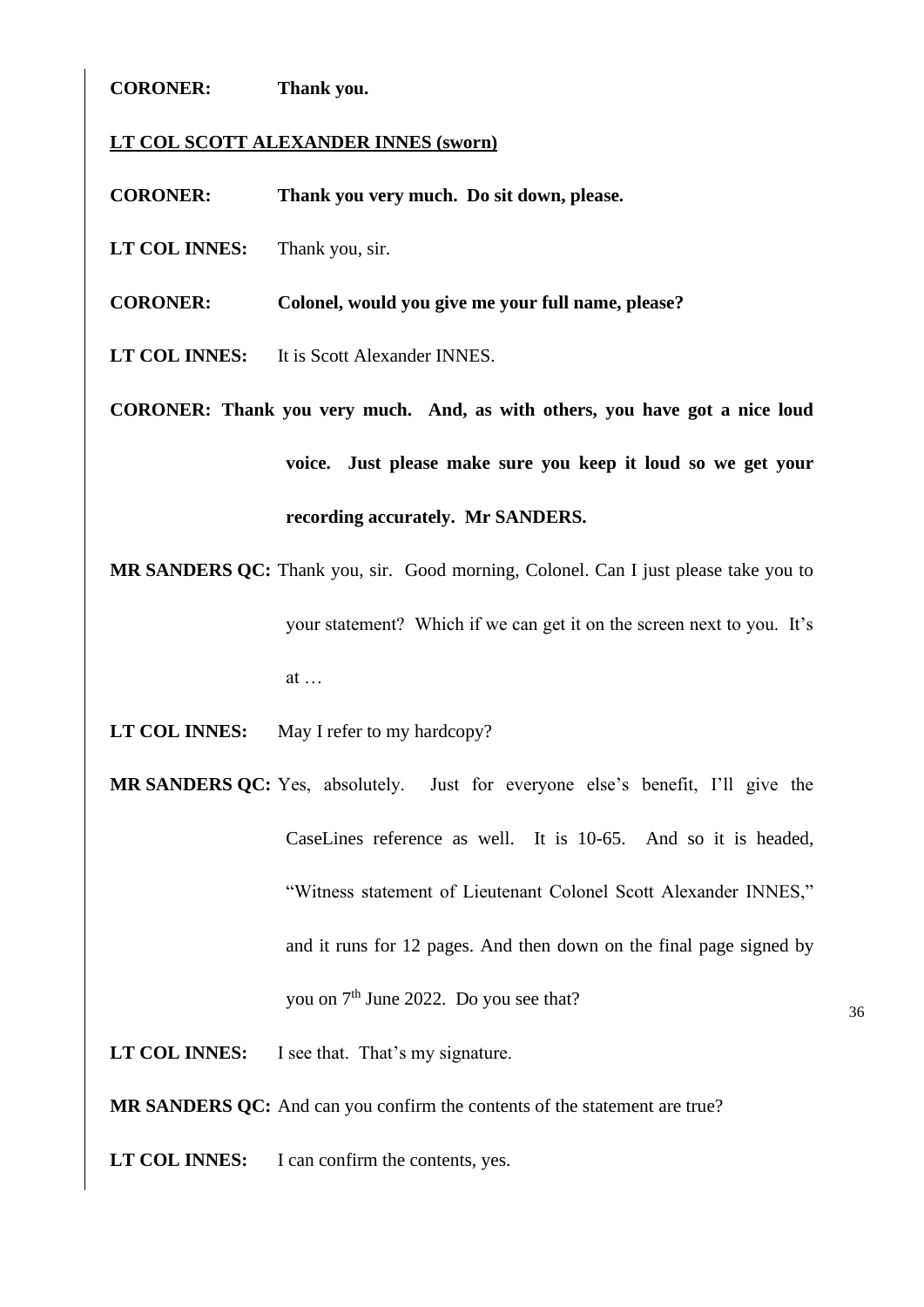**MR SANDERS QC:** Thank you. Could we start please with your current post, your current role?

- **LT COL INNES:** My appointment is the Staff Officer Grade 1 Security for Headquarters Regional Command. What that means is I'm the Principal Staff Officer responsible to the General Officer commanding Regional Command for the delivery of (inaudible) security. The (inaudible) is defined as the essential enduring support that is required to enable the Army to live, work and operate in any area where it is currently based.
- **MR SANDERS QC:** And when you refer to Regional Commander, is that a particular region or is that a particular level of the Army?
- LT COL INNES: So, like we have two structures within the Army. The operational structure. If we think of Army Headquarters at the top level, the operational side goes down to Field Army, and then the Fighting Divisions in simple terms. The other side goes down through Headquarters Home Command and into Regional Command. Regional Command is essentially managed by a Two-Star General who is responsible for all aspects of (inaudible) based support; what is essential for living, working and operating, and that's at Headquarters at (inaudible), and is responsible throughout the UK and overseas wherever they are permanently based.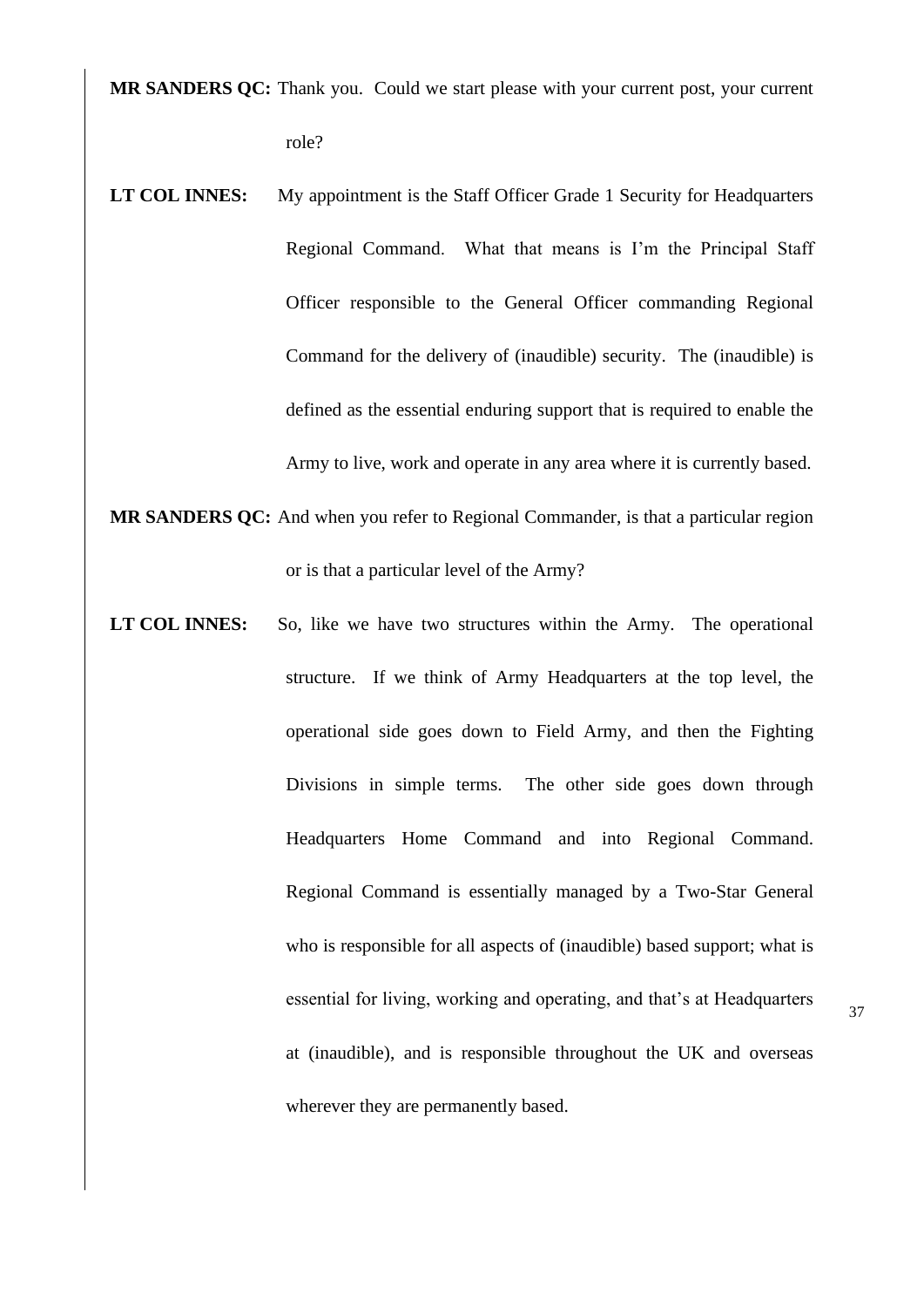**MR SANDERS QC:** Thank you. And you have been in the Army, I think, for 37 years. You joined in 1985. Without going blow by blow through all those decades, could you just give us an outline of what you've done in your career?

- **LT COL INNES:** Very simple. I joined the Army at aged 16 as a Junior Leader, and I (inaudible) to the Military Police. So I conducted my training in 1986, but then subsequently served through the ranks up to (inaudible) Class 1. And I commissioned (?) in 2006, and I've served since in various Military Police command appointments, both at regimental and at grade level (?) and other staff appointments. I was selected for promotion to Lieutenant Colonel in December 20, and I assumed my current appointment in March 2021.
- **MR SANDERS QC:** Thank you. What you've dealt with in your statement is, the topic is, "The responsibilities of Army Commanders for personnel based in England in 1974," and you've made clear in your statement that you are able to deal with what should in theory have been happening, but can't speak directly to what was in practice happening on the ground in and around Guildford. Is that correct?
- LT COL INNES: That's correct. I have no knowledge of the facts at that time, and have been reliant on the documentary evidence that has been available.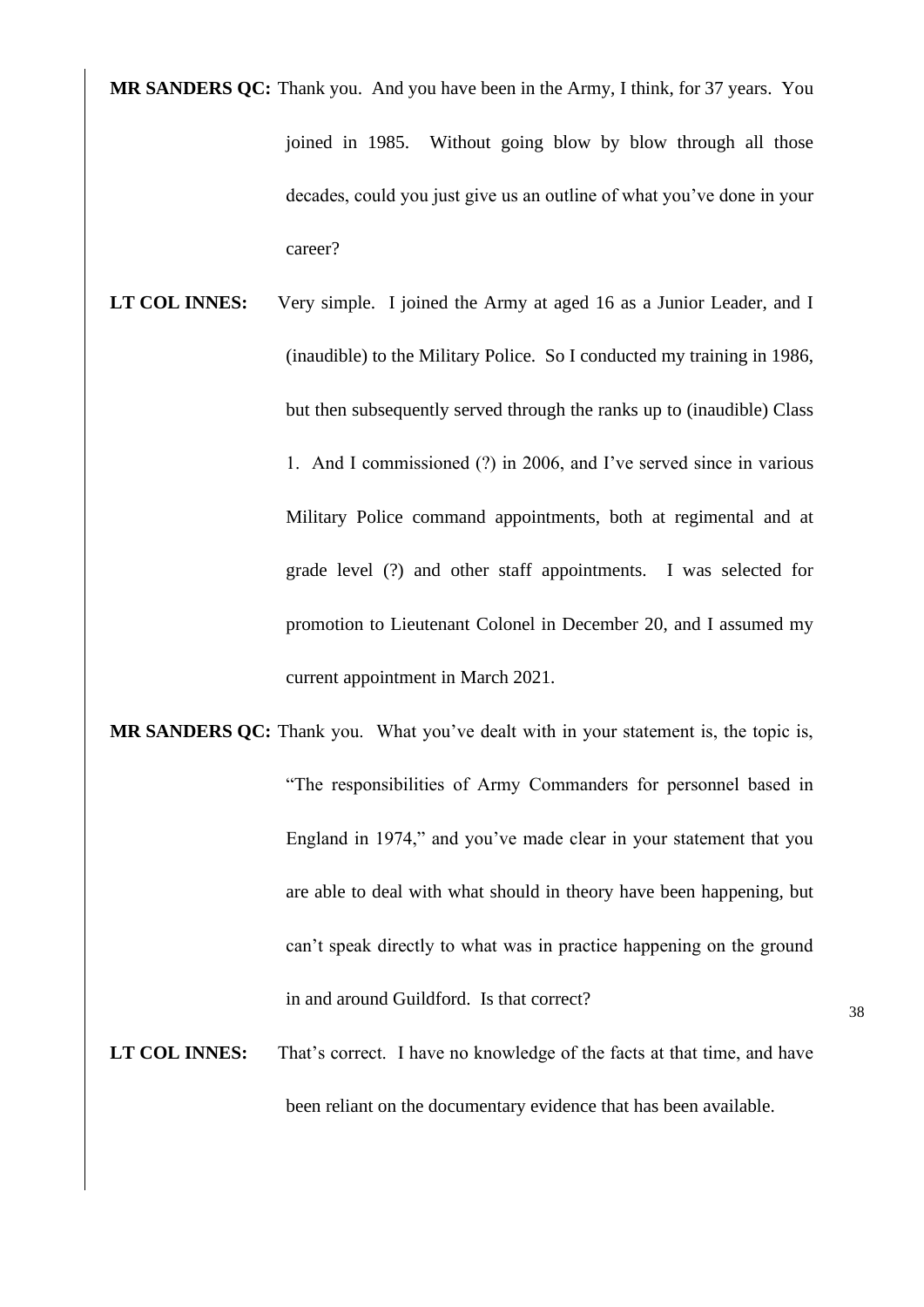**MR SANDERS QC:** And as well as relying on the documents, you've also relied to some extent on your experience as someone who has served in the Army for

30 odd years?

**LT COL INNES:** I am, yes.

**MR SANDERS QC:** Thank you. We don't need to go through the details, but you refer in the statement to an extensive search for relevant documents amongst MoD and Army records, and to the fact that very few documents survive from that period. Is that correct?

- **LT COL INNES:** That's correct, yes.
- **MR SANDERS QC:** And you say that probably about less than 5% of the documents from 1974 are still in existence?
- **LT COL INNES:** 5%, as speculated by one of my colleagues, yes.

**MR SANDERS QC:** Thank you. You've referred to some existing policy documents about the BIKINI Alert System, and you also mention Part I and Part II Orders and Standing Orders. Could you just explain what the different types of orders are and what they would have been at the time?

**LT COL INNES:** Yes. The term Part 1 and Part II Orders is no longer extant. We have just routine orders in turn. And that's in accordance with Queen's Regulations 1975. However, I am familiar from the early stage of my career of Part I and Part II. I think in essence the routine orders that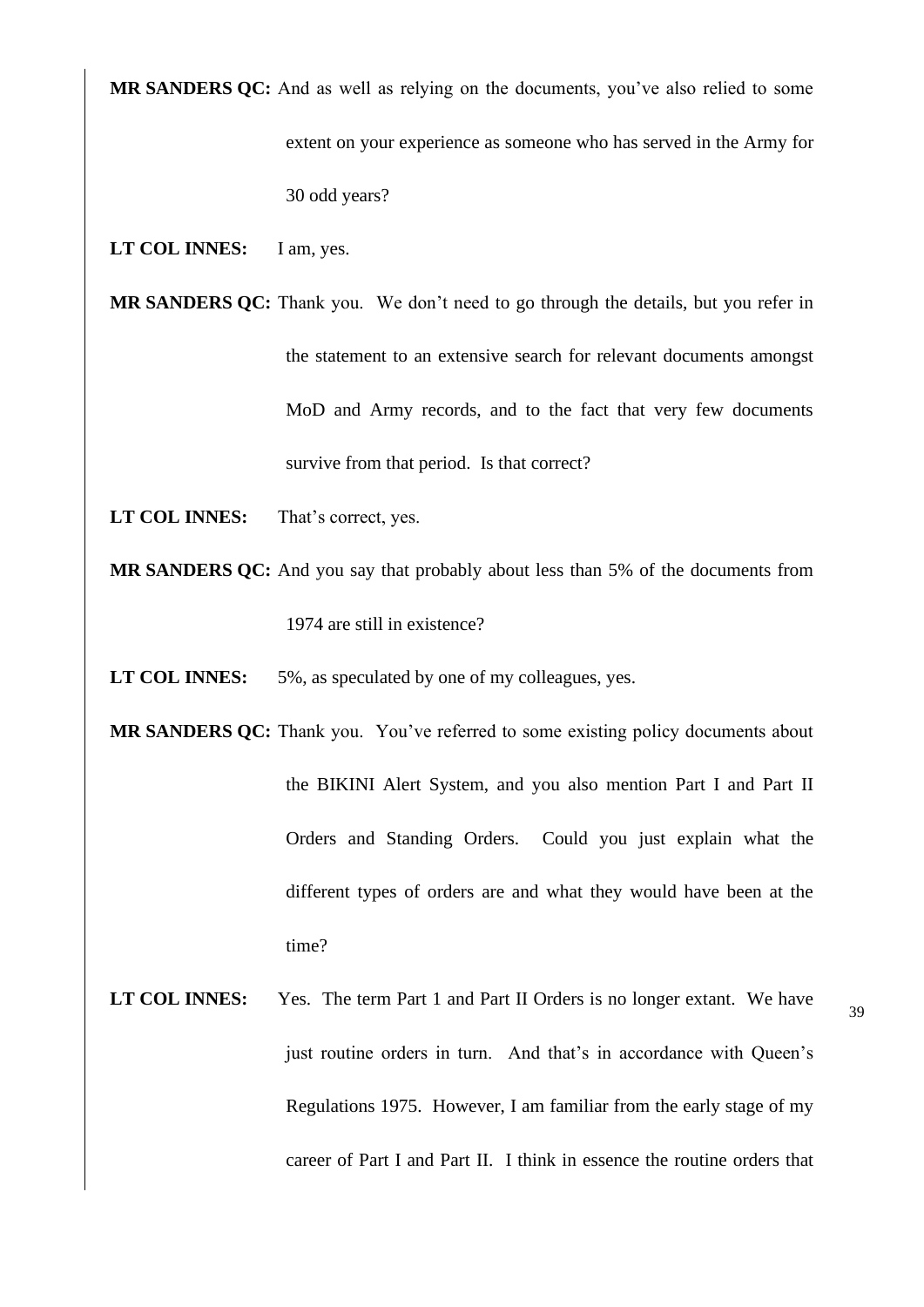we have now, that we have one form of orders. So they would be published weekly, they are now, generally on a Thursday in most units. Some units can have them daily. Those units, particularly if they have people on duty. So the orders would publish the names who you are going to have on (inaudible) duty, or for myself, as a Military Police Officer, who is therefore on day and on night shift. Additionally, there would be, if there was a change of policy, there would be notification of that policy on the orders, prior to being embedded in (inaudible) Policy or the (inaudible) Policy. But in general, if there is anything that a service person needs to be aware of, and indeed needed to action.

**MR SANDERS QC:** Thank you. You've also, in terms of surviving materials, provided copies of the Manual of Army Security. Would that have been the bible for security within the Army at the time? Would that be the main reference source?

LT COL INNES: It would be the primary policy for security, yes.

**MR SANDERS QC:** Thank you. And we see that there was a Volume 1 that dealt with principles, that was 1969, and then there was a Volume 2 which came in two parts, and we have Part I from 1971, which was about Minimum Standards, and then Part II the version we have is from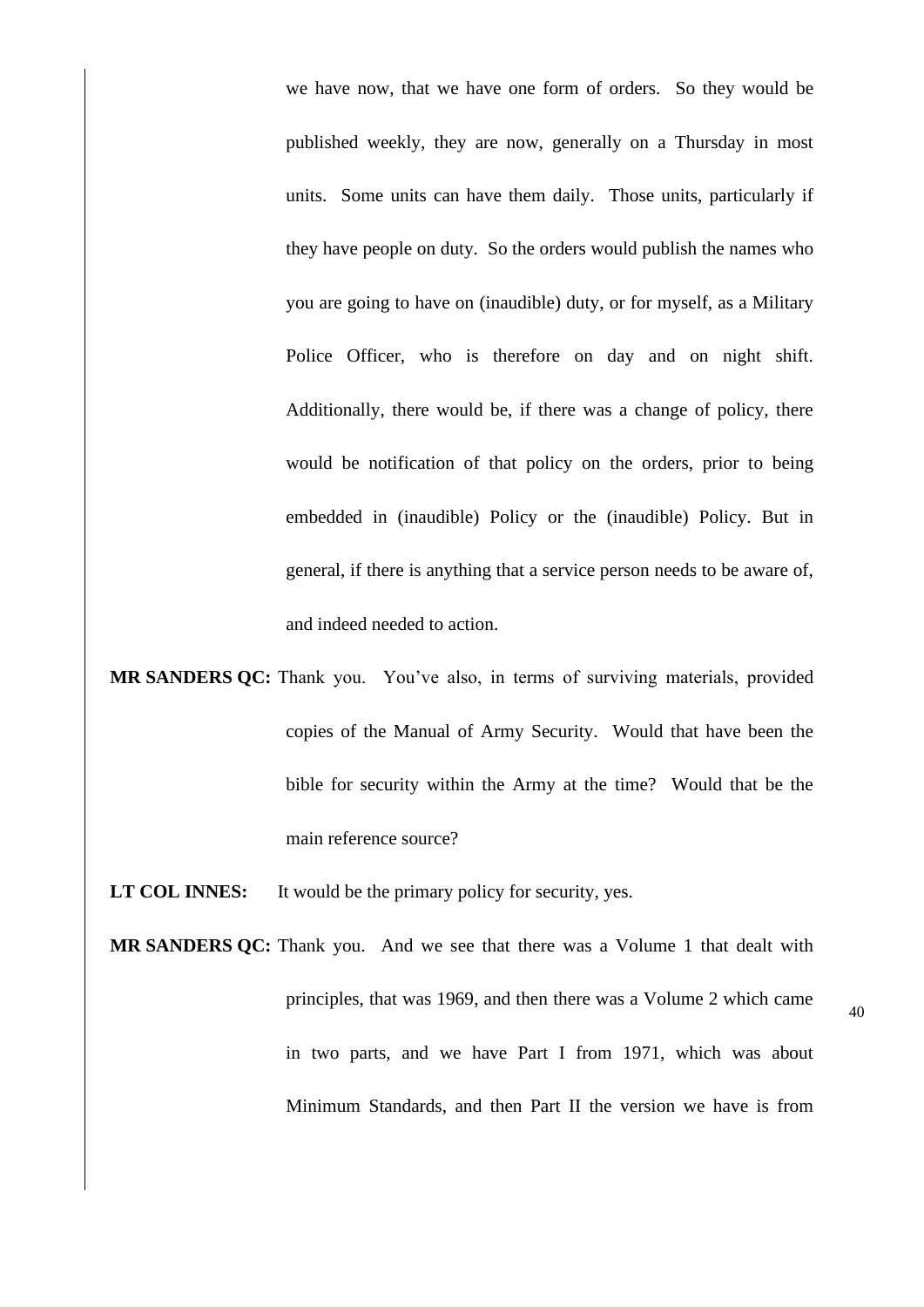1977. So we are not sure what it would have looked like in 1974, but that dealt with physical measures.

LT COL **INNES:** That's correct, yes.

**MR SANDERS QC:** I just want to take you to paragraph 9 of your statement please, where you quote from Volume 1 of the manual. And you say, so the quote from the manual is, "Security in the Army is a normal part of command administration. It is based upon all ranks being aware of their personal responsibility for security. This means the establishment of the following essential requirements; A) All ranks must appreciate that the threat to security exists and understand its nature; B) Commanders at all levels are responsible for security within their commands. Their informed interest improves the general state of security faster and more durably than anything else."

> And then continues on from there, a later paragraph, "The means used to meet and defeat the threat from hostile intelligence and subversive activities form two functions; security intelligence and protective security." So that's the basic statement of the principle. Can you help with what's meant by those two functions; security intelligence on the one hand and protective security on the other?

**LT COL INNES:** I think security intelligence very much what or how it is defined, and it's the method (inaudible). So, to put that in context, (inaudible) we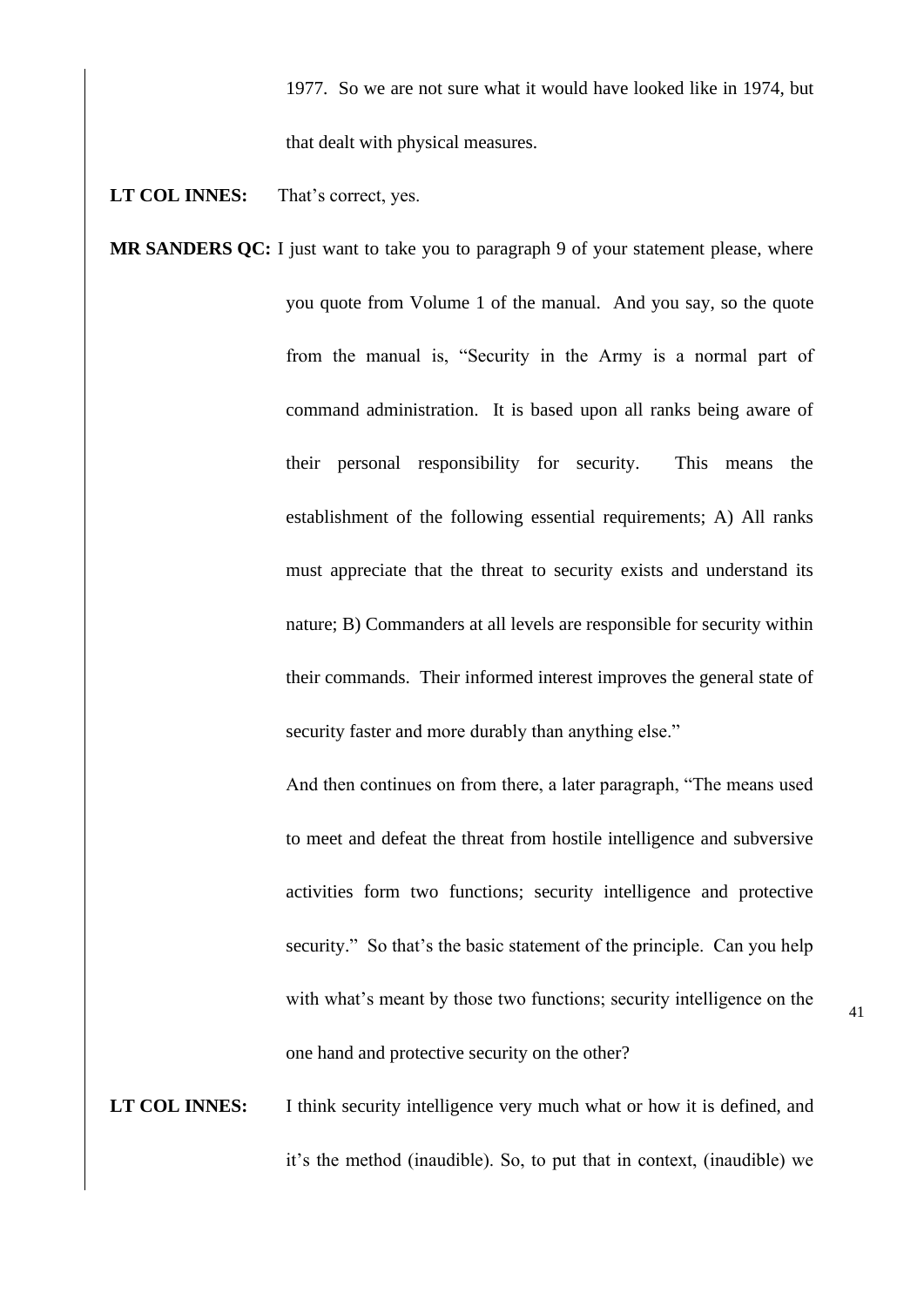receive information on security threats, or information will be changed, the particular threat and the particular area. That will come from Army Headquarters, where the Principal Security Advisor sends. There's then a network of (inaudible) underneath myself, down to (inaudible), and that information could be passed down. So it enables our Commanding Officer, or what we term now as the Head of the Establishment, to review any security measures that are in place, and to take any (inaudible) actual actions accordingly.

With protective security, again as it is outlined further in my statement, you have the Unit Security Officer, who is now classed as an Establishment Security Officer. And they are responsible, on behalf of the Commanding Officer, to conduct the security assessment. That's the threat, (inaudible) of the location, of where the (inaudible) is in the establishment, and indeed the minor security in the local area, to ensure that there are protective measures put in place. And that's physical measures in place, the security layers within the camp, or indeed any measures which might protect people that live in the camp. But that will be then formalised in the Security Instructions and the Security Policy.

In addition to that, again as I alluded in my statement, is a requirement for training, and training again makes individuals aware of the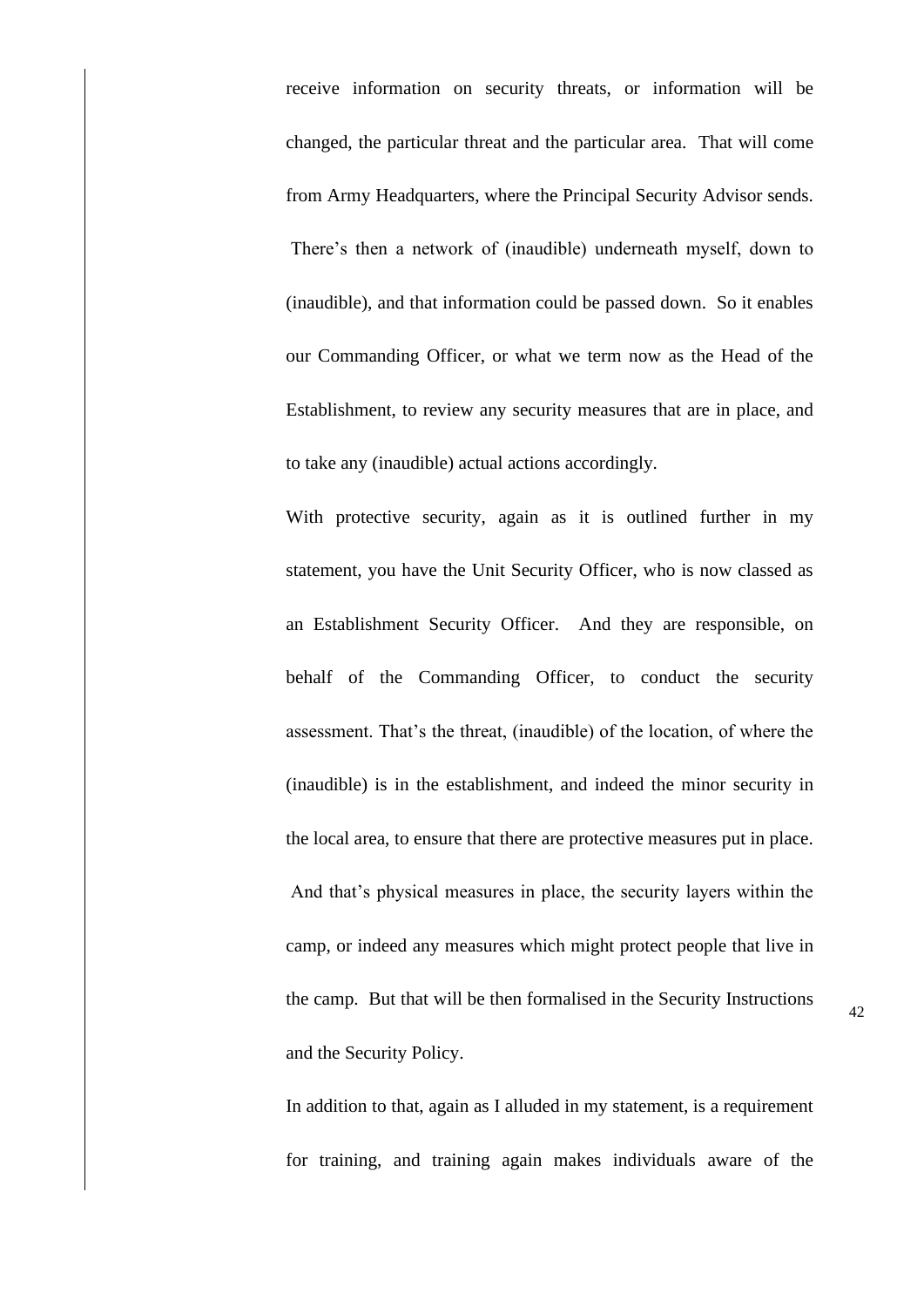security threat, and particularly a local security threat. And that's what I see between security and intelligence. It is intelligence that is passed down and enables the Head of Establishment, the Commanding Officer, to be as informed as he can to be able then to make the correct decisions to ensure the security for the establishment and for the people (inaudible).

- **MR SANDERS QC:** Thank you. So security intelligence is about assessing the threat, and protective security is about dealing with and managing the threat?
- **LT COL INNES:** Correct, yes. (inaudible) now.
- **MR SANDERS OC:** Thank you. I'd just like to take you to ... You refer to a diagram, and we have it at 11-60 in CaseLines, if I can view that.
- **UK FEMALE:** 6 0?
- **MR SANDERS QC:** Yes, 6 0.
- **UK MALE:** What page number, please?
- **MR SANDERS QC:** It is 11-6 0. So if you could just scroll up. That's it. So paragraph one is, "Army Security can be shown diagrammatically as follows. Army Security." And so we have the two sides; security intelligence on the right, which has a dotted line down to investigation, so that's the assessment of the threat, and then most of it is to do with protective security measures once the threat has been assessed. And the types of measures are legal powers, orders and instructions, security education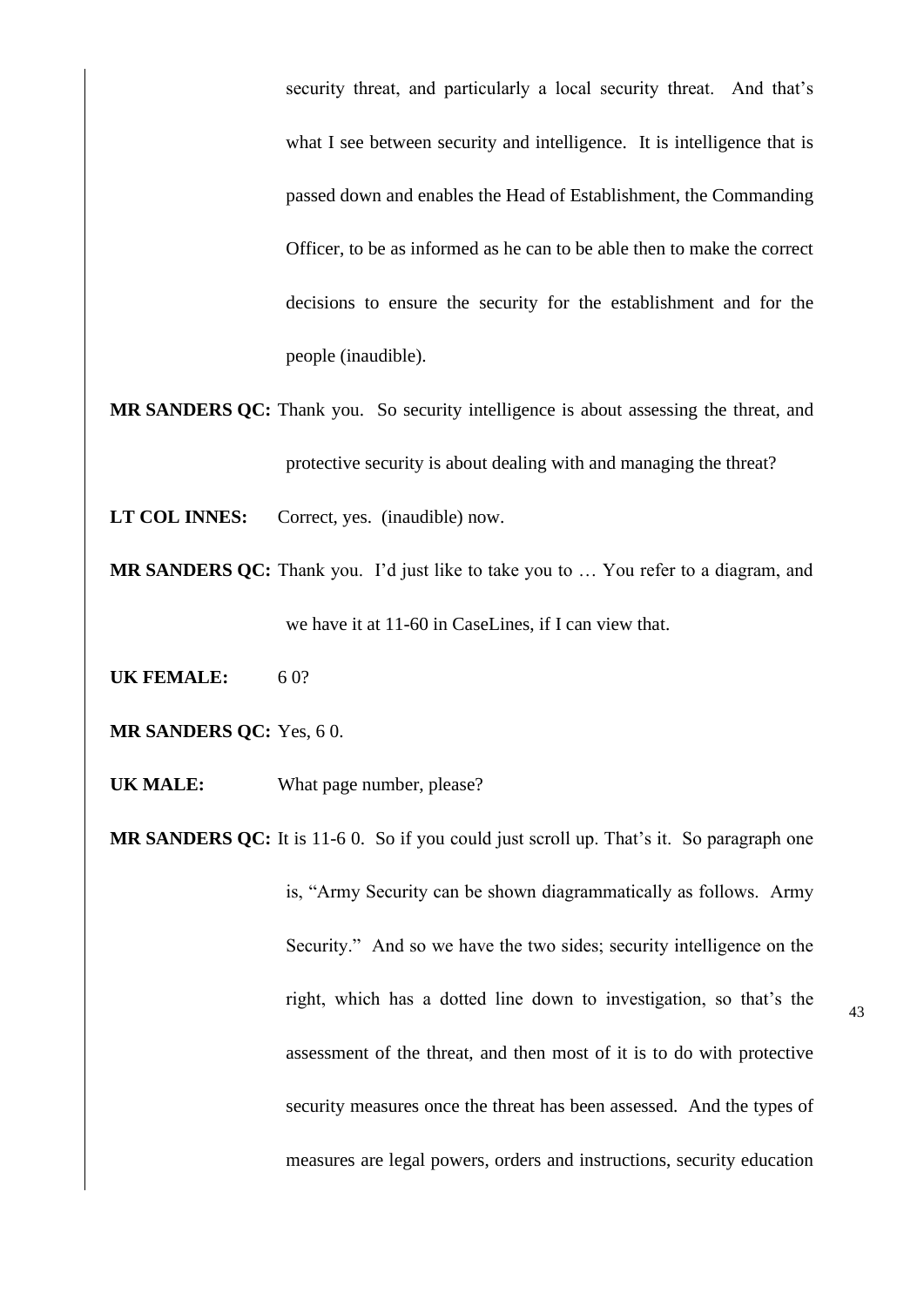and training, physical security, personnel security, inspections and checks and investigation. And security education and training, which I mention there is obviously, there's two limbs to that. Are you able to help with the difference between training and education?

- **LT COL INNES:** Difficult to understand what the context would specifically be in here. But education and training (inaudible) now is educated early information. Training is to confirm the understanding.
- **MR SANDERS QC:** Thank you. You mention in your statement the BIKINI Alert System, which was in place in the early 70s, and was still in place into the Noughties, into the  $21<sup>st</sup>$  Century, I think ...

**LT COL INNES:** 2006 I think they changed it.

- **MR SANDERS QC:** But is not in place any more. Firstly, do you know if BIKINI was an acronym or just a word that was chosen, a label for the system?
- LT COL INNES: I've no factual knowledge. If you Google it on the internet it says it was computer randomly selected. But, other than that, I've got no understanding.

**MR SANDERS QC:** And what were the alert levels within the BIKINI System?

**LT COL INNES:** (inaudible). BIKINI Black, BIKINI Black Special, BIKINI Amber and BIKINI Red.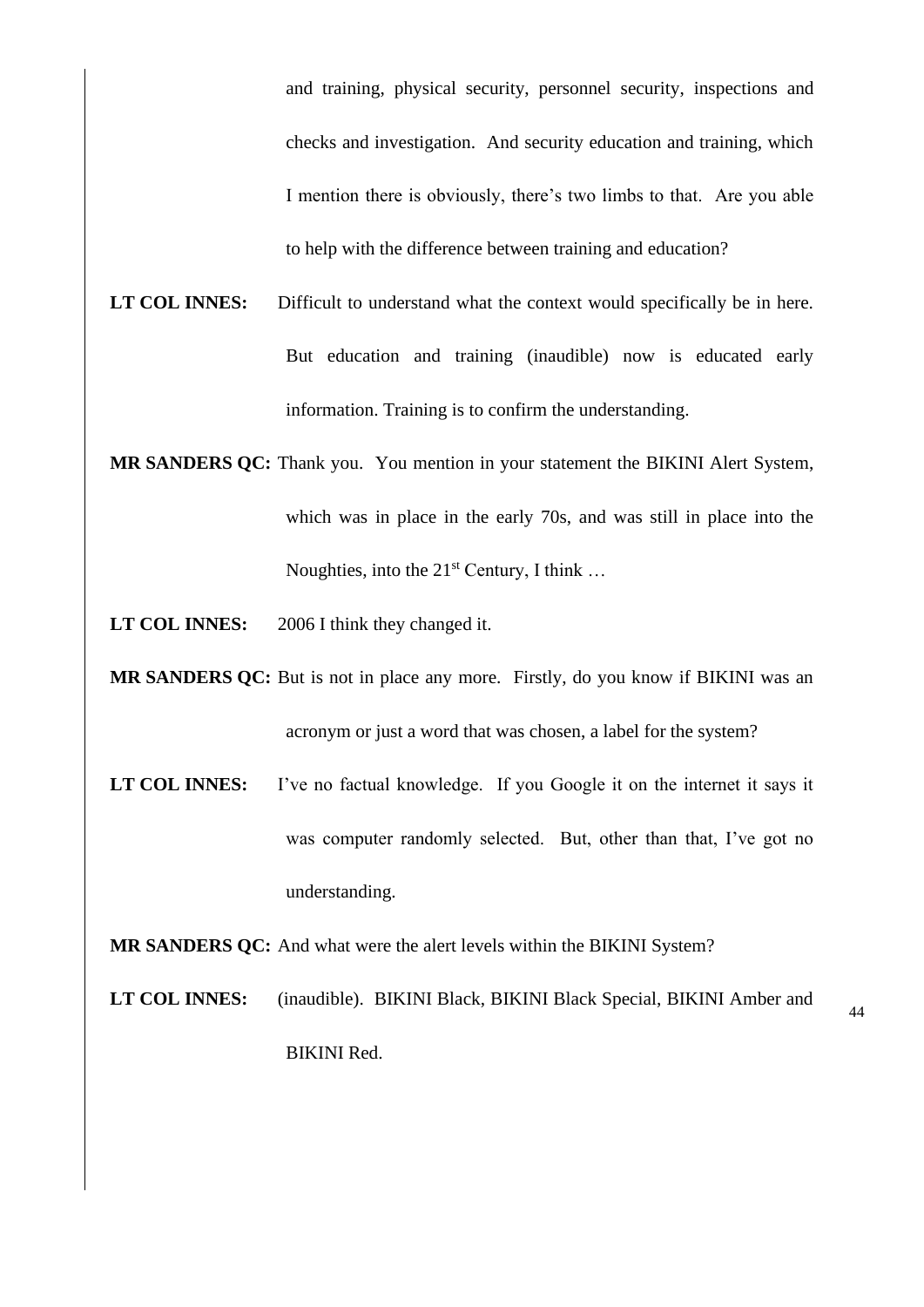**MR SANDERS QC:** And in your statement, I think paragraph 13, you describe what the definition of each of those levels were. Could you just outline that for us, please?

LT COL INNES: Certainly. BIKINI Black, this is the norm. It is assessed that there is a possibility of terrorist activity with no defined target or time of attack. The minimum alert state to be applied on domestic and international terrorist organisations are assessed as a potential threat in Great Britain, or have a capacity to revert to operations during a period of ceasefire.

> BIKINI Black Special. Information has been received and it is assessed that there is an increased likelihood of terrorist activity with no defined target or time. This alert state would normally be applied when the assessment indicates an increased threat that does not justify adopting BIKINI Amber. It may also be applied as a precautionary measure for short periods to cover events liable to stimulate terrorist action. A date for review of one month will be set at the time of the rise to Black Special.

> BIKINI Amber. Specific information has been received and it is assessed that there is a substantial threat to government targets within a specified period of time. This alert state could be adopted as a general or local warning, and would normally be applied for a limited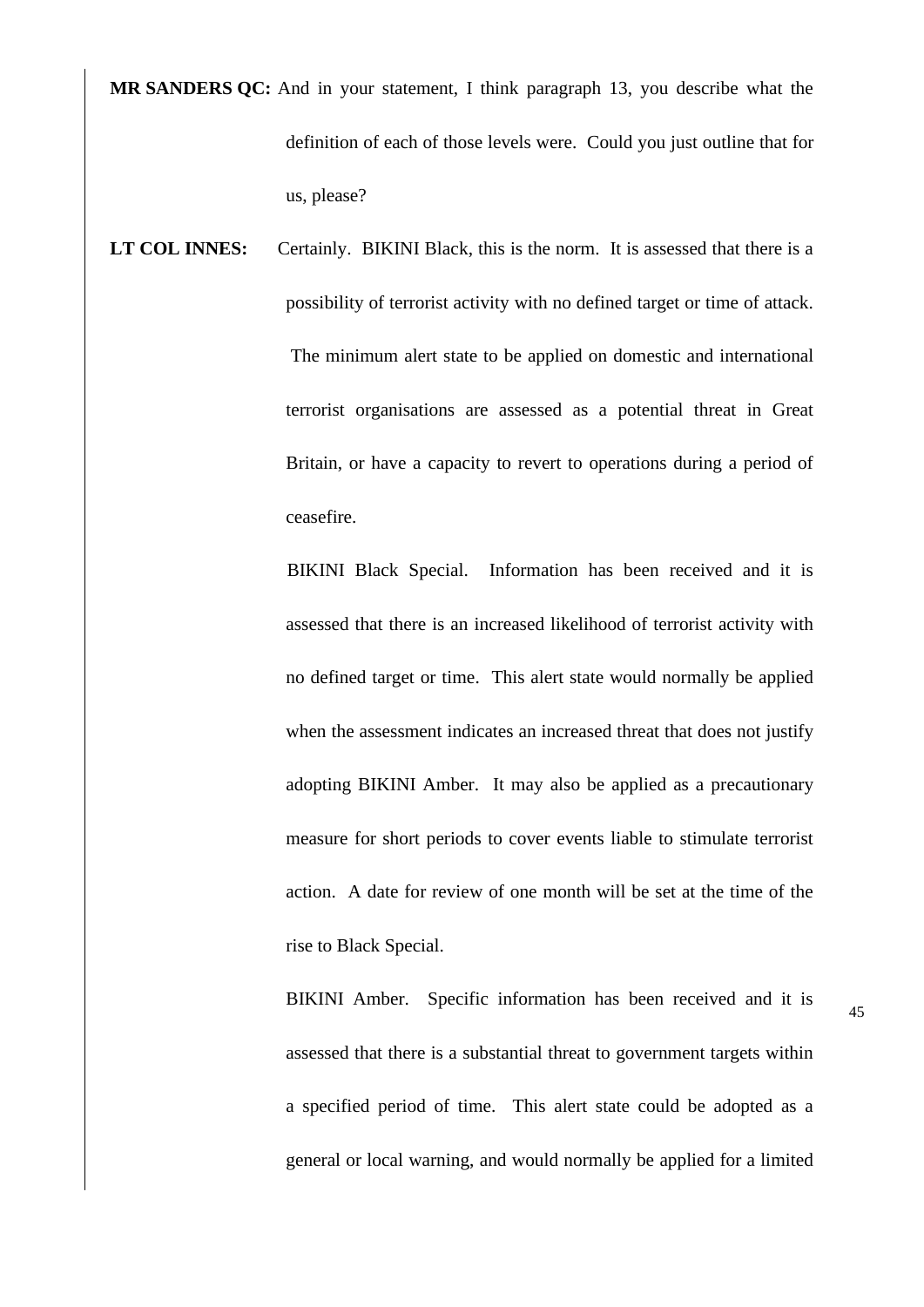period only. The day for review will be set at the time of rise to BIKINI Amber.

And finally BIKINI Red. A specific threat or other definite information indicates that an imminent terrorist attack against a particular government target, or in a particular area, can be expected, or an object suspected to be a bomb has been found. This alert state would normally only be applied as a local warning and for a limited period.

**MR SANDERS QC:** Thank you. If one does do some internet research into the system, there's some reference to a lower level of BIKINI White. Is that familiar to you, or is that something you are unable to help with?

**LT COL INNES:** I'm not familiar with it.

**MR SANDERS QC:** And so BIKINI Black was effectively the default. So that there's no specific threat, but there's just a general level of awareness.

**LT COL INNES:** Correct. Possibility of terrorist activity.

**MR SANDERS QC:** And Black Special would be something you would only go into on a temporary basis while there was an increased threat assessment?

LT COL INNES: It would be reviewed. So, as you say, a temporary basis. I mean it doesn't apply now. So (inaudible) it can be applied as precautionary for a short period (inaudible). I think the key point is when it's live it is reviewed (inaudible).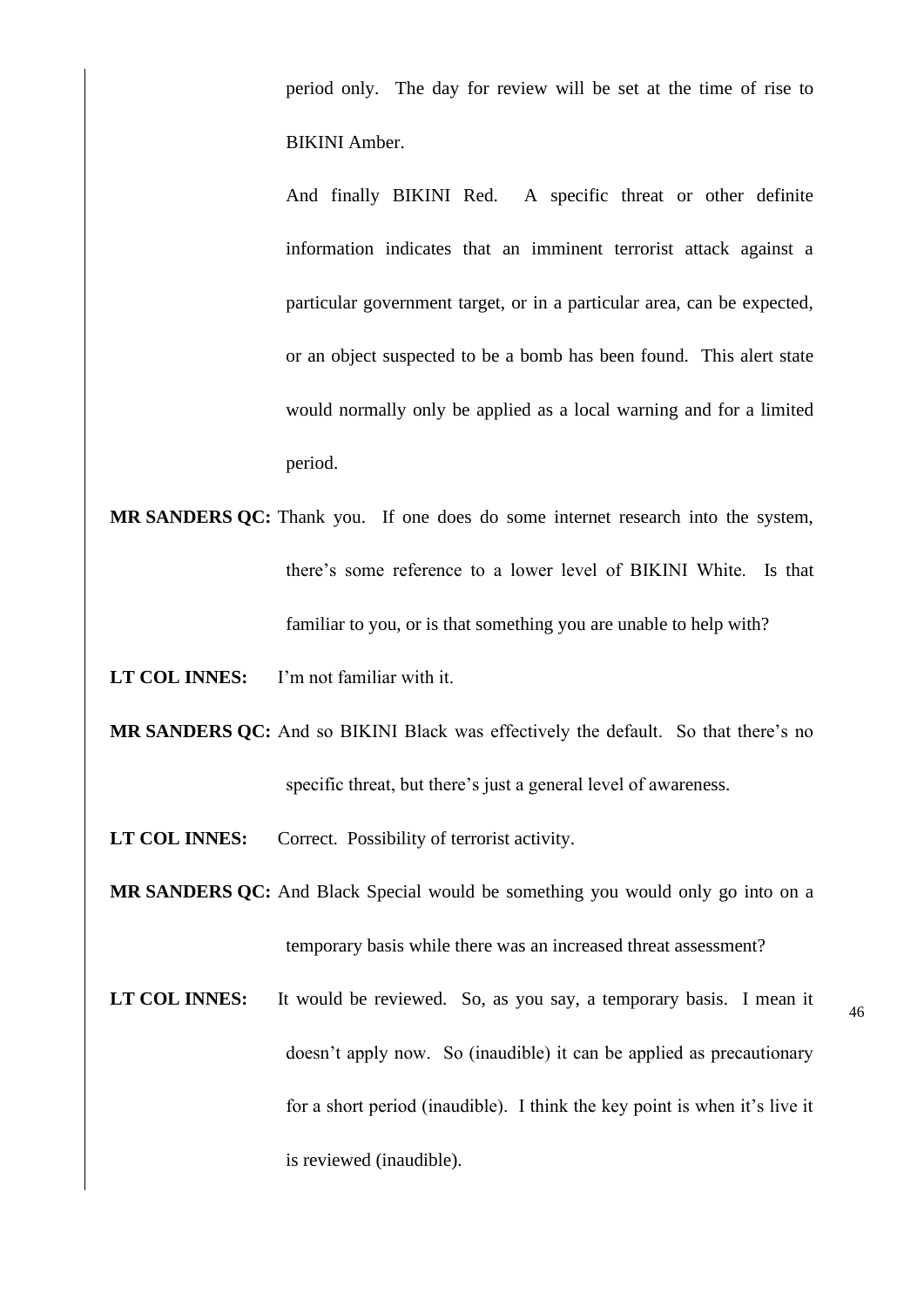- **MR SANDERS QC:** Certainly in the late 90s, from my experience of going to military camps and government buildings, you'd see in the reception or the guardhouse a sign saying what the alert level was. It would normally be Black or Black Special. Was that part of the system, that there would be reminder for those coming into and leaving the camp as to what the alert would be?
- **LT COL INNES:** I'm aware the alert status, from my own experience, was always posted at any camp point where I would exit. I'm not (inaudible) corresponding reference within policy, so I'm unfamiliar with where we set that guidance or the direction to do that.
- **MR SANDERS QC:** You say in your statement that Operational Commanders were responsible for setting the level for their establishment or establishments. What level is an Operational Commander?
- **LT COL INNES:** Well, firstly the correct level was set nationally, but a local Commander could be down to a Head of Establishment, a Commanding Officer, who is responsible for that site. If they had other information then they could take certain specific deterrent measures for the allocation in order to protect their people.

- **MR SANDERS QC:** But would they be able to increase the alert above the national level?
- **LT COL INNES:** It would be the measures that they would take, not necessarily increasing the alert (inaudible).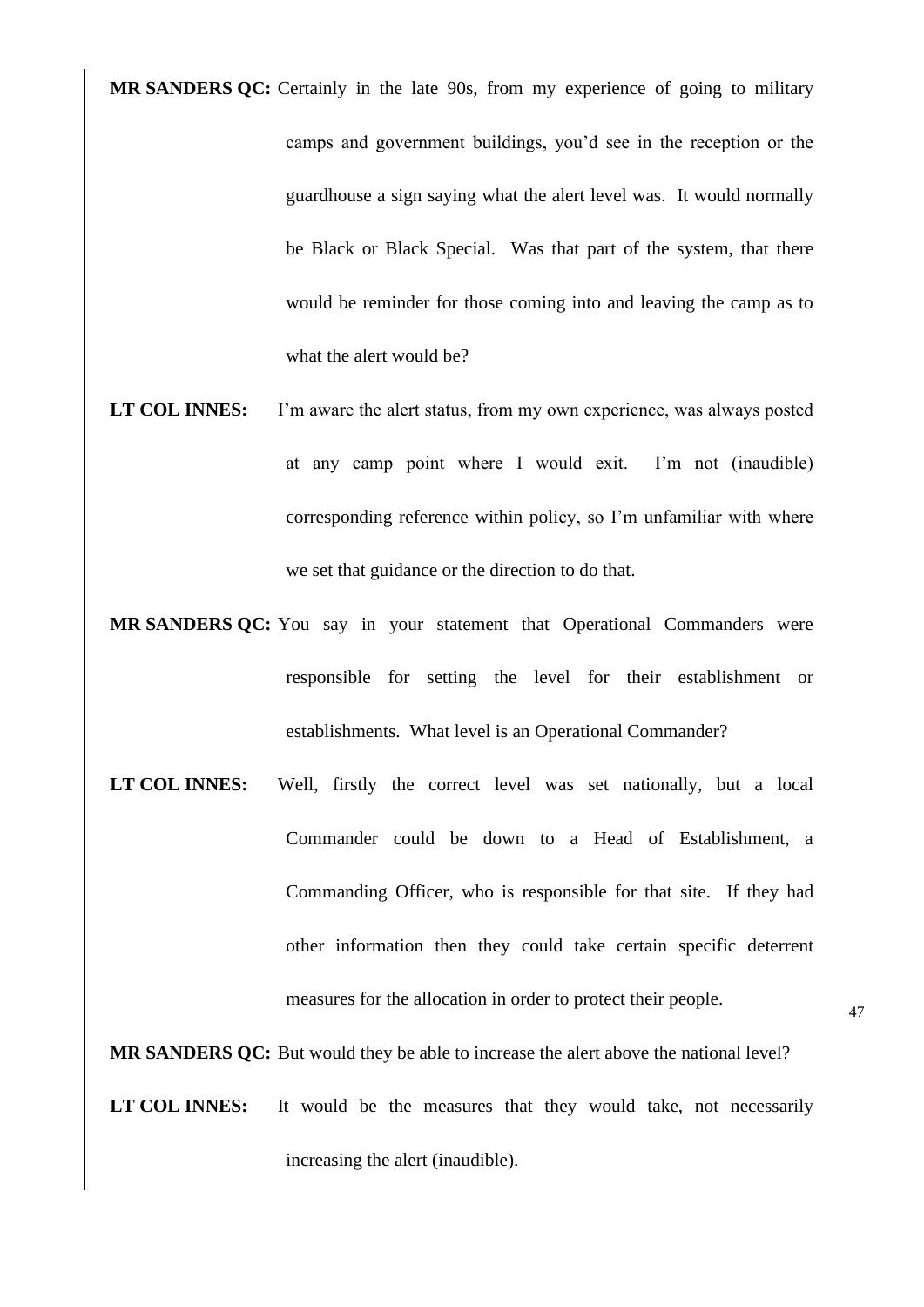**MR SANDERS QC:** Thank you.

LT COL INNES: So it is additional protective measures they would put in place.

- **MR SANDERS QC:** And they would do that by reference to what intelligence they had about what was going on around and so on?
- **LT COL INNES:** Yes. So it would automatically be in conjunction with the Security Headquarters (inaudible). It wouldn't be an isolated decision.
- **MR SANDERS QC:** Thank you. We obviously have very limited information about the practical application of the system at the time. We have got two pieces of evidence that may give us a clue, and I'd just like to take you to those. The first of them is you refer to in your statement, and it's at 11-42 of CaseLines, and it's a document that's in the National Archives. It has been put into the National Archives from the period. Just wait for that to come up. So it is dated  $7<sup>th</sup>$  June 1974.
- **LT COL INNES:** Yes.
- **MR SANDERS QC:** So it is shortly before the, relatively shortly before the Guildford Pub Bombing. Could you help with an explanation of what this document was and what it tells us?
- LT COL INNES: You can clearly see that it's a report by the Aldershot detachment of 90 Security Section that were based at that time in Aldershot. The report has been drafted by Staff Sergeant MCCLENAGHAN, excuse my pronunciation, and it's a report that outlines that the staff sergeant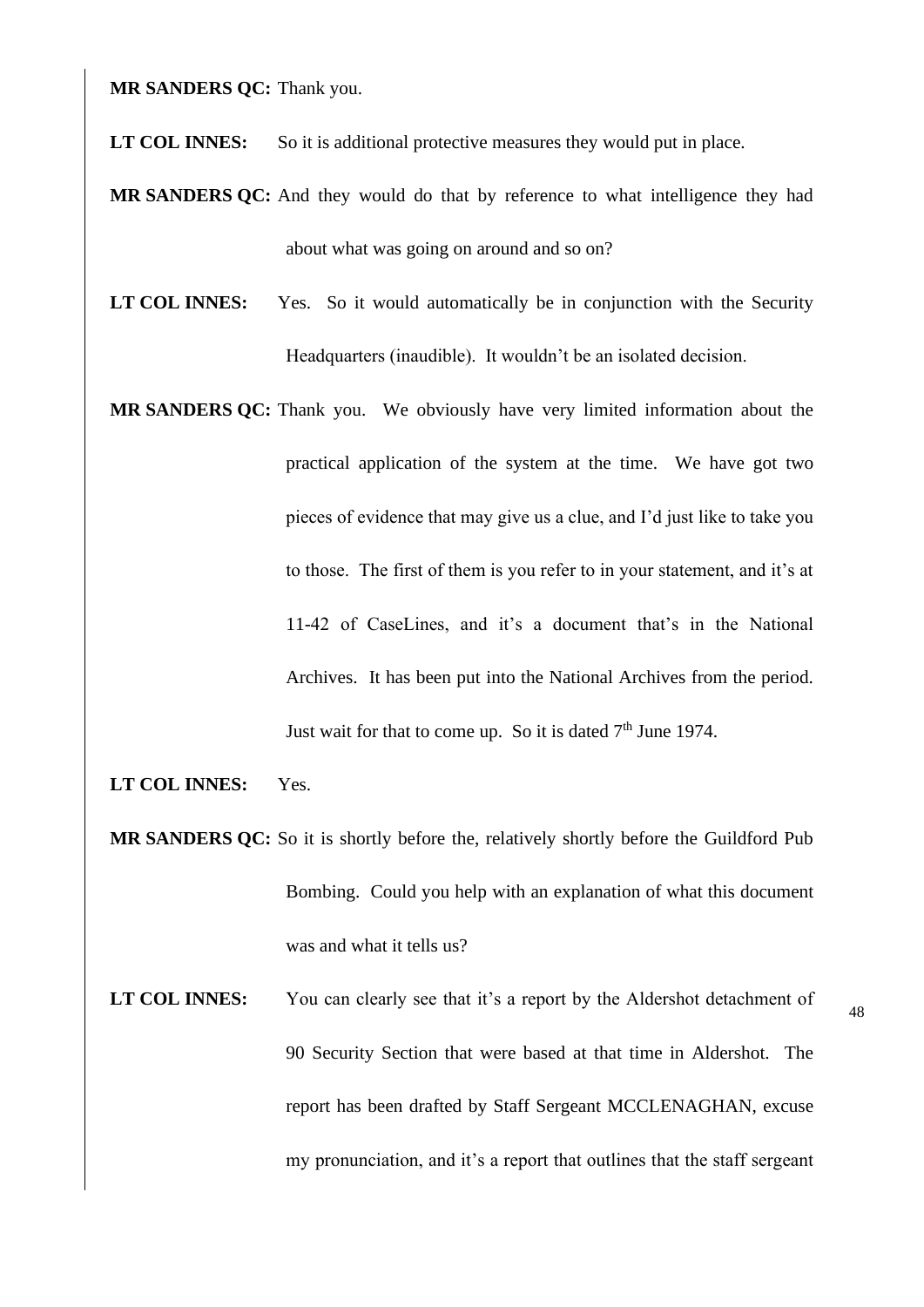was asked to attend a meeting at Aldershot Police Station with Detective Superintendent DICKIN of CID Hampshire, and an officer of SB, I presume Special Branch Hampshire. And then at the meeting a map of Bruneval Barracks in Aldershot was produced, and that map is annexed to this document, and the map had been recovered by Special Branch Liverpool on a house known to have been recently occupied, as it outlines, by amongst others Private MCMULLEN, one of the Army Catering Corps. It then goes on to outline MCMULLEN, who deserted from 1 Para whilst in Belfast on the  $28<sup>th</sup>$  of January  $72$ , and is strongly suspected of being responsible for an explosion which occurred in Palace Barracks, Holywood, and that's in Northern Ireland, on the  $27<sup>th</sup>$  of January '72, and the handwriting with the map appears to match on a sample of MCMULLEN's handwriting. Then it goes on to say that Headquarters South East District and Headquarters 16 Para Brigade were briefed as to the existence of the map, on the 23rd of May 1974. Then it alludes to the 'Case History', it's entitled, and it says that in April '74 information was apparently received by Special Branch Liverpool that suspicious persons were residing at 66 Exeter Road, Bootle. The house was kept under observation for a period of two weeks and no one approached it, and so on the  $13<sup>th</sup>$  of May '74 it was raided. Amongst other items there was found a 'Lucas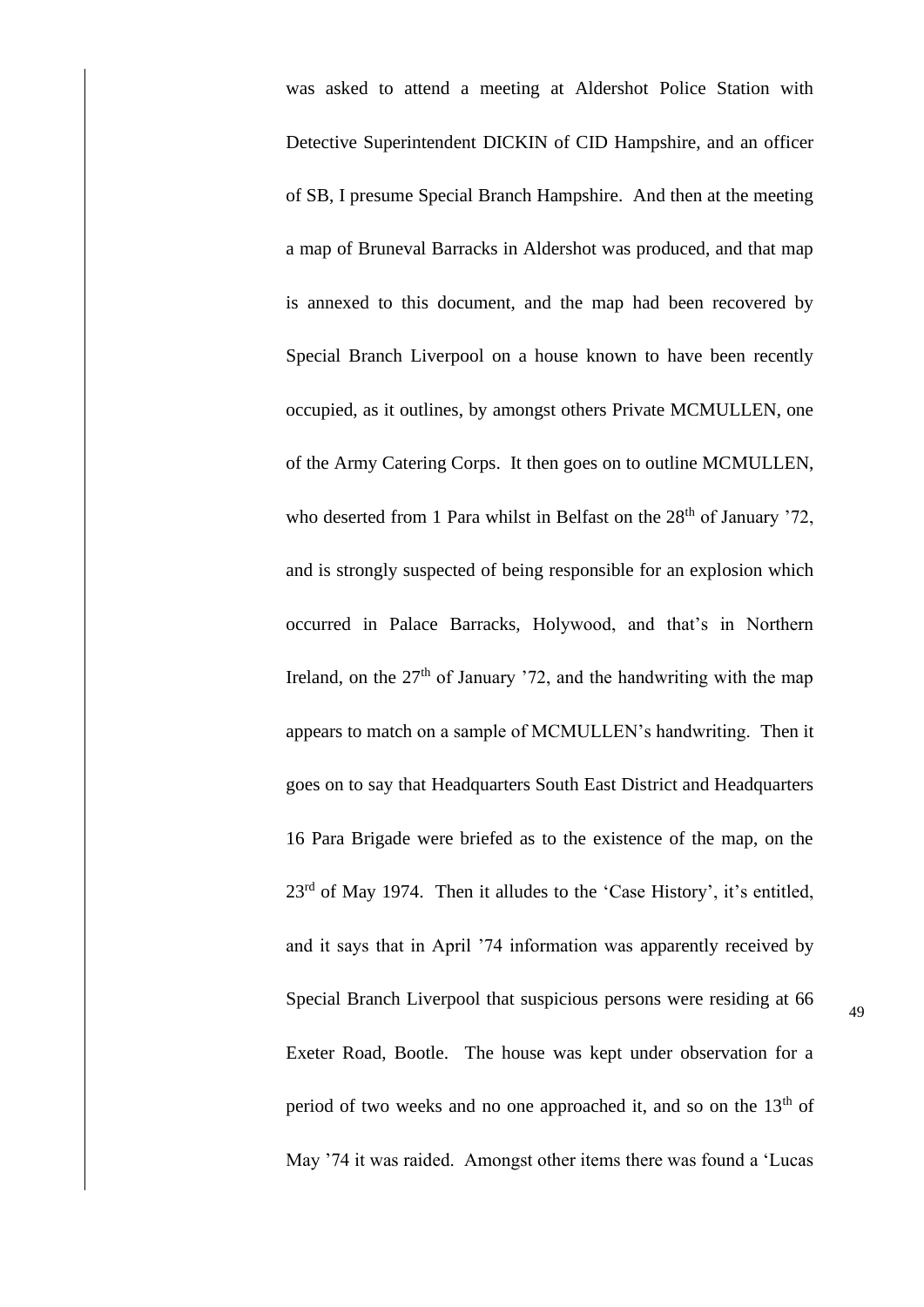29' sectional map and what appeared to be two hand-drawn plans of military locations in Aldershot, one of which was annotated Bruneval Barracks, 1 Para. When shown to this detachment, however, it was realised that the two plans fitted together to form a complete plan of Bruneval Barracks.

- **MR SANDERS QC:** Okay, can I just stop you there?
- **LT COL INNES:** Yes.
- **MR SANDERS QC:** So 90, Aldershot detachment of 90 Security Section, what would that have been?
- **LT COL INNES:** Again, I am not familiar, clearly, at the time of what it would have been, but I think within the manual of manual of army security it does refer to security staffs in headquarters, and they could be supported by security section. They were made up of individuals from the Intelligence Corps, who are intelligence, military intelligence specialists, who would be responsible, essentially, for counterintelligence activities.
- **MR SANDERS QC:** Thank you. And so what we have is that a map of the barracks has been found that appears to have been produced by an insider who was a former member of the armed forces, someone who had deserted and then is suspected of being involved in terrorism. So he is strongly suspected of involvement in the Aldershot IRA bombing in 1972, and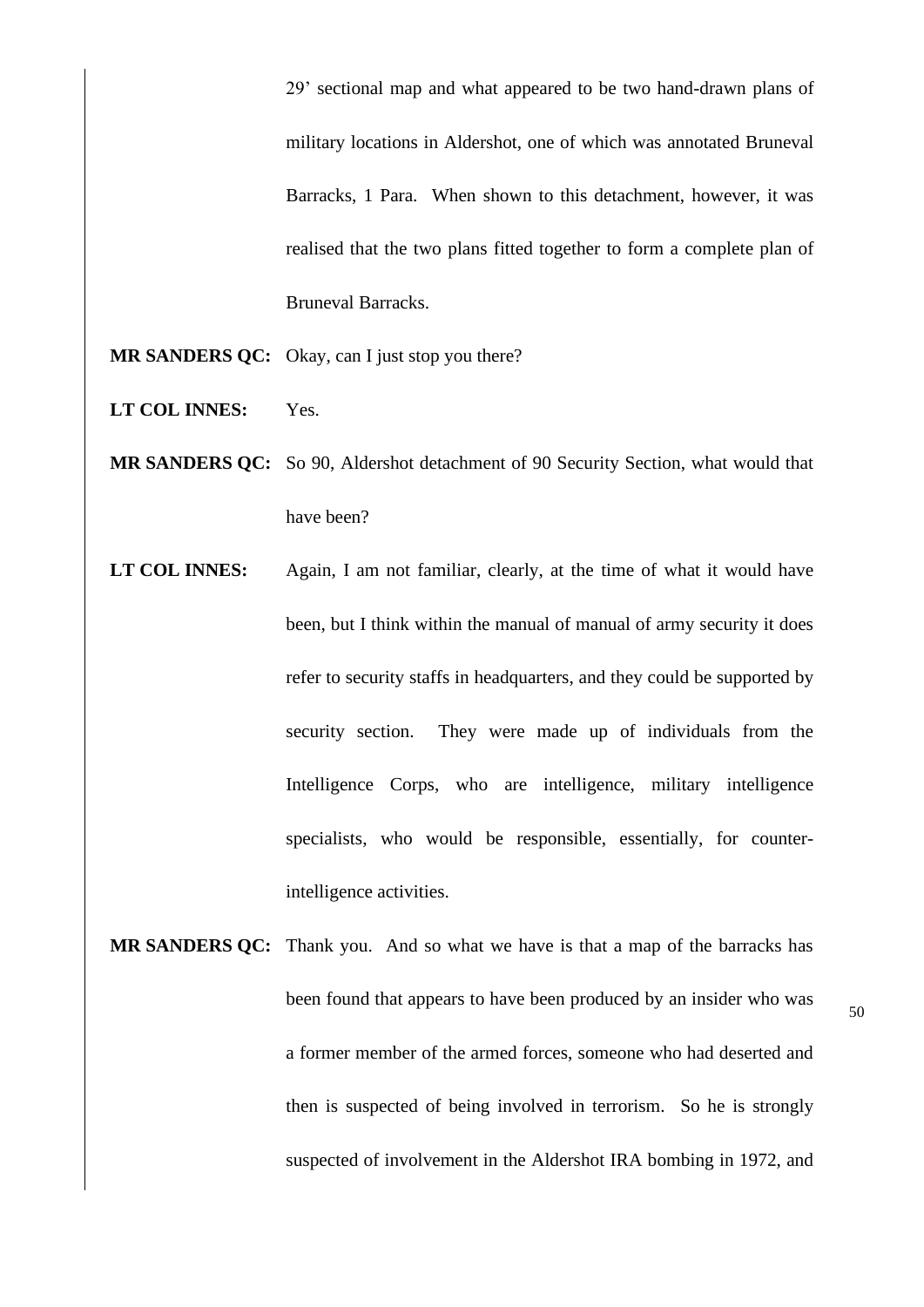also the other attack that you have mentioned. And this map is found, and so there is a consideration given as to what should be done in security terms, bearing in mind that it seems that there is a terrorist who has produced a map of the barracks. And then if I could just take you to paragraph 12 in terms of what it says there by way of the conclusion.

- **LT COL INNES:** Yes.
- **MR SANDERS QC:** Could you read that out, please?
- **LT COL INNES:** Yes, certainly. "The plan is undated and there is no way of knowing what the intention was behind drawing it. However, despite this, Headquarters South East District and Headquarters 16 Para Brigade were briefed as to existence on the 23<sup>rd</sup> of May '74. Both felt that the information did not warrant increasing the state of security alert from BIKINI Black."
- **MR SANDERS QC:** And so what that seems to tell is that even finding information to suggest that there is a possibility of an attack, that is just consistent with the BIKINI Black alert state, which is that there is an attack possible. That is not, in and of itself, grounds for increasing to Black Special, because it is not sufficiently specific?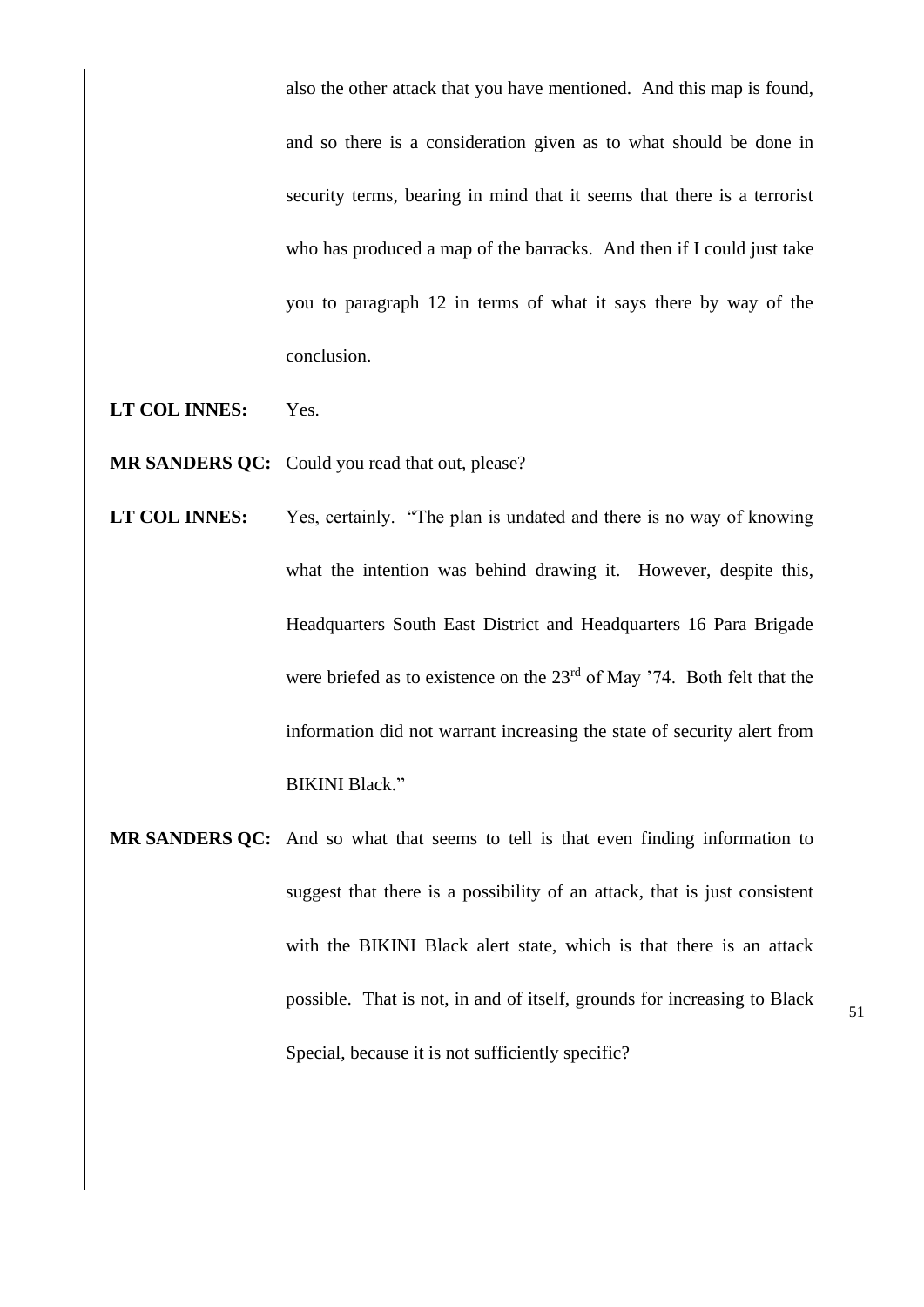- **LT COL INNES:** Unfortunately, without understanding the context at the time, and other information that was associated with this letter, I can't really form judgment on that.
- **MR SANDERS QC:** But in terms of what is written there, the plan is undated so they do not know when the plan was produced. There is a suggestion that it was unlikely that it would have been produced a long time ago and then kept in the person's possession. But it is undated and there is no way of knowing what the intention was behind drawing it. So it is known that there is a plan, it could or could not have a suspicious motive behind it being produced, and we can say that does not lead to an increase in the security level.
- **LT COL INNES:** Clearly that is what the report outlines, that the security (?) at that time, it wasn't considered necessarily increasing (?).
- **MR SANDERS QC:** And that would seem to be consistent with your definition of the BIKINI Black alert level, which is that there is, an attack is possible but there is nothing more specific?
- LT COL INNES: I believe so, without having any further information that would change that belief.
- **MR SANDERS QC:** Thank you. The other possible piece of evidence that we have is in relation to an attack at the Pirbright camp the year before, in 1973, and I think you have seen the two articles from *The Times* that we have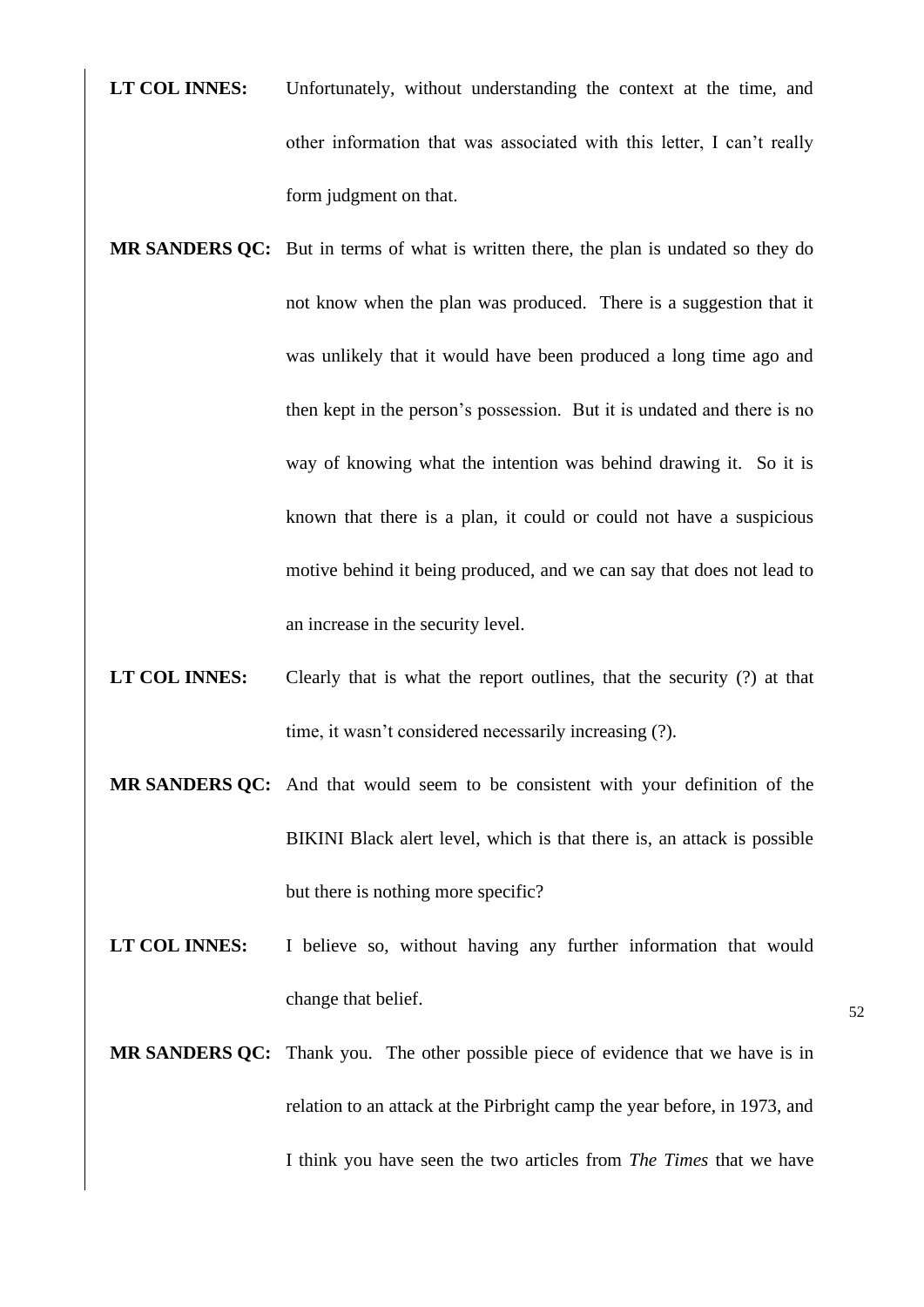got. If I could just turn these up. So first at 11-275, there on the screen there is a photo …

## **LT COL INNES:** Yeah.

**MR SANDERS OC:** ... which shows a clear-up or investigation operation after the bomb attack at Pirbright. And what we see from the contemporaneous media reporting is that there was a camp, tents outside the main Pirbright barracks, outside the perimeter fence there was a more temporary camp, and a stick of dynamite was either thrown or concealed and exploded, and it blew up some tents. So you see an investigation there, and if I can just take you to *The Times* article, which is at 11-276, the next  $\ldots$  And we have there, that is the 18<sup>th</sup> of September, so the event took place on the  $17<sup>th</sup>$  of September. And I just want to take you to the, in particular the article that's at 11-279. That's it. On the right hand column there, 'Army camp blast'. "All army units in Britain were put on an even stricter security alert after a bomb exploded early yesterday among tents where 350 troops of the Household Cavalry were in camp at Pirbright, Surrey." So that suggests an increase in the alert state nationally after that. Is that how you would read that, an even stricter security alert?

**LT COL INNES:** I agree, that is what it suggests. Again, it's difficult, without knowing what the security state was at that time as to what (inaudible), but I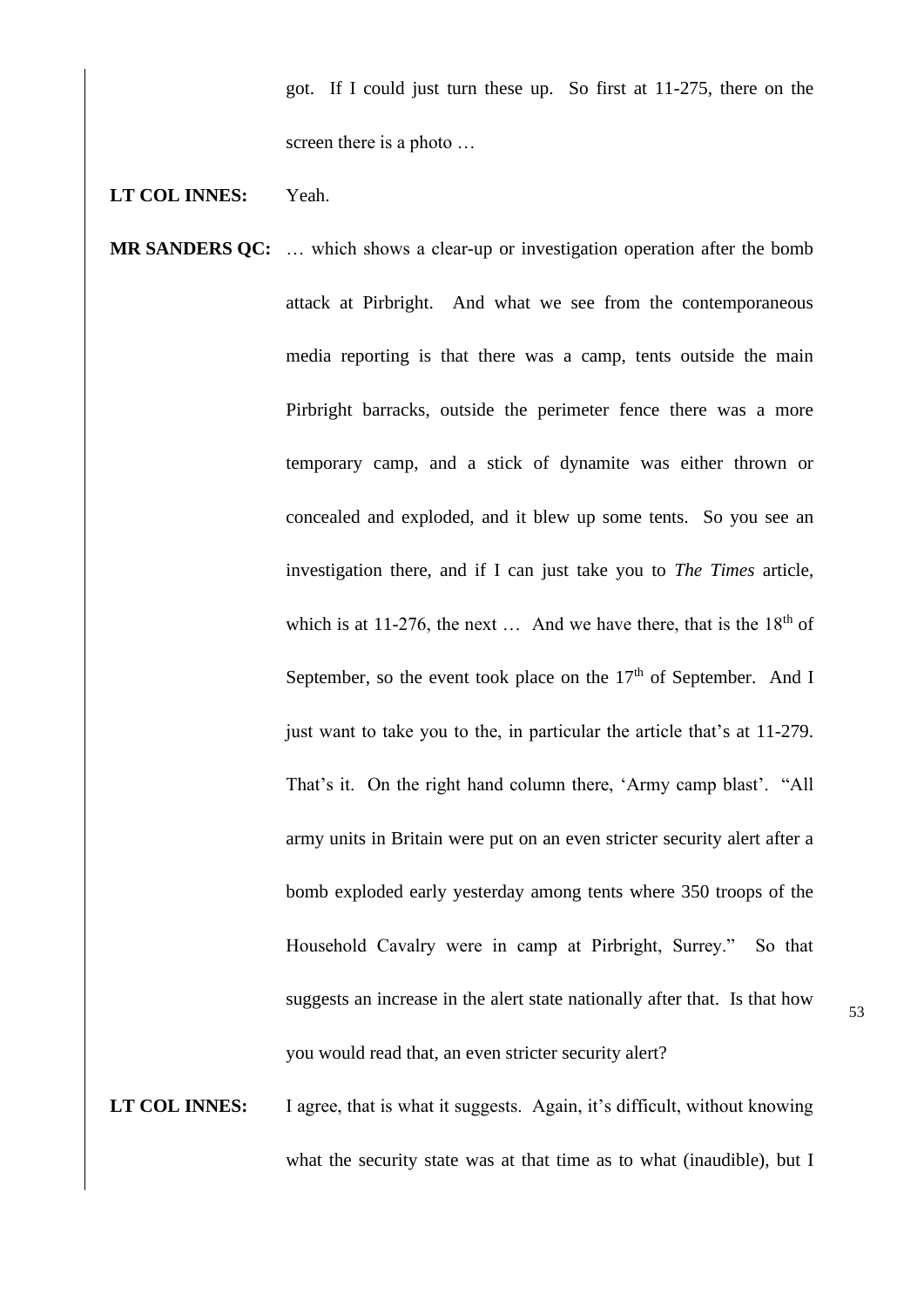think it was consistent (inaudible) review the processes and consideration (inaudible).

- **MR SANDERS QC:** And we know that whatever the increase was then, it appears that it is back at BIKINI Black by May, because of the Aldershot document suggesting that, that we have seen. Do you agree with that?
- LT COL INNES: Potentially, again, but without knowing what the security state was, but again (inaudible) consistent (inaudible) definitions that have been reviewed (?), it certainly would, but again we have got nothing to confirm that.
- **MR SANDERS OC:** If BIKINI Black was effectively the lowest state ...
- **LT COL INNES:** Yeah.
- **MR SANDERS QC:** … and that's where it is, it seems to be in summer 1974, this suggests an increase at least when this incident happened. And then just to go on it says, "It ripped apart a tent containing stores and rations, and damaged two others. Two soldiers were badly shaken but unhurt. Hundreds of horses were stabled about 30 yards from the explosion. Police set up road blocks within a five mile radius of the camp at Stoney Castle ranges, and enquiries began into whether the bomb was planted in the …" if you could just scroll, please "… in the stores tent or thrown from an adjacent field, which would have given the attacker an easy escape route. The bomb left a small crater, and debris and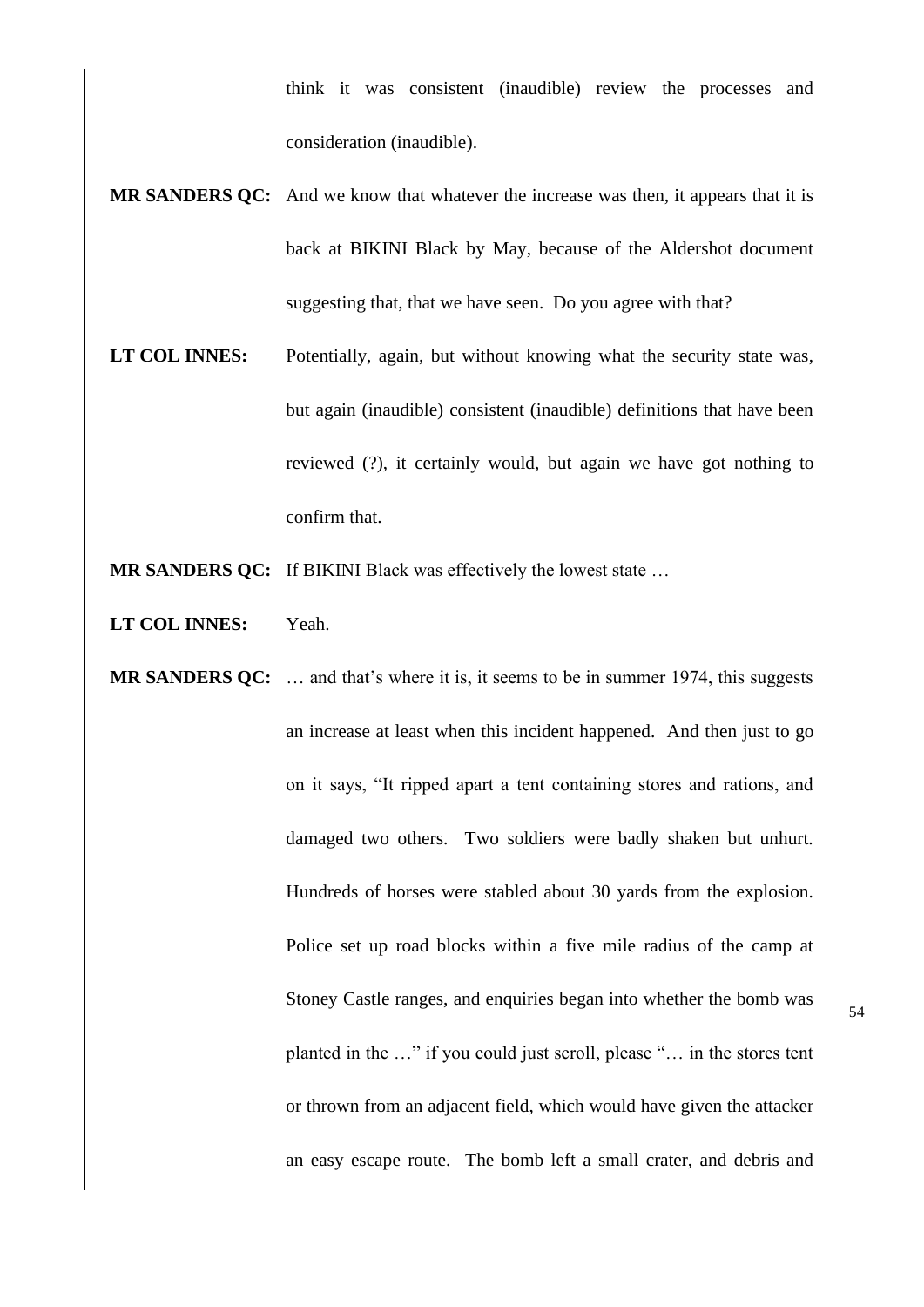fragments were widely scattered. The two soldiers were sleeping only a few yards away. One had boxes and crates thrown onto his bed by the explosion and the other was hurled to the floor as his bed was thrown into the air. The explosion was believed to have been caused by a one pound stick of gelignite. No warning was given." And so from what you say, any incident like that would then prompt at least an increase in security while a review was undertaken to see if there is any specific threat?

LT COL INNES: It certainly would prompt a review. Again (inaudible) statement from a newspaper (inaudible) article, without anything else that I can officially refer to gain more substance to really give you an answer.

**MR SANDERS QC:** No, I understand you. It's a somewhat speculative ...

- **LT COL INNES:** Yeah, yes.
- **MR SANDERS QC:** ... exercise. That deals with obviously the fact that there is a system in place, an alert system. We read out the basic principle, which is that protective security is based on individual awareness and understanding of the threat and its nature and the response to that. So it is the awareness of personnel about threat that is at the heart of security. Is that correct?

**LT COL INNES:** Yes, yes, I agree.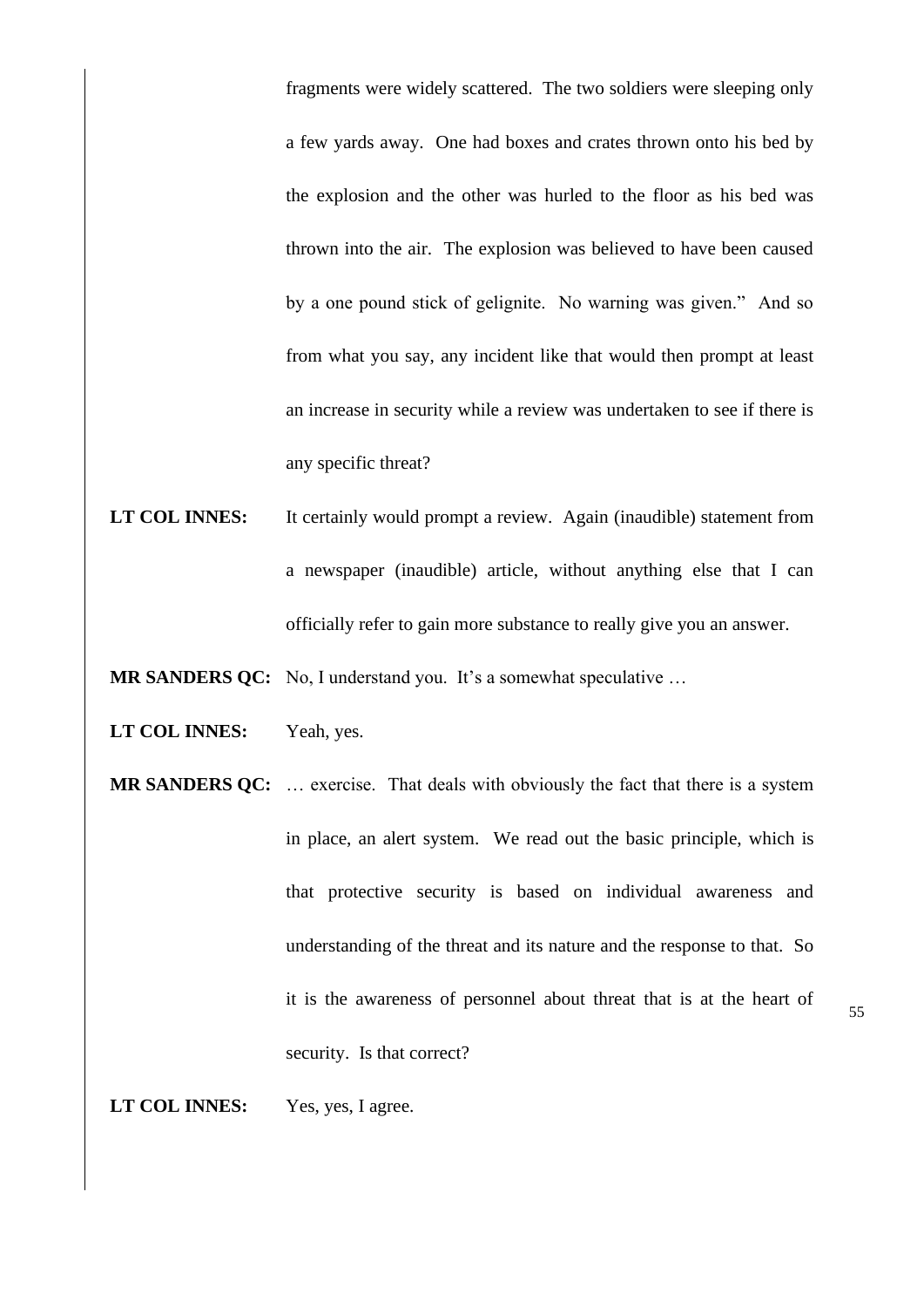**MR SANDERS QC:** I would just like to ask you a bit about the, at least the processes and the policies that were in place in relation to education and training, and to take you to part 1 of volume 2 of the manual. So this is at 11- 128 on CaseLines.

- **LT COL INNES:** Sorry, volume 1 (inaudible)?
- **MR SANDERS QC:** It is volume 2, part 1. Can you see that, where, just above paragraph 511, it says 'Section 3, training and education'. And so this is, this draws out the distinction between training on the one hand, which is training for those people who are going to be specifically dealing with security, and then education, which is the more general security education of personnel so that they have a basis awareness themselves. And I just want to just refer you to paragraphs 513 to 515. So it says, "Education. The security education of personnel of all ranks and grades, both military and civilian, is an essential security measure. The responsibility for this rests with unit commanders. Certain basic aspects apply to each individual, e.g. he must be given knowledge and understanding of the threat to army security and in particular to that of his unit, he must be made aware of his personal responsibilities in the maintenance of protective security measures designed to meet the threat, he must be given a clear understanding of the nature of and danger to national security from subversion of the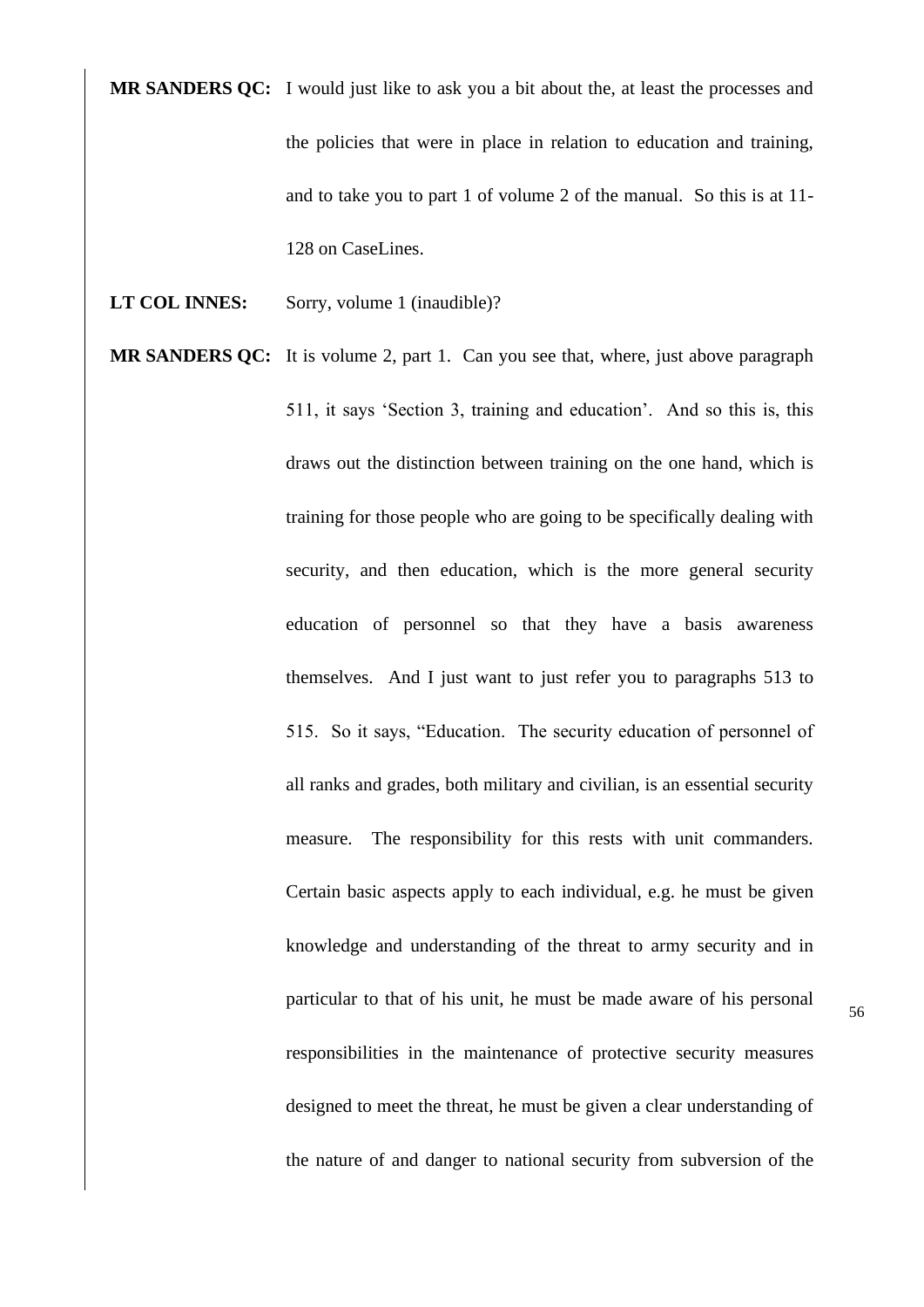individual and its effects, i.e. disaffection or coercion into traitorous acts. Above all, the necessity for a high standard of personal conduct, allied to the strict observance of security rules, must be made clear to him as forming the main defence of subversion in its different forms. Security education is therefore dependent upon and inseparable from the development of: A, vigilance in detecting and reporting suspicious behaviour or occurrences which may endanger unit security; B, high standards of morale, discipline and loyalty, a balanced outlook and sense of pride in service and unit. And then security education is to be included regularly in unit training programmes." And so that is in the army security manual, setting out a requirement that everyone be given security education. Just generally speaking, if you have new recruits joining, young recruits, teenagers, how does the army make them aware of security threats when they are just joining, in their first few weeks when they have obviously taken on board a lot of information and are acclimatising to a different way of life, and so on? How does the army go about giving them the security information about threats that they need from day one or week one?

LT COL INNES: I can't speak to the context of 1974 what would be delivered, and indeed I am not 'serving in that'(?) training establishment now. However, I do know the army (inaudible) introduced individual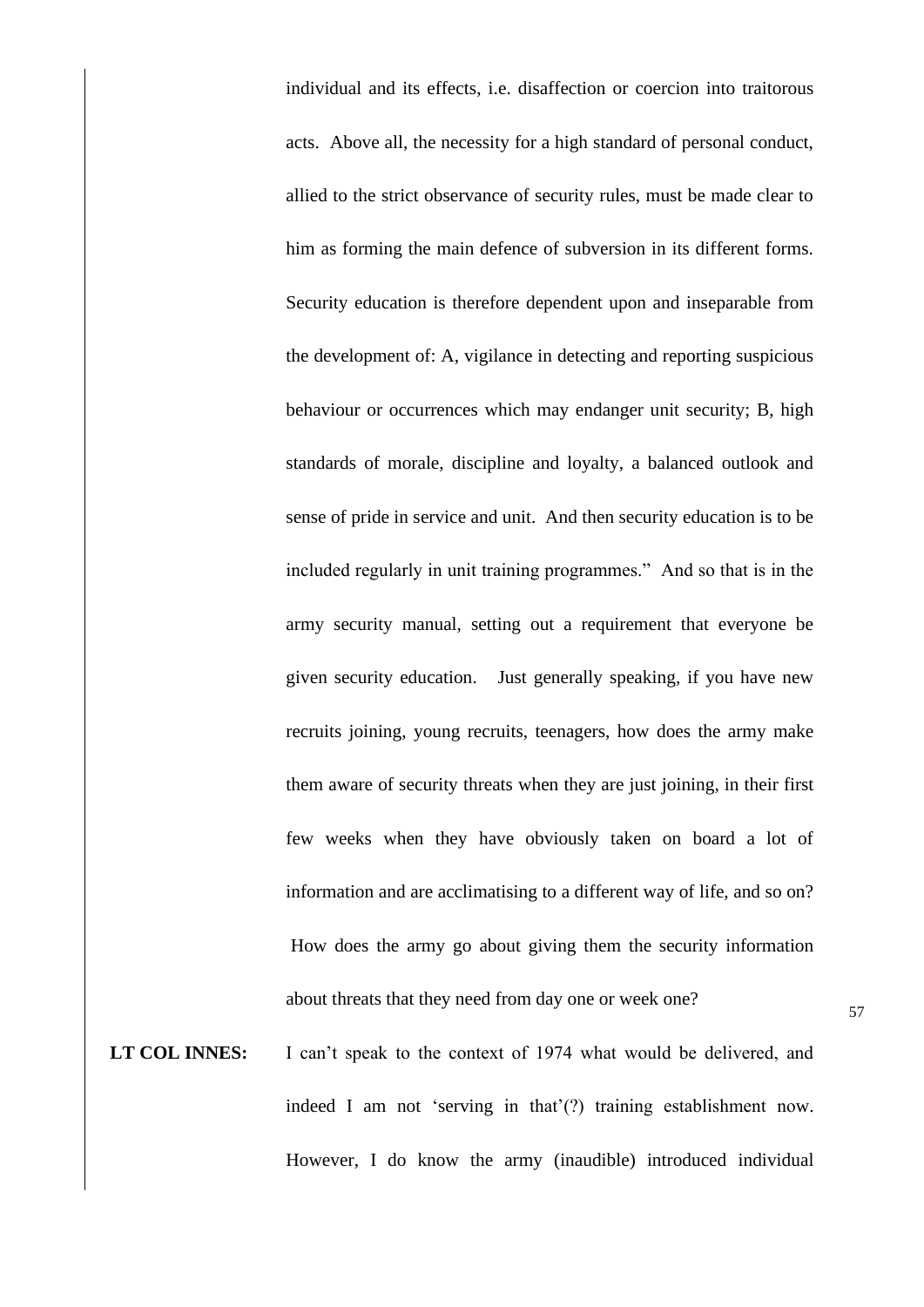training (inaudible) requirement. It was a similar, there are different names (?) but essentially the same. So there is a number of mandated training and it's got to be delivered to an individual, and it covers the full spectrum of what we call (inaudible) from terrorism (inaudible) sabotage and organised crime. It makes an individual aware of what the current threats are and what the threat is to them in the military whilst serving both at home or indeed overseas on operations. It will be, in essence, a lecture format, but there will be confirmation afterwards that the individual understands the content of what has been delivered to them. And then for regular soldiers that is delivered annually, you have got to take that test, or should I say that period of study. Indeed, they can now do it online as well, that is (inaudible) contract(?).

- **MR SANDERS QC:** And if one looks at the army security manual from the 1970s, one would expect that there was similar training going on at that time, because that is what is mandated here in the security bible?
- LT COL INNES: I would expect that, but again it's very difficult to comment (inaudible) context at the time.
- **MR SANDERS QC:** Are you aware of any policy or practice for keeping new recruits on camp for a certain basic period so that they can be given basic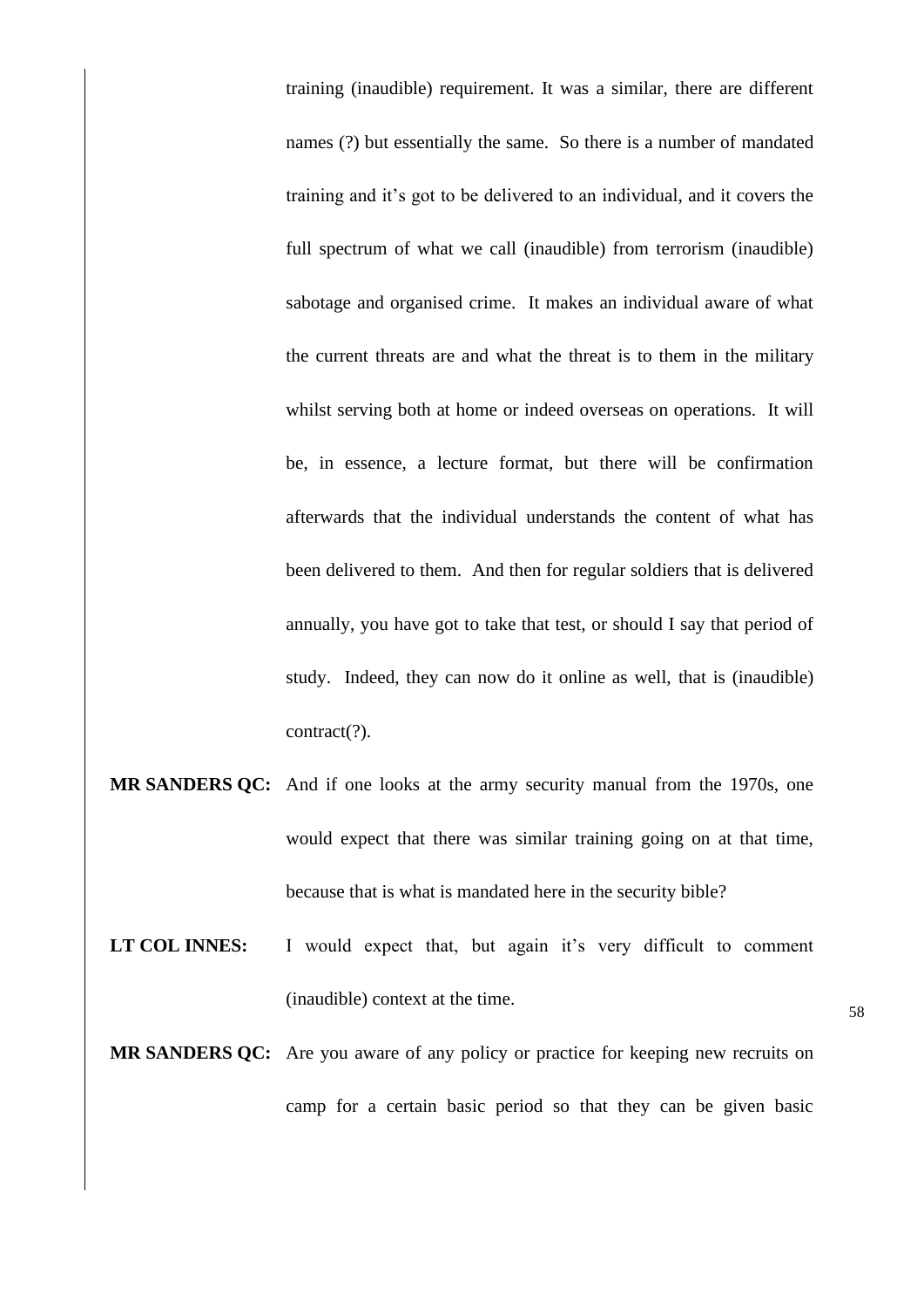information that they need before then allowing them off camp to have free time and so on?

- **LT COL INNES:** Again, I'm not serving in a training establishment now, so I'm not familiar with what the processes are. And I don't believe any restrictions (inaudible) in 1985(?) there were some restrictions that were in place. But again, it's very much as was said by the previous witness (inaudible) that was (inaudible) used to army life, in particular as a young 16 year old boy being away from his parents and probably adapting to the military environment was easier if you were to stay within the camp and immerse yourself 'in what'(?) army was at that point.
- **MR SANDERS QC:** Just as a general proposition, how does it work in terms of the commanders controlling whether and when the soldiers are allowed off camp?
- LT COL INNES: I think there would have to be a very good reason for it. As I said, it's a restriction of individual rights that you've got to justify. So it would be very rare, (inaudible) now, that a commanding officer, who essentially (inaudible) the soldiers inside the barracks, it would be an extreme measure, I would suggest, for that to occur. But certainly, 'it's not one'(?) outside of my training period, for the first three weeks, in 37 years, that I have ever experienced, and to not (inaudible)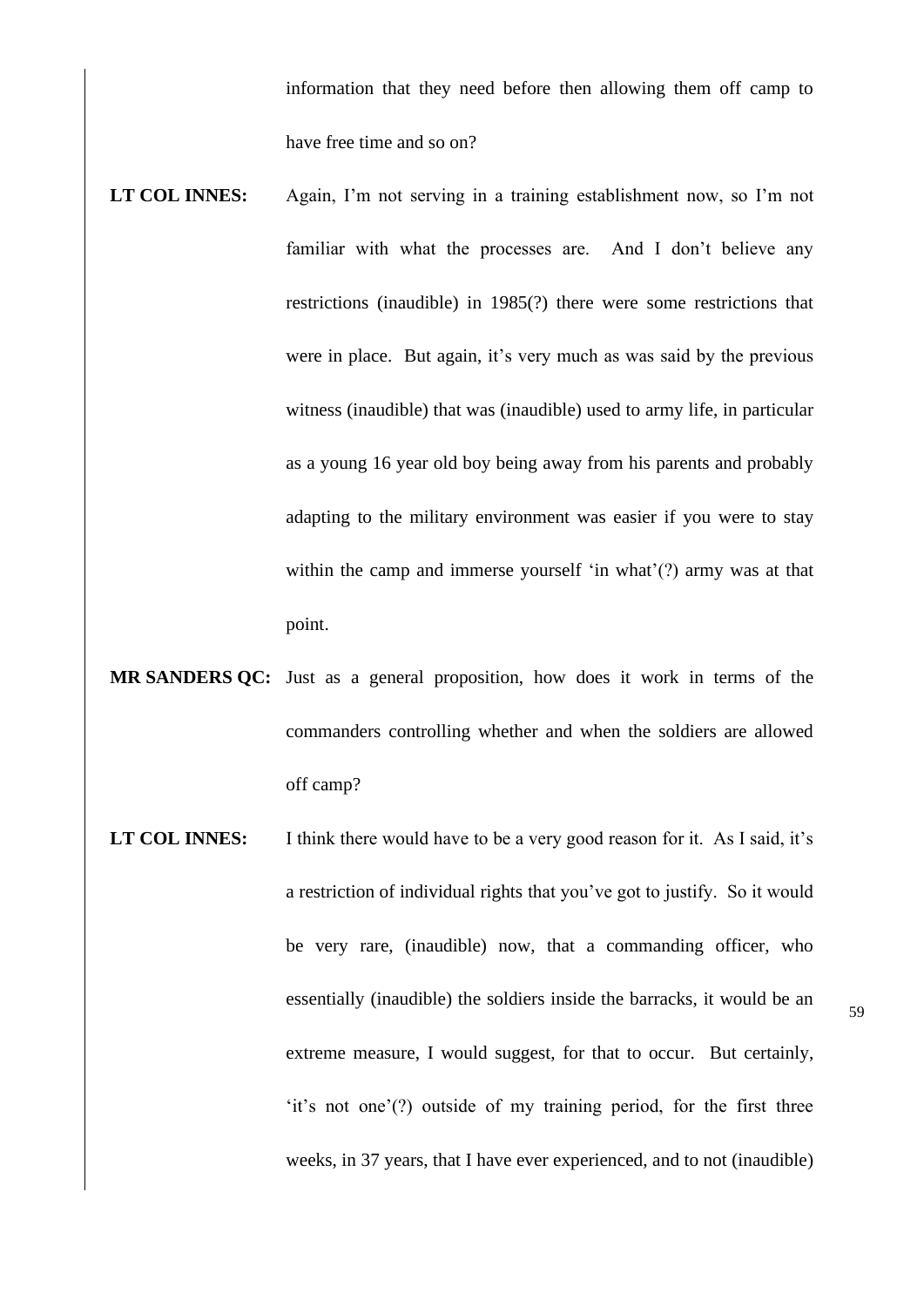very much was serving Osnabrück in the late-Eighties when one of the barracks was subject to an attack by the IRA and (inaudible) to ensure that people could still get on with their lives 'with no'(?) restrictions (inaudible) at that time in the service community.

- **MR SANDERS QC:** Thank you. I mean, the reason I am asking about this is that one of the families has raised a concern about why the bases weren't on, quote-unquote, 'lockdown' so that all the recruits were just kept on camp because there was IRA activity going on. Is lockdown something that can happen on army barracks?
- LT COL INNES: It would have to be to the extreme, as in 37 years I have never experienced an event that has required that, and certainly it is not one of the security contingencies that we currently have (inaudible).
- **MR SANDERS QC:** So you would ordinarily expect, when someone is off duty, that they are free to go and do what they want?
- **LT COL INNES:** No, what you've got to understand is 'there's service personnel'(?) (inaudible) very much they live outside the wire, but particularly those that have families and are married. So what you've got to do is ensure that people are aware of the threat and they understand how to act, and again the previous 'related to'(?) checking underneath the car, again I recall doing that in Germany (inaudible) when I served in Northern Ireland, because of the particular threat education that was given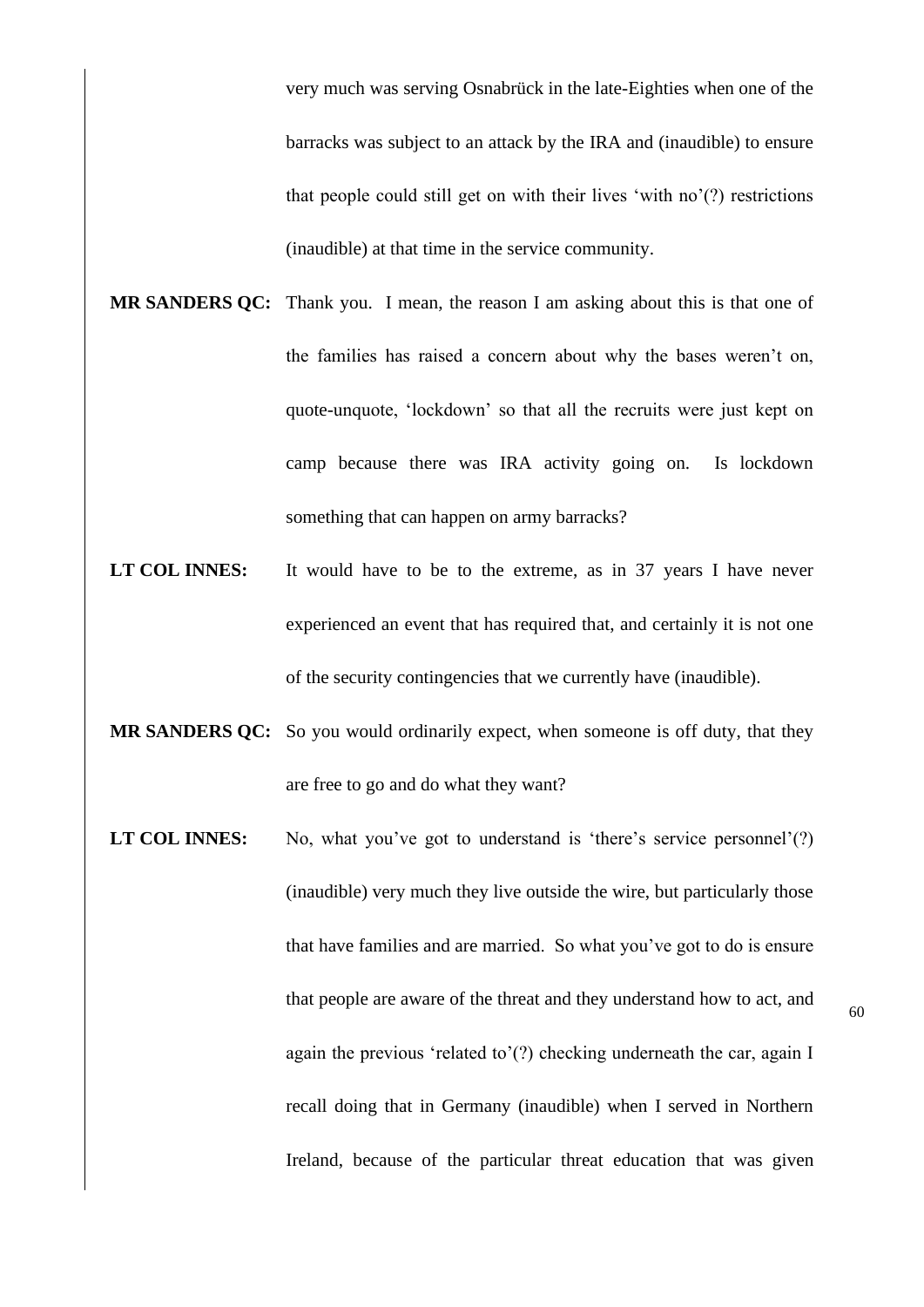(inaudible) at the time. But what you're looking to do is to ensure that service personnel are best informed and educated about a potential threat and what measures they should conduct to protect themselves.

- **MR SANDERS QC:** Thank you. And of course the members of the armed forces are responsible adults and members of the community and they are not in detention while they are on a camp, they are not in custody.
- **LT COL INNES:** Absolutely, they have the right to a free life.
- **MR SANDERS QC:** Yes, thank you. You heard earlier on, Dr BOAG-MUNROE talking about, or it may have been in the statement, I think it may have been the statement of Julia WESTON-DAVIES, talking about some places in Guildford being, quote-unquote, 'out of bounds'. Does a barracks or a garrison commander have any power to prescribe places that members of the armed forces shouldn't go when they're off-camp?
- **LT COL INNES:** I am not familiar with now (?). I think, if I stretch my memory back in my early stages of career, that there was (inaudible) anything that was terrorist related, it was normally because of any premises that was known for drug use or criminality that soldiers were warned to stay away from, rather than be banned from that location.

**MR SANDERS QC:** So that would just be advice about good conduct rather than any kind of legal, "You must not enter this particular area"?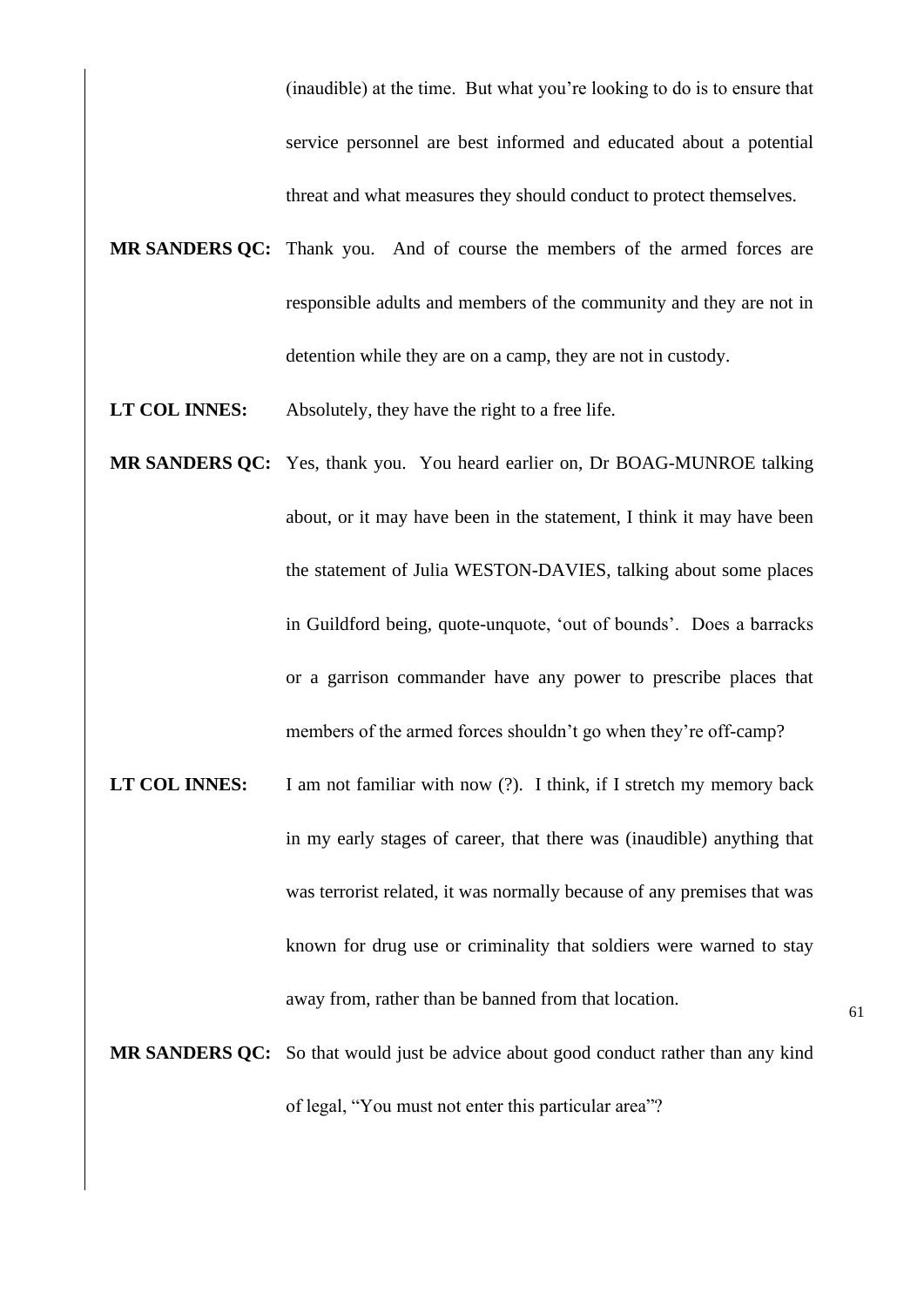- LT COL INNES: In my experience, yes. And again, there's nothing I can see within (inaudible) security (inaudible) placing locations out of bounds.
- **MR SANDERS QC:** Thank you. And just on this topic, if I can just take you to the, it's part 2 of volume 2 of the army security manual, we have it at 11-184 of CaseLines. So this is the 1977 document, not necessarily in force in 1974, but I just want to refer you to paragraph 203, where it talks about the threat. "With the growth of terrorist activities, it has become necessary to implement new measures and improve existing ones. This requires a shift away from the open plan barracks towards the more traditional enclosed barrack complex, but without segregating the serviceman and his family from the local civilian community." That last proposition there, is that important that service personnel remain able to mix in the community, to socialise with friends and family, and not to be cut off from the outside world?
- **LT COL INNES:** Absolutely. The military are very much the (inaudible) and heart of the community, both financially supporting the local community and indeed supporting activities. If you constrain(?) the military from doing that I think it would be a challenge of economic (?) (inaudible) other positive environment wherever the military were located.
- 62
- **MR SANDERS QC:** So it is an important part army life is to remain part of the community, local churches, sports clubs and so on, and not to become segregated?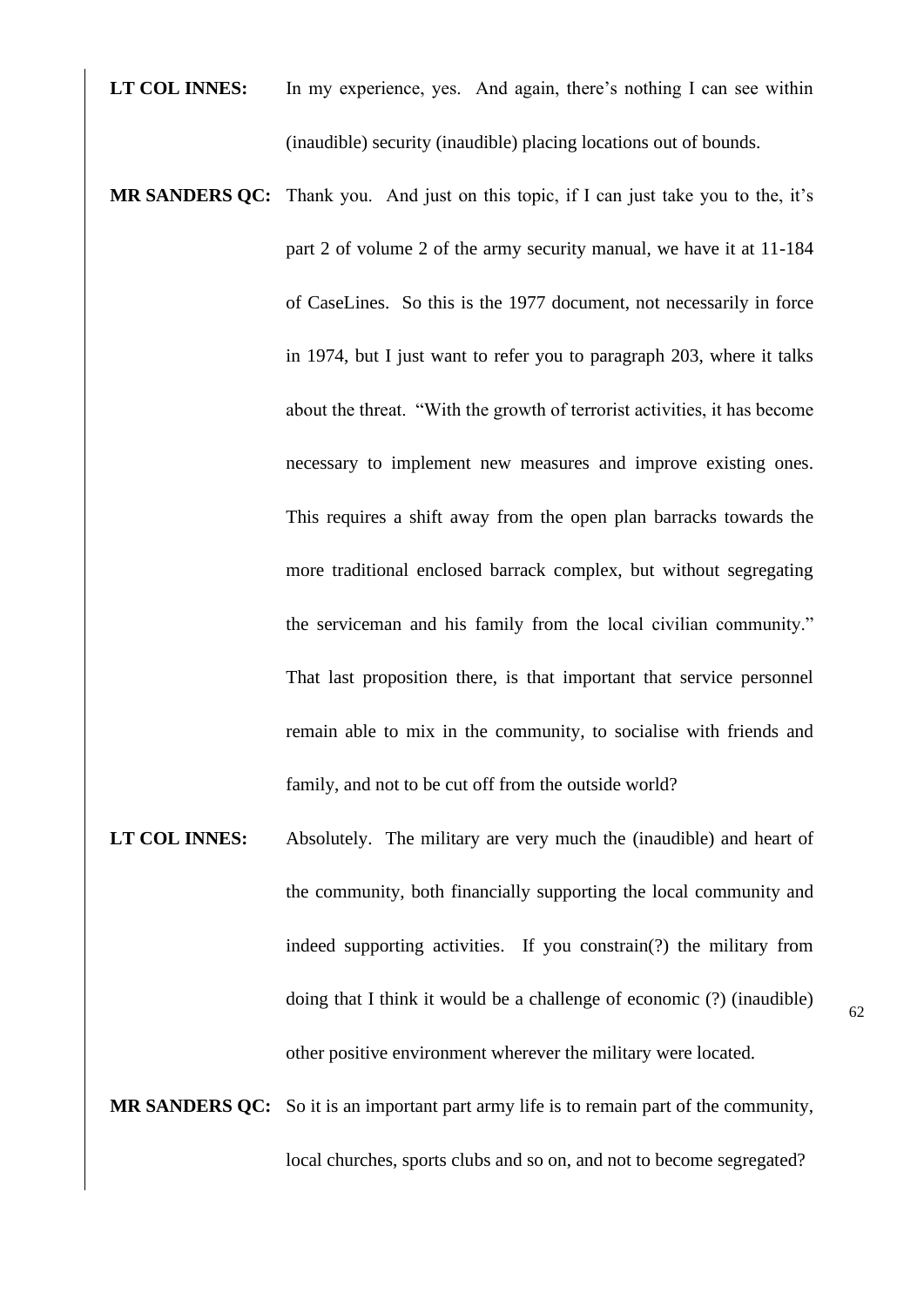- **LT COL INNES:** All of what you've said (inaudible), yes, and indeed, as I said, investing in the local community as well.
- **MR SANDERS QC:** Can I ask, from your general experience, what we have heard this morning about troops not wearing their uniform when off camp, and there will obviously be exceptions for when they are on duty or for Remembrance Day, and so on, but that seems to have been a general rule. Are you familiar with that?
- LT COL INNES: I am, just through different periods of my service. I mean, current army policy encourages service personnel to wear their uniform (inaudible) whilst on duty, but mostly(?) if, if travelling from home to a place of work, as I do, and albeit the individuals do not have to, (inaudible) it's not compulsory to wear uniform. But there have been periods, again the period that I was in Germany, when the IRA had struck one of the barracks, when people were then moving outside of the establishment, at that point it was a case of putting a jacket or a uniform (inaudible) changing (inaudible) to travel home. So they weren't promoting themselves as being in the military. But again, that's the last time I experienced that I think was in 1987 to 1989, and I then moved off to Northern Ireland to serve two years, which again (inaudible) it was a very different set of circumstances that you had to follow.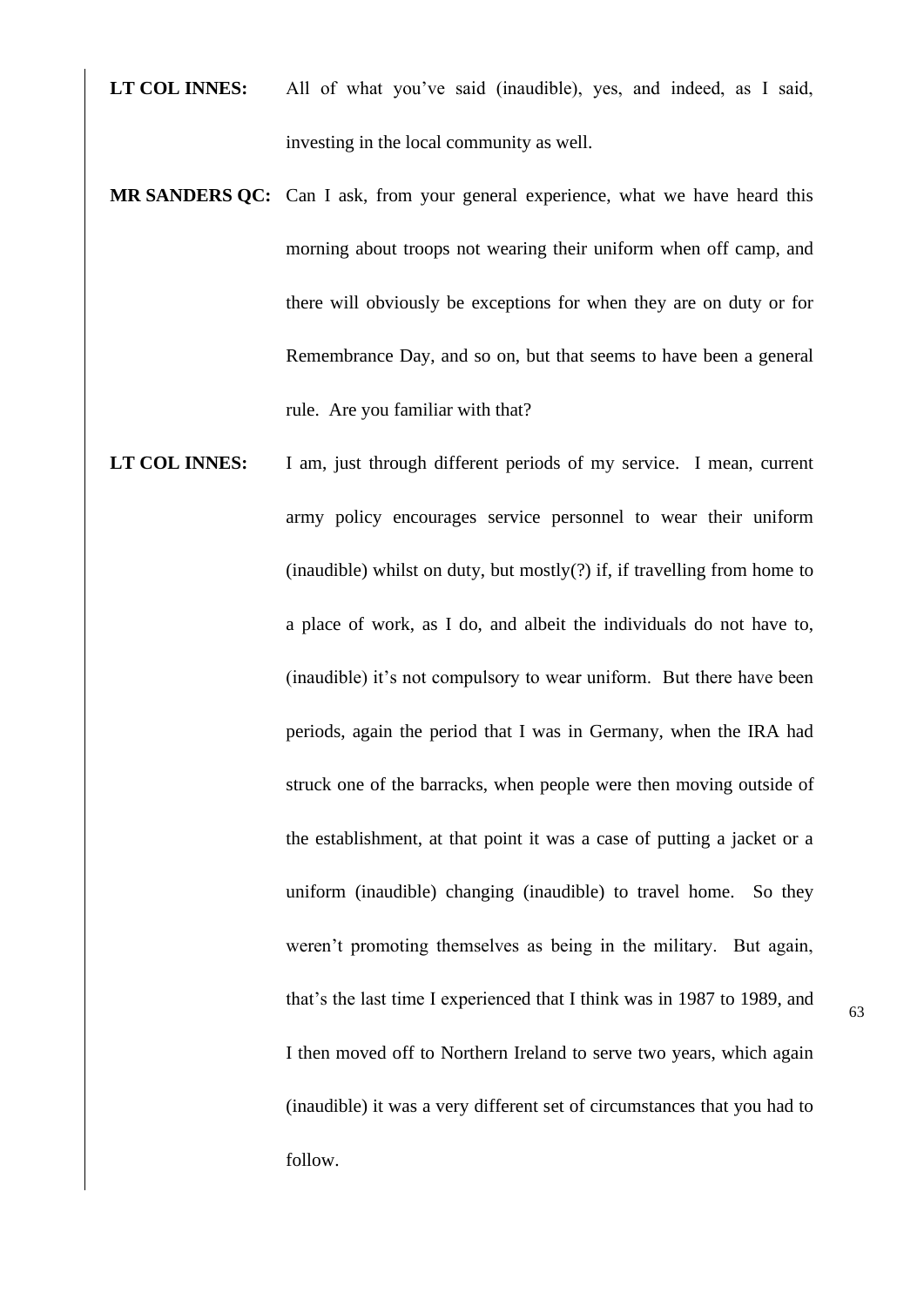**MR SANDERS QC:** But the prohibition on wearing uniform when going into town is an example of a security measure that can be taken to mitigate risk, is that right?

- LT COL INNES: It's a measure that could be taken, and again, it could be taken today if the specific (inaudible) terrorist (inaudible), but certainly there is nothing at the moment that stops a service person going into Tesco's to do their shopping as they leave work prior to go home in uniform.
- **MR SANDERS QC:** Yeah, and of course it's not a perfect measure, in the sense that you will often be able to tell whether you are looking at a group of soldiers, particularly if you are near a camp, because they have got short hair and they have a slightly different bearing to perhaps other people?
- LT COL INNES: I would agree that, again (inaudible) men or women, but with very different accents, as a collective, you would naturally associate that with the military.
- **MR SANDERS QC:** Yes. I mean, obviously the Scots Guards were based at Pirbright, and so a young Scottish man with short hair in Guildford, it would be a good chance that he would be a soldier?

64

## **LT COL INNES:** (inaudible)

**MR SANDERS QC:** You have, in your statement you have very fairly said you can't say whether or not the rules in the army security manual were applied at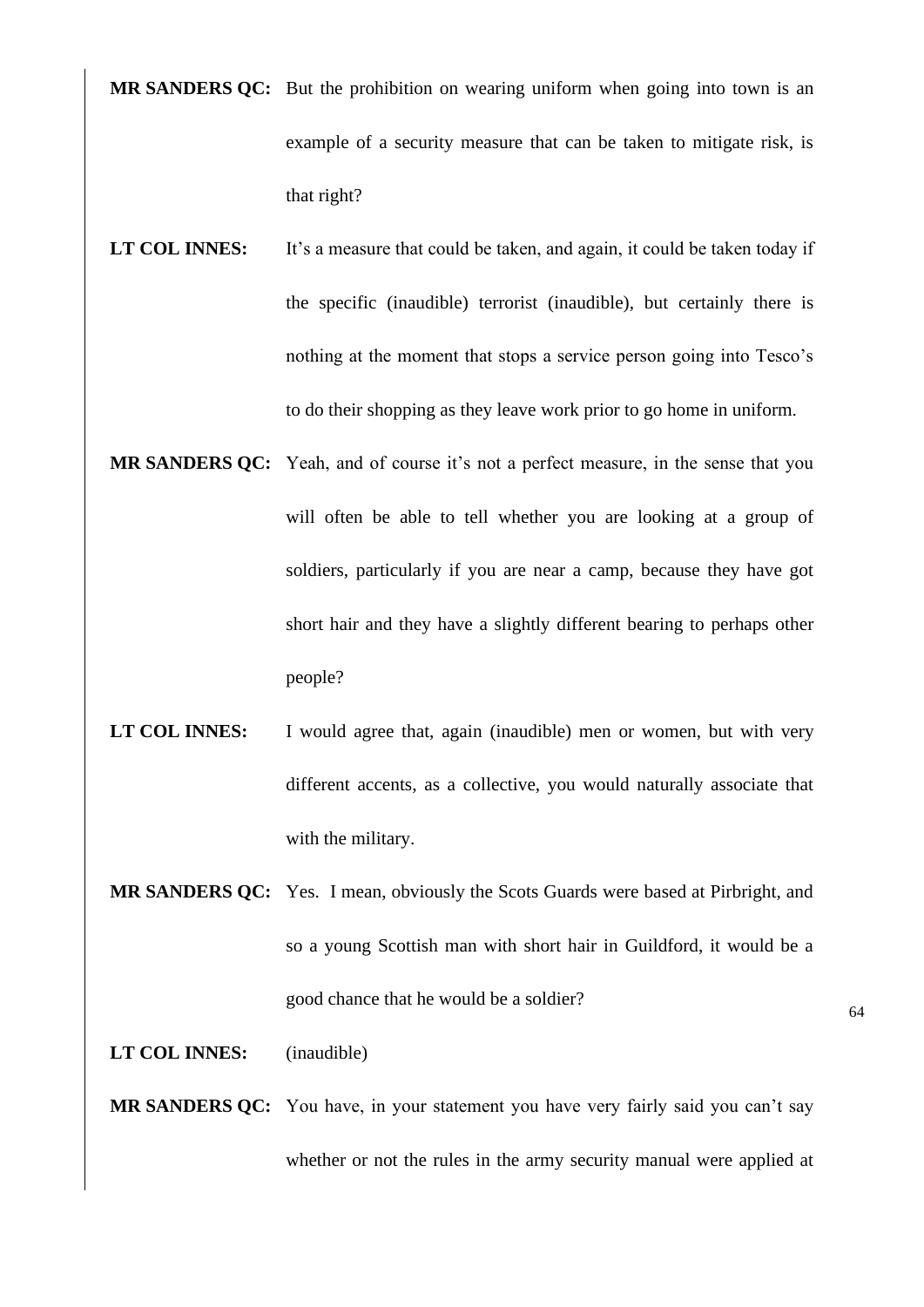any of the camps around Guildford in 1974 because you weren't there.

But there clearly were extensive policies, rules and procedures, and the army manual talks about security surveys and inspections, and reviews and checks. Would you expect that this was followed, at the time, in the army in the 1970s?

- **LT COL INNES:** (inaudible), again (inaudible), I can only make a judgment. I would expect it to be that(?), only because of the levels of assurance we apply today. When I look at the manual it refers to assurance, and that's all very, all (?) very much what the staff headquarters would be looking at, to go and assure the security policies, processes, training that was in place, and one of the areas they would be assuring is the awareness of the threat.
- **MR SANDERS QC:** And if you have security officers at a camp, they have got to do their job and follow the rules and regulations set for them, so it would be surprising if they were laissez-faire about security.
- **LT COL INNES:** Well, I think it's (inaudible) in the manual, the (inaudible) security officers, the regimental 2IC, or the battalion 2IC, so the, the senior major in the regiment, and they would be, they would generally have taken that responsibility very seriously. If things go wrong it would reflect poorly on them, and they are essentially the commanding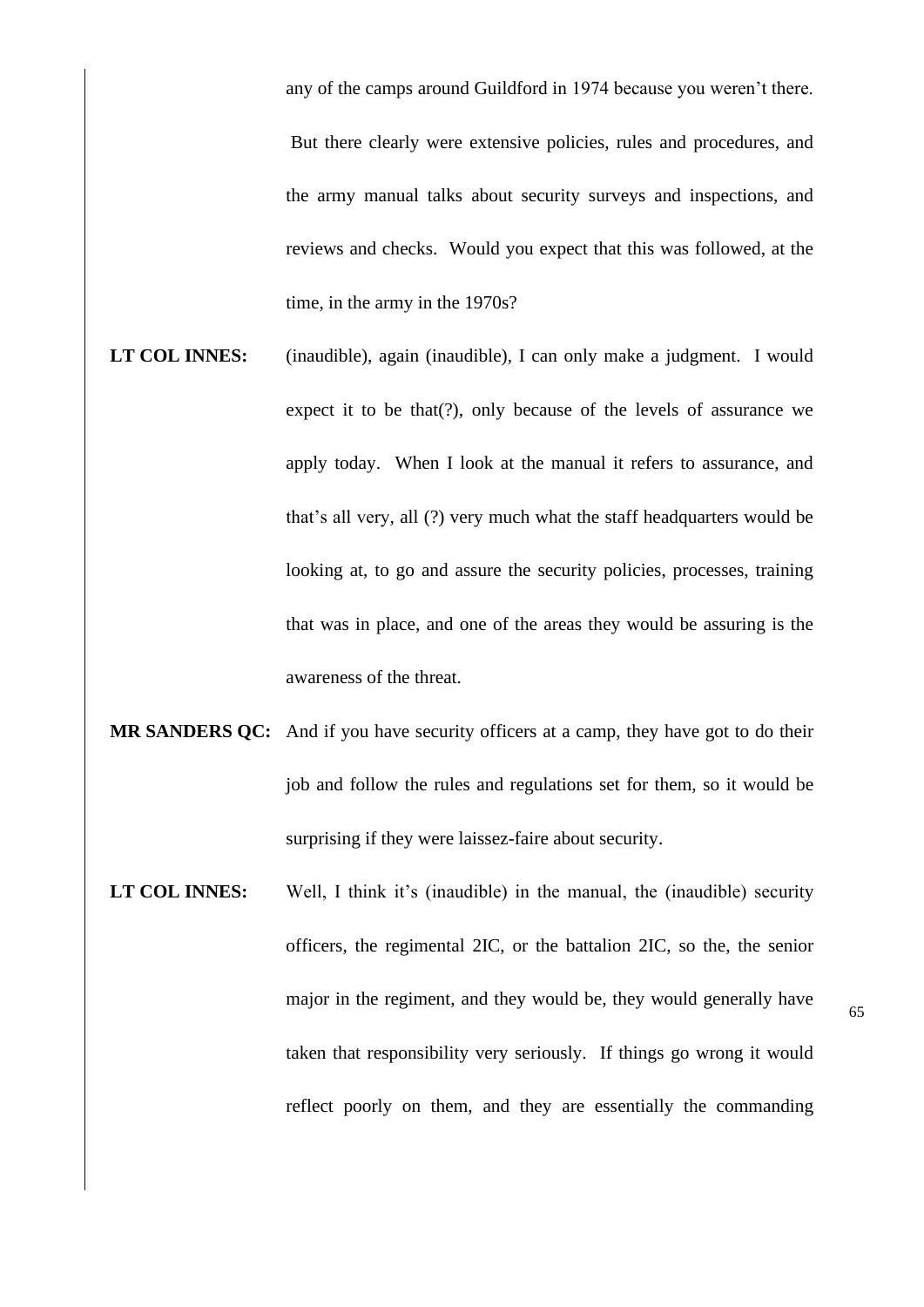officer's right hand person. So that's why 'it exists'(?) at that level in the regiment.

- **MR SANDERS QC:** Yeah. And it is a fairly trite point to make, but obviously the army is well known as being a bit of a stickler for rules and regulations, is that correct?
- **LT COL INNES:** Again, if that's the perception that you've seen, the army clearly has good policy, and I think we have rigour in ensuring that we adhere to that policy.
- **MR SANDERS QC:** And it's a disciplined environment. The word 'regiment' is chosen because it's a regimented environment, it's an environment in which rules and regulations are taken seriously?
- LT COL INNES: Rules and regulations obviously are taken seriously and adhered to.
- **MR SANDERS QC:** And can I just, to just sort of reinforce that point, just take you to one document in the manual. This is at 11-134.
- **LT COL INNES:** Which volume is that?
- **MR SANDERS QC:** Which volume is that? That is annex A. I think it might be part 1 of volume 2.
- **CORONER: It is, volume 2, part 1.**
- **MR SANDERS QC:** It is on your screen, if that is helpful.
- **LT COL INNES:** (inaudible), yeah, I see.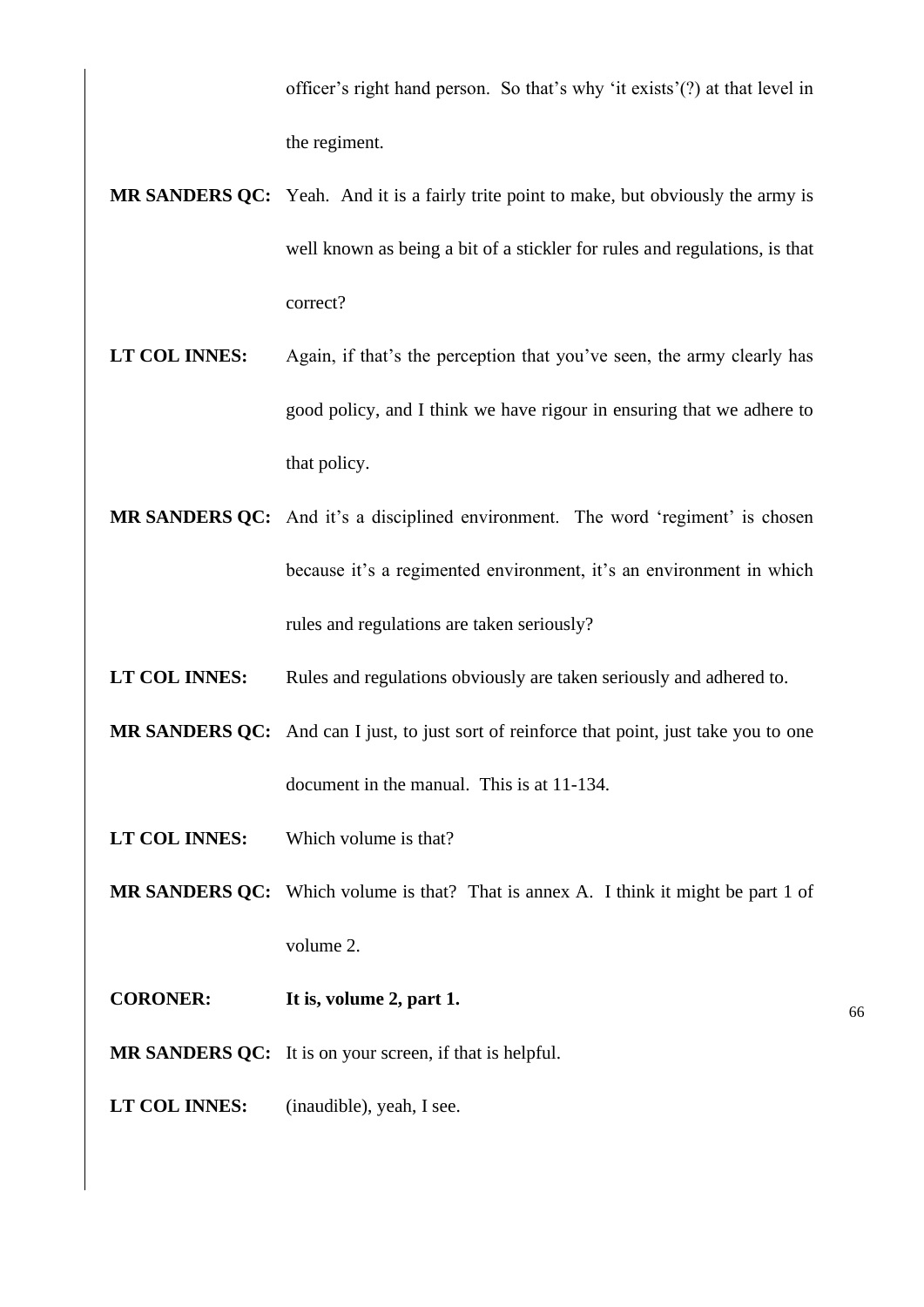**MR SANDERS QC:** So this is annex A, this is a commanders' security aide memoire, and it says, "Copies of this aide memoire are available in card form from the Ministry of Defence," so it was something that commanders can have as a separate card to remind them. And then it sets out all of the matters that they had to bear in mind in relation to, first, document security, and then protective security, these are the things for them to consider, and they have a card to remind them of these matters at all times, and that is consistent with the fact that it was all taken very seriously, isn't it?

- **LT COL INNES:** Absolutely, yes.
- **MR SANDERS QC:** Thank you. Thank you, Colonel, I do not have any further questions. That has been very helpful, and thank you for your time. There may be some other questions if you just wait there.
- **CORONER: Colonel, can I just ask you, in respect of education, you spoke about the education, and you have spoken about the soldiers being told, or educated as to what measures they should take to protect themselves and being made aware of the threat level, whether that level may or may not be at one particular time. But you have also conceded that of course they were identifiable as soldiers. That was the reality of it, if there was a group of soldiers they were identifiable as such. Now on top of that, of course, there were, as I**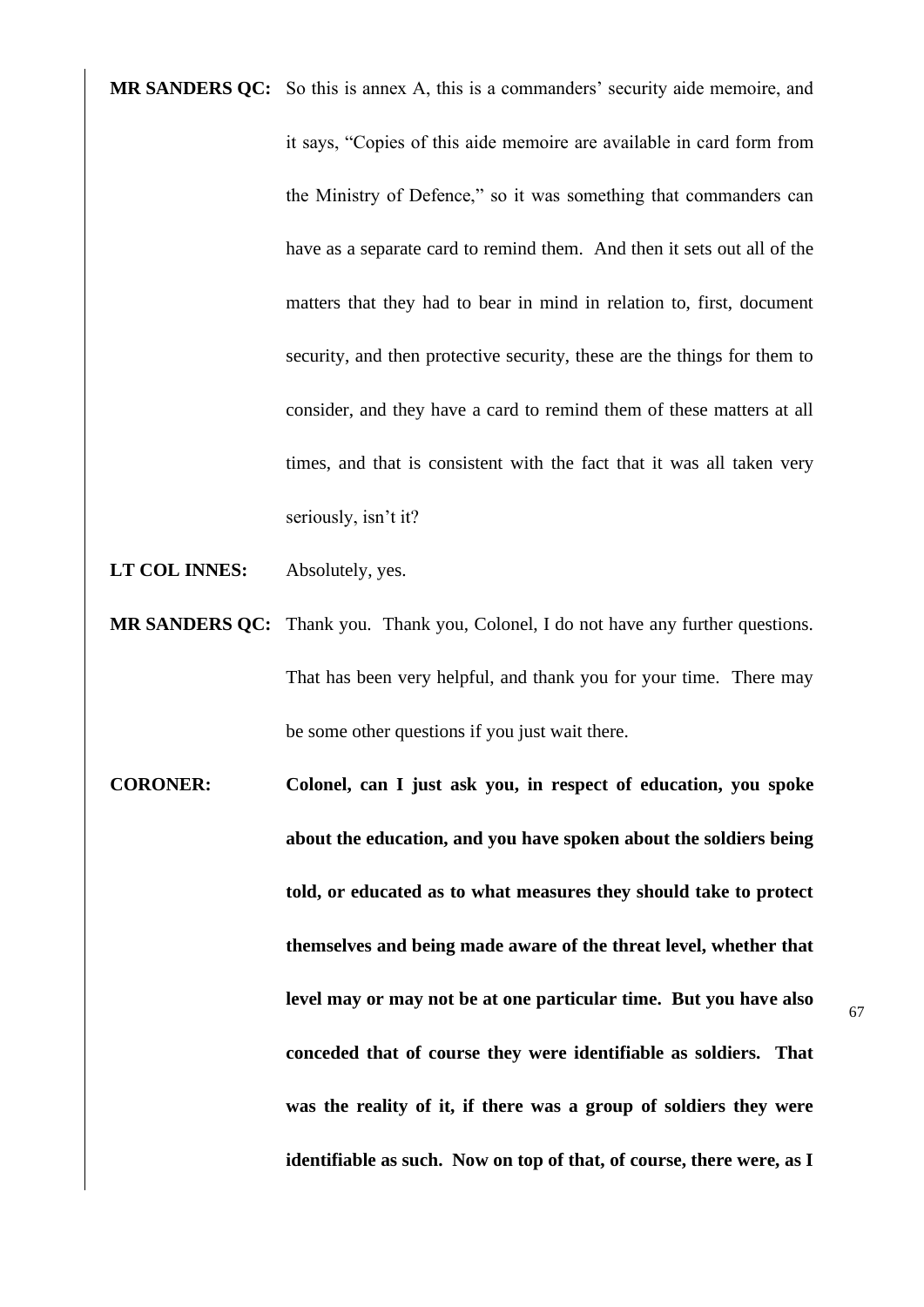**think the previous witness agreed, there were venues, and we are talking about Guildford so you may not have had personal knowledge of the town because perhaps you were too young, but there were venues in Guildford that were known to be popular amongst the soldiers, that were pubs. That is right, is it not?** 

- **LT COL INNES:** Again, as you say, sir, I have no knowledge of Guildford at the time, but my experience is that naturally where there are soldiers they will routinely go to various pubs.
- **CORONER: But I suppose what I am really getting at is, what could be done? In the sense that if you have got identifiable soldiers going to a popular place where soldiers go, yes, you can teach them to protect themselves. Well looking under a car before you get into a car is a way of protecting yourself. Being aware of the threat level makes you aware of the suspicious packages and the like. But if you are in a very crowded pub, what measures could you (inaudible)?**
- LT COL INNES: It is difficult to give one answer, but the military, by the nature of the job, particularly in the army, you are trained to be aware of your surroundings, and particularly to identify if something is different. I think it is part 2, volume 2 (inaudible) 1967(?) does refer to contingencies, and one of which is a pub drill where we carry out …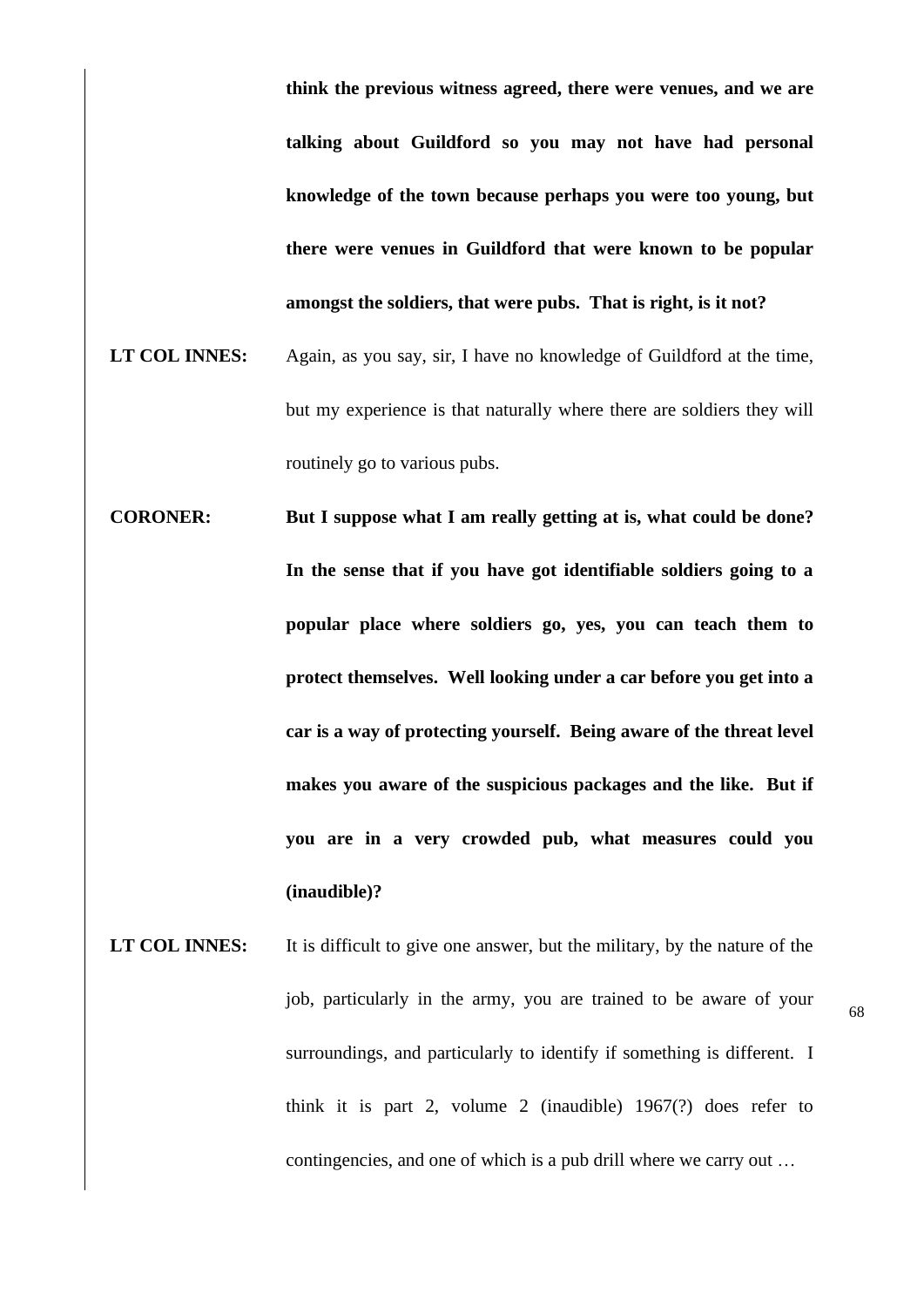**CORONER: Sorry, one of which was …?**

LT COL **INNES:** The pub drill. So it is referred to ...

- **CORONER: Yes.**
- LT COL INNES: ... (inaudible). So it's making soldiers particularly aware of their environment, to look for things that are suspicious, and then take action. One of the other measures, again in my career, we used to have a term called 'shark watch'(?). One person would go out and they would not be drinking and the others would be drinking, so it wasn't a popular task, but it's one that within the group we always take up, and again it's just so they had their wits about them, and we're aware of the surroundings, and to take action if necessary. So I think there has always been a theme of promoting of 'be aware', and that is not just be aware in barracks, it's be aware when you go outside, when you're off duty, your surroundings, and indeed 'that was the importance'(?) of the local threat as part of training on the, promoted on the part 1 'routine'(?) orders, as I would call them.
- **CORONER: Thank you. Ms BARTON.**
- **MS BARTON QC:** No, thank you, sir.
- **CORONER: Mr BERRY.**
- **MR BERRY:** No, thank you, sir.
- **CORONER: Mr PLEETH.**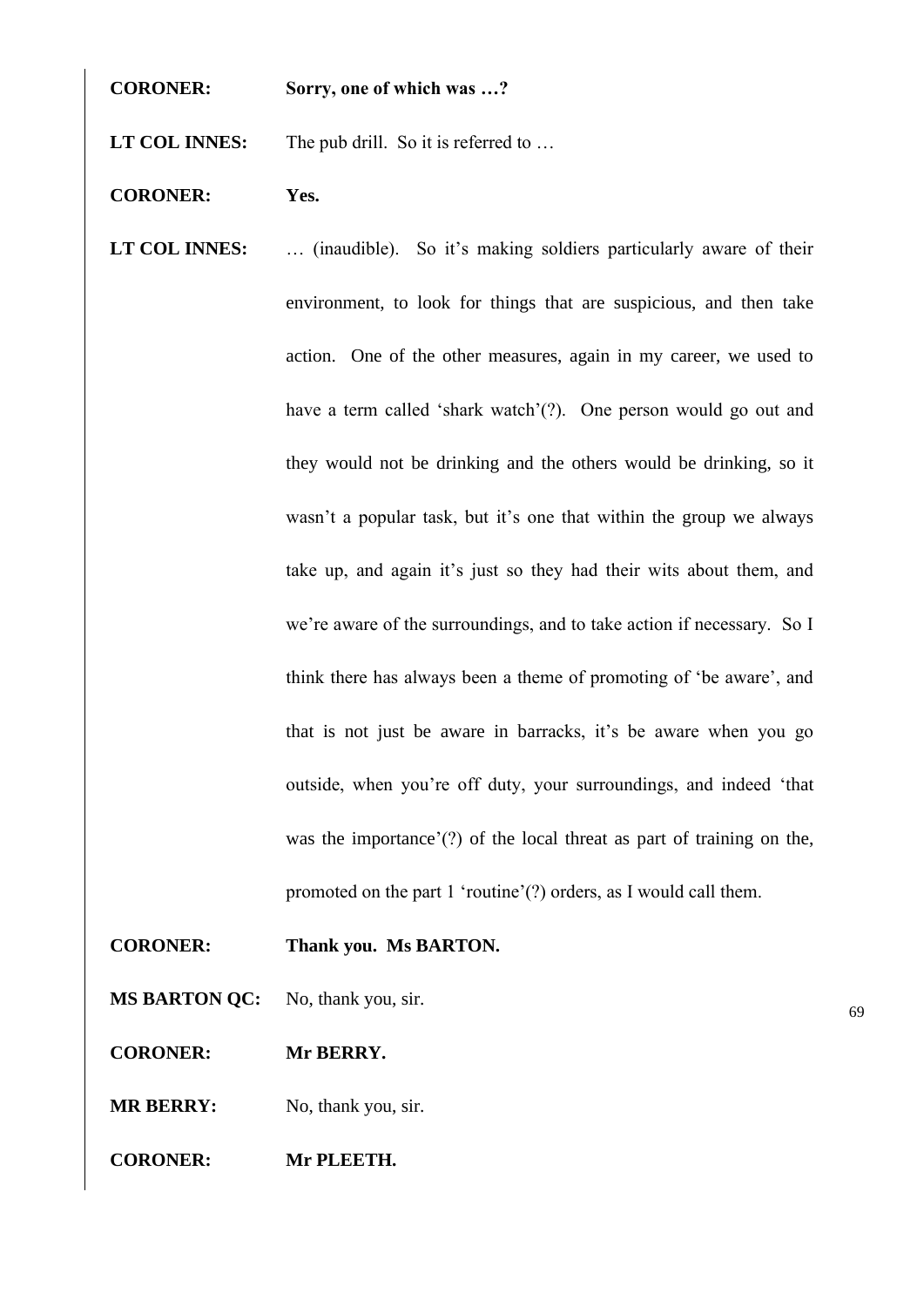- **MR PLEETH:** Thank you, sir, just a couple of matters. Lieutenant Colonel, at paragraph 15 of your witness statement you deal with some of the other structures and hierarchy that existed in the Ministry of Defence at the time. You have already explained that the security threat nationally was assessed at a governmental level. Help us with understanding the structures that you explain at paragraph 15. How did it feed down from there. You start with the Defence Council, what was their role?
- **LT COL INNES:** For (inaudible), the Defence Council outlined(?), the responsibility for the security of the Ministry of Defence and the armed forces rest ultimately with the Defence Council, acting on behalf of the Secretary of State. Authority is, however, delegated to the Admiralty, Army and Air Force Boards for security within the service chains of command (inaudible) the army department. The Director of Security, Army, was responsible to the Army Board through the Vice-Chief of the General Staff, for the formulation of security policy for the army chain of command, including, A, for the provision of advice and guidance to army commanders on all aspects of security, B, the promulgation of instructions laid down, minimum standards of security measures to be applied(?). And then C, the Director of Security, Army. The Director of Security, Army, has responsibility for the following. A, the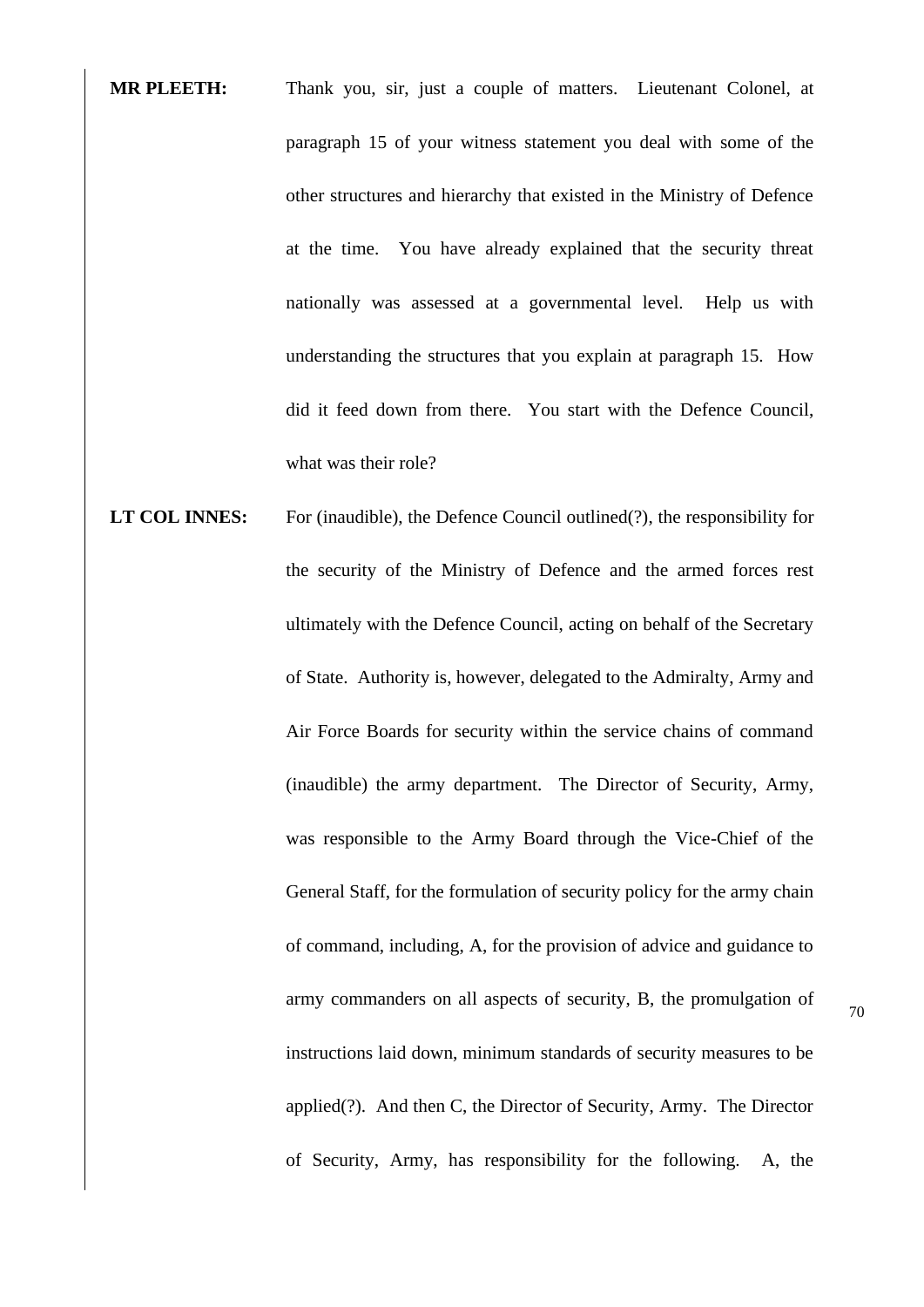provision of security advice and assistance by inspecting and training to master general (inaudible) outstanding outstation (?) establishments. The security of army elements and (inaudible) units at these establishments is the responsibility of the appropriate command headquarters, working in close consultation with the heads of establishment. The personnel security of the United Kingdom (inaudible) civilian staff employed in the army chain of command.

- **MR PLEETH:** And so that deals with the structures that were in place at a headquarter, at a senior level with the Ministry of Defence and army, does it not?
- **LT COL INNES:** Yes, through to, into army headquarters.
- **MR PLEETH:** And sitting underneath the structure that you have just described, there existed staff security sections, is that right?
- **LT COL INNES:** That is correct.
- **MR PLEETH:** And you deal with this at paragraph 16 of your witness statement, don't you?
- **LT COL INNES:** I do.

**MR PLEETH:** And what was the role of the General Staff Security?

LT COL INNES: General Staff Security sections exist in headquarters in accordance with the level of command and local requirements. The role of the General Staff Security is summarised as, A, advising commanders on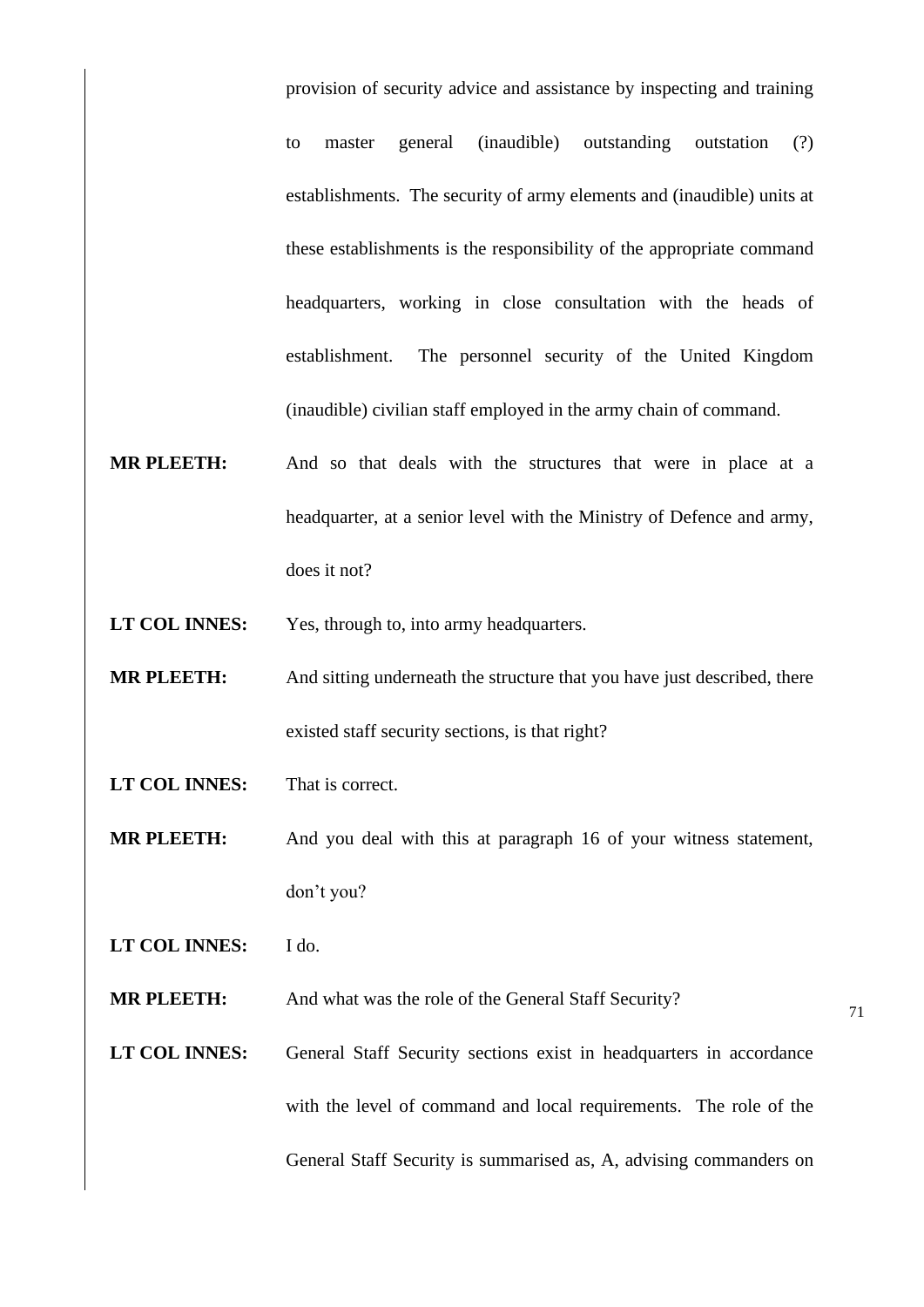security matters and providing the channel for formulation and issue of protective security policy; B, producing the security intelligence and maintaining an up-to-date assessment of the threat to security in consultation with the intelligence staff; C, organising with all branches of the staff matters affecting protective security measures; and D, providing advice and assistance to (inaudible) formations and units.

- **MR PLEETH:** And so what you have outlined there is the structure from a governmental assessment of security, through the Defence Council, to the army department, to the Director of Security, through to the General Staff Security sections which provide more specific advice to local commanders, is that right?
- **LT COL INNES:** That's correct.
- **MR PLEETH:** And as I think you outlined at the very beginning of your evidence, the responsibility for security at any particular location is that of the commanding officer, is that right? Or now known as head establishment, I think.
- **LT COL INNES:** That is correct.
- **MR PLEETH:** And the policies which you have reviewed, the army manual of security provides for the establishment of a specific individual responsible for security within each location, is that right?
- **LT COL INNES:** That's correct.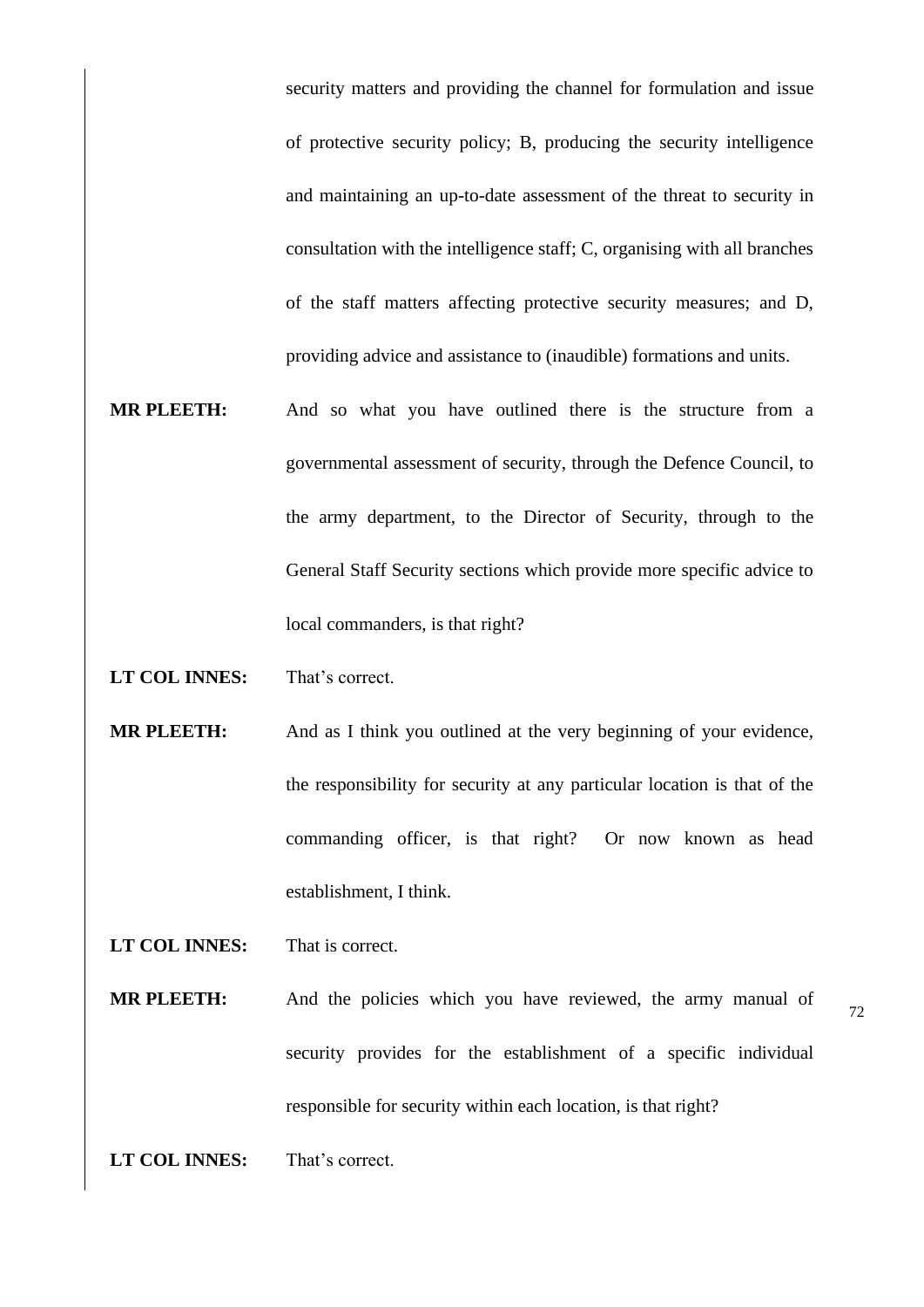**MR PLEETH:** And that's called the unit security officer?

**LT COL INNES:** That's correct.

**MR PLEETH:** And you explain, don't you, at paragraph 19, what the unit security officer was responsible for? Would you outline that for us?

LT COL INNES: Certainly. A unit security officer was the commanding officer's security adviser and (inaudible) trained by attendance at either an intelligence centre or a command unit security officer's course. In large units with appreciable amounts of information and, or material to protect, the unit security officer may be appointed chairman of a security committee within which detailed responsibilities are delegated, whose duties fall under the follow heads. A, (inaudible) an assessment of the current threat to security of the unit, assessment of the essential security interests held by the unit, and planning and organising the current security measures to be put into use. B, standing orders. The promulgation of unit security standing orders to provide for the operation of security measures and the notification of the security responsibilities of all ranks and (inaudible) staff. And C, security training and education. The organisation of the training of individuals responsible for specific measures and the education of personnel on the threat to security and their responsibilities for countering it.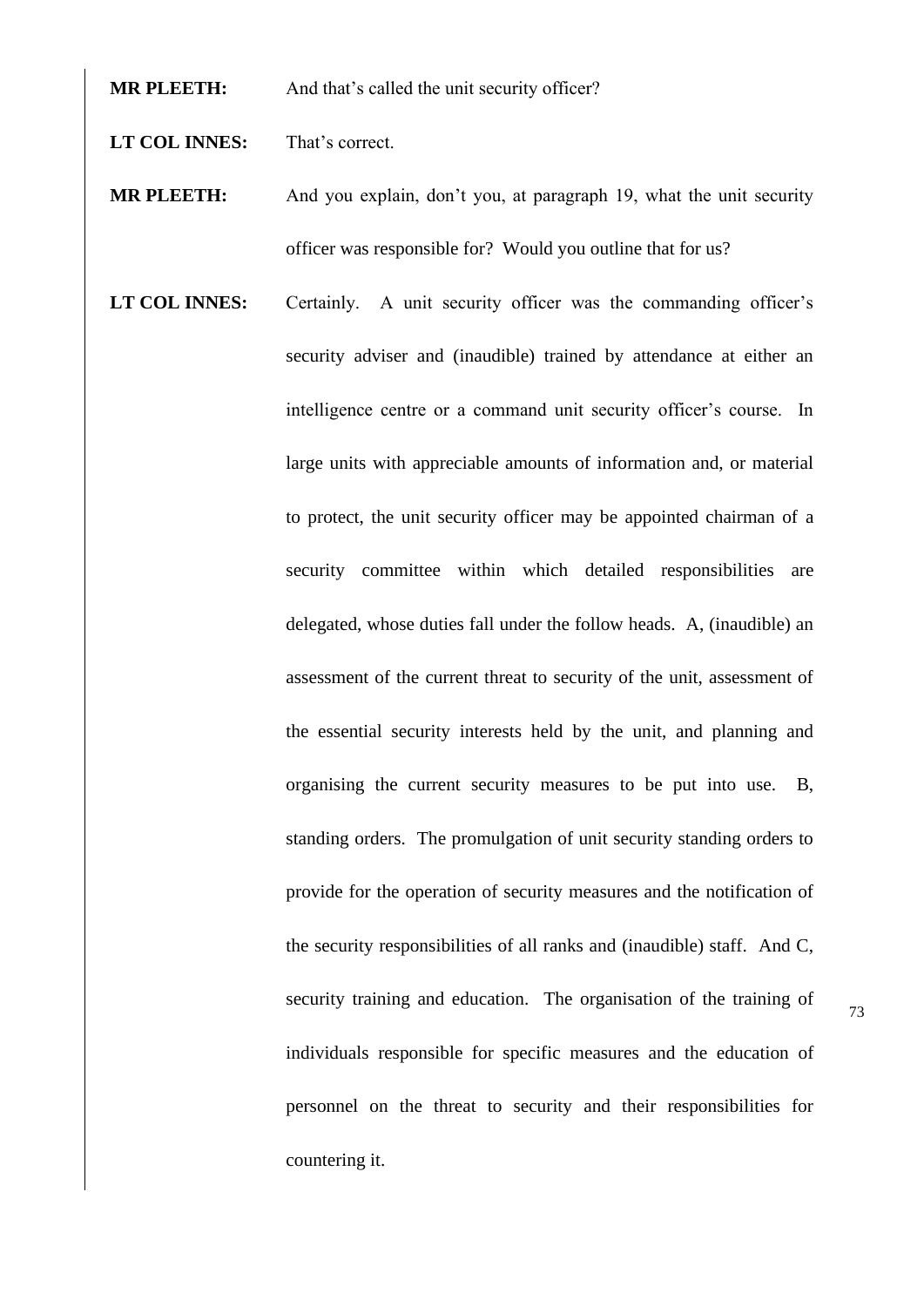- **MR PLEETH:** And so we see there how that national threat level feeds through to both the commander and then the individual specifically responsible for security and their individual, and their roles which they are required to perform in accordance with the policy?
- **LT COL INNES:** Correct.
- **MR PLEETH:** And by reason of the answers that you have a moment ago to counsel to the inquests, your expectation is that army personnel follow that policy and apply both …
- **LT COL INNES:** Correct.
- **MR PLEETH:** ... the letter of the policy and the spirit of it as well?
- **LT COL INNES:** That is correct.
- **MR PLEETH:** And the policy provides, doesn't it, both the part 1 and part 2 orders which are described as routine orders, but also for specific orders relating to security matters, doesn't it?
- **LT COL INNES:** That's correct.
- **MR PLEETH:** And those are, in the policy at least, described as security instructions, aren't they?
- **LT COL INNES:** Yes, that's correct.
- **MR PLEETH:** And you explain what the role of security instructions are at paragraph 20, don't you? What was the role of those specific instructions that could be issued to deal with security matters where appropriate?
- 74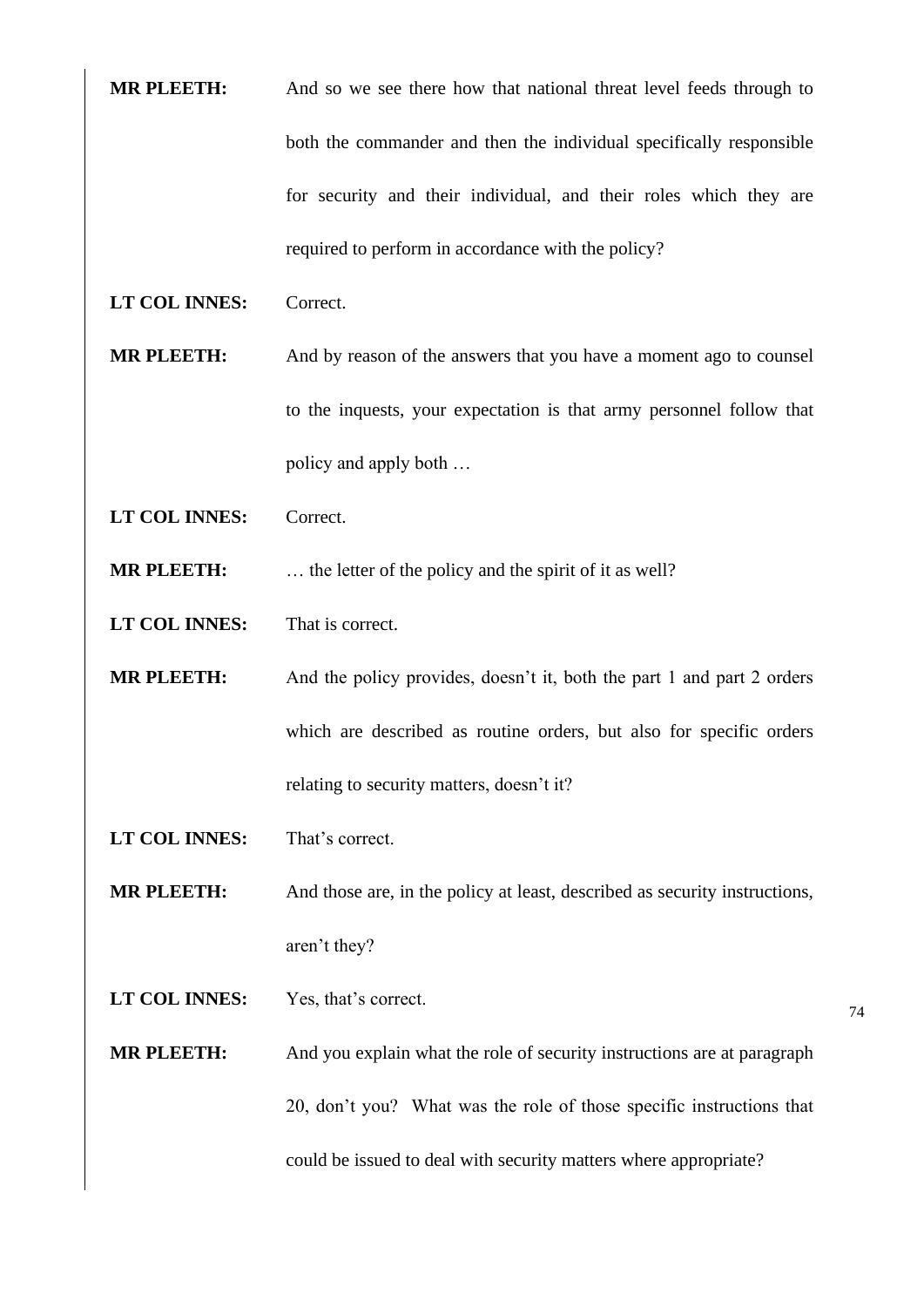**LT COL INNES:** Security instructions issued by the Ministry of Defence, and including (inaudible) security, amplified as necessary to meet local conditions by formation and unit security orders, and instructions (inaudible) rules and practice. This is a system based upon the current threat to security and experience, consisting of, A, procedures for control of access to security interests, B, standards of protection to be applied to them, and C, rules for the conduct of personnel.

- **MR PLEETH:** And I won't take you to it, but at paragraph 22 you explain that the annex B and annex O to part 2, sorry, volume 2, part 1, of the security manual, provides both a guide to the formation of those instructions, the security instructions, and a checklist for those matters which should be included within security instructions. That is right, isn't it?
- **LT COL INNES:** That is correct.

**MR PLEETH:** And one of the areas which must be included are security warnings about local threat levels, is that correct?

**LT COL INNES:** That is correct.

**MR PLEETH:** And what we are talking about here, security instructions, these are in addition to the part 1 and part 2, or otherwise known as routine orders, is that right?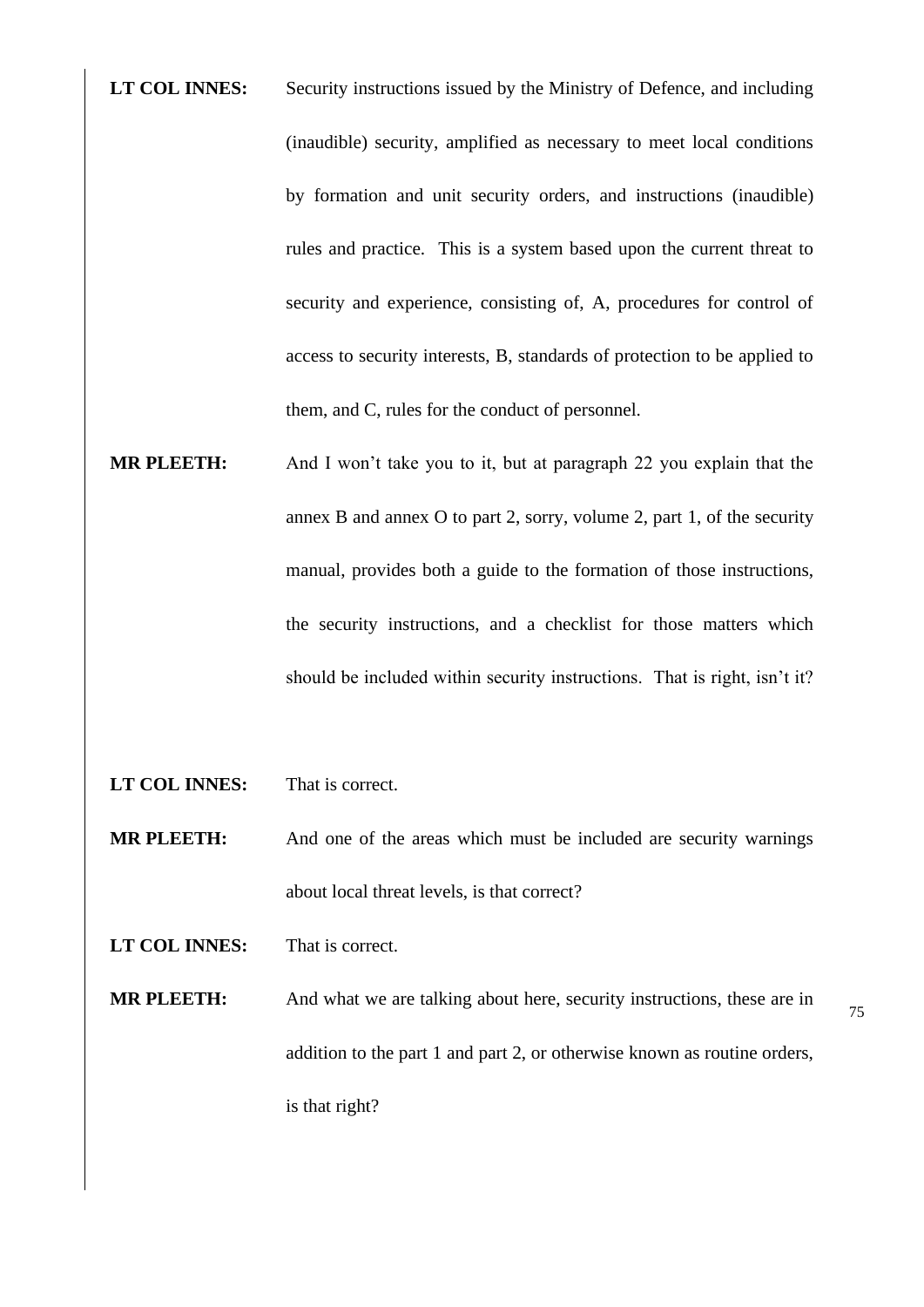- **LT COL INNES:** That's correct. 'Cause some of them (inaudible) very detailed and site specific security orders 'to all'(?) personnel.
- **MR PLEETH:** You have already touched on, I think, the obligation for assurance within the army, and that is dealt with within the manuals, isn't it?
- LT COL **INNES:** That's correct, yes.
- **MR PLEETH:** Indeed, at paragraph 24 you explain that the manual imposes an obligation for inspection and review on the security arrangements at each establishment, is that right?
- **LT COL INNES:** That is correct, yes.
- **MR PLEETH:** And finally, you have dealt already with education, and again I won't ask you to turn it up, but annex P, and sir, for your reference it is 11- 170, is an annex which sets out, doesn't it, the expectations of what should be included within a security education lecture?
- **LT COL INNES:** It does, that's correct, yes.
- **MR PLEETH:** One of which is the current and local threat that exists, is that right? You deal with this at the end of paragraph 29.
- **LT COL INNES:** That's correct, I am familiar with that, yes.
- **MR PLEETH:** Yes, thank you, Lieutenant Colonel, that is all of the questions I have.
- **CORONER: Thank you very much. Mr SANDERS, anything?**
- **MR SANDERS QC:** No, thank you, sir.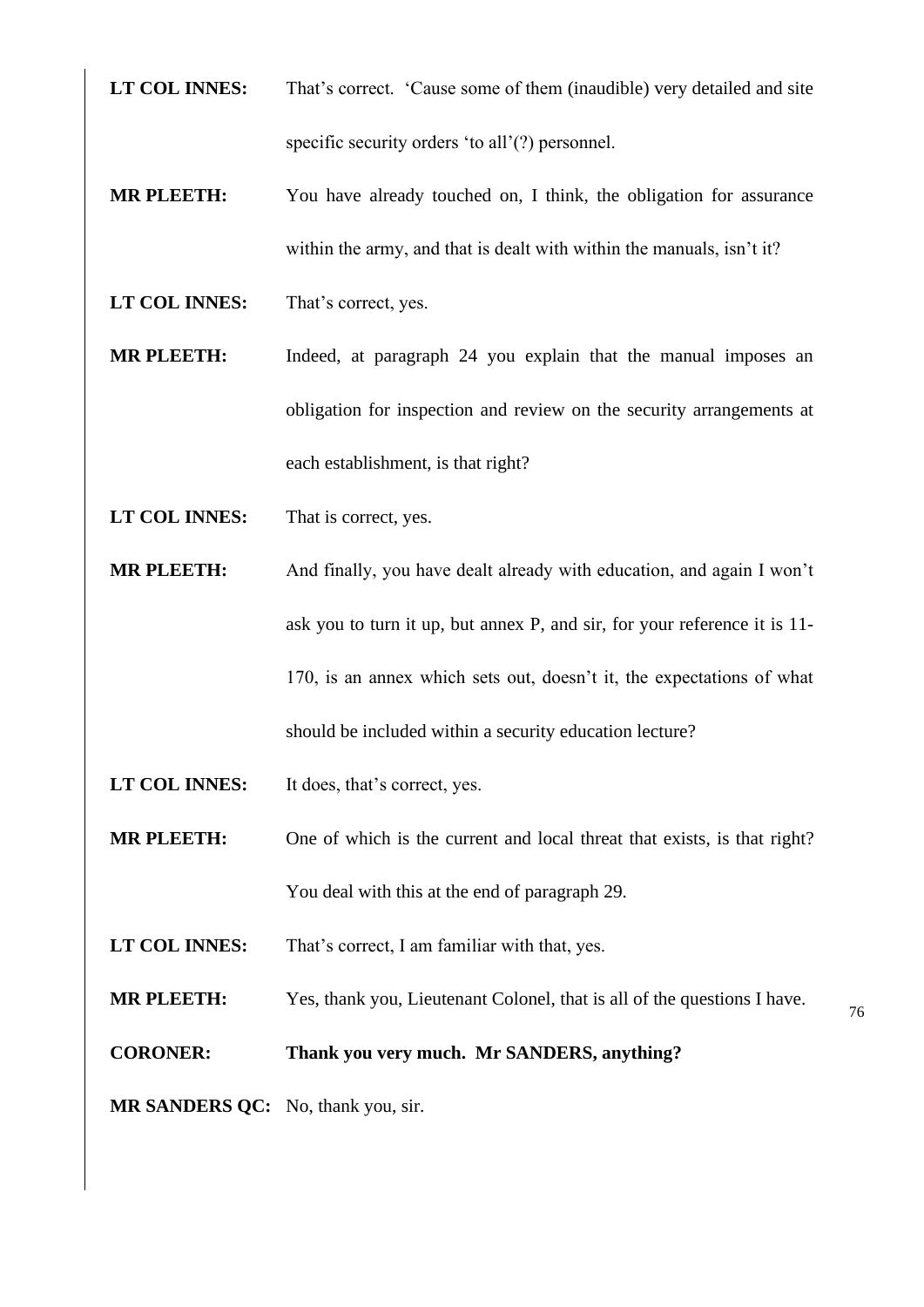| <b>CORONER:</b>                   | Thank you very much, Colonel, that concludes your evidence and   |  |
|-----------------------------------|------------------------------------------------------------------|--|
|                                   | you are free to stay or to go as you choose, thank you.          |  |
| LT COL INNES:                     | Thank you.                                                       |  |
| (Witness withdrew)                |                                                                  |  |
| <b>CORONER:</b>                   | I think we will take our mid-morning break. The next witness, I  |  |
|                                   | think (inaudible) relation, is it Patricia HUNT (inaudible)?     |  |
|                                   | MR SANDERS QC: Yes, so she was asked to come for midday.         |  |
| <b>MR PLEETH:</b>                 | She is here, sir.                                                |  |
| <b>CORONER:</b>                   | Sorry?                                                           |  |
| <b>MR PLEETH:</b>                 | She is here.                                                     |  |
| <b>CORONER:</b>                   | Oh, she is, excellent. Okay. Well we will have a short break, 15 |  |
|                                   | minutes, please, and then we will come back and pick up with     |  |
|                                   | (inaudible).                                                     |  |
| <b>CLERK:</b>                     | Court please rise.                                               |  |
| (A short adjournment)             |                                                                  |  |
| <b>CORONER:</b>                   | Mr SANDERS, I think Patricia HUNT is up.                         |  |
|                                   | MR SANDERS QC: Yes, if we could call Patricia HUNT.              |  |
| <b>CORONER:</b>                   | Thank you. Patricia HUNT, please.                                |  |
| <b>MRS PATRICIA HUNT (sworn):</b> |                                                                  |  |
| <b>CORONER:</b>                   | Thank you very much. Do sit down.                                |  |
| <b>MRS HUNT:</b>                  | Thank you.                                                       |  |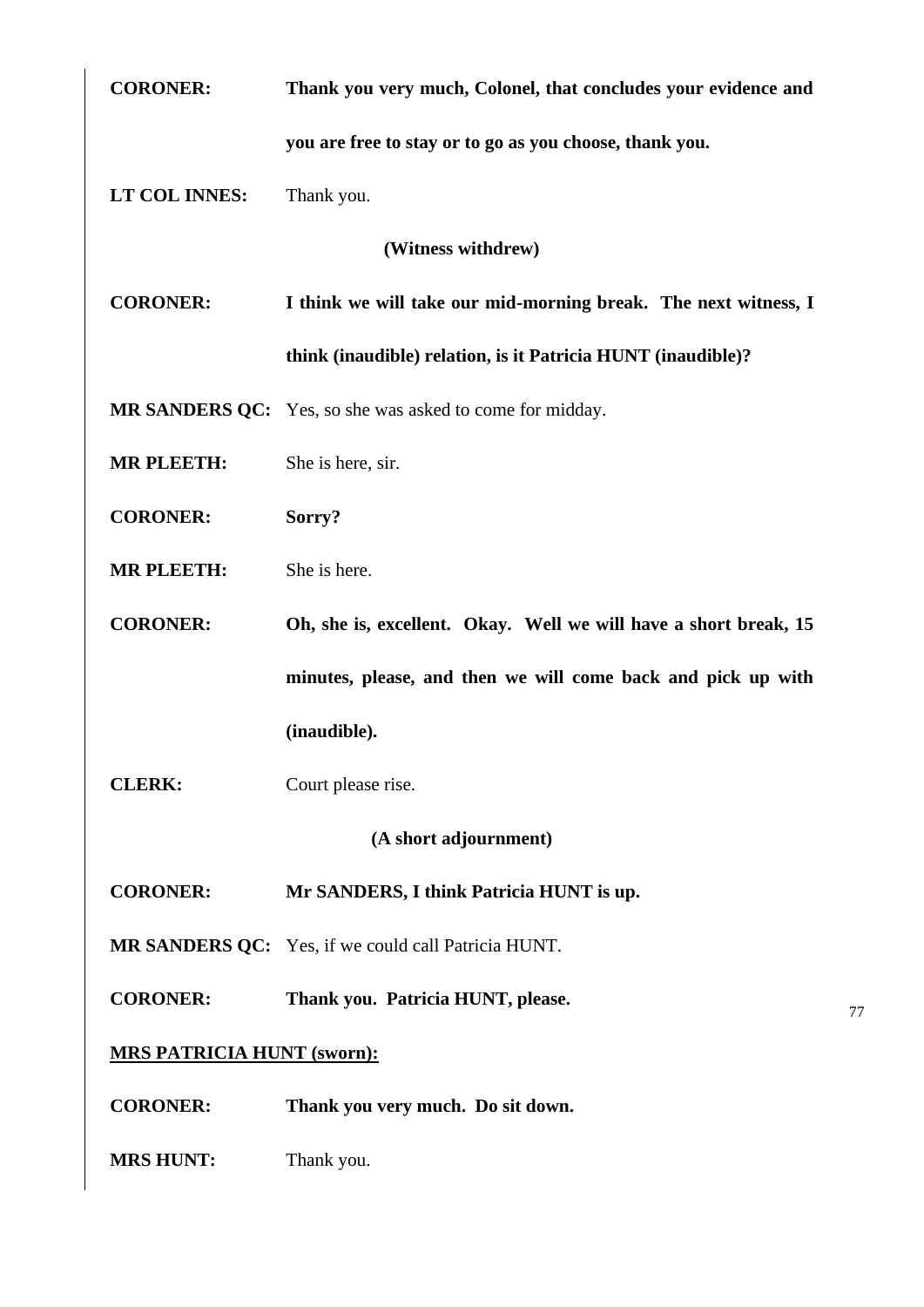**CORONER: Good morning.**

**MRS HUNT:** Good morning. Afternoon.

**CORONER: Or good afternoon, yes. Can you come forward just a little bit?**

- **MRS HUNT:** Yes.
- **CORONER: I need you to be as close to the microphone as possible. Not quite right up against it. But speak up nice and loudly, please, because we need to record what you are saying and we need to hear what you are saying. And when you are asked questions, do not rush ahead too quickly, please, because some of us will be taking notes. Can you give me your full name, please?**
- **MRS HUNT:** Yes, it's Patricia Ann HUNT.
- **CORONER: Thank you. I am going to ask you to come forward a bit, Mrs HUNT, because you must try and speak as loudly as you can with a real effort, if you would please, so that we can all hear you. I am going to pass you in a moment to Mr SANDERS who is going to ask you some questions.**

**MR SANDERS QC:** Mrs HUNT, good afternoon.

**MRS HUNT:** Good afternoon.

**MR SANDERS QC:** I am going to start by just taking you to your statement. I think you have got a hard copy in front of you, and just to, for everyone else's benefit, it is at 10-77 on the CaseLines database. So if you could just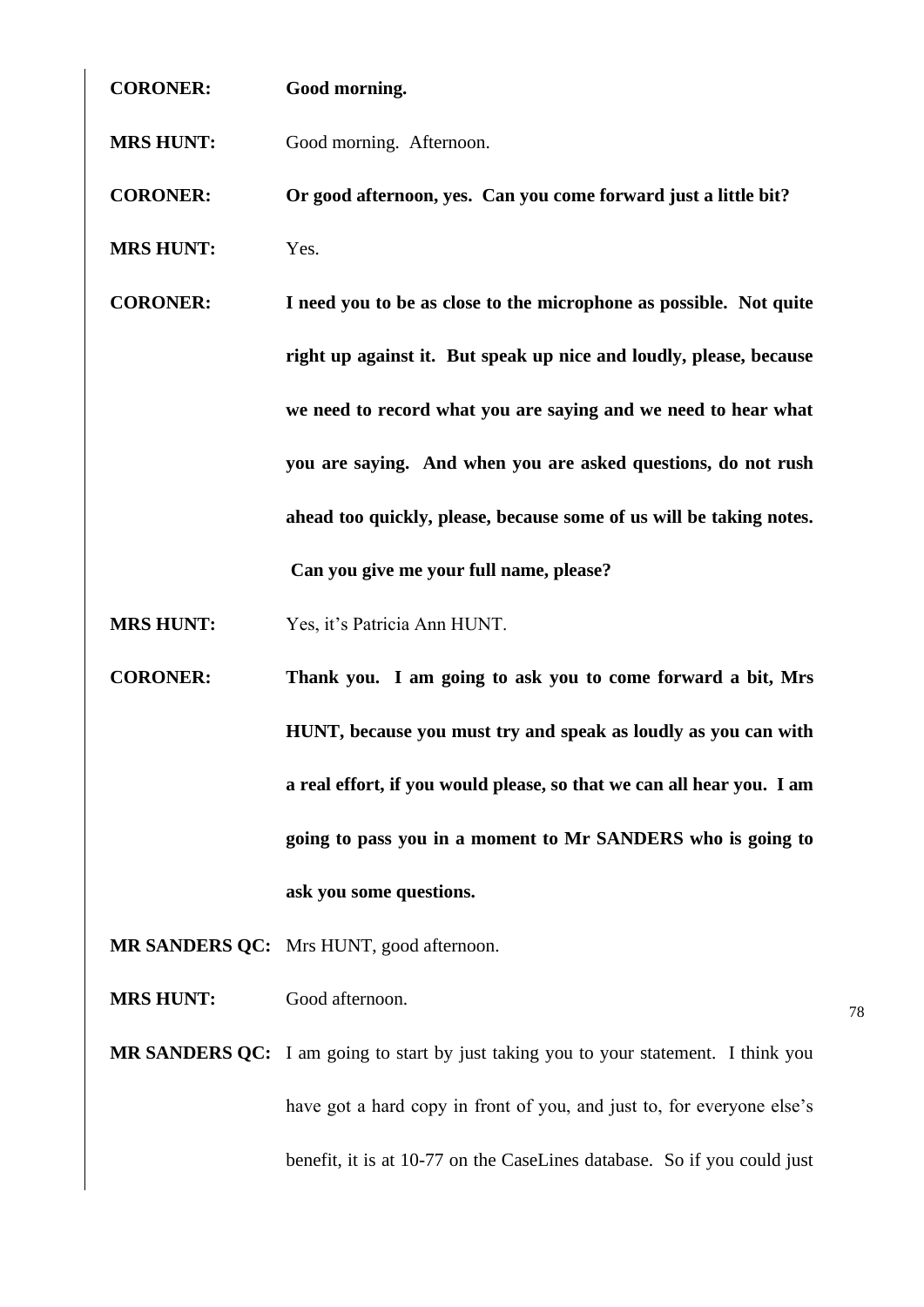look at your statement, you have given your full name, you have given

a 'care of' Dorset Council address.

- **MRS HUNT:** Yes.
- **MR SANDERS QC:** And you work for Dorset Council as a swimming teacher?
- **MRS HUNT:** That's correct, yes.
- **MR SANDERS QC:** Thank you, and just looking at this statement, it is seven pages long and the, on the last page, signed by you on the  $10<sup>th</sup>$  of June.
- **MRS HUNT:** Yeah.

**MR SANDERS QC:** Is that correct? And that is your signature there?

- **MRS HUNT:** Yes.
- **MR SANDERS QC:** And can you please confirm that the contents of the statement are true?
- **MRS HUNT:** Yes, as far as I remember.
- **MR SANDERS QC:** Thank you. And to reassure you, we completely understand that this is a long time ago and that you are not certain about a lot of these memories, and we have seen what you said about that. It is not at all a memory test. If you are not sure just say, it is fine. Looking at your statement, you say you were 20 at the time …

**MRS HUNT:** Yes.

**MR SANDERS QC:** … of the Guildford Pub Bombing, and you were a Second Lieutenant in the WRAC, correct?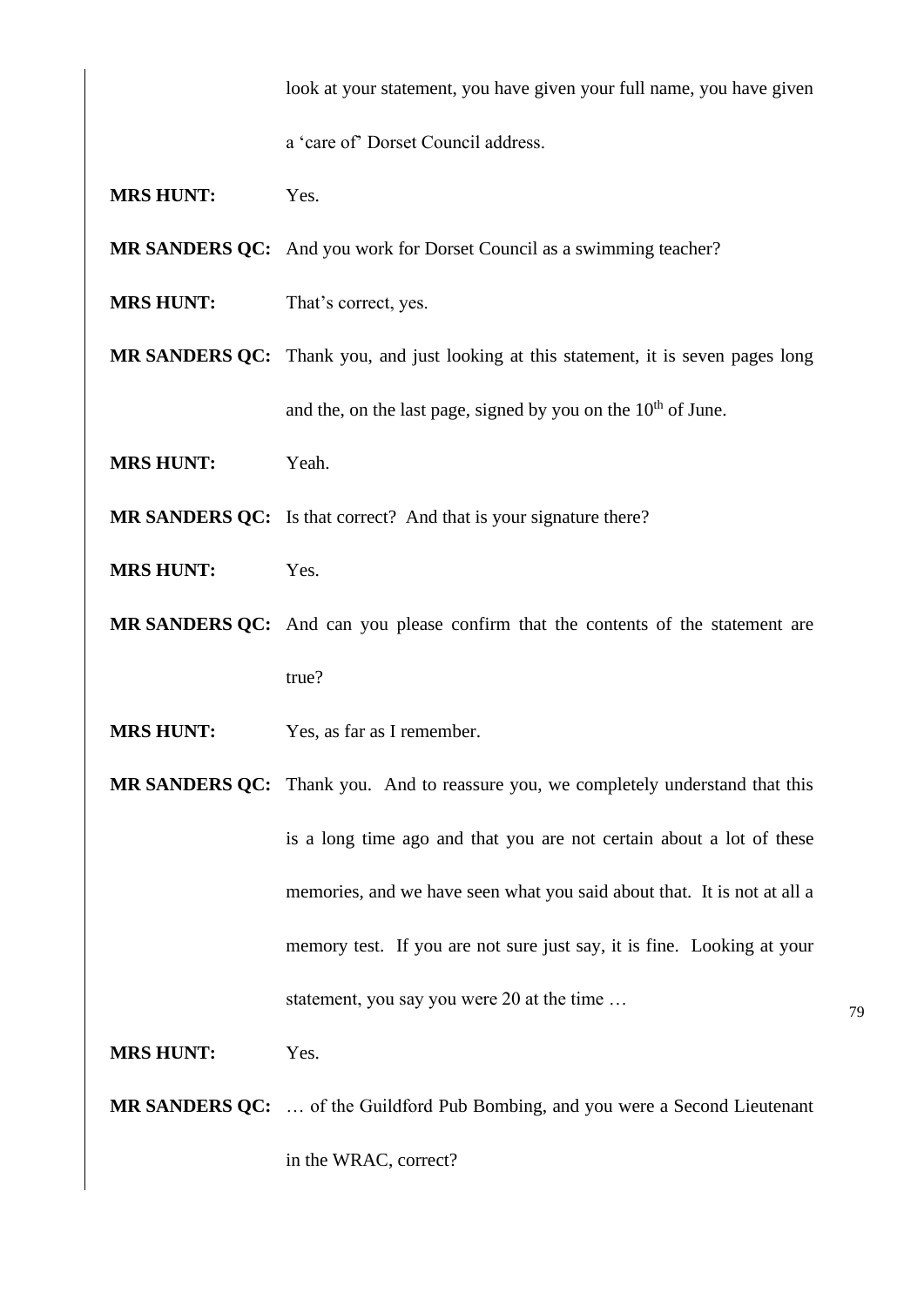| <b>MRS HUNT:</b> | (no audible reply) |
|------------------|--------------------|
|------------------|--------------------|

**MR SANDERS QC:** And you were a platoon commander?

**MRS HUNT:** Yes.

**MR SANDERS QC:** So you were doing the same job, as I understand it, as Dr BOAG-MUNROE, who was then Gill TAYLOR at the time?

**MRS HUNT:** Absolutely, yes.

**MR SANDERS QC:** And your maiden name, so the name you were known by at the time, was CAMPBELL, is that correct?

- **MRS HUNT:** (inaudible)
- **MR SANDERS QC:** Thank you.

**CORONER: Sorry, I am going to have to ask you to speak up a bit because I am struggling to hear you a bit. So, sorry, just say that again, please, what your maiden name at the time?**

**MRS HUNT:** Was CAMPBELL.

**CORONER: CAMPBELL, thank you.**

**MR SANDERS QC:** Could you just please help us first with an outline of your army career, so the time you spent in the army?

**MRS HUNT:** Well I spent, well I can't remember, I had to look this up, but, you know, I joined the WRAC around 1973 and completed my training, as it says in the statement, on the  $30<sup>th</sup>$  of April 1974 when I was commissioned. From there I was posted to the barracks at Guildford.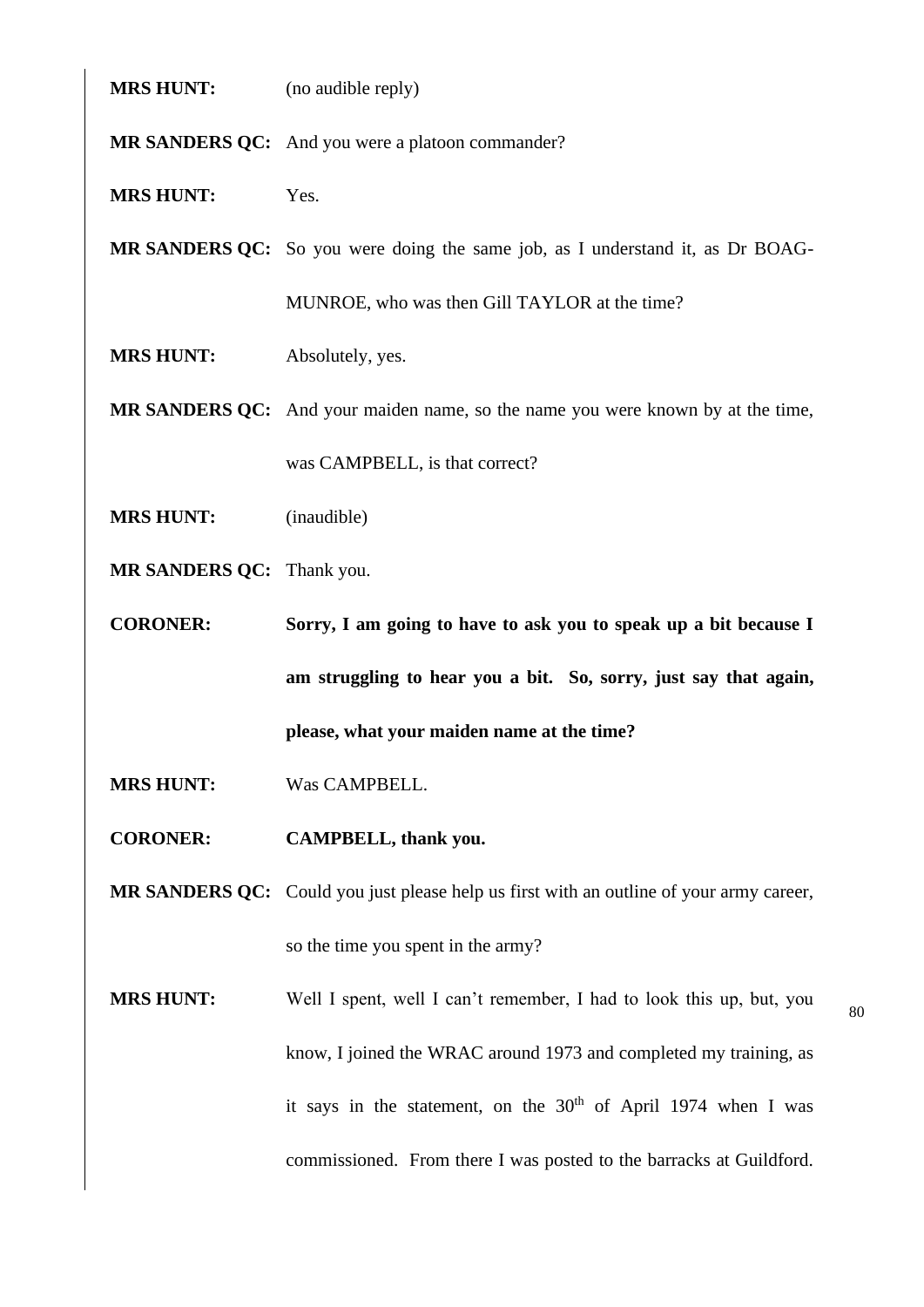Following that I went to 'Three Two' Regiment in Bulford for around two years, which also, I haven't put here, included a tour of Northern Ireland. Following that I was at the National Defence College for about six months, and then I was posted back to Guildford, before I left the army.

- **MR SANDERS QC:** And so how long were you in the army for altogether?
- **MRS HUNT:** Five years.
- **MR SANDERS QC:** Five years. And the WRAC, what was the role within the wider army picture of the WRAC?
- **MRS HUNT:** That, at the time, was mostly administrative for officers. For the other ranks they would have been drivers, signal people, medics, those sorts of jobs that slotted in. There was no carrying of guns at the time.
- **MR SANDERS QC:** Thank you. And the, all of the other rank recruits to the WRAC would go through basic training at the Queen Elizabeth Barracks, is that correct?
- **MRS HUNT:** Six weeks basic training, yeah.
- **MR SANDERS QC:** And when you were there, at the time in question, you were effectively delivering that basic training?

**MRS HUNT:** Yes.

**MR SANDERS QC:** And was that a rolling programme, so you would have one intake of recruits and then another intake, and then another?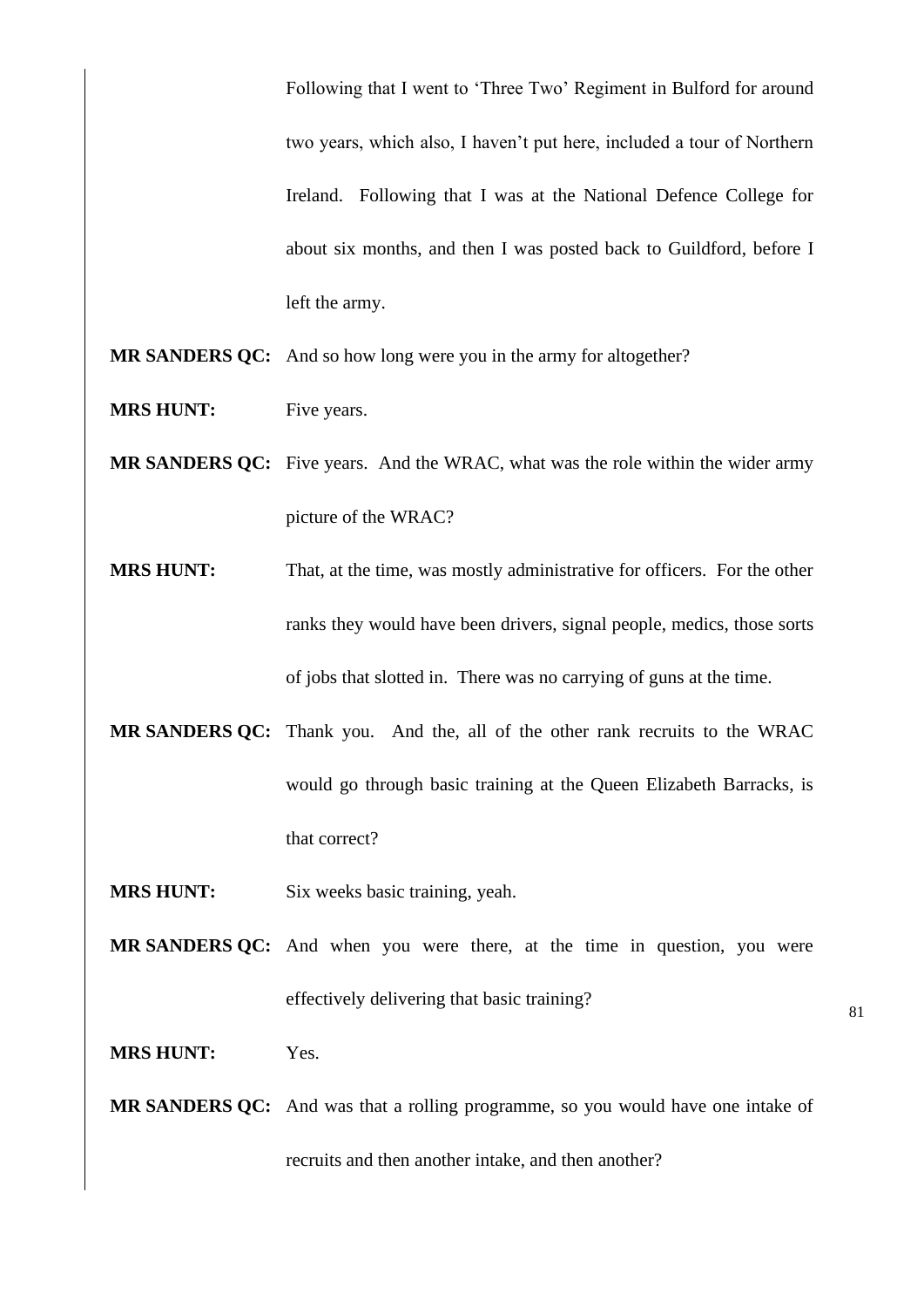**MRS HUNT:** We did six weeks, we have a week off, and then another six weeks, and that's, yes, it just carried on like that, as 'they all'(?) progressed.

**MR SANDERS QC:** So it was quite a high volume of recruits coming through?

- **MRS HUNT:** Mostly. Some courses had less than others, others had higher numbers, it just depended on who was being recruited at the time.
- **MR SANDERS QC:** And then after the basic training, is this right, that the recruits would then go on to specialist trades along the lines you have described …
- **MRS HUNT:** Yes.
- **MR SANDERS QC:** ... so they would go on elsewhere?
- **MRS HUNT:** Yes.
- **MR SANDERS QC:** And be potentially absorbed into other units, although the WRAC would remain their parent unit?
- **MRS HUNT:** Absolutely, and if there were large groups of WRAC within those units there would have been a officer, a Women's Royal Army Corps officer attached to them.
- **MR SANDERS QC:** Thank you. The Queen Elizabeth Barracks at the time, that is just on the outskirts of Guildford, is that correct?
- **MRS HUNT:** Yes.
- **MR SANDERS QC:** And so are you able to give a rough indication of the size of the establishment, the number of army personnel there?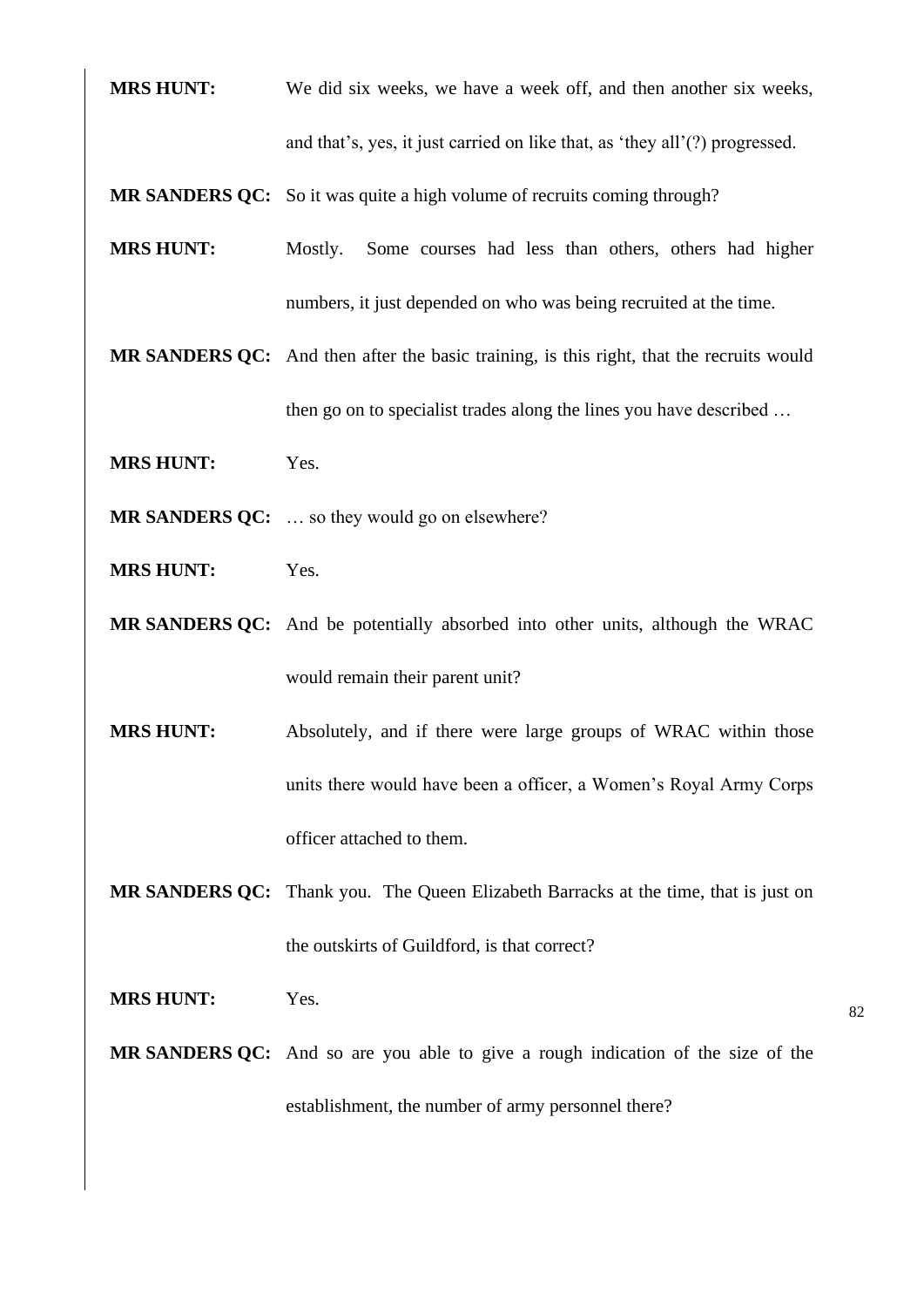**MRS HUNT:** I can't give numbers 'cause I can't remember what there might be, but it was quite unorganised(?), and I can run through the departments, if you like, if that's what you'd like me to do.

### **MR SANDERS QC:** Yeah.

- **MRS HUNT:** Okay. A headquarters at the top, with a colonel in command, a major second-in-command, a captain as an adjutant, with a second lieutenant as an assistant adjutant. There would have been other support parts, like the, like, like the education corps had a department there, there would have been the kit providing people. There was a chaplain. There was, and then there was the two training companies.
- **MR SANDERS QC:** And the training companies had within them platoons and you were a platoon commander.
- **MRS HUNT:** Yeah, there was two platoons in each company. So there was two companies, there was 1 Company, 2 Company, and within those two companies there would have been two platoons.
- **MR SANDERS QC:** And each platoon was about 30?
- **MRS HUNT:** Roughly, (inaudible) numbers, (inaudible) a bit up and down with them.
- **MR SANDERS QC:** It would vary. And you mentioned that your company commander was a Captain Rosemary?
- **MRS HUNT:** Yeah, I can't remember her surname, I'm afraid.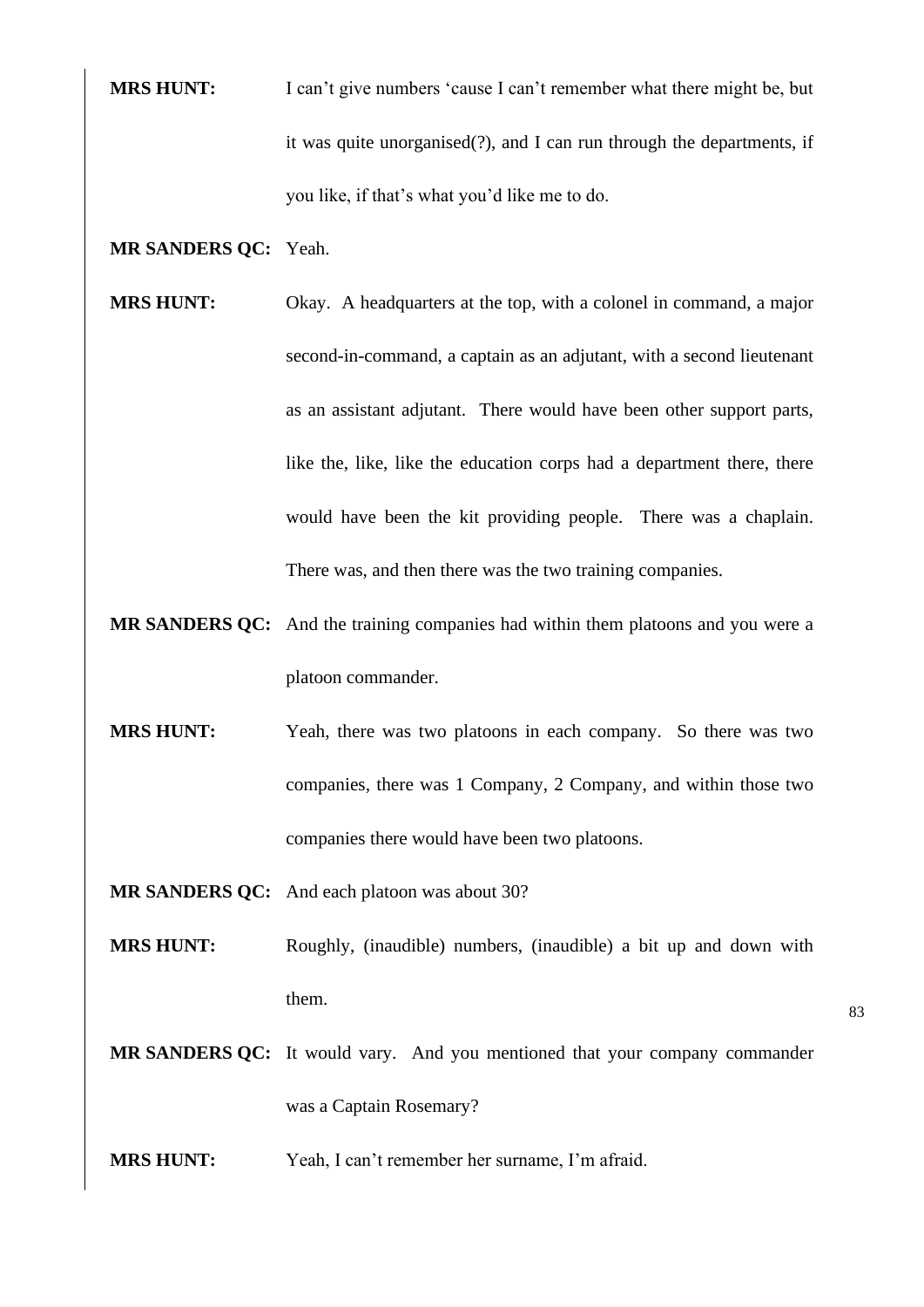**MR SANDERS QC:** It's the same name that Dr BOAG-MUNROE remembers. The names that we found out were Major Patricia INESON, Captain Rona BURNS and Captain Elsie EDWARDS.

- **MRS HUNT:** Oh, it might have been Marina. Marina, was that?
- **MR SANDERS QC:** Well I have got Rona BURNS.
- **MRS HUNT:** Rona. That sounds familiar, but I can't, I can't actually put an honest answer to that.
- **MR SANDERS QC:** No, that is fine, thank you. And what was the makeup of a platoon? So the sub-unit that you were in charge of, what did that comprise?
- **MRS HUNT:** We had a sergeant and I think there was one corporal. There may have been two, but I think there was one. And then the girls.
- **MR SANDERS QC:** And then the girls. And all the personnel are on the camp were presumably women?
- **MRS HUNT:** The majority. I mean, and I think, if I remember rightly, a couple of the education corps people were male, and I think the, well the chaplain was male. I think the doctor may have been male as well, but I can't remember if there was anything else, anybody else.
- **MR SANDERS QC:** And what did the course, the six week basic training course, what did it cover?
- **MRS HUNT:** We did a little bit of military law, the sort of things they might need to know. We did a bit of WRAC military history. They'd have learned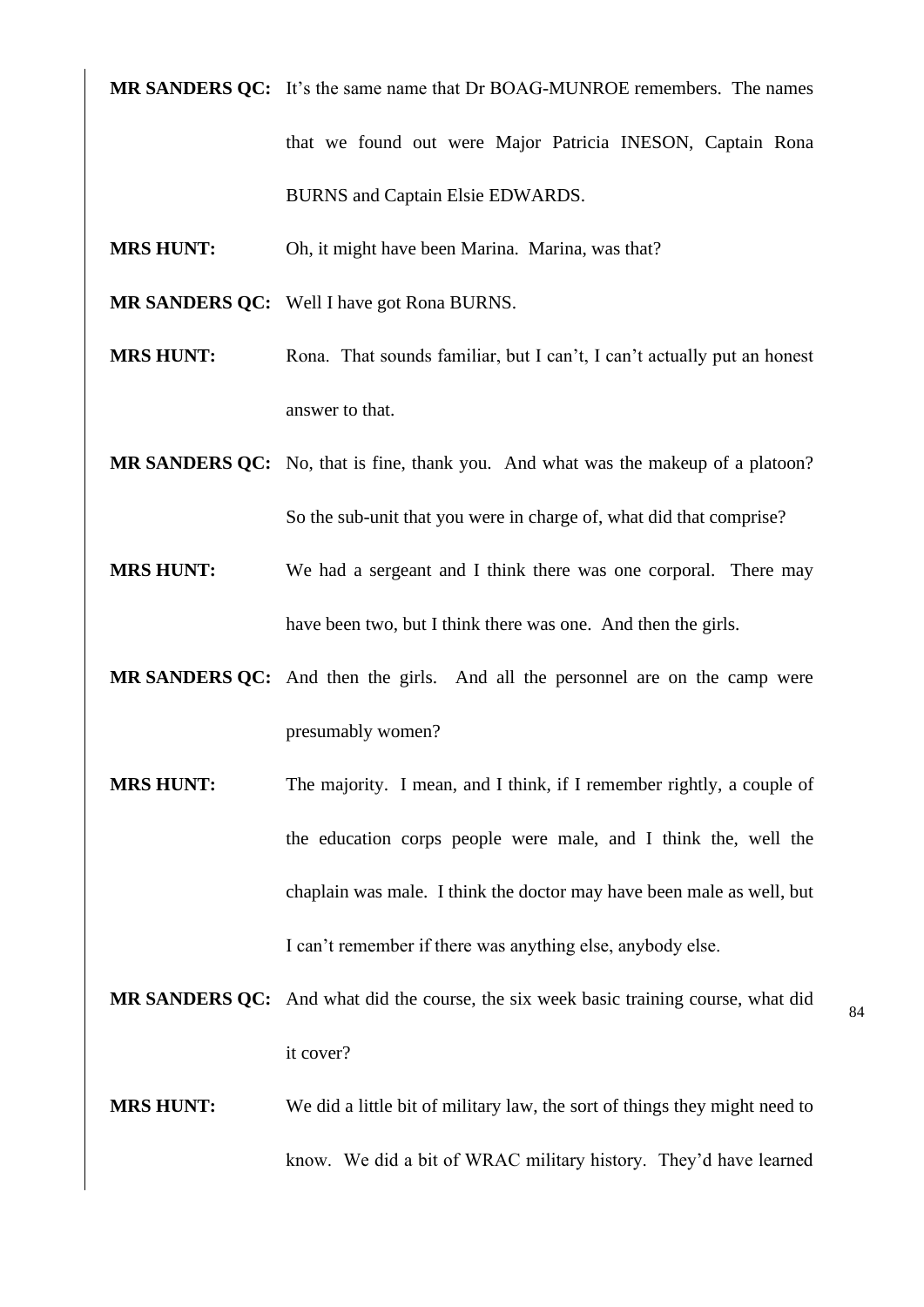about personal care. What else would they have done? They'd have learnt how to look after their equipment. They'd have learnt marching, so discipline, those sorts of things. But it was … I can't remember what else we did, to be honest, but it was very basic.

- **MR SANDERS QC:** And what ages were the recruits?
- **MRS HUNT:** They were between 17 and maybe 25.
- **MR SANDERS QC:** So a range, with some school-leavers and some ...
- **MRS HUNT:** Yeah, absolutely.
- **MR SANDERS QC:** … some who had worked elsewhere?
- **MRS HUNT:** Yes.
- **MR SANDERS QC:** And did they all live on the camp?
- **MRS HUNT:** Oh yes.
- **MR SANDERS QC:** And that was compulsory?
- **MRS HUNT:** Yeah, they lived in what we call blocks. They were, they were like dormitory buildings, yeah.
- **MR SANDERS QC:** And what were their, I mean in terms of when they were on duty, when did their days begin and end?
- **MRS HUNT:** Well as soon as they got up for breakfast and got their uniforms on, that's when their day began, but I can't remember the times now, it's a bit too long ago. And then they would go through a morning of whatever was put up for them, like an hour of drill, or it would be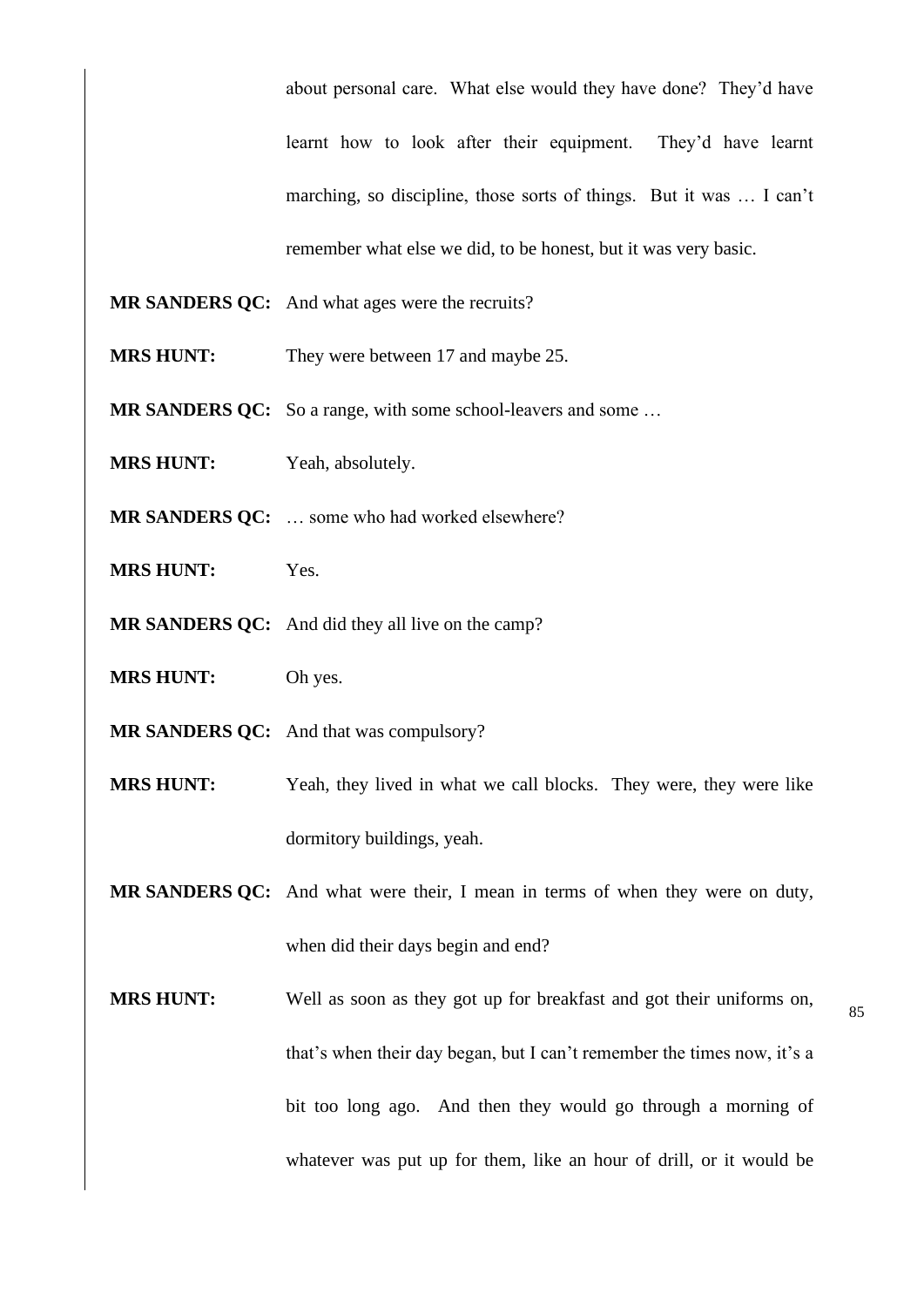something like that, and then into the classrooms for a bit. Those sorts of things. A bit of PE, possibly. What else? A break for lunch, more in the afternoon, and then break for the evening. But very often there might have been something going on in the evening. Maybe they had to do kit care, or something of that nature.

- **MR SANDERS QC:** And in the evening, so when they're off duty, were they free to leave the camp?
- **MRS HUNT:** This is where I'm a bit hazy. But during the week I do not think they were allowed to leave the camp. But they had a NAAFI, places they could go on camp for, you know, a drink or a social meeting, or whatever. Weekends were different, they were allowed off at weekends, they'd do some shopping, or go to the pub. Except if they were 17 when they weren't supposed to go into pubs.
- **MR SANDERS QC:** Did you have 17 …?
- **MRS HUNT:** We did have 17 year olds and they were told not to go to pubs.
- **MR SANDERS QC:** Not even for a soft drink?
- **MRS HUNT:** They were told not to go to pubs.
- 86 **MR SANDERS QC:** Thank you, that's helpful. In terms of their education or training in security matters, you have mentioned part 1 and part 2 orders ...
- **MRS HUNT:** Yes.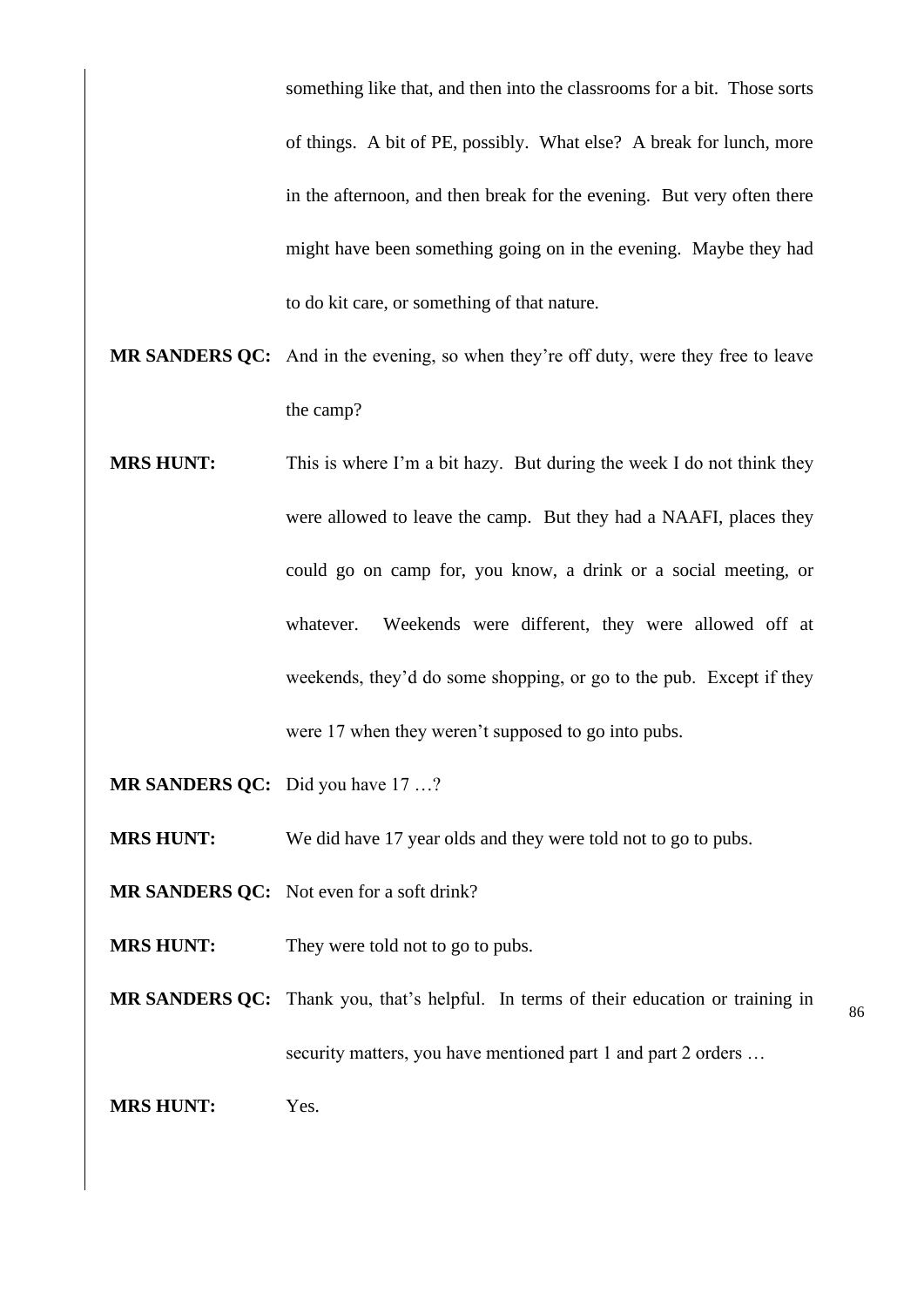**MR SANDERS QC:** … and it doesn't matter which way round they go, but I think there are two types of order.

- **MRS HUNT:** Yes.
- **MR SANDERS QC:** And could you describe what they were and what kind of information they will have contained?
- **MRS HUNT:** I'm going to have to look at this a minute, 'cause I can't remember what was said. (inaudible) part 1. Part 1 orders was what was happening during the day, so they (inaudible) maybe the day before or that evening to describe (?) things like … I'm just trying to thing. Oh yes, guard, guard roster, mealtimes, those sorts of things. So their day to day, day to day stuff.

**MR SANDERS QC:** And the part 2 orders?

- **MRS HUNT:** Part 2 was more about promotions and information that was a bit more, about what the actual staff would have been, needed to know. So I'm not so sure that … I mean, I can't remember clearly, I don't think that the girls would have needed to see those.
- **MR SANDERS QC:** And how were the orders published, or disseminated?
- **MRS HUNT:** They were published on paper and put up on notice boards.

- **MR SANDERS QC:** And then there was a requirement to read them?
- **MRS HUNT:** They, yeah, (inaudible), yeah.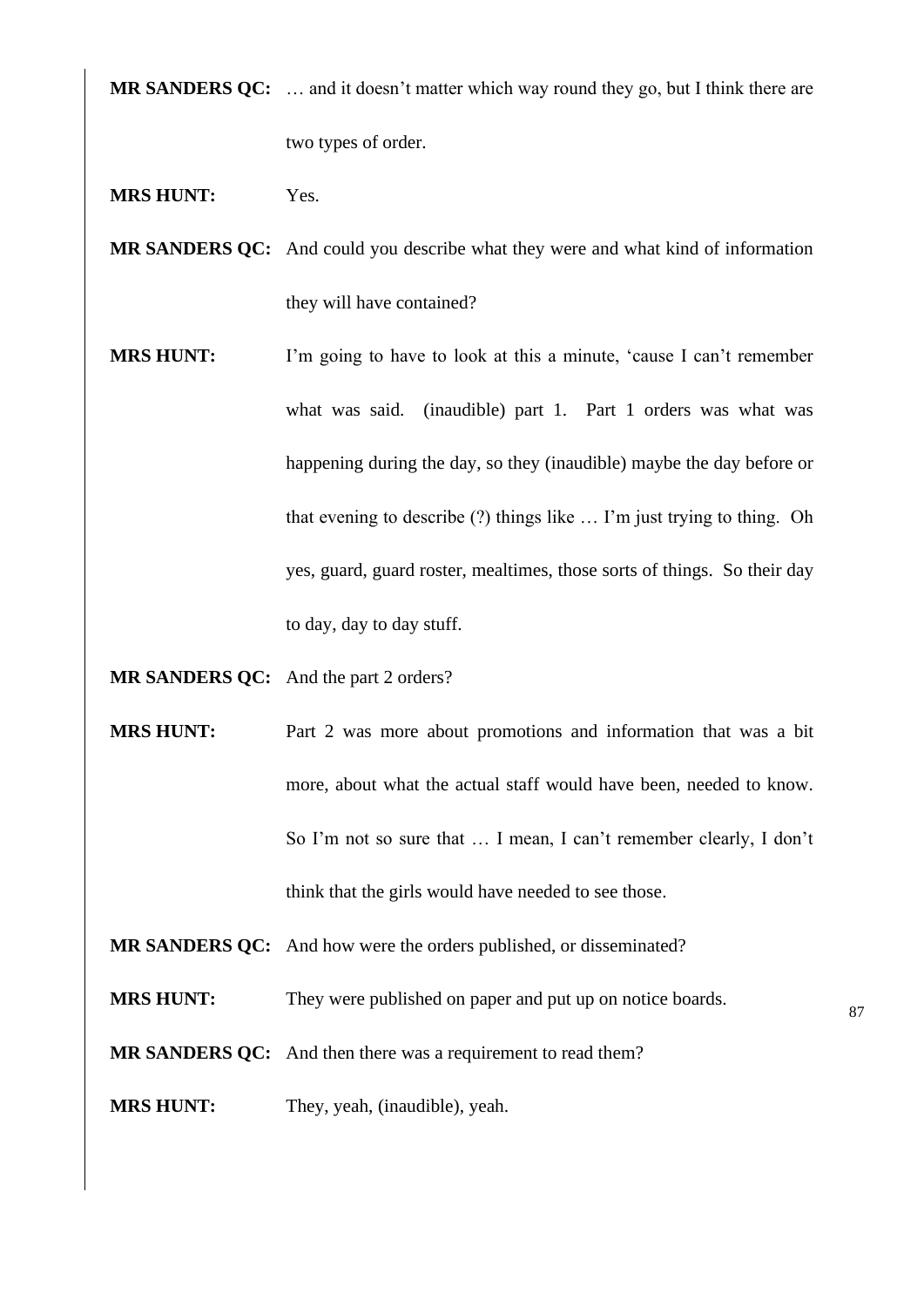**MR SANDERS QC:** And do you remember any documents that might have been described as security standing orders or security instructions?

- **MRS HUNT:** I struggle with the word 'security', because the standing orders was more, which was the thing that was put up all over the camp, and it would have been standard for the whole army, would have been things like what to do if there was a fire, what to do if a bomb did go off on camp, or, you know, those sorts of things, where to meet, those are the sort of things that would have been issued. If that's what you mean …
- **MR SANDERS QC:** Mmm hmm.
- **MRS HUNT:** … but yeah.
- **MR SANDERS QC:** You mentioned that you had lived in Belfast as a, as a teenager?
- **MRS HUNT:** Yes.
- **MR SANDERS QC:** Was that your family were in the …?
- **MRS HUNT:** My father was in the Royal Signals.
- **MR SANDERS QC:** So you were out there for a couple of years?
- **MRS HUNT:** Yes, I went to school there.
- **MR SANDERS QC:** And that was during the very early phases of the Troubles?
- 88 **MRS HUNT:** Yeah, the first bomb for a few years went off the night we arrived in 1969.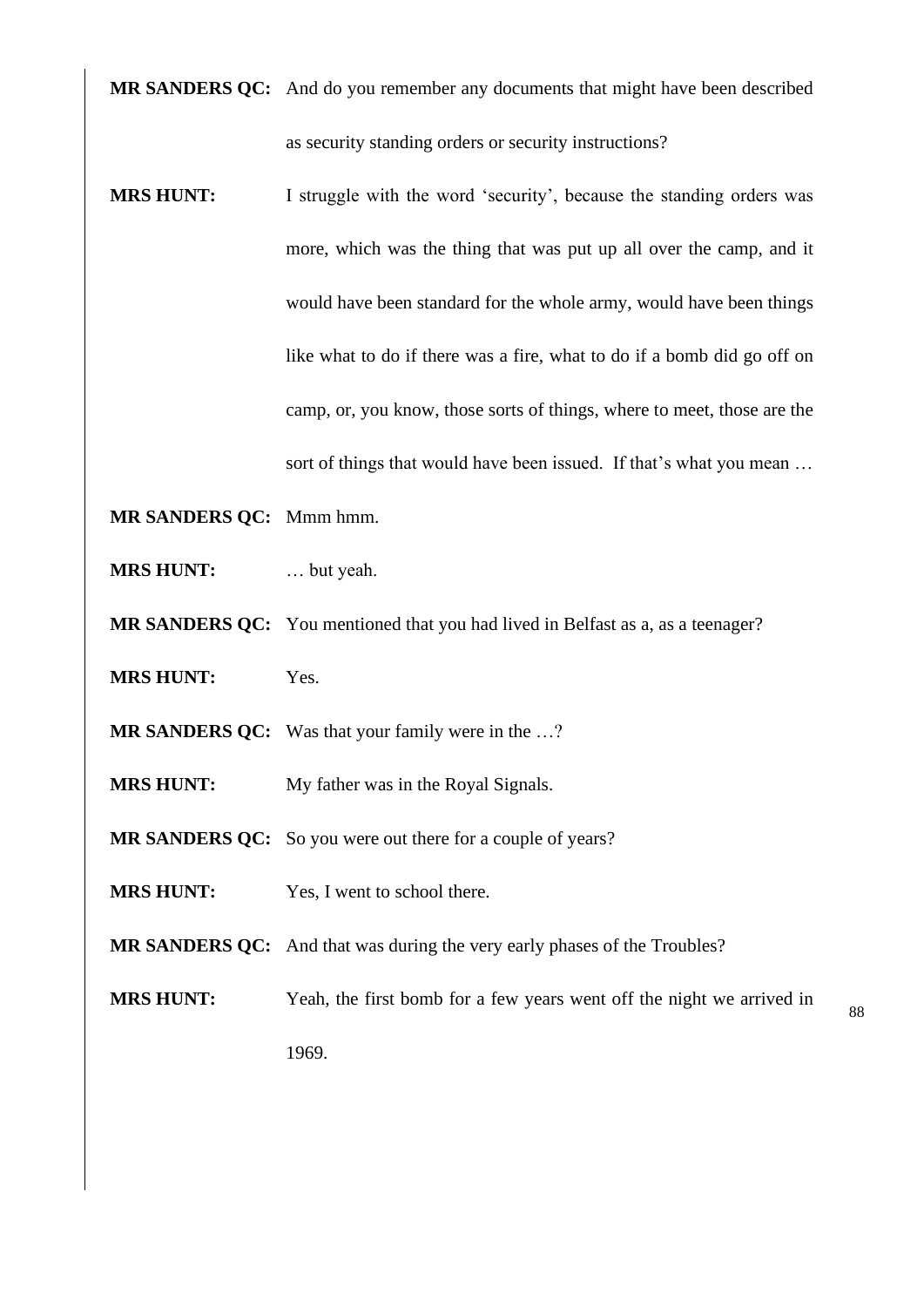**MR SANDERS QC:** And you said that when you returned to the mainland, returned to the Great Britain mainland, you were surprised how complacent people were about the IRA?

- **MRS HUNT:** Yeah, yeah, at the time. But I mean, like everybody else, I just got used to it. I think, I don't think people just believed that the IRA would attack civilians. At least not at that stage.
- **MR SANDERS QC:** But you said that the awareness of the threat that they posed was much higher within the military?
- **MRS HUNT:** Yes.
- **MR SANDERS QC:** Do you recall yourself being given training about the threat from the IRA of security matters?
- **MRS HUNT:** No. I just knew that I knew it. I don't know how I knew it, but yeah, we all knew, we all knew that we had to be careful. We all knew to keep our eyes open for parcel. But then the civilian population at the time also really knew.
- **MR SANDERS QC:** And did you, do you remember, and it doesn't matter if you don't, but do you remember giving training or advice to the recruits about security matters, remaining vigilant, checking under cars, checking for packages, that type of things?

89

**MRS HUNT:** Not personally, I don't remember it. But they must, they, they knew, yeah.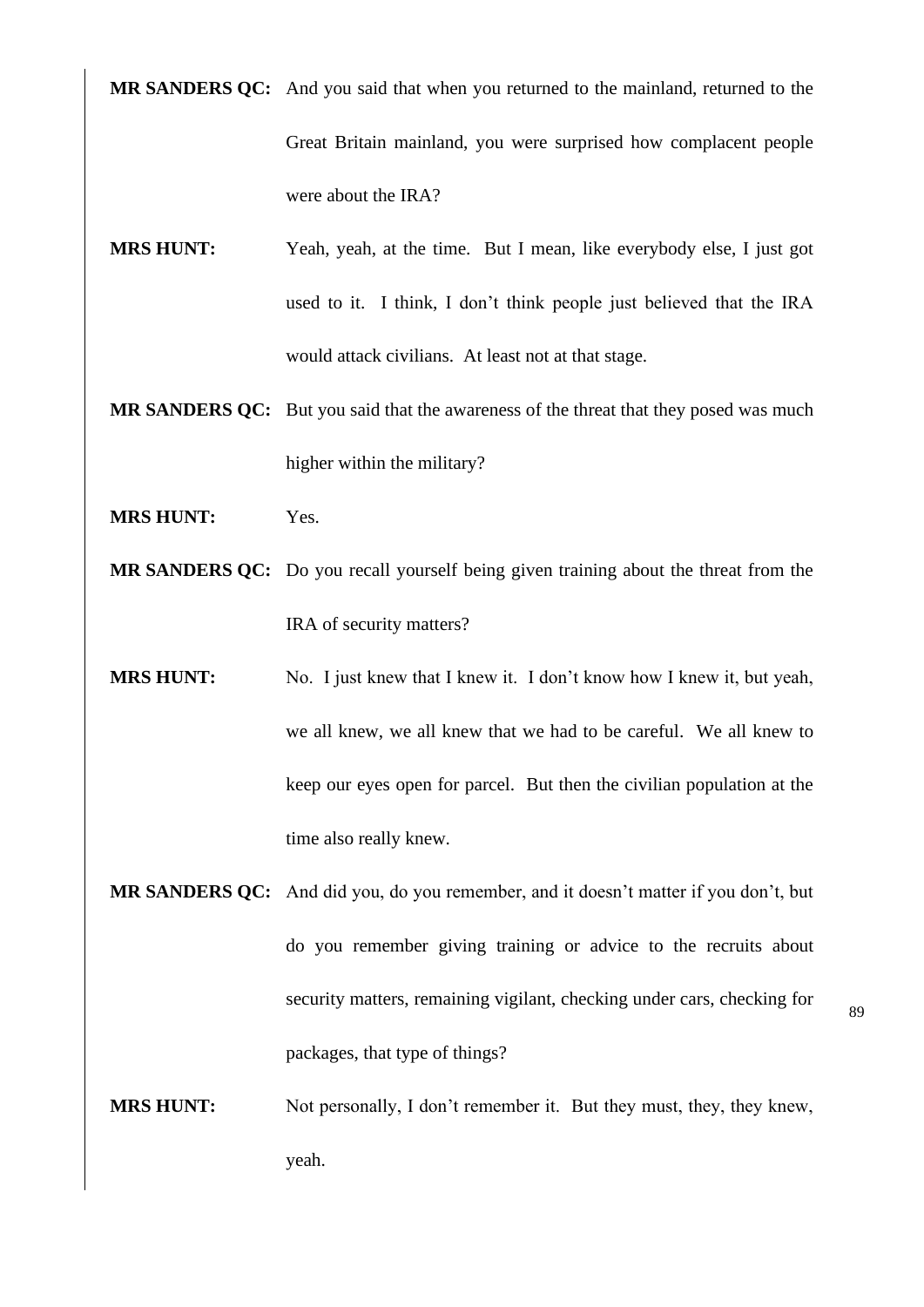**MR SANDERS QC:** And would the advice that they were given, would that apply not only to what they were doing on the camp but to what they were doing when they were off camp and off duty and out in the town?

- **MRS HUNT:** Not sure about that, to be honest. I mean, I don't, I don't remember ever giving any, any instructions like that. I don't remember receiving any.
- **MR SANDERS QC:** But you have a general memory that there would have been an awareness of the existence of a threat?
- **MRS HUNT:** Yeah, a general memory. I mean, a vague memory that, that everybody was aware that parcel bombs were a possibility.
- **MR SANDERS QC:** And do you recall that incoming post was checked for suspicious of explosives, or …?
- **MRS HUNT:** I know there was later. I can't believe that it wasn't at the time, but I'm not 100 per cent sure of that.
- **MR SANDERS QC:** But you have no specific memory of security posters or notices, or checking under cars, or …?
- **MRS HUNT:** No, no, (inaudible). Not at that time, no.
- **MR SANDERS QC:** I think you say that the BIKINI alert system is something that sounds familiar?

**MRS HUNT:** Yes.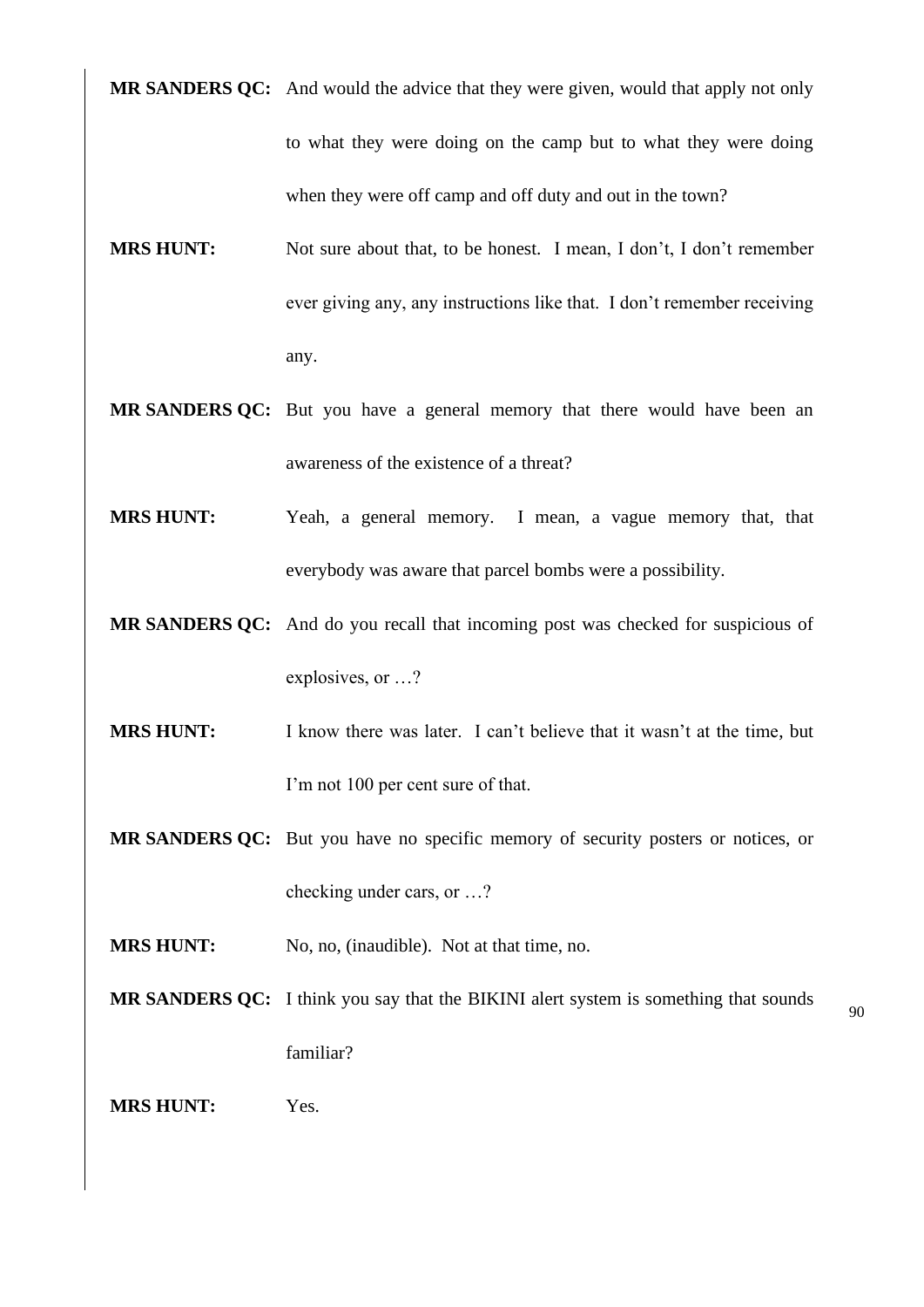**MR SANDERS QC:** Is that a familiarity that goes back to that time, or just it's more

general than that?

**MRS HUNT:** It's more general than that.

**MR SANDERS QC:** Do you remember any, at the gatehouse coming in or out of the camp, any signs about what the alert state was, or anything like that?

**MRS HUNT:** No, no.

**MR SANDERS QC:** You have mentioned that there was a rule about not wearing uniforms off camp?

- **MRS HUNT:** Yes.
- **MR SANDERS QC:** What was the rationale for that?

**MRS HUNT:** I think more at the time, in 1974, the rationale behind that was that you, they only needed to wear their uniforms for work, and if you were off camp you were socialising and you didn't need to be in uniform. The officers at the time, I can't remember anybody leaving camp in uniform. I mean, I just don't have that memory.

**MR SANDERS QC:** From your memory, that wasn't to do with security threats, it was …?

**MRS HUNT:** No. I think it was just ...

**MR SANDERS QC:** Not necessary.

**MRS HUNT:** ... just not necessary.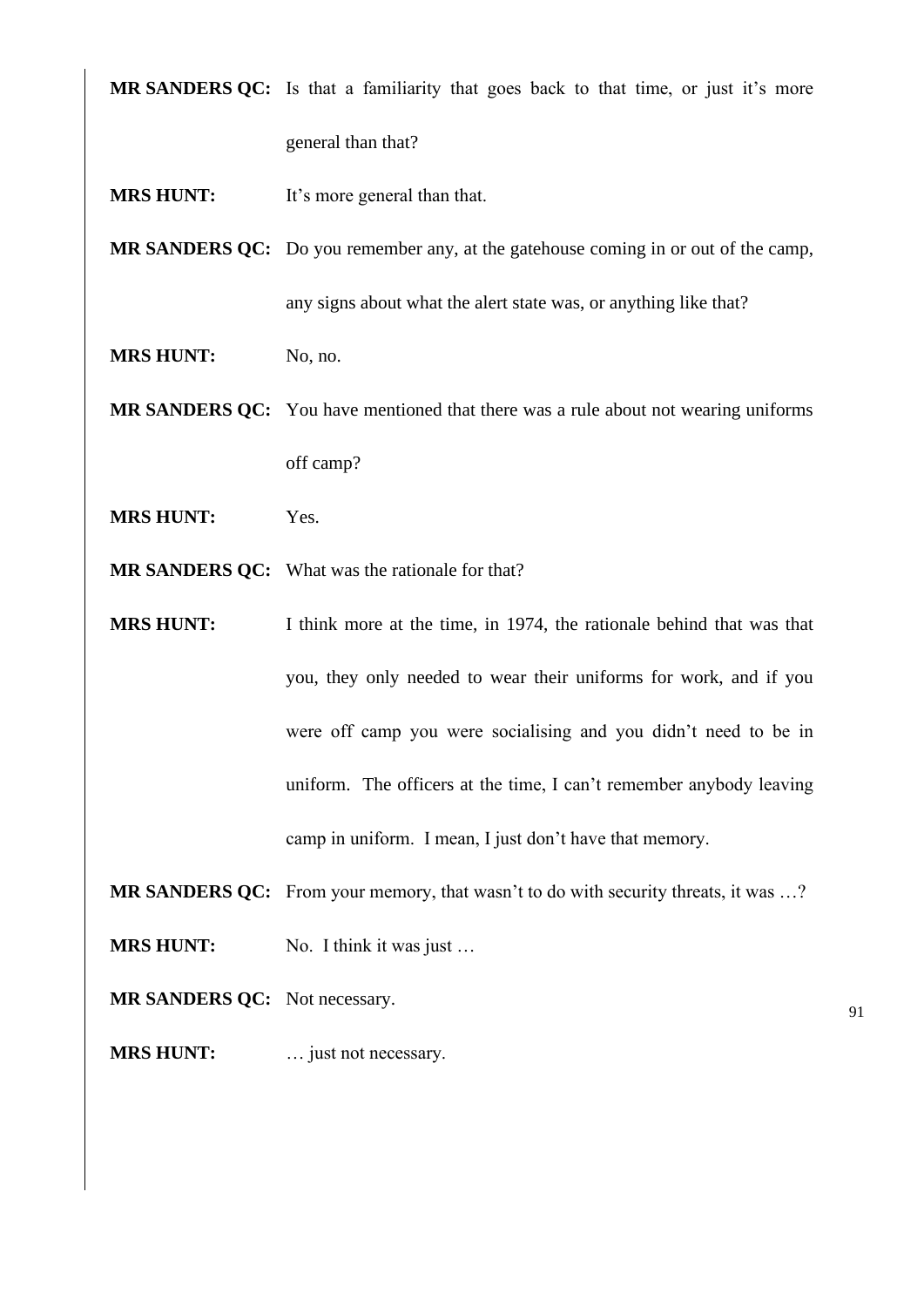**MR SANDERS QC:** Protect the uniforms and ... yeah. So the recruits were, when they were off duty they were allowed into the town, but you think that that was more likely just at the weekends?

- **MRS HUNT:** I think so.
- **MR SANDERS QC:** Do you have any recollection of a three week period, or the first half of the training course having more restriction on leaving the camp?
- **MRS HUNT:** No. I don't (inaudible).
- **CORONER: I am so sorry, I did not catch that. When you say you do not remember that, do you mean that that does not accord with your recollection, in other words the girls were allowed off camp …?**
- **MRS HUNT:** I just don't, I don't remember whether that was the case or not.
- **CORONER: Oh, I see, all right, thank you.**
- **MR SANDERS QC:** Thank you. And then the night of the bombing itself, could you just help with what your involvement or what your recollection of the night is?
- **MRS HUNT:** I'm afraid I wasn't there, I was actually away for the weekend, along with a few other people on leave, and I actually didn't hear about it till the Sunday. So, when I got back to camp, and I found out that all this has happened, and that one of my girls had been, I think one, had been injured, and that two of Gill's had been killed.
- **MR SANDERS QC:** And obviously a number of others were seriously injured.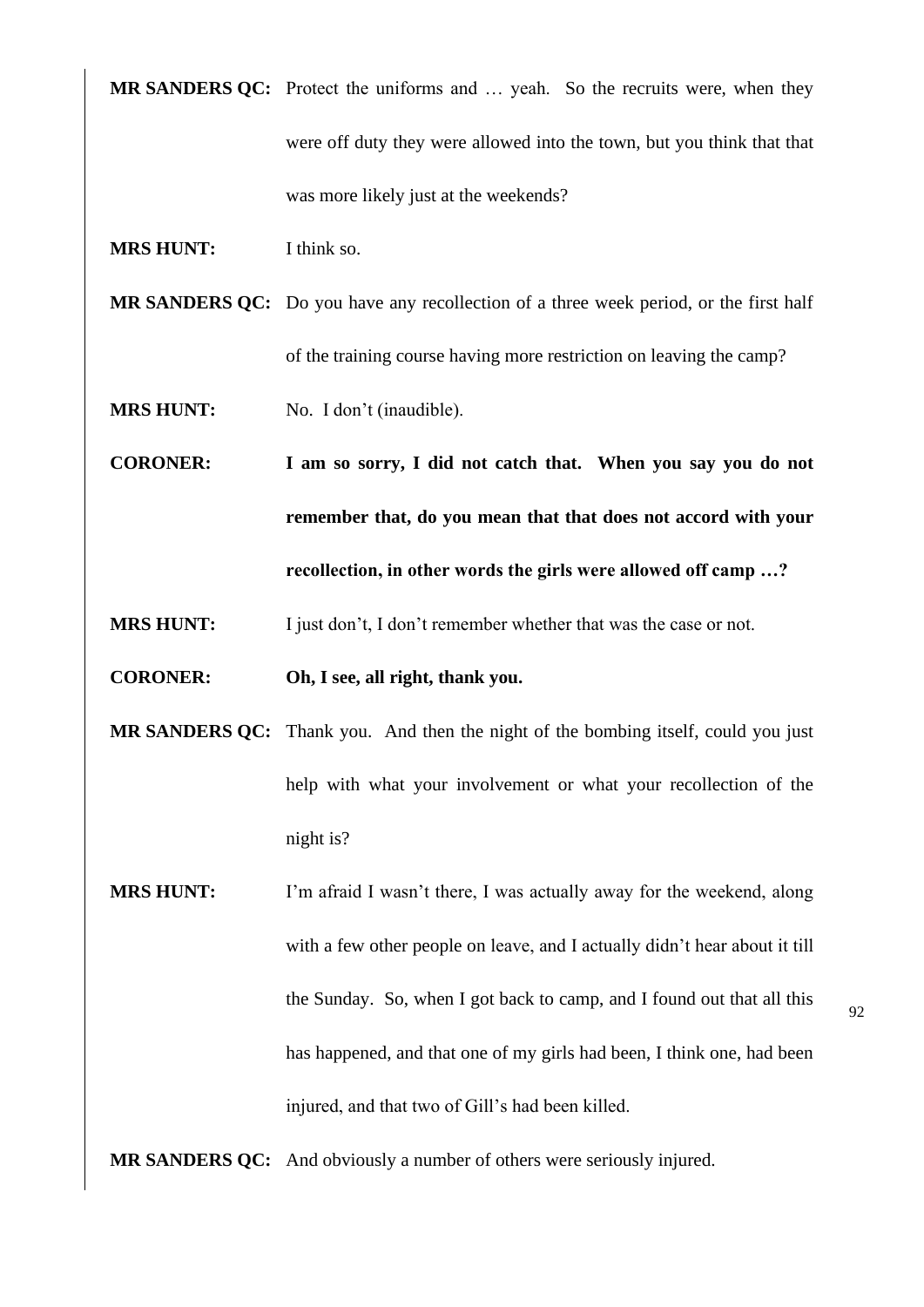- **MRS HUNT:** And lots of other people, and I think, well lots of people were hurt (inaudible).
- **MR SANDERS QC:** What was the impact of the incident on the camp and on the WRAC at the time?
- **MRS HUNT:** Honestly, I don't have any recollection of that time at all. Did we carry on as normal? I don't know, I can't, I honestly can't remember.
- **MR SANDERS QC:** Do you remember if there was any change in practice as to whether or not the girls went into Guildford, did they stay on the camp, or were there any changes in security procedures?
- **MRS HUNT:** Again, I can't remember. I don't think so, but I can't remember. I really can't remember.
- **MR SANDERS QC:** (inaudible) That has been very helpful, thank you very much. If you just wait there, there may be other questions.
- **CORONER: Thank you very much.**
- **MS BARTON QC:** No, thank you, sir.
- **CORONER: Ms BARTON, thank you. Mr BERRY.**
- **MR BERRY:** No, thank you, sir.
- **CORONER: Mr PLEETH.**
- **MR PLEETH:** No, thank you, sir.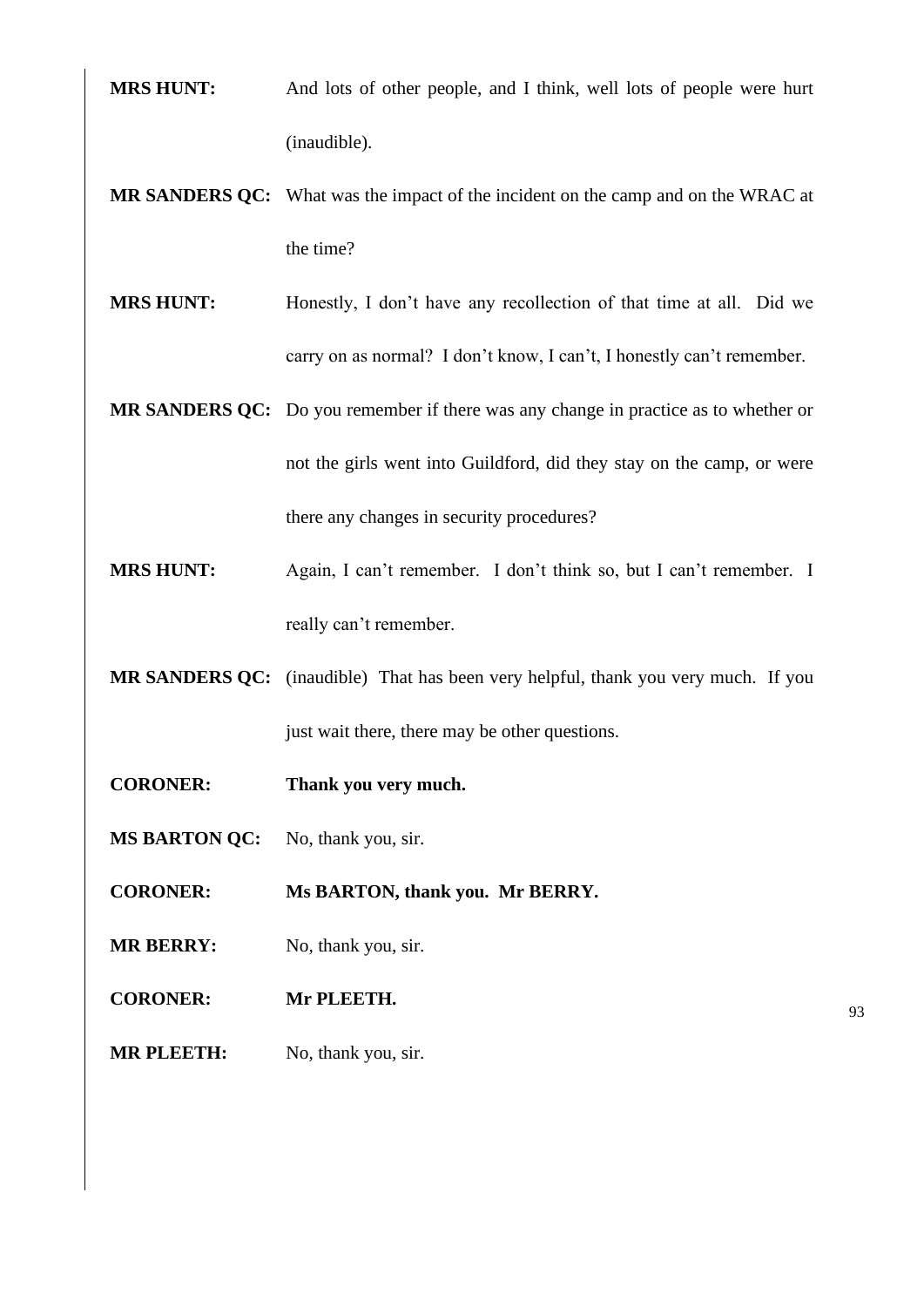**CORONER: Thank you very much, Mrs HUNT. That concludes your evidence and you are free to stay or to go as you choose. Thank you very much.**

**MRS HUNT:** (inaudible), thank you.

**(The witness withdrew)**

**CORONER: Mr SANDERS, I think that leaves us with four statements, I think, to be read, is that right?**

**MR SANDERS QC:** Yes, sir, that is correct. So I will hand over to Mr FLINN and Ms KUZMENKO, but we have statements from the relief landlord and landlady at the Horse and Groom Public House, which is Alan BRISTOW and Heather BRISTOW. Alan BRISTOW is deceased. Heather BRISTOW is living overseas and unwilling to assist the inquests. Then there is a statement from Edna LEGG, who was the cleaner at the pub, and then a statement from Maureen O'SULLIVAN, who was in the pub at the time. I will let those statements be read out. I wanted also, at the same time as Maureen O'SULLIVAN's statement is read, is to display her plan that she refers to in the statement, so we can get an idea of the layout.

**CORONER: (inaudible) But just so that people understand, when you say that Heather BRISTOW was unwilling to assist, the fact is that I have**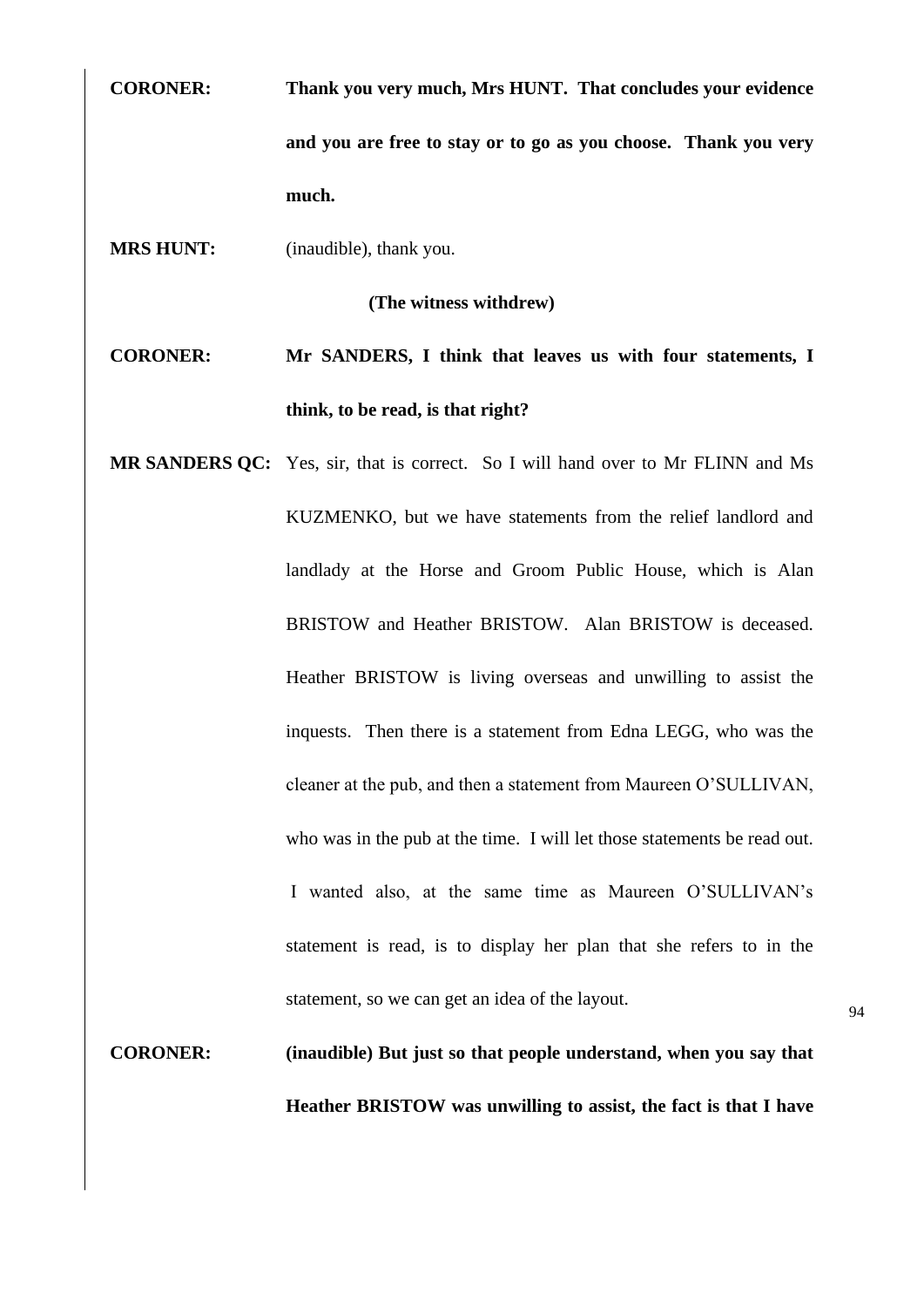## **no jurisdiction. If she is abroad there had not been very much I can do about that.**

**MR SANDERS QC:** That is correct, sir, yes.

**CORONER: Thank you.**

**MR FLINN:** Sir, thank you very much. Sir, as Mr SANDERS has said, the first of the read statements under Rule 23 is a statement from a Mr Alan BRISTOW, and your intention to have this read was communicated to IPs at a previous PIR and no objections have been received in respect of that. The CaseLines page reference I hope should be 2-581, and the unique reference number is S383.

**CORONER: Thank you very much.**

**MR FLINN:** (Statements of Alan BRISTOW read in full)

"I am a relief public house manager employed by the Courage Brewery. On the 23<sup>rd</sup> of September 1974 my wife, Heather, and I took over the Horse and Groom Public House in North Street, Guildford. We were to have stood in for the regular manager, Mr Peter SWALLOW, for a period of two weeks whilst he was on holiday. The first weekend we were there was very busy, especially the Friday and Saturday night when the majority of the customers were servicemen and women. The following week, up to and including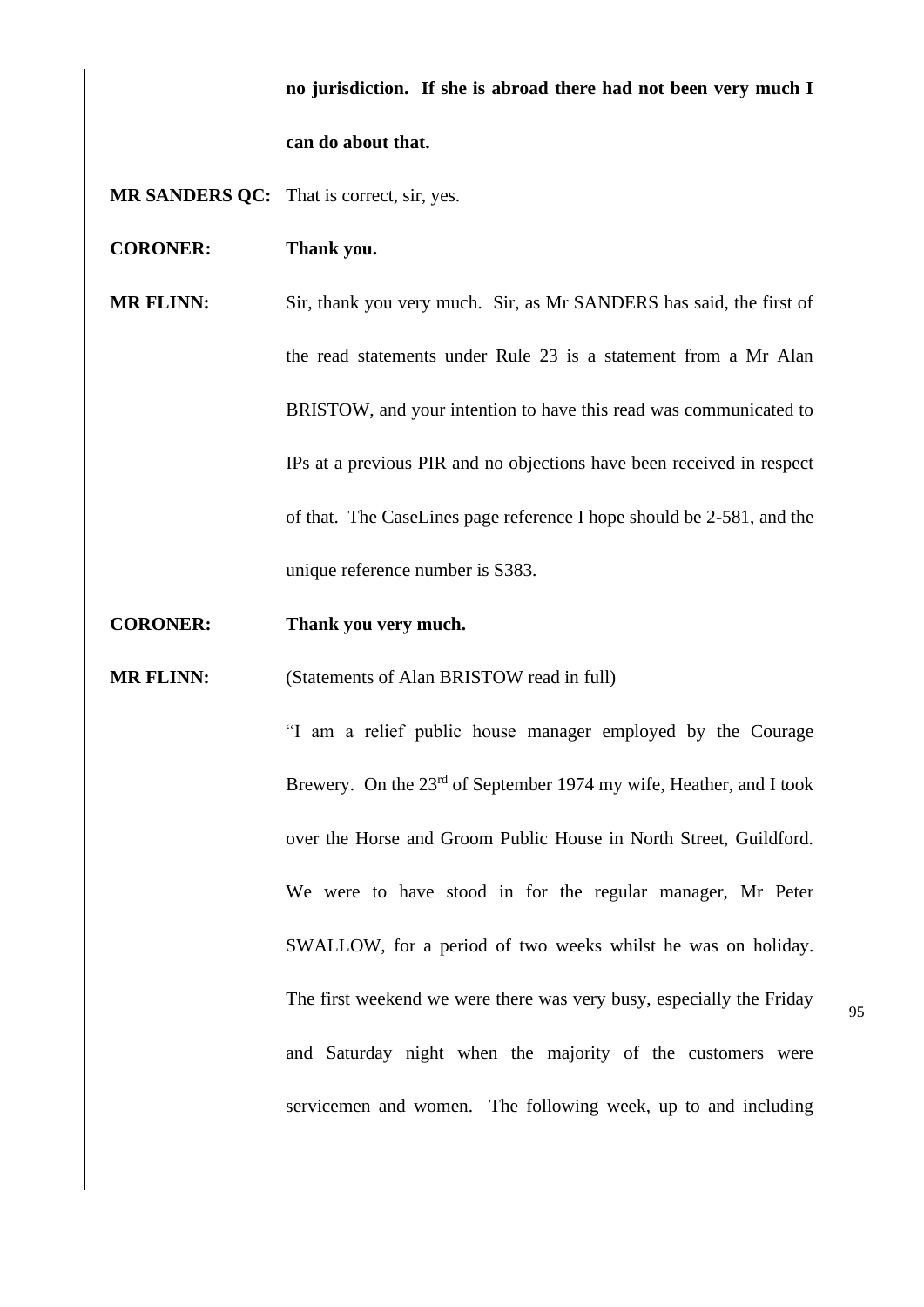Friday, the 4<sup>th</sup> of October, business dropped off considerably and the number of army personnel using the pub was noticeably fewer.

"On Saturday, the 5<sup>th</sup> of October 1974, at 5.30pm, I opened up for the evening's business. From the moment I opened the doors we were extremely busy, most of the trade coming again from army personnel. I later discovered that this was the first night out for a new intake at the camp.

"I remained at the bar sorting and collecting glasses until about 9.40pm, when I left to go down to the Surrey Arms Public House for a drink. I went out via the main front door. Before leaving, I cleared all the tables of empties, including the tables in the corner by the jukebox and fireplaces. I cannot remember who was sitting at these tables. The pub was still very crowded and that particular corner is very dimly lit. I would estimate that at that time between 65 and 75 per cent of my customers were army personnel. As I left the pub there were a group of about eight youngsters standing outside. They looked like squaddies. They seemed to be deciding whether to go in or not. I can't describe any of these lads, except to say that they had short haircuts.

"I walked down to the Surrey Arms, which must have taken me two minutes at the most. The barman, John CHADWICK, was expecting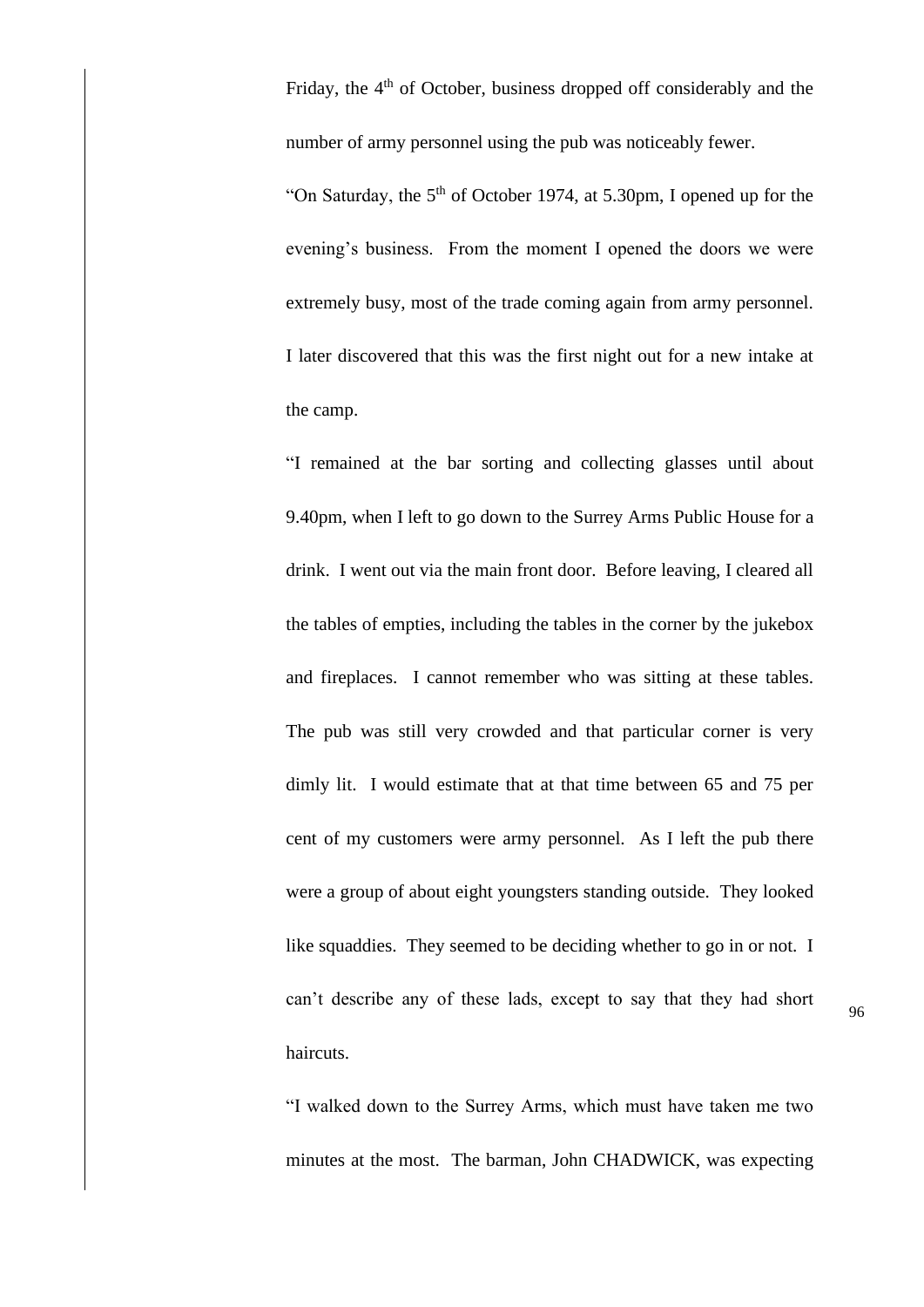me and had a beer already poured for me. I had been there five minutes at the most when I heard the sound of a large explosion nearby. I went outside and saw that my pub was badly damaged. The front was blown out. There was rubble all over the road and injured people everywhere. I ran down to the pub and went straight in looking for my wife. There were injured people on the floor and others trying to get out. I looked all around the building for my wife but couldn't find her. I came out and looked around for her in North Street, saw Norman, one of the staff, and asked him to look for her. A few minutes later I found her in North Street. She had an injury to her hand and I arranged for her to get to hospital.

"I then went back in the pub. The scene was much the same as before. I then noticed a man standing behind the fruit machine drinking a pint of beer. I told him to get out, but he said, "Don't worry about me, I'm all right." I again asked him to leave, but he remained there saying he was all right. I then ejected him. I would describe him as being 45 to 50 years old, five foot eight inches tall, medium build, clean shaven, with dark hair, slightly receding, greased-back and with a slight wave. He had dark-rimmed glasses with thick lenses and was wearing a dark coloured suit. After this, I generally assisted the police and fire brigade to clear the pub.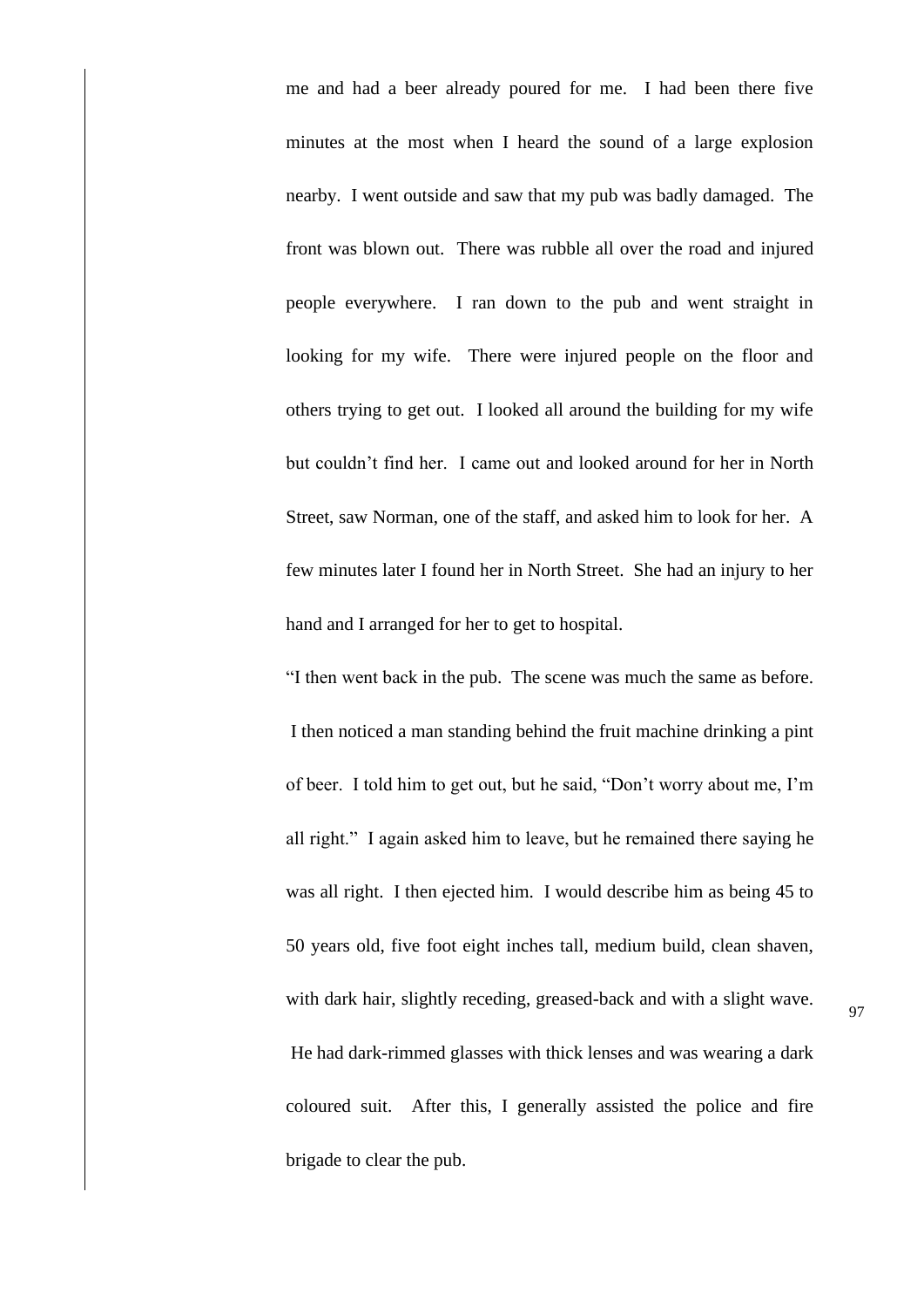"During the 12 days I was at the Horse and Groom, I can't recall seeing or hearing anything or anyone suspicious. We did have a group of about 12 Irishmen who came into the pub regularly during the evenings. I don't know any of their names. I think they came from a local building site. They normally left at about 7pm. I think there were three or four of them in the pub on the evening of the explosion. I don't know whether they had left before I did."

Sir, and that is signed, and that is dated the  $9<sup>th</sup>$  of October 1974.

### **CORONER: Thank you.**

**MR FLINN:** There is a second statement from Mr BRISTOW, which I will go on to read now. The unique reference number is S383A and the CaseLines page reference is 2-583.

> "Further to the statement I made previously with regard to the bomb that exploded in the public house where I was a relief manager on the 5<sup>th</sup> of October 1974, the public house was the Horse and Groom, North Street, Guildford. As far as I can remember, I the clock in the bar was situated over the centre of the bar and set rather high. I believe it was either an electric or battery run clock, and to the best of my knowledge, it kept good time and would have been at the correct time within a minute or so. I have signed on the map where the clock is indicated."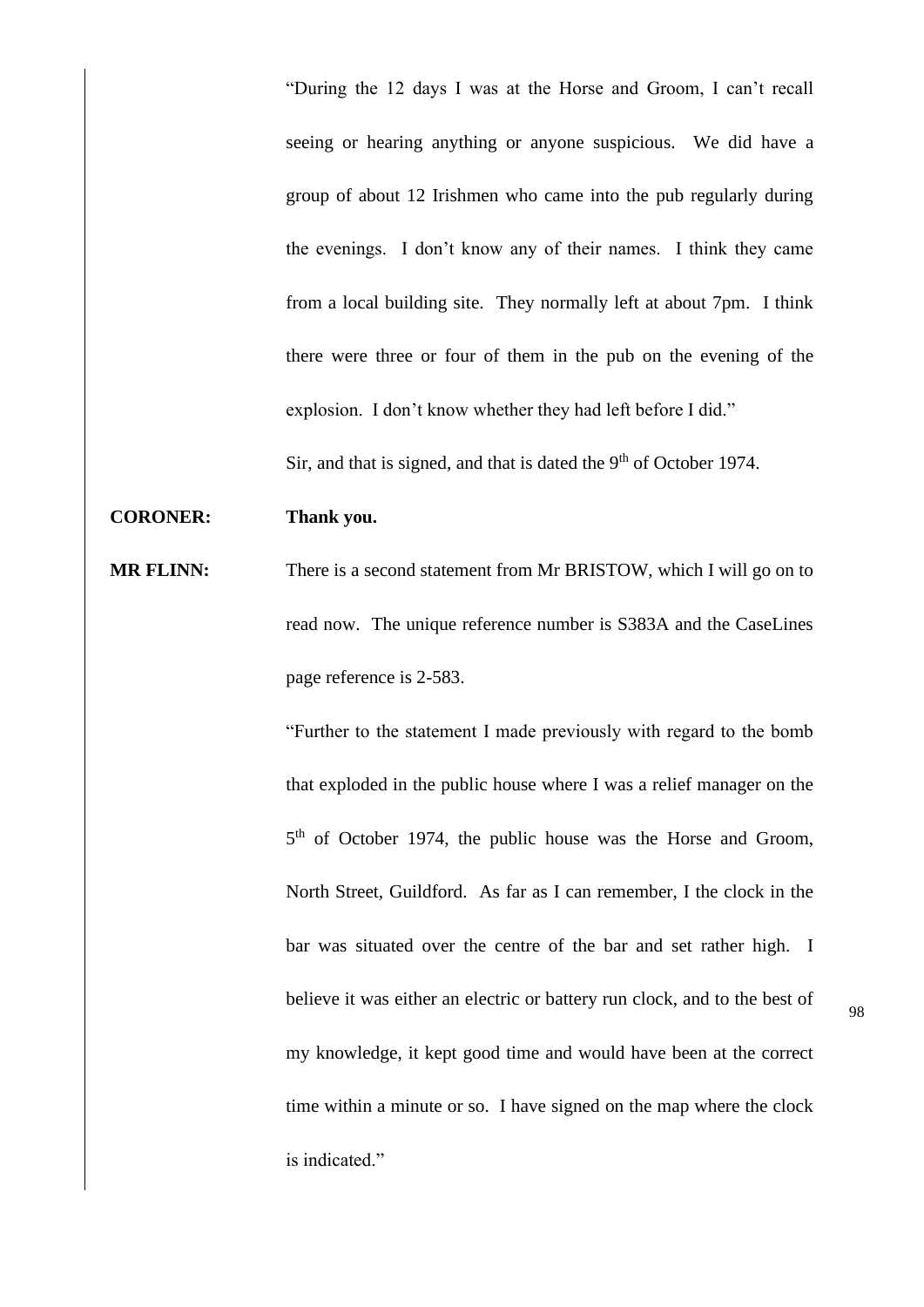And, sir, once again that is signed, and this statement is later, it is dated the 29<sup>th</sup> of January 1975.

# **MS KUZMENKO:** Sir, we have, firstly, Heather BRISTOW's statement, which is S164, reference on CaseLines is 2-41.

(Statement of Heather BRISTOW read in full)

"I am the wife of Alan BRISTOW, a brewery relief manager. For the past two weeks we have been at the Horse and Groom Public House in North Street, Guildford. Since we have been there, we have found out that the evening trade in particular is mainly army personnel. Approximately two thirds army, one third civilian customers. Last Saturday, 5<sup>th</sup> of October 1974, we opened up about 5.30pm, and our regulars came straight in, about ten or 12 of them. Then there was a steady flow of customers, until about 7.30pm when it became really busy, once the army lads started to arrive. They all seemed in a good humour, although I could tell they were new recruits because they all drank pints, whereas the last lot always drank shorts.

"At about 8.10pm I took my break and I went down to the Surrey Arms in North Street with our barman who is a friend of ours, John CHADWICK. He lives locally, near North Street. We were in there about 30 minutes and then I went back to the Horse and Groom on my own. I left John at the Surrey Arms.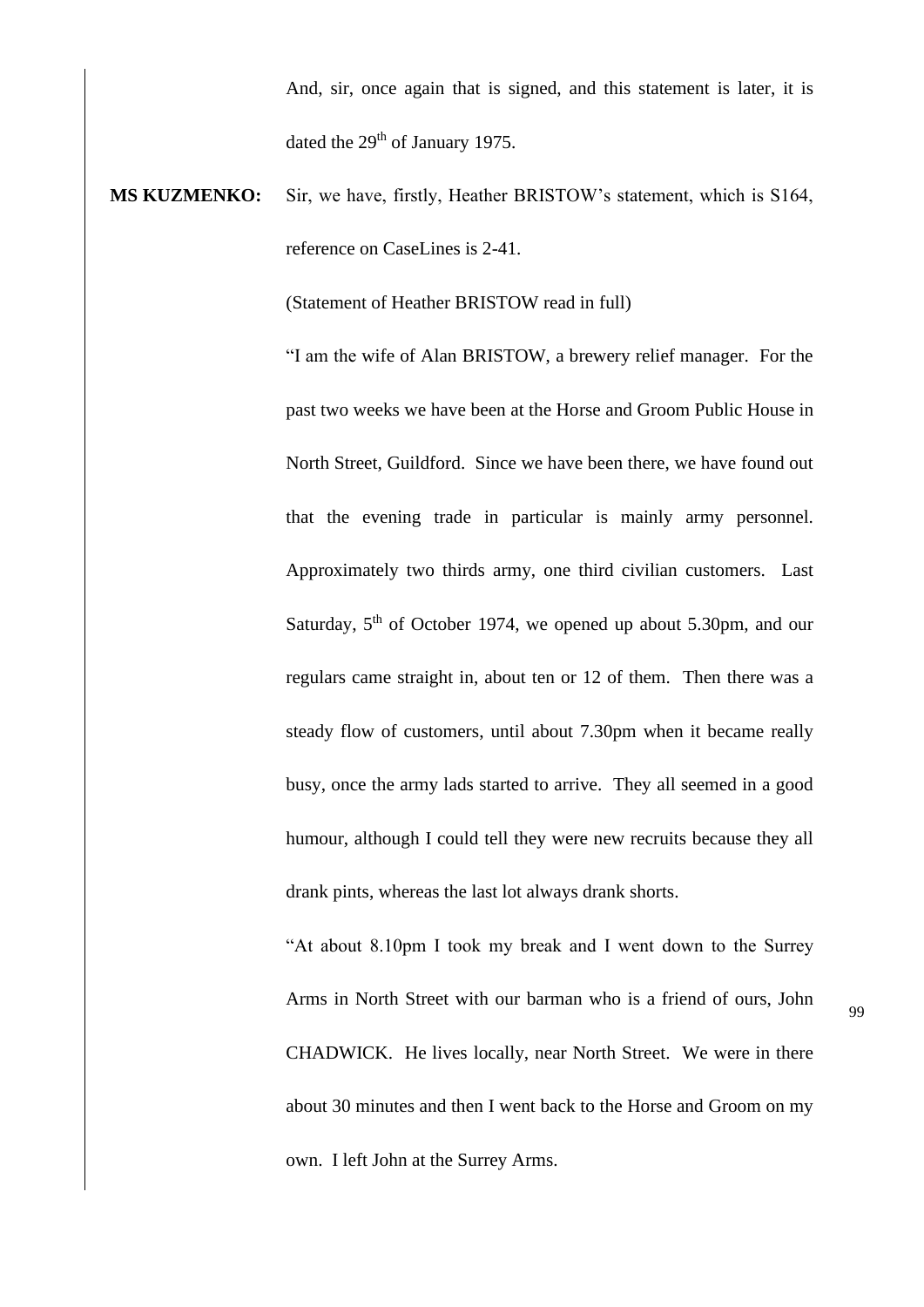"I walked back quite fast, because I don't like being out on my own. I had a job to get back in because it was crowded, especially near the entrance. When I did get back in and behind the bar, I first said to my husband, "It's your turn now," and he left the pub. I started to serve customers. The first one I served wanted Pernod. I had none on the shelf, so I went down to the cellar to get some. To do this, I had to go through the bar area. I did not notice anything unusual at this time. At the time I returned from the cellar, went back behind the bar and started to pour out the Pernod. Then I heard a loud 'boom', followed by a lot of screaming and shouting. The lights went out and debris started falling about me. I had been thrown forward and out of my shoes. I made my way out through to the backyard, but the door was locked. Some young men I took to be soldiers also came through to the back and eventually the door was broken down from the outside and I was led out.

**"**I made my way out through to the back yard, but the door was locked. Some young men I took to be soldiers also came through to the back, and eventually the door was broken down from the outside and I was led out.

"Normally, we have about ten or so Irish men using the pub, and on this particular evening I noticed there was about five of these Irish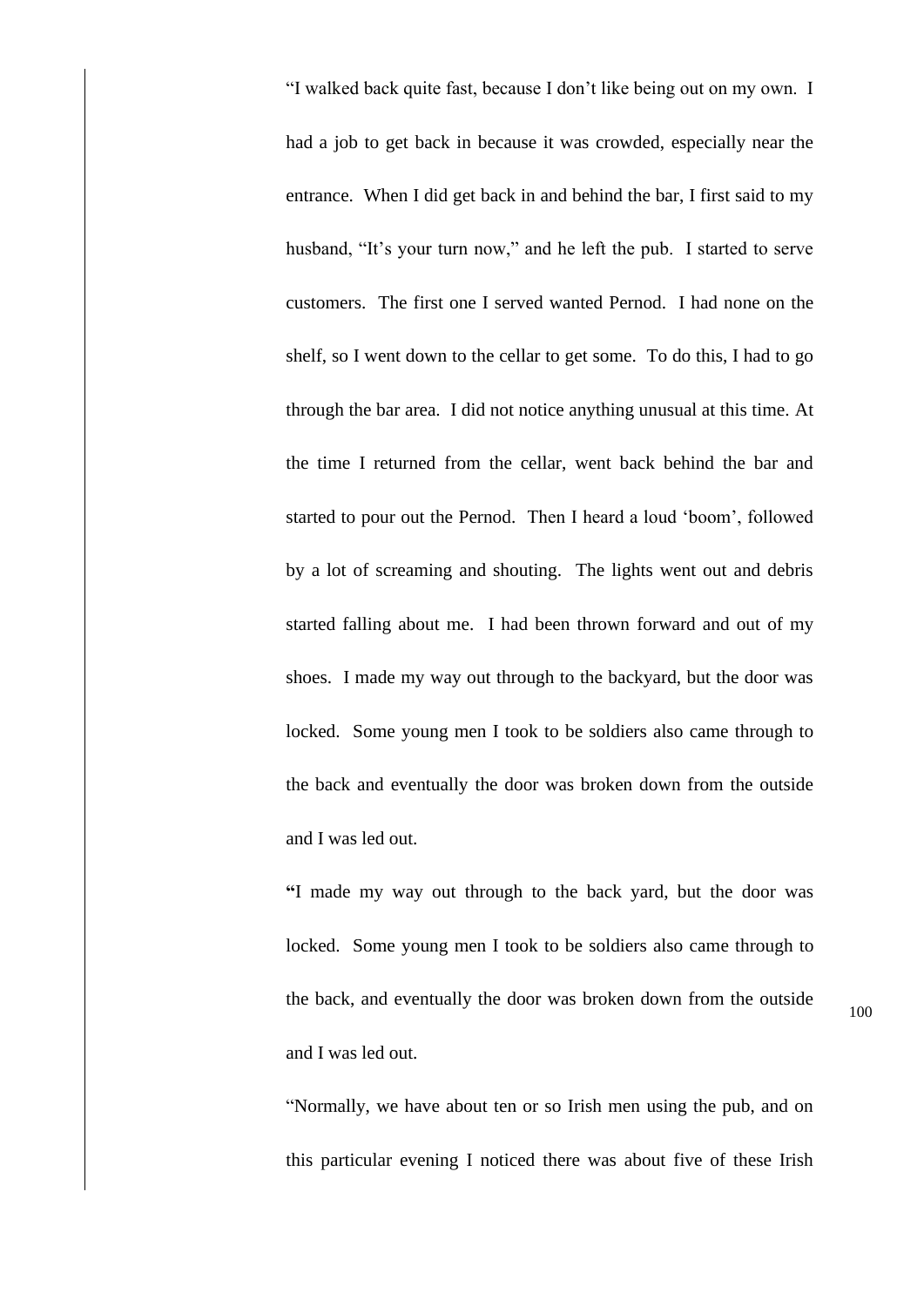men in the bar before I went down to the Surrey Arms. When I returned there was only two that I noticed. I remember these two because one of them has been helping us to collect and wash glasses of an evening, and the other one was his mate. The one who helps us with the washing up, I would describe him as being about 5'8, medium build, long sandy coloured hair, just over collar, slightly wavy, blue or grey eyes. He was wearing a dark navy jacket and trousers, which may have been a suit. He had a light coloured shirt with a dark tie. His mate was wearing some old overalls, as he normally does. About 5'8 tall, slim build. His hair was dirty, but could have been dark brown to his collar. He had no front top teeth. His overalls were grey, blue and dirty. He was about 30 years old. I've never heard of any trouble in the pub between soldiers and

civvies. I recall that on the Saturday evening my husband told me that some of the soldiers had recently returned from Northern Ireland. That evening, as I returned from the cellar, after getting the Pernod, my Barmaid, Maureen O'SULLIVAN, told me that she had seen someone with a red coat coming out of the door marked private. I said I would keep an eye on it and did no more." That's signed by Heather BRISTOW on the 9<sup>th</sup> October 1974.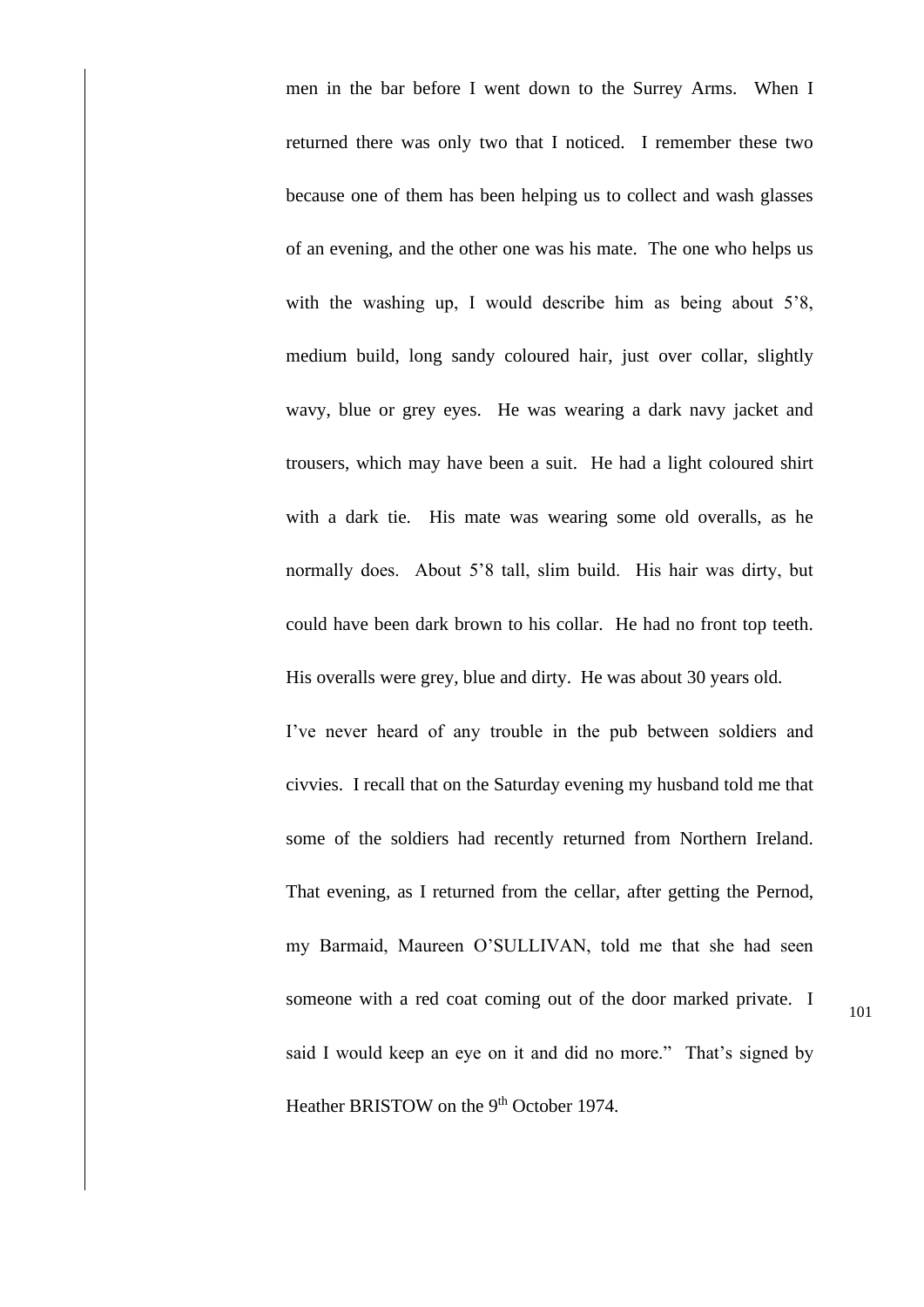Turning to the witness statement of Edna LEGG, who was the Cleaner. It is CaseLines 5-10, S209 is the case reference, the file reference.

#### **MS KUZMENKO:** (Statement of Edna LEGG read in full)

"I live at the above address and work part time as a Cleaner. From November of 1973 until the 5<sup>th</sup> October 1974, I worked as the Cleaner at the Horse & Groom Public House. I used to work there every day from 9 am until 11 am, except on Sundays when I did not work. I used to clean the floor, the tables, chairs, the toilets and the general bar area. The bench seats in both alcoves were open underneath the seat to the rear walls to a depth of about two feet. When I cleaned underneath them, the walls were an arm's length away. The whole of the area was carpeted, including the area beneath the bench seats, and this extended right up to the walls. The chairs, benches and stools were covered in a dark grey/green PVC material.

"On the day of the explosion I cleaned the bar, finishing it about 10.30 am, and at that time there was nothing underneath the seats. It is impossible to pass any object from the front of the alcove to the second alcove by the fire under the bench seats because the partition goes right up to the wall and blocks the two areas off. There was a small six inch gap between the fireplace and the bench seat, and a gap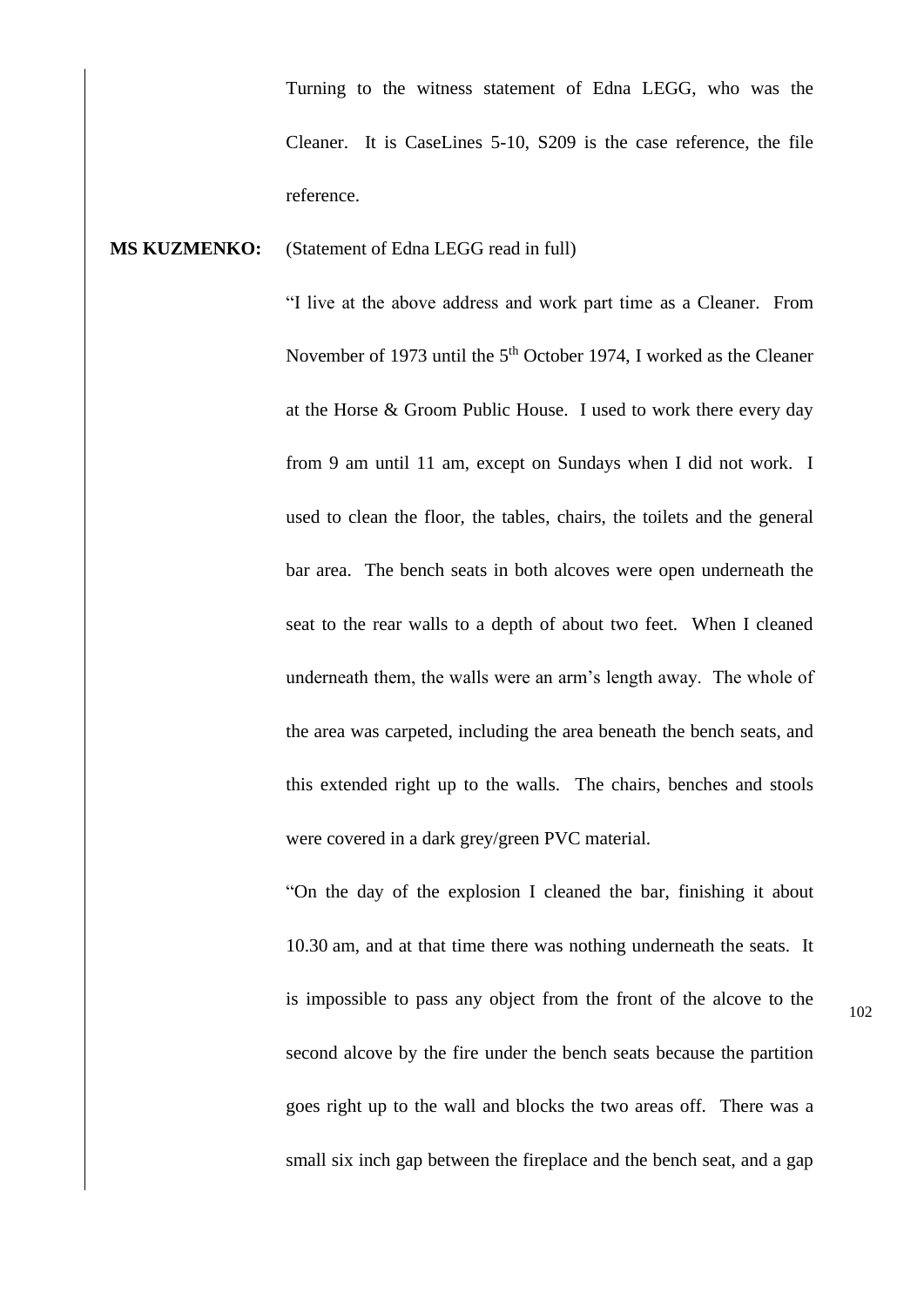of about two feet on the other side, between the juke box and the fireplace.

"Whilst I have been working there during the last four months or so, I have noticed a man who came into the bar regularly four or five times a week at about 10.30 am. He always seemed to be the first customer in. I do not recall seeing him for a period two weeks prior to the explosion. He always seemed to be on his own, and didn't appear to mix with anyone or want any company. I would describe him as about 5'7 tall, slim build, he had black or dark brown greasy straight hair, which was swept back. It reached down to his collar. He was very pale and had no colour in his face. He had a long thin face. I might describe it as gaunt. He was clean shaven. On most occasions that I saw him he wore a long dark grey or charcoal coloured overcoat, which was calf length. I cannot remember if it had a belt, but the type was one that I would have expected to have had a belt. It had wide lapels. It seemed too large for him. He sometimes wore a collar and tie, but I cannot be sure what he wore beneath the overcoat." And that's signed on the  $16<sup>th</sup>$  October 1974.

103

**MR SANDERS QC:** Sir, for this next statement, just while Ms KUZMENKO is reading that, could I ask Mrs NIN to put up on the screen CaseLines reference 3-129?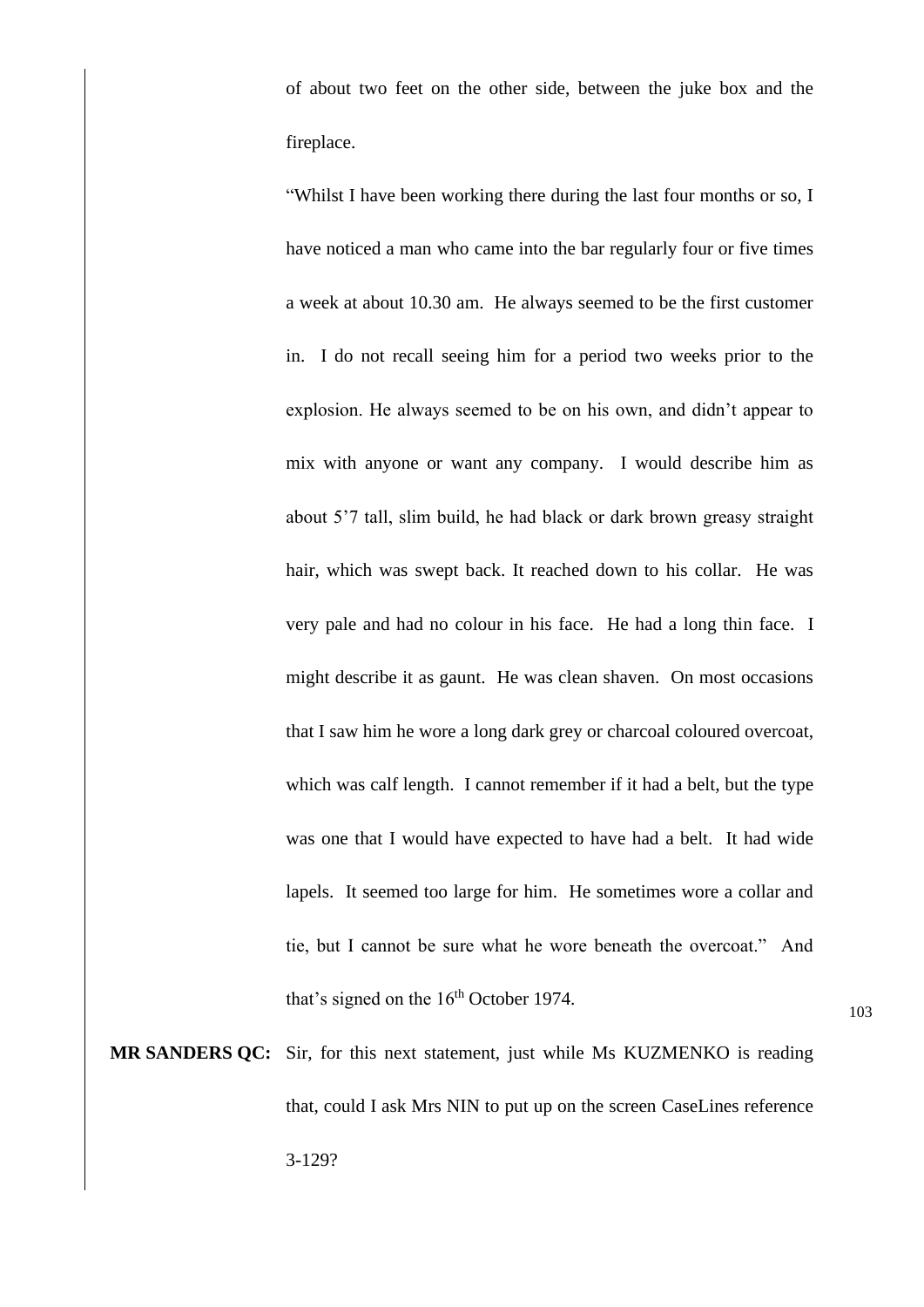**MS KUZMENKO:** We have two statements from Maureen O'SULLIVAN. The first is S256, at it is at CaseLines at 2-361. And she is the part time Barmaid. (Statements of Maureen O'SULLIVAN read in full)

> "I am employed two nights a week at the Horse & Groom Public House, North Street, Guildford as a Barmaid. I commenced work at the Horse & Groom at 7.30 pm on Saturday,  $5<sup>th</sup>$  October 1974. It was quiet at first, but became very busy at about 8.15 pm. A large number of our customers were soldiers.

> "At about 8.40 pm, I saw a young man come out of the living quarters of the Licensee. I didn't take a lot of notice, thinking he must have been a friend. He walked right across the bar and joined about four other people at the door end of the bar. I would describe this man as about 18 years, fair hair cut short, Army style, about 5'2, slim build, wearing a red coloured jacket. I don't think he was carrying anything. I did not take any notice of the other persons, but I believe they were all men. I don't think they were soldiers.

"At about 8.50 pm, I saw a flash which appeared to be in the centre of the bar room, and a large explosion which deafened me. There was a general panic and people ran out of the bar. I ran out also. I then went to the Royal Surrey Hospital with the Landlady, and I was then taken by ambulance to the Cambridge Military Hospital. I received a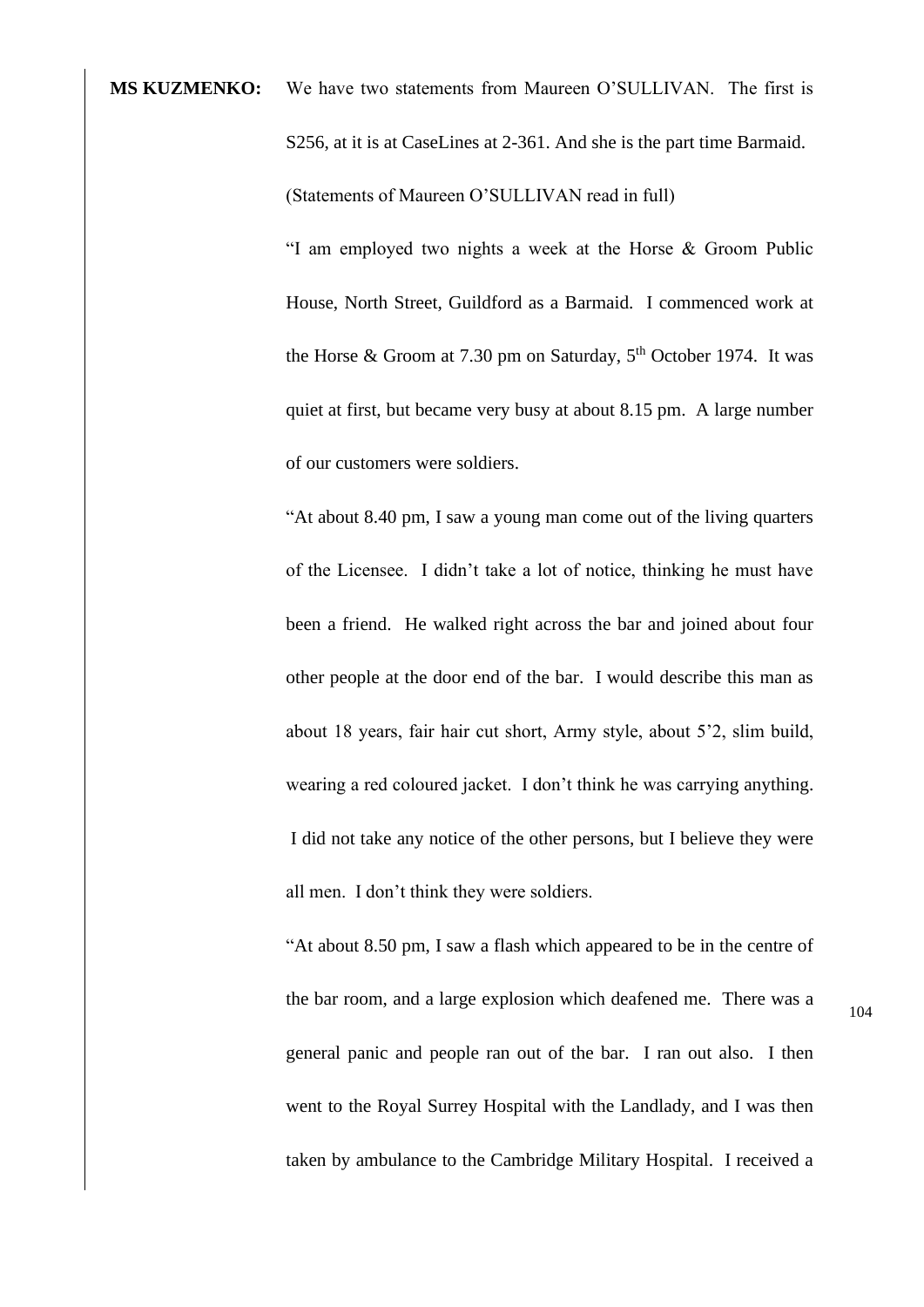slight cut to my left ankle and I think shock. I didn't notice anything in the centre of the bar prior to the explosion." And that's signed 5<sup>th</sup> October 1974.

We then have the addendum statement S256A, which starts at 2-363 of CaseLines.

"I am employed as a part time Barmaid at the Horse & Groom Public House, North Street, Guildford, and I have worked there for the last four months. That is from June 1974. I work there on two nights a week, on Thursday nights from 7.30 pm until closing time, and on Saturday nights from 7.30 pm until closing time.

"Having worked at the Horse & Groom Public House for four months, I know the layout and the fixtures and fittings very well, and I would describe the premises as follows. On entering the front door from North Street and turning right, there is a solid wooden partition, about five feet from the door. The partition has a metal fencing on the top, and the whole partition is about five foot in height. Between the front door and the partition there was a fruit machine. From the partition along the front wall towards the corner, where the gents' toilets were situated, there were three square tables. Around each table there were four stools. Opposite these square tables, near the food preparation room, there was a round table with two stools. Next to this table, and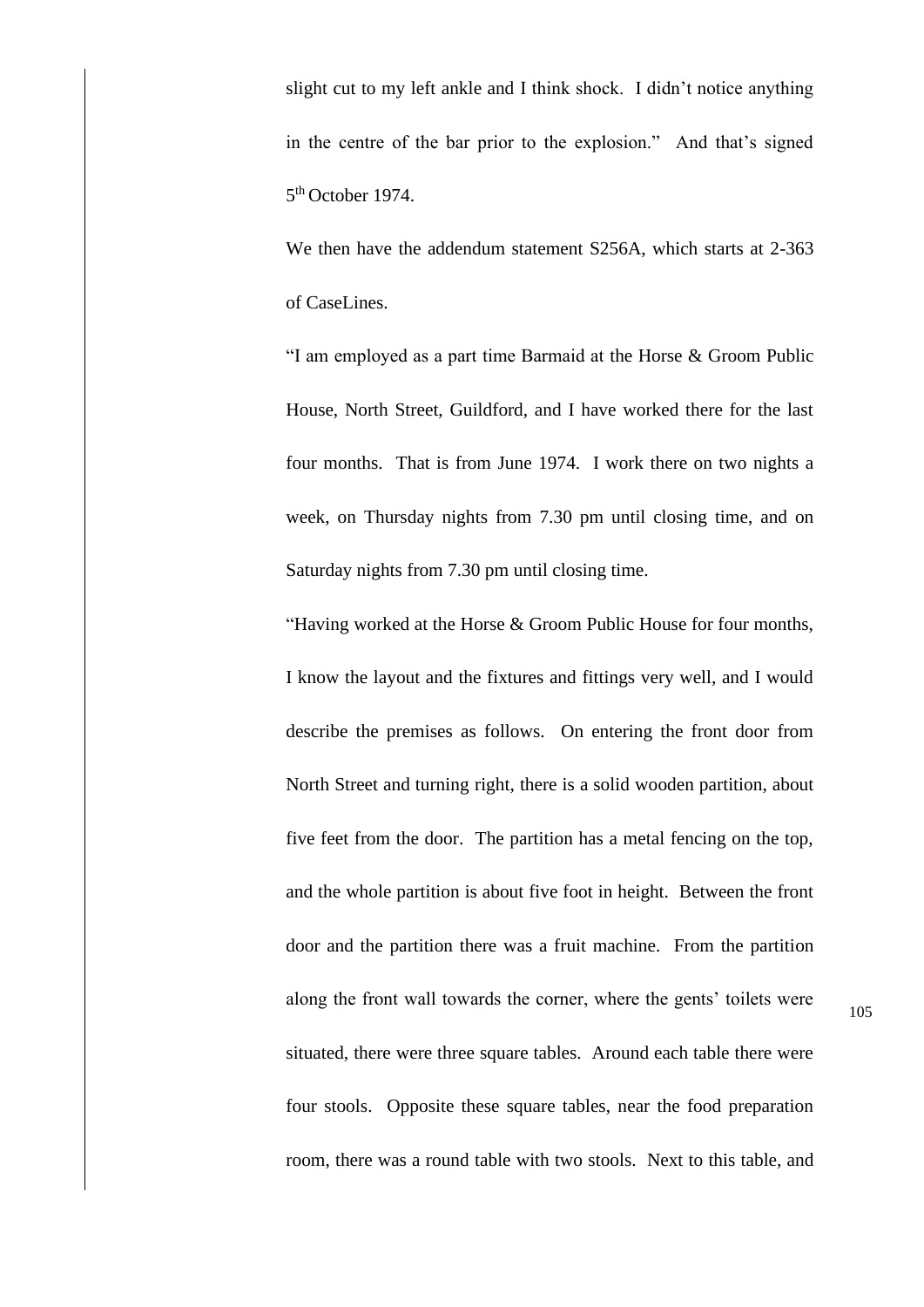the direction of the front door, the bar flap was situated. Around the corner of the bar, walking away from the bar flap in the direction of the ladies' toilets, there is a pillar about five feet in front of the bar. It is a square pillar and it goes from the floor to the roof. It was made of a brick and wooden structure.

"Along the bar, between the pillar and the back wall, there were four bar stools. Between the end of the bar and the back wall there was a sink. About seven foot along the back wall from the bar there is a stairway. The stairway juts out from the back wall about seven foot. Along the back wall and the stairway wall there was a narrow bench about one foot wide. Next to the stairway there was a door to the ladies' toilets. Next to the ladies' toilets there is an alcove. On looking into the alcove from the bar, on the right hand side the juke box was situated, and next to the juke box there was a fireplace. From the fireplace to the side wall was a the distance of about five feet and there was a fixed bench seat along the wall. The bench seat also extended along the side wall for a distance of about eight feet to a solid wooden partition. The wooden partition extended into the bar about 12 feet. The wooden partition was solid and was about four foot in height, and I cannot remember whether there was anything on top of the wood or not.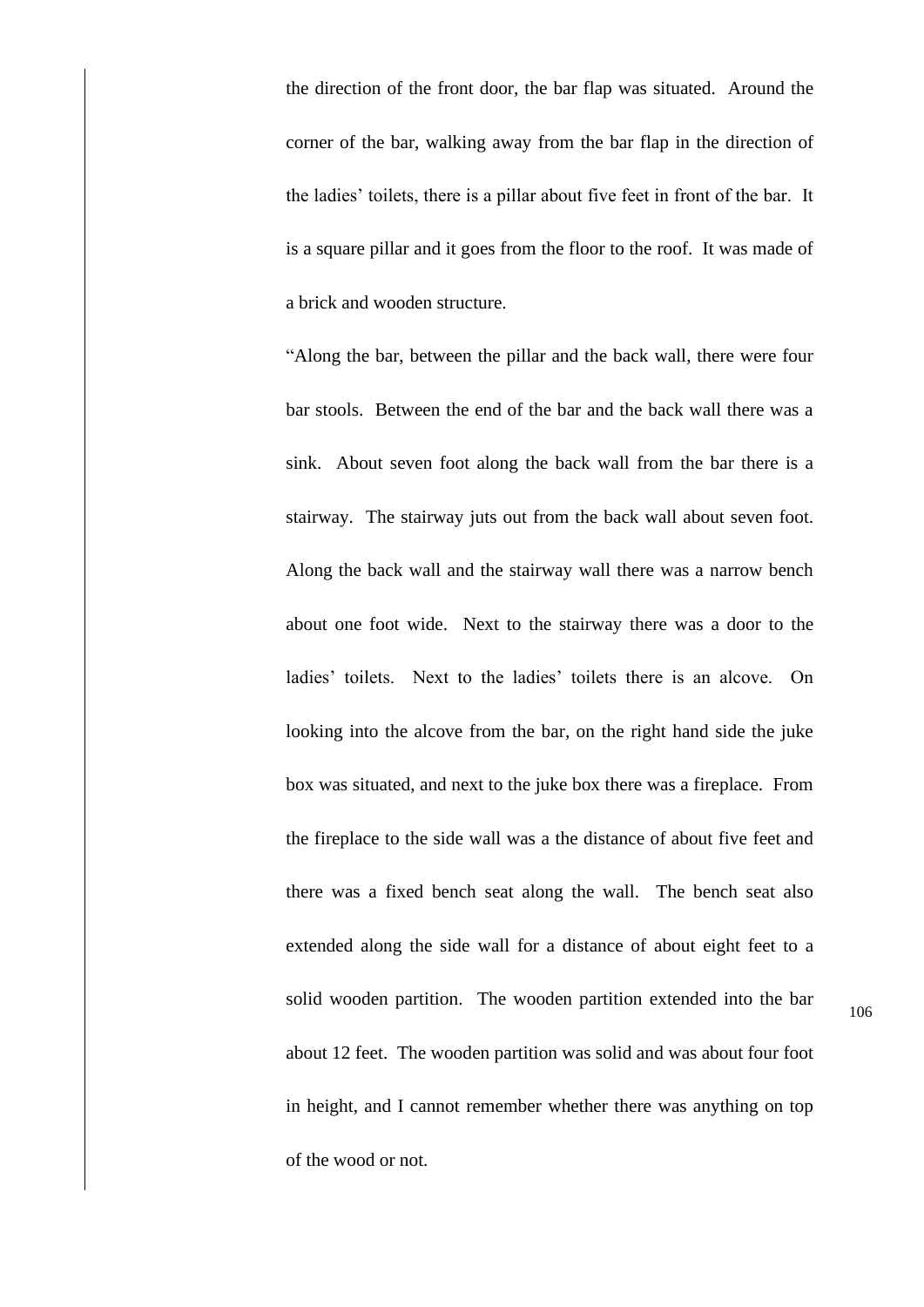"The bench seat I mentioned earlier also extended out into the bar along the partitions. The bench seats I have mentioned in the alcove were covered with a plastic material, and there was a space of about a foot and a half between the bench seats and the floor. This space was not covered, so it was possible to leave glasses or anything under the bench seats. In this alcove there were also four round tables, and at each of these tables there were three stools. Between the end of the partition and the bar there was a round table with two stools. Along the side wall, between the partition and the front wall, there is a bench seat. This bench seat was also covered with a plastic material, and all the bench seats that I have mentioned were coloured green.

In front of the bench seat, between the partition and the front wall, there were two round tables, and at these tables there were two stools at each. Between the side wall and the end of the partition there are around two round tables. Under each table there were four stools. Along the front wall, about eight feet from the side wall, there was a wooden partition with metal fencing on the top. The partition with the solid wood and metal fencing was about five foot in height and extended out about five foot. Behind this partition, looking from the bar, there was a round table with three stools. Between this partition end and the front door, there was a round table with four stools. This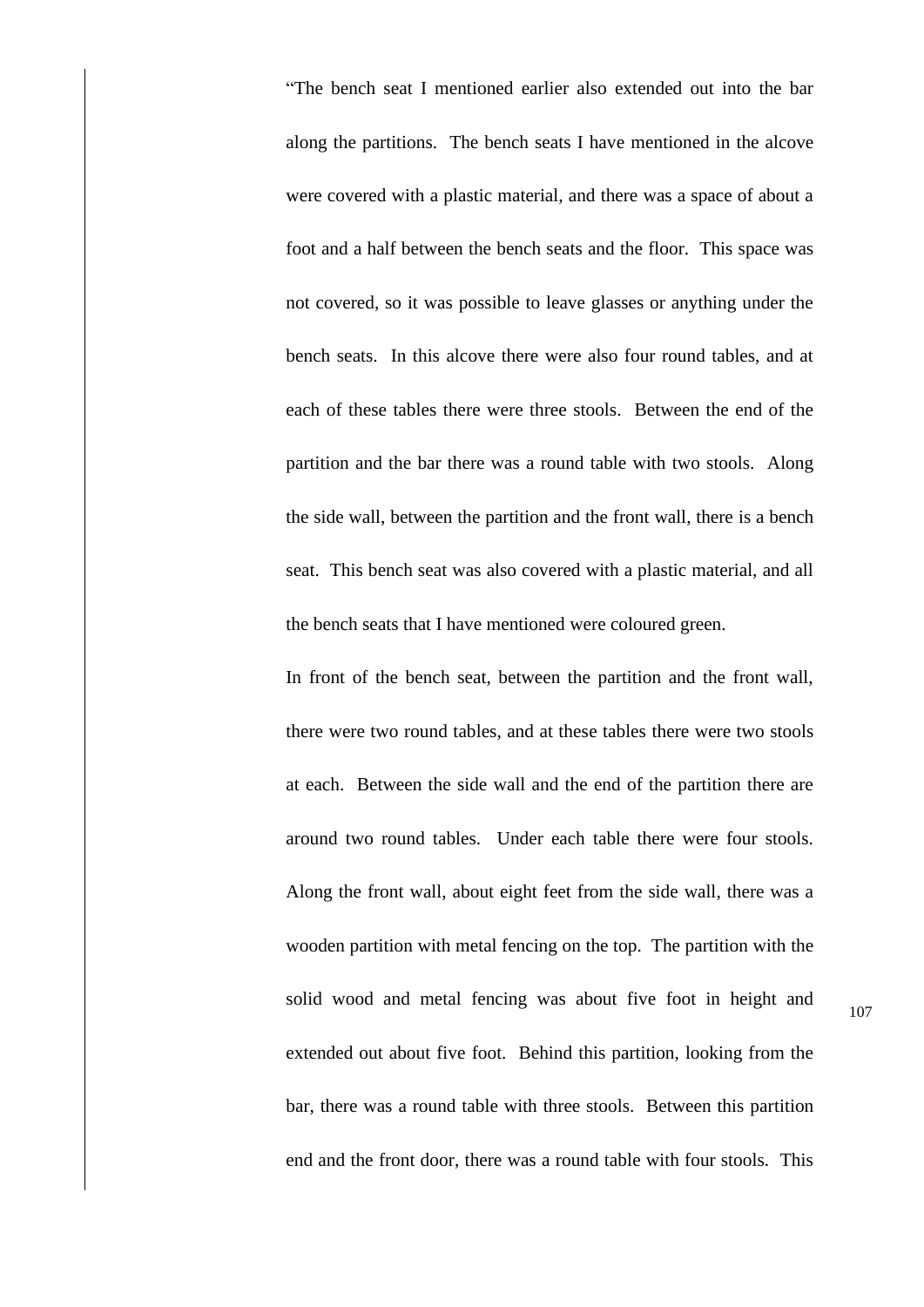table was situated just under the front window. The switches controlling the lights in the bar were situated on a wall behind the bar, and the lights in the bar were always constant.

"With regard to the man mentioned in my first statement, whom I saw coming out of the living quarters of the Licensee of the Horse & Groom, I can now add further information. I have today been shown by both DI BRIGGS and DC PIRIE a series of photographs from which I have been able to identify a number of customers who were in the Horse & Groom prior to the explosion. I have indicated on a plan of the public house a series of locations appertaining to where these people stood in the pub within half an hour of the bomb exploding. I have numbered each of these locations from number one to 13, and have attached to that plan a list recording the photographs identified. I myself was behind the bar from the time I started, apart from one occasion when I collected empty glasses from the bar. When the explosion occurred, I was facing the optics. I remember a blue flash, but cannot recall hearing any actual bang. I realised something was wrong and my immediate thought was to get out. I ran along the bar,

108

as I could. On my way, I saw a blaze very low on the floor at a

through the flap and straight to the front door to get outside as quickly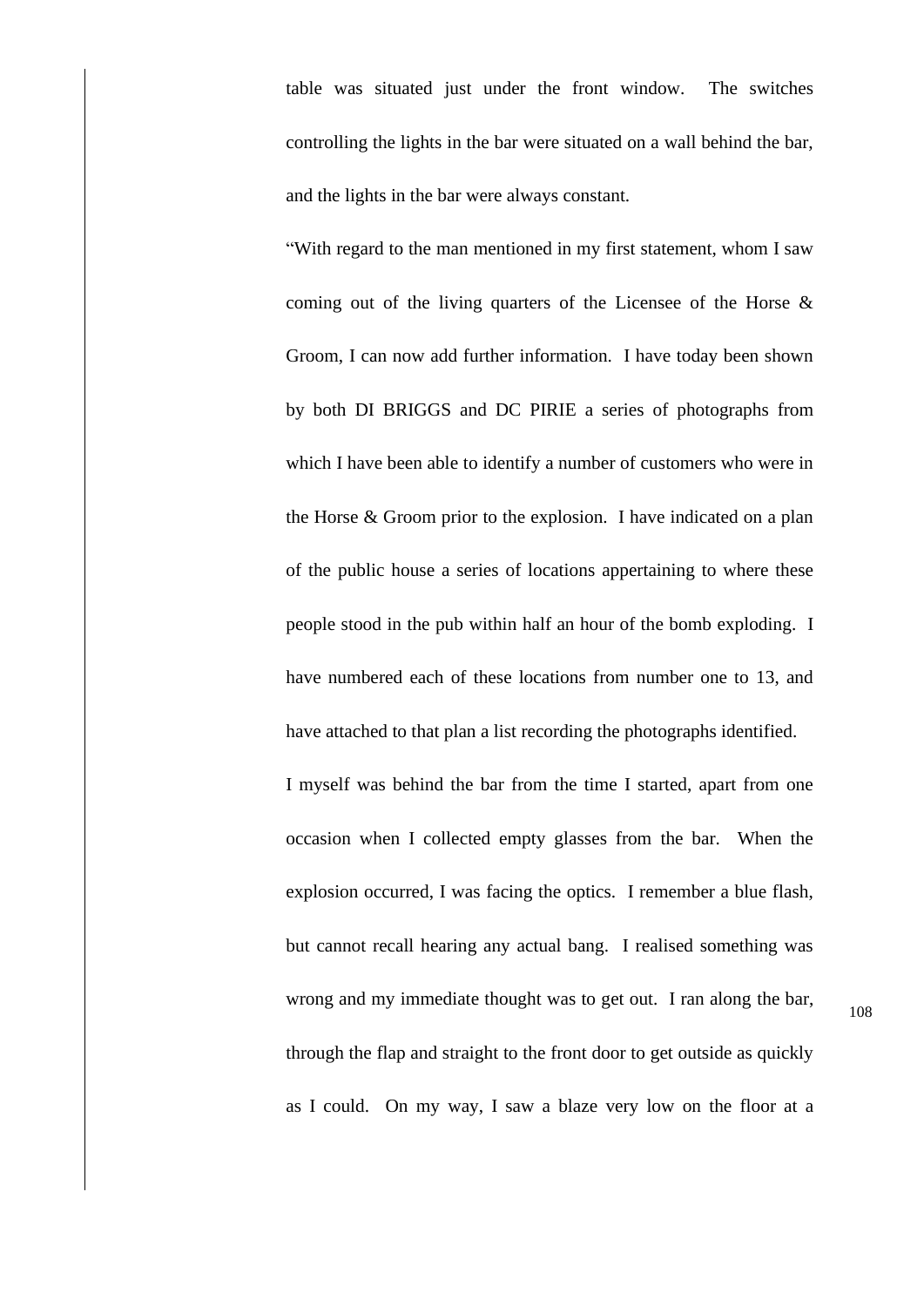position midway between the wooden support pillar and the centre of

the alcove." And that was signed on the  $15<sup>th</sup>$  October 1974.

### **CORONER: Mr SANDERS, I think that concludes the evidence, doesn't it?**

**MR SANDERS QC:** That's correct, sir. That's all for today.

- **CORONER: Okay. Well, we will leave it there for today. We will start again, please, and we have got tomorrow morning. I think we start with three live witnesses?**
- **MR SANDERS QC:** Yes.
- **MR BERRY:** Sir, may I just say that as the evidence and the issues have developed in the case, the Metropolitan Police Service's interest has become quite a minor one. And in the interests of saving public funds, it is not my client's intention that I, or my Instructing Solicitors, should attend every day. That will include tomorrow. But I wanted to let you know, and if any of the families weren't here, they know that there is no disrespect intended to the process. We continue to participate in any way that …
- **CORONER: I understand that.**

**MR BERRY:** … you ask.

**CORONER: I understand entirely. Thank you.**

**MR BERRY:** Thank you, sir.